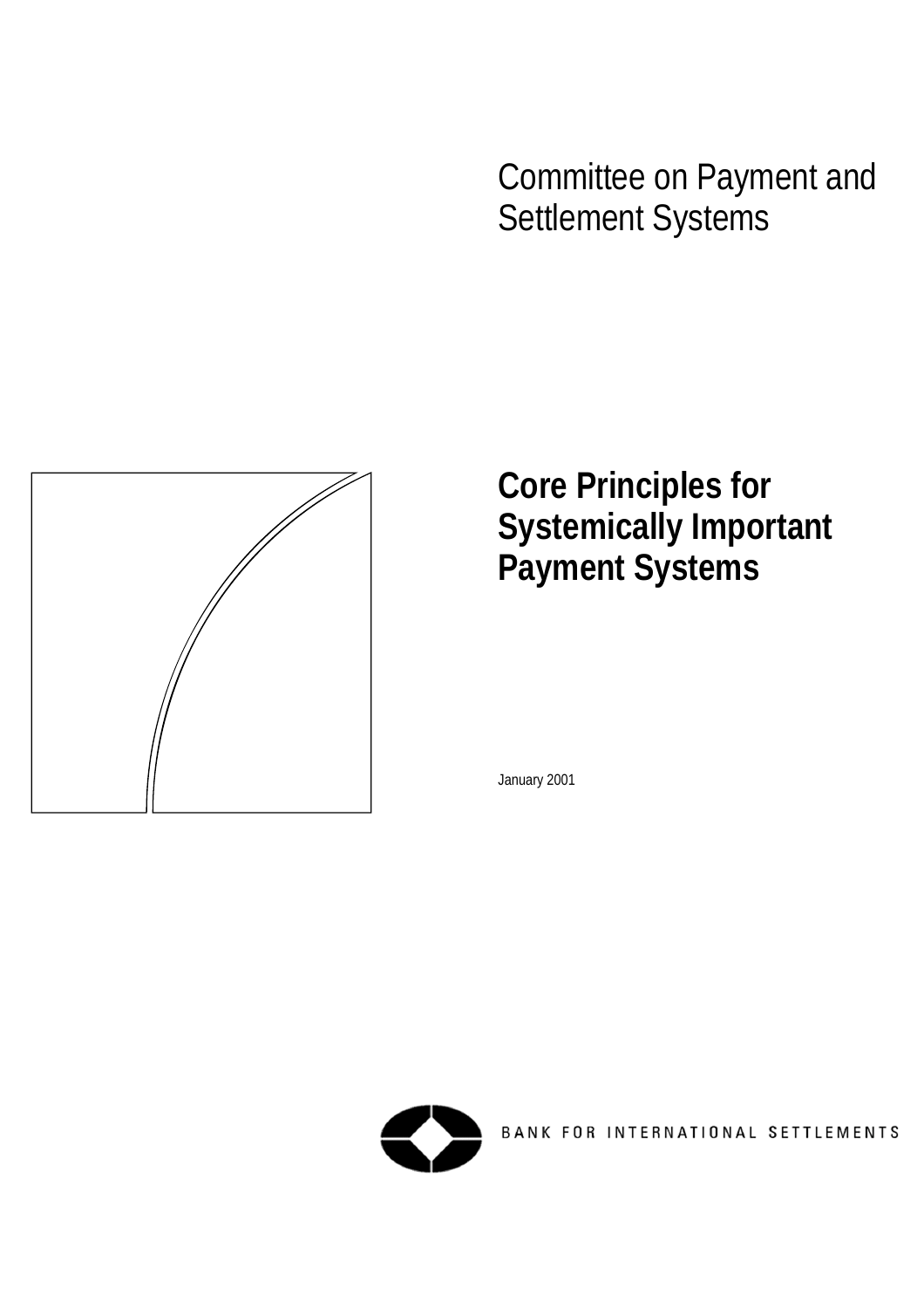Copies of publications are available from:

Bank for International Settlements Information, Press & Library Services CH-4002 Basel, Switzerland

Fax: (+41 61) 280 9100 and (+41 61) 280 8100

This publication is available on the BIS website (www.bis.org).

*© Bank for International Settlements 2001. All rights reserved. Brief excerpts may be reproduced or translated provided the source is stated.*

ISBN 92-9131-610-5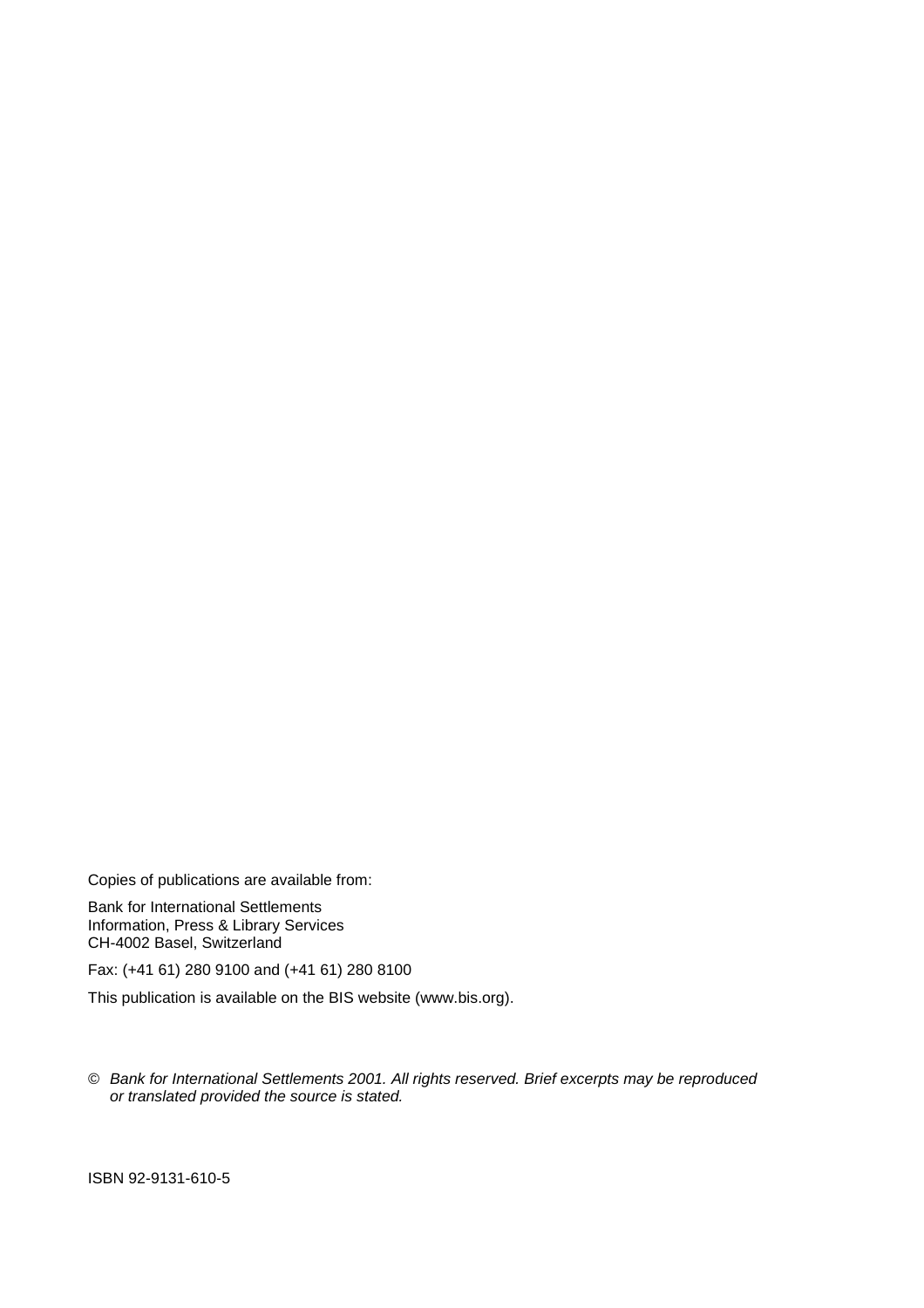## **Foreword**

There are a number of international initiatives under way to maintain financial stability by strengthening financial infrastructure. The Committee on Payment and Settlement Systems (CPSS) of the central banks of the Group of Ten countries is contributing to this process through its work on developing core principles for systemically important payment systems.

The CPSS established a Task Force on Payment System Principles and Practices in May 1998 to consider what principles should govern the design and operation of payment systems in all countries. The Task Force has developed an international consensus on such principles. It comprised representatives not only from the G10 central banks and the European Central Bank, but also from 11 other national central banks of countries in different stages of economic development from all over the world and representatives from the International Monetary Fund and the World Bank. In developing universal principles, it consulted groups of central banks in Africa, the Americas, Asia, the Pacific rim and Europe.

In December 1999 the Bank for International Settlements (BIS) published a draft of the Core Principles for comment from the wider financial community. From the responses it was clear that there is strong and widespread international support for the Core Principles. It was also clear from both the written and oral comments that many readers would value more detail on how to interpret and implement the Core Principles. Accordingly, the Task Force developed a second part of this report, which provides such guidance. Public comments were sought once again on a draft of the second part and the responses demonstrated continuing extensive support for the exercise and its results.

The Core Principles are expressed deliberately in a general way to help ensure that they can be useful in all countries and that they will be durable. They do not represent a blueprint for the design or operation of any individual system, but suggest the key characteristics that all systemically important payment systems should satisfy. The second part of the report therefore discusses in more depth the interpretation of the Core Principles, by giving more detailed examples of issues to be addressed in complying with the Core Principles and of ways in which these issues have been tackled in some particular contexts. It does not and cannot provide a single model for every practical application of the Core Principles. It is already apparent that both the Core Principles and the explanatory second part of the report are being used widely to analyse payment systems and to guide oversight and reform. That was the purpose of the exercise; I hope the report will continue to prove helpful for many years to come.

The CPSS is grateful to the members of the Task Force and its Chairman, John Trundle of the Bank of England, for their hard work in preparing this report and to the CPSS Secretariat at the BIS for their able support. The CPSS is also grateful to its former Chairmen, Mr William McDonough, who initiated the exercise, and Mr Wendelin Hartmann for his constant encouragement and support for this endeavour.

Tommaso Padoa-Schioppa, Chairman Committee on Payment and Settlement Systems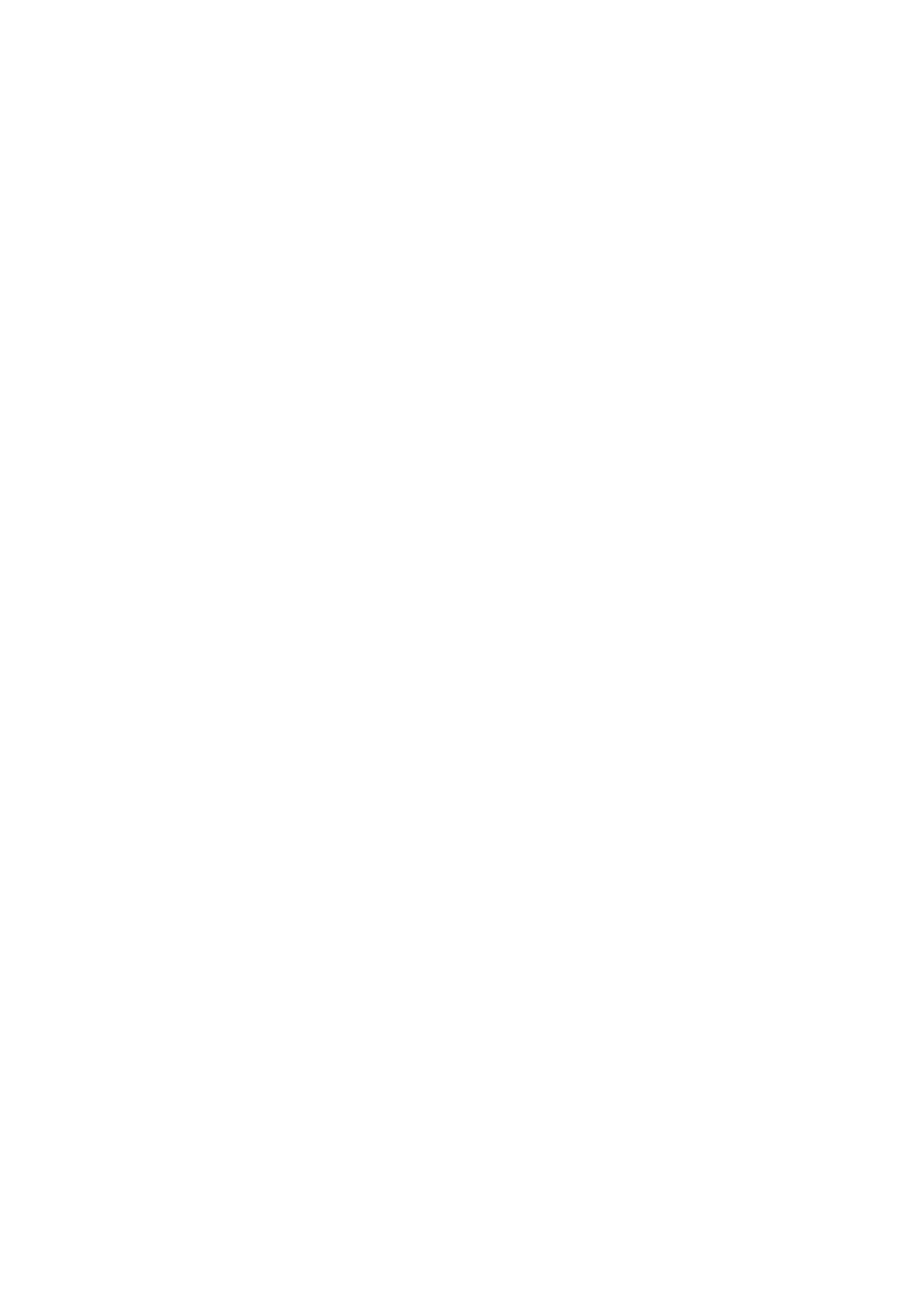## **Table of contents**

|                                                                                       | 1  |  |  |  |  |  |  |  |
|---------------------------------------------------------------------------------------|----|--|--|--|--|--|--|--|
|                                                                                       | 1  |  |  |  |  |  |  |  |
|                                                                                       | 3  |  |  |  |  |  |  |  |
|                                                                                       | 4  |  |  |  |  |  |  |  |
|                                                                                       |    |  |  |  |  |  |  |  |
| Section 4: Responsibilities of the central bank in applying the Core Principles<br>11 |    |  |  |  |  |  |  |  |
|                                                                                       | 13 |  |  |  |  |  |  |  |
|                                                                                       | 13 |  |  |  |  |  |  |  |
|                                                                                       | 14 |  |  |  |  |  |  |  |
|                                                                                       | 16 |  |  |  |  |  |  |  |
|                                                                                       | 16 |  |  |  |  |  |  |  |
|                                                                                       | 21 |  |  |  |  |  |  |  |
|                                                                                       | 23 |  |  |  |  |  |  |  |
|                                                                                       | 29 |  |  |  |  |  |  |  |
|                                                                                       | 32 |  |  |  |  |  |  |  |
|                                                                                       | 34 |  |  |  |  |  |  |  |
|                                                                                       | 37 |  |  |  |  |  |  |  |
|                                                                                       | 44 |  |  |  |  |  |  |  |
|                                                                                       | 51 |  |  |  |  |  |  |  |
|                                                                                       | 53 |  |  |  |  |  |  |  |
| Section 8: Responsibilities of the central bank in applying the Core Principles       | 57 |  |  |  |  |  |  |  |
|                                                                                       | 59 |  |  |  |  |  |  |  |
|                                                                                       | 61 |  |  |  |  |  |  |  |
|                                                                                       | 62 |  |  |  |  |  |  |  |
|                                                                                       | 66 |  |  |  |  |  |  |  |
|                                                                                       | 68 |  |  |  |  |  |  |  |
| 9.1                                                                                   | 68 |  |  |  |  |  |  |  |
|                                                                                       | 73 |  |  |  |  |  |  |  |
|                                                                                       | 75 |  |  |  |  |  |  |  |
| 79                                                                                    |    |  |  |  |  |  |  |  |
|                                                                                       | 85 |  |  |  |  |  |  |  |
| Annex: Members of the Task Force on Payment System Principles and Practices           | 91 |  |  |  |  |  |  |  |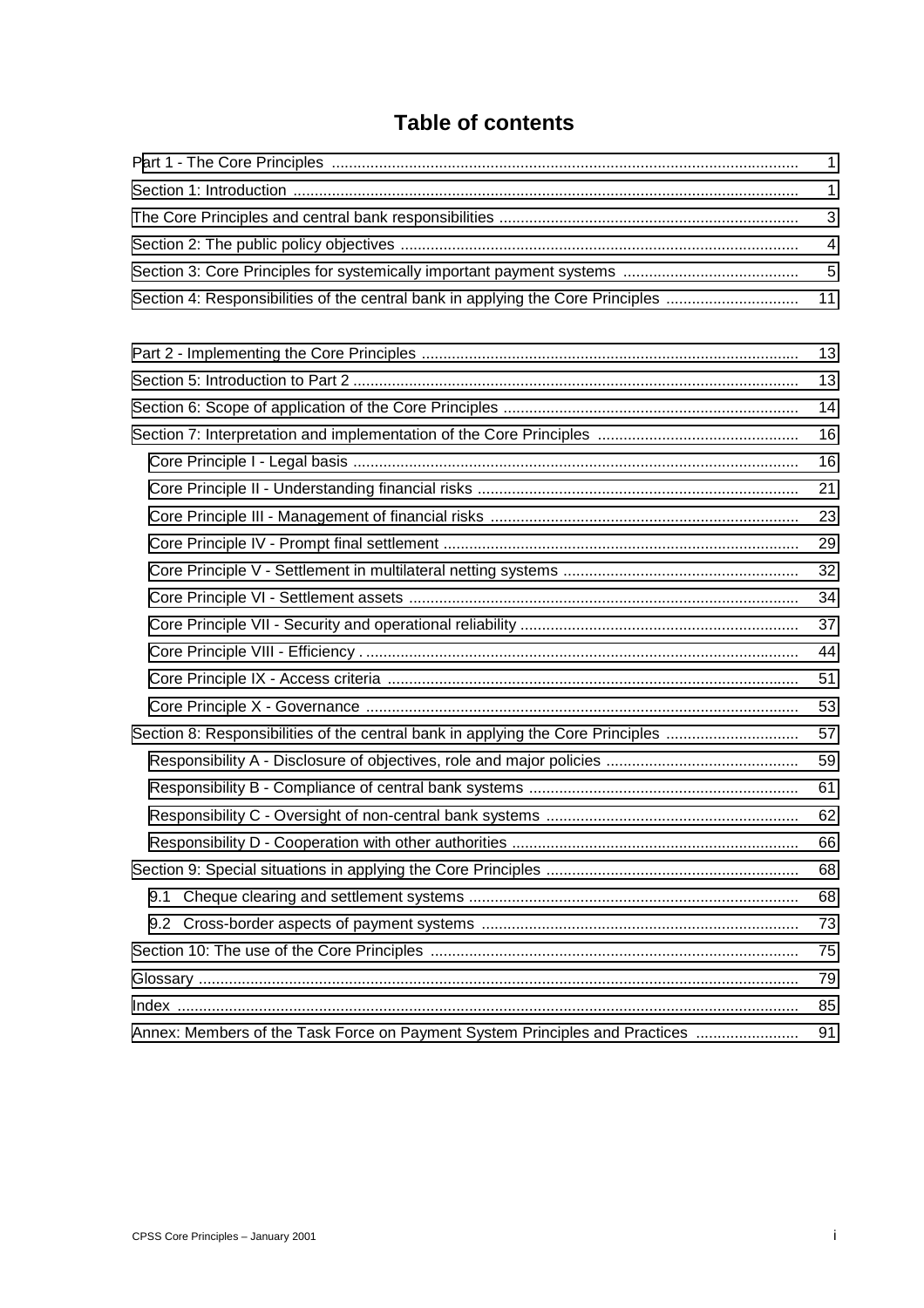## **List of text boxes**

| Box 1         |                                                                                     | 19 |
|---------------|-------------------------------------------------------------------------------------|----|
| Box 2         |                                                                                     | 19 |
| Box 3         | EU Directive on settlement finality in payment and securities settlement systems    | 21 |
| Box 4         |                                                                                     | 22 |
| Box 5         |                                                                                     | 24 |
| Box 6         | Recalculating net positions as a means of handling an inability to settle           | 26 |
| Box 7         | Real-time gross settlement systems and deferred net settlement systems              | 28 |
| Box 8         |                                                                                     | 29 |
| Box 9         |                                                                                     | 32 |
| <b>Box 10</b> |                                                                                     | 32 |
| <b>Box 11</b> |                                                                                     | 38 |
| <b>Box 12</b> | Examples of international, national and industry-level standards, guidelines and    | 40 |
| <b>Box 13</b> |                                                                                     | 41 |
| <b>Box 14</b> |                                                                                     | 43 |
| <b>Box 15</b> |                                                                                     | 46 |
| <b>Box 16</b> |                                                                                     | 50 |
| <b>Box 17</b> |                                                                                     | 51 |
| <b>Box 18</b> |                                                                                     | 56 |
| <b>Box 19</b> |                                                                                     | 56 |
| <b>Box 20</b> | IMF Code of Good Practices on Transparency in Monetary and Financial Policies       | 59 |
| <b>Box 21</b> |                                                                                     | 65 |
| <b>Box 22</b> |                                                                                     | 67 |
| <b>Box 23</b> | Three activities by public sector agencies which contribute to financial stability: | 68 |
| <b>Box 24</b> | Lamfalussy principles for cooperative central bank oversight of cross-border and    | 69 |
| <b>Box 25</b> |                                                                                     | 71 |
|               |                                                                                     |    |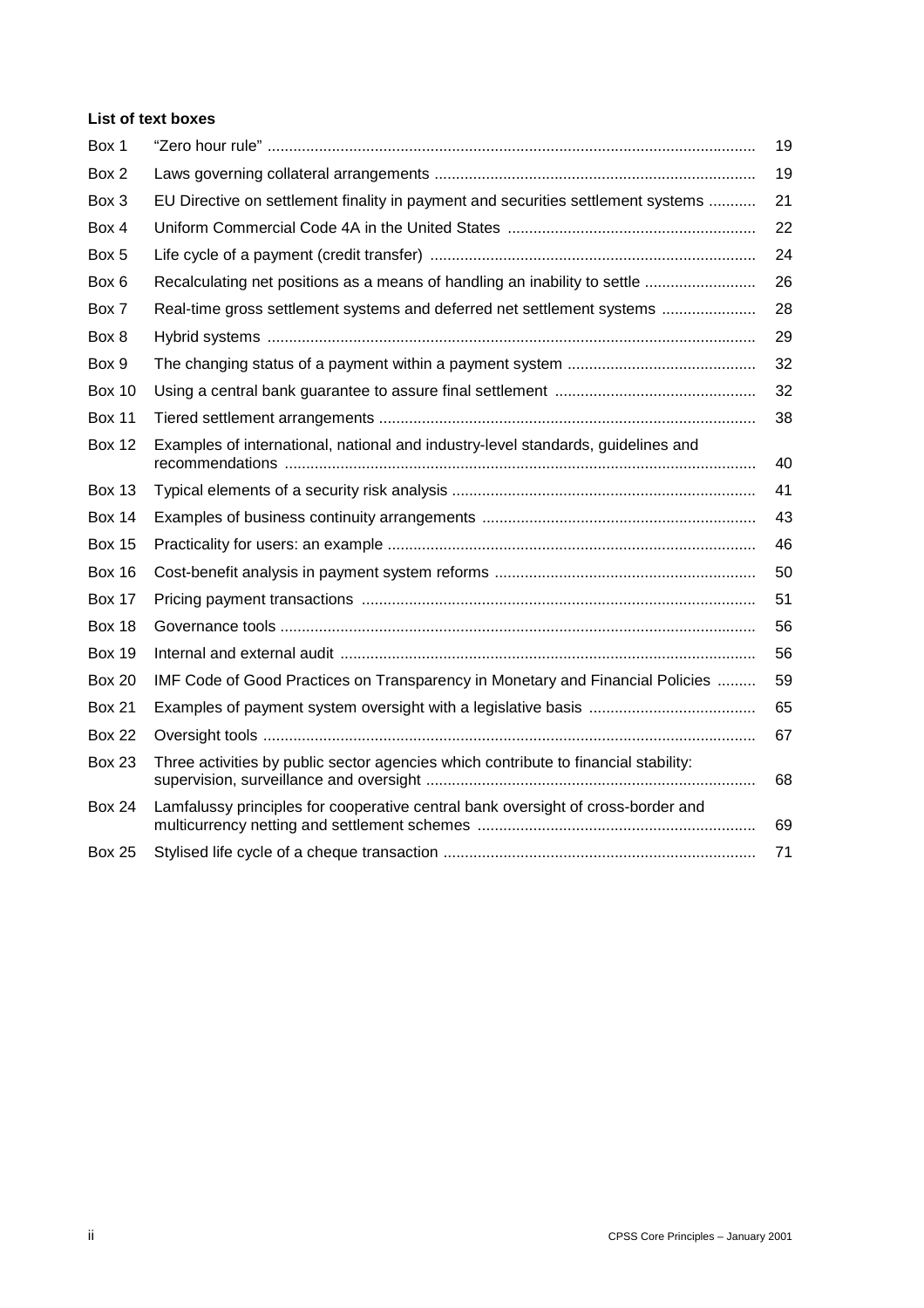## **Part 1 - The Core Principles**

## <span id="page-6-0"></span>**Section 1: Introduction**

1.1 Safe and efficient payment systems are critical to the effective functioning of the financial system. Payment systems are the means by which funds are transferred among banks, and the most significant payment systems, which this report refers to as systemically important payment systems.<sup>1</sup> are a major channel by which shocks can be transmitted across domestic and international financial systems and markets. Robust payment systems are, therefore, a key requirement in maintaining and promoting financial stability. Over the past few years, a broad international consensus has developed on the need to strengthen payment systems by promoting internationally accepted standards and practices for their design and operation.

1.2 The Core Principles in this report are intended for use as universal guidelines to encourage the design and operation of safer and more efficient systemically important payment systems worldwide. In emerging market economies they are likely to be of particular relevance, because of the efforts in train in these countries to improve systems or to build new ones in order to handle better the growing payment flows from national and international financial markets.

1.3 The report is addressed to all central banks and other interested public sector agencies, as well as to all private sector owners and operators of payment systems. The Core Principles may also be of use to advisers providing international technical assistance on how to achieve safety and efficiency in payment systems in the specific circumstances of individual countries.

1.4 These Core Principles for payment systems are intended to be sufficiently broad in scope to apply to a wide range of circumstances and to be useful over time. All systemically important payment systems should comply with all 10 Core Principles. Core Principles IV and V include specific minima, but in most cases systems should aim for standards higher than these minima. The report also explains the key role of central banks and sets out their responsibilities in applying the Core Principles. These responsibilities include assessing existing payment systems against the Core Principles and initiating or promoting action to ensure that they are implemented.

1.5 This report draws extensively on previous work of the CPSS and related groups, $2$  most importantly on the Report to G10 Governors of the Committee on Interbank Netting Schemes ("the Lamfalussy Report"). That report, published in 1990,<sup>3</sup> analysed issues affecting cross-border and multicurrency netting schemes and established minimum standards and more general goals for the design and operation of such schemes as well as principles for their cooperative oversight by central banks. The "Lamfalussy Standards" have been accepted and applied increasingly widely, not only in the specific field for which they were developed, but also to payment, clearing and settlement systems of many other types. The Core Principles in this report extend the Lamfalussy Standards by adding several new core principles and apply more broadly to systemically important payment systems of all types. This report's discussion of central banks' responsibilities in applying the Core Principles similarly adds to the principles for cooperative central bank oversight contained in the Lamfalussy Report and extends them to domestic systems. The Lamfalussy Standards were instrumental in encouraging designers, operators and overseers of netting systems to consider and address risks and to achieve certain minimum standards. Best practice, however, is more demanding and an increasing number of systems have recognised the benefits of, for example, being able to withstand the failure of more than the single largest net debtor to the system.

<sup>&</sup>lt;sup>1</sup> For a fuller definition of systemically important payment systems, see Paragraph 3.0.2.

<sup>&</sup>lt;sup>2</sup> The past work of the CPSS and related groups has included detailed analysis of payment and settlement system infrastructure in both developed and emerging economies. Although most of the earlier work has been analytical rather than prescriptive, in some areas - notably the work on cross-border and multicurrency netting and on foreign exchange settlement risk - more specific guidelines and strategies have been developed to reduce risk, particularly systemic risk.

<sup>3</sup> *Report of the Committee on Interbank Netting Schemes of the Central Banks of the Group of Ten Countries*, BIS, November 1990. Copies can be obtained from the CPSS Secretariat, Bank for International Settlements; the report is also available on the BIS website (www.bis.org).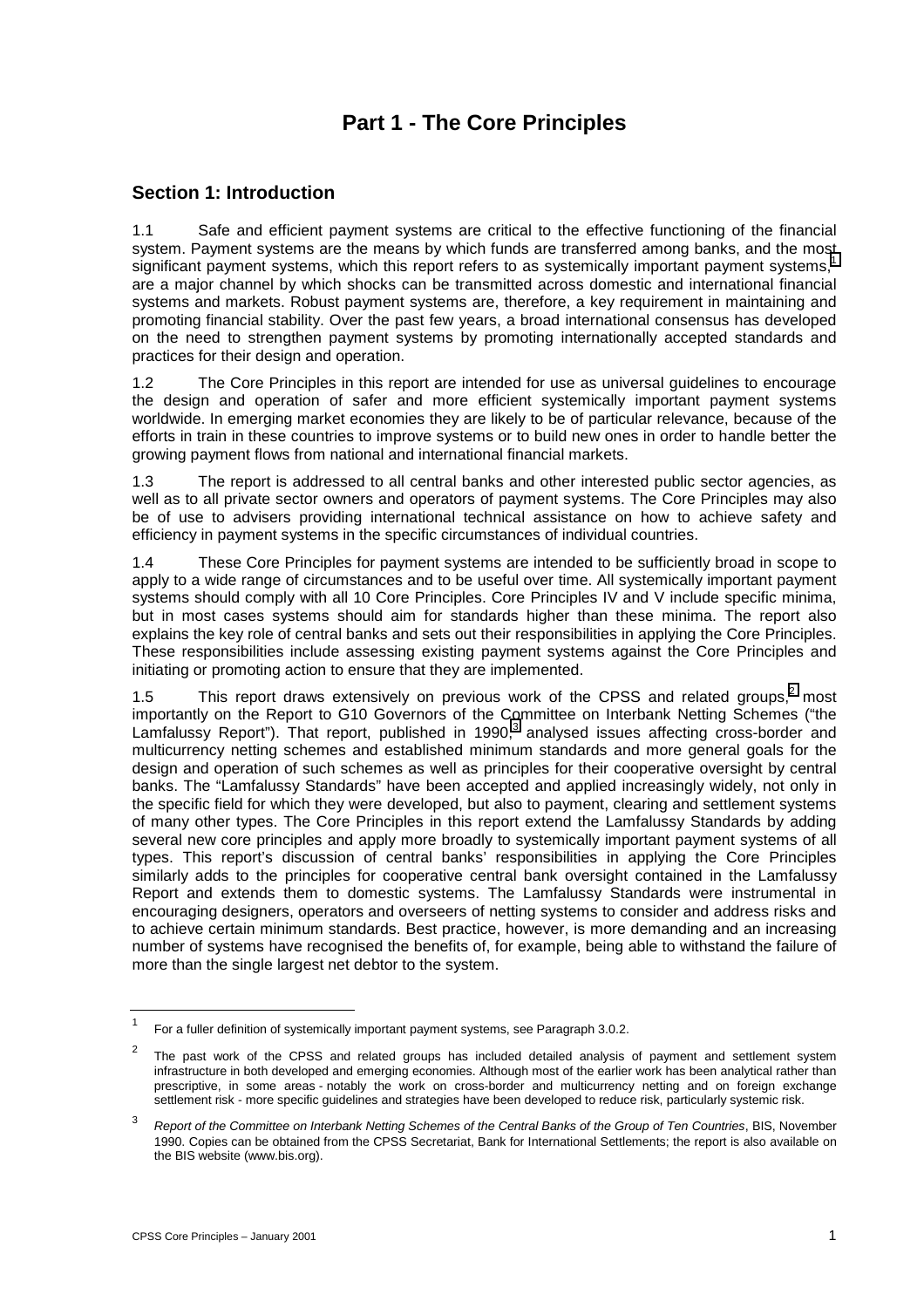1.6 At the same time there has been extensive progress in payment system design in the course of the past 10 years, notably in the development and widespread adoption of systems involving realtime gross settlement (RTGS), which can very effectively address the financial risks highlighted by the Core Principles.<sup>4</sup> Technology is evolving all the time, offering new possibilities for achieving safety and efficiency. This has enabled some recent innovations in system design to offer additional techniques for addressing financial risks and reducing liquidity costs for participants. Some of these new designs are discussed in Part 2 of the report (Box 8).

1.7 The focus of this report is on payment systems, that is systems that comprise a set of instruments, procedures and rules for the transfer of funds among system participants. The most direct application is for systems which involve only funds transfers, but the Core Principles can also apply to the payments aspects of systemically important systems in which transfers of other financial assets, such as securities, and related transfers of funds are both settled. Such systems can raise financial stability issues in their own right, so it is important too that their overall design and operation should be safe and efficient. The Core Principles in this report may also provide some help in evaluating the arrangements for settling other types of financial assets, but a full consideration lies outside the scope of this report. A separate task force, established by the CPSS and IOSCO, has been examining the specific issues involved in securities settlement.<sup>5</sup>

1.8 The Core Principles apply to systemically important payment systems, whether they involve credit or debit transfers, whether they involve electronic or manual processing, and whether they process electronic or paper-based instruments. In practice, however, for a system that uses paper-based debit instruments (eg cheques), there are particular difficulties involved in satisfying some of the Core Principles. Such systems are very common in many parts of the world. In countries where an existing systemically important payment system uses cheques, it may be necessary to give careful consideration to the other options available. The report suggests ways in which these systems can be made safer and discusses the role they might play within the national payments infrastructure as a whole.

1.9 A summary of the 10 Core Principles and the four responsibilities of central banks in applying them follows this introduction. After that there is a more detailed description of the public policy objectives of safety and efficiency (Section 2), the Core Principles (Section 3) and the responsibilities of central banks in applying the Core Principles (Section 4). Section 5 introduces Part 2 of the report, which begins with an explanation of the scope of application of the Core Principles and guidance on how to identify systemically important payment systems (Section 6). The report then discusses the interpretation and implementation of each of the Core Principles (Section 7) and central bank responsibilities (Section 8) in a variety of economic and institutional circumstances. Two special situations - the use of paper-based debit instruments such as cheques, and payment systems with cross-border aspects - are discussed in Section 9. The final section discusses some general issues that arise in using the Core Principles, including, in particular, possible ways of conducting major programmes of reform or development of a country's systemically important payment systems.

<sup>&</sup>lt;sup>4</sup> There are a number of variants in the design and operation of RTGS systems, notably in respect of operating arrangements and the use of intraday credit to provide liquidity, and these and other issues are discussed in the 1997 CPSS report on Real-Time Gross Settlement Systems, BIS, March 1997. Copies can be obtained from the CPSS Secretariat. Bank for International Settlements; the report is also available on the BIS website (www.bis.org).

<sup>5</sup> That task force was established in December 1999. A consultative report is available on the BIS website (www.bis.org).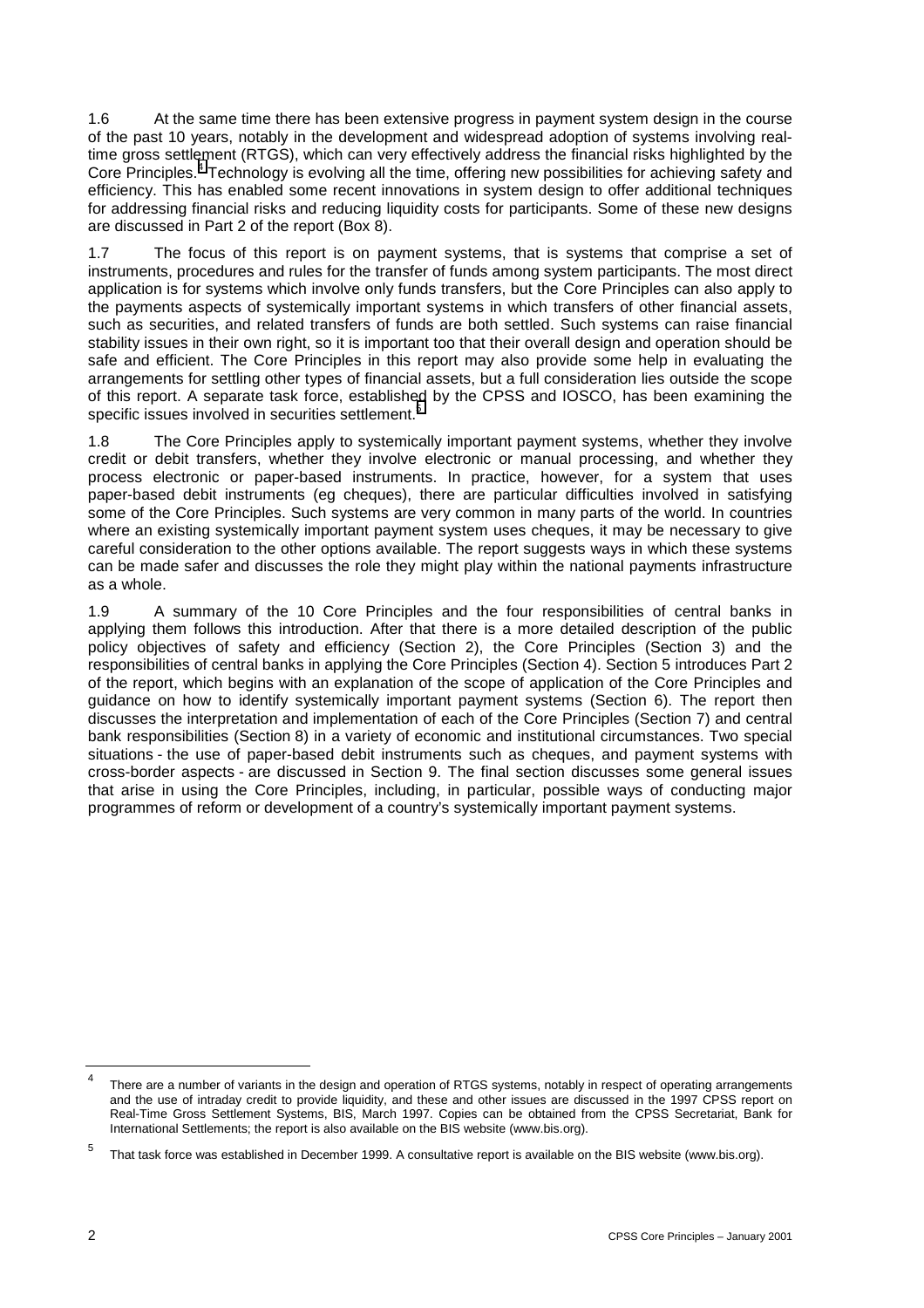## <span id="page-8-0"></span>**The Core Principles and central bank responsibilities**

## **Public policy objectives: safety and efficiency in systemically important payment systems**

### **Core Principles for systemically important payment systems**

- I. The system should have a wellfounded legal basis under all relevant jurisdictions.
- II. The system's rules and procedures should enable participants to have a clear understanding of the system's impact on each of the financial risks they incur through participation in it.
- III. The system should have clearly defined procedures for the management of credit risks and liquidity risks, which specify the respective responsibilities of the system operator and the participants and which provide appropriate incentives to manage and contain those risks.
- IV.\* The system should provide prompt final settlement on the day of value, preferably during the day and at a minimum at the end of the day.
- V.\* A system in which multilateral netting takes place should, at a minimum, be capable of ensuring the timely completion of daily settlements in the event of an inability to settle by the participant with the largest single settlement obligation.
- VI. Assets used for settlement should preferably be a claim on the central bank; where other assets are used, they should carry little or no credit risk and little or no liquidity risk.
- VII. The system should ensure a high degree of security and operational reliability and should have contingency arrangements for timely completion of daily processing.
- VIII. The system should provide a means of making payments which is practical for its users and efficient for the economy.
- IX. The system should have objective and publicly disclosed criteria for participation, which permit fair and open access.
- X. The system's governance arrangements should be effective, accountable and transparent.

\* Systems should seek to exceed the minima included in these two Core Principles.

#### **Responsibilities of the central bank in applying the Core Principles**

- A. The central bank should define clearly its payment system objectives and should disclose publicly its role and major policies with respect to systemically important payment systems.
- B. The central bank should ensure that the systems it operates comply with the Core Principles.
- C. The central bank should oversee compliance with the Core Principles by systems it does not operate and it should have the ability to carry out this oversight.
- D. The central bank, in promoting payment system safety and efficiency through the Core Principles, should cooperate with other central banks and with any other relevant domestic or foreign authorities.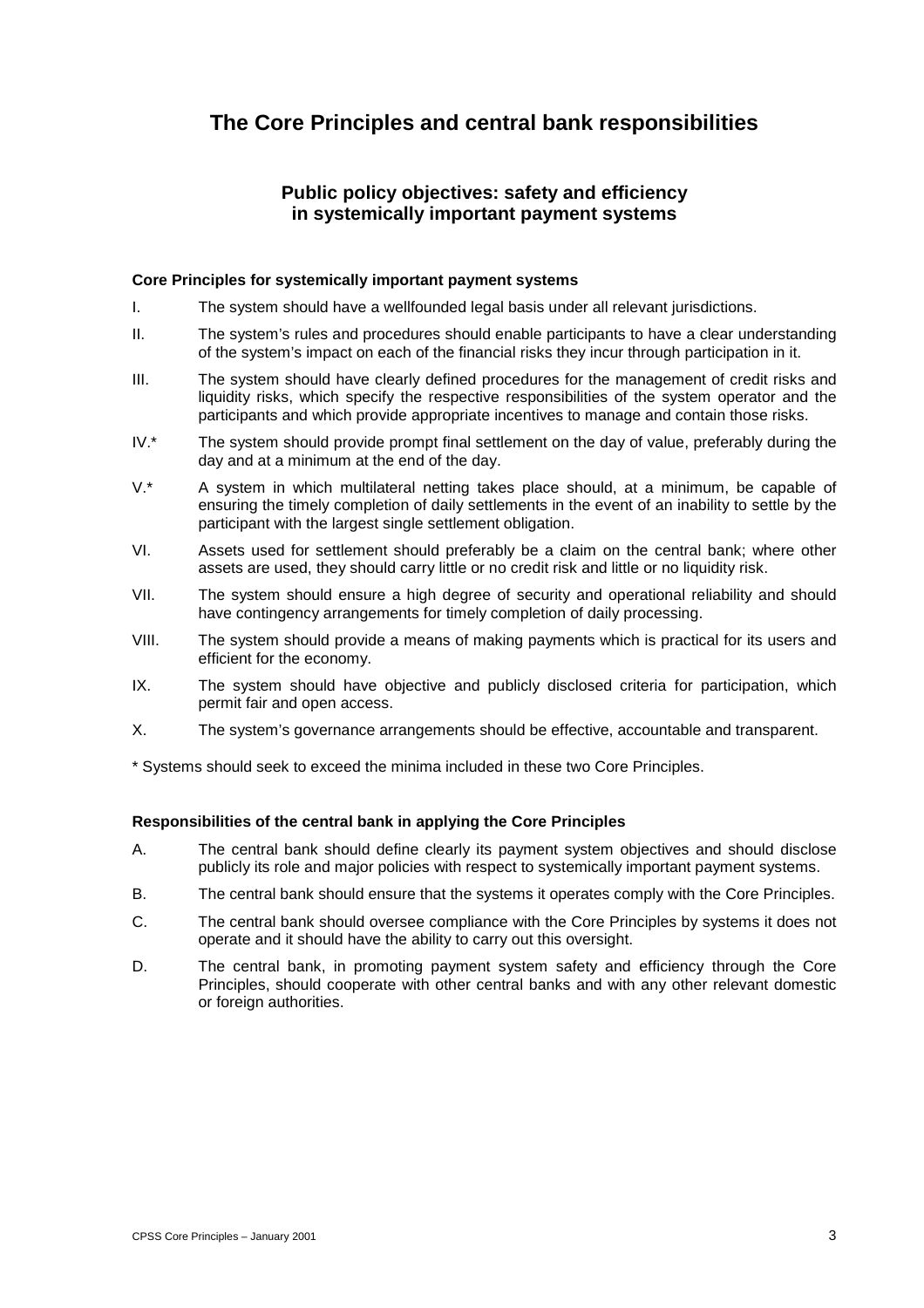## <span id="page-9-0"></span>**Section 2: The public policy objectives**

2.1 Systemically important payment systems are an essential mechanism supporting the effectiveness of financial markets. They can also transmit financial shocks. Poorly designed systems can contribute to systemic crises if risks are not adequately contained, with the result that financial shocks are passed from one participant to another. The effects of such disruption could extend beyond the system and its participants, threatening the stability of money markets and of other domestic and international financial markets. Systemically important payment systems are therefore crucial for the economy, and their safety and efficiency should be objectives of public policy.

2.2 Market forces alone, however, will not necessarily achieve the objectives of safety and efficiency sufficiently, since operators and participants do not necessarily bear all the risks and costs. They may not have adequate incentives to minimise the risk of their own failure or the failure of a participant or the costs they impose on other participants. In addition, the institutional structure of the payment system may not provide strong incentives or mechanisms for efficient design and operation. Economic factors such as economies of scale and barriers to entry may limit competition in the provision of payment systems and services. In practice, in many countries there is a very limited number of payment system providers or a single provider, usually the central bank.

2.3 To pursue the objective of safety in a payment system, it is necessary first to identify and understand how risks of various types may arise or be transmitted within the system and to determine where they are borne. Once these risks are properly analysed and assessed, appropriate and effective mechanisms must be devised to monitor, manage and control them.

2.4 Payment systems consume substantial resources. Accordingly, it is important that the designers and operators of payment systems are conscious of the resource costs of their systems and the charges they will need to pass on to users if resources are to be used efficiently. Cost constraints are likely to require choices to be made about a system's design which will have an impact on the system's functionality and safety. The functionality required will vary from one system to another according to the demands of participants and their customers. Systemically important payment systems must always achieve a high level of safety appropriate to their potential for triggering or transmitting systemic risk. Little, however, would be gained if a payment system were designed with such extensive safety features that it became so difficult, slow or costly to use that no one would be prepared to do so. System operators should keep their choices under review, as financial markets and the local economy develop and as technological and economic advances improve the range of solutions available.

2.5 Safety and efficiency are not the only public policy objectives for payment system design and operation. Other objectives, however, such as crime prevention, competition policy and consumer protection, can play a role in the design of systemically important payment systems, but these issues are beyond the scope of this report.

2.6 Different aspects of the safety and efficiency objectives may be pursued by a variety of different public sector agencies. Central banks have a leading role, particularly because of their strong interest in financial stability, their role in providing settlement accounts for payment system participants, and their concerns with the functioning of money markets for the implementation of monetary policy and with maintaining confidence in the domestic currency both in normal circumstances and in a crisis. The expertise they have developed through carrying out these functions means that central banks have a leading role to play in respect of systemically important payment systems; in many cases they have been given explicit responsibilities in this area.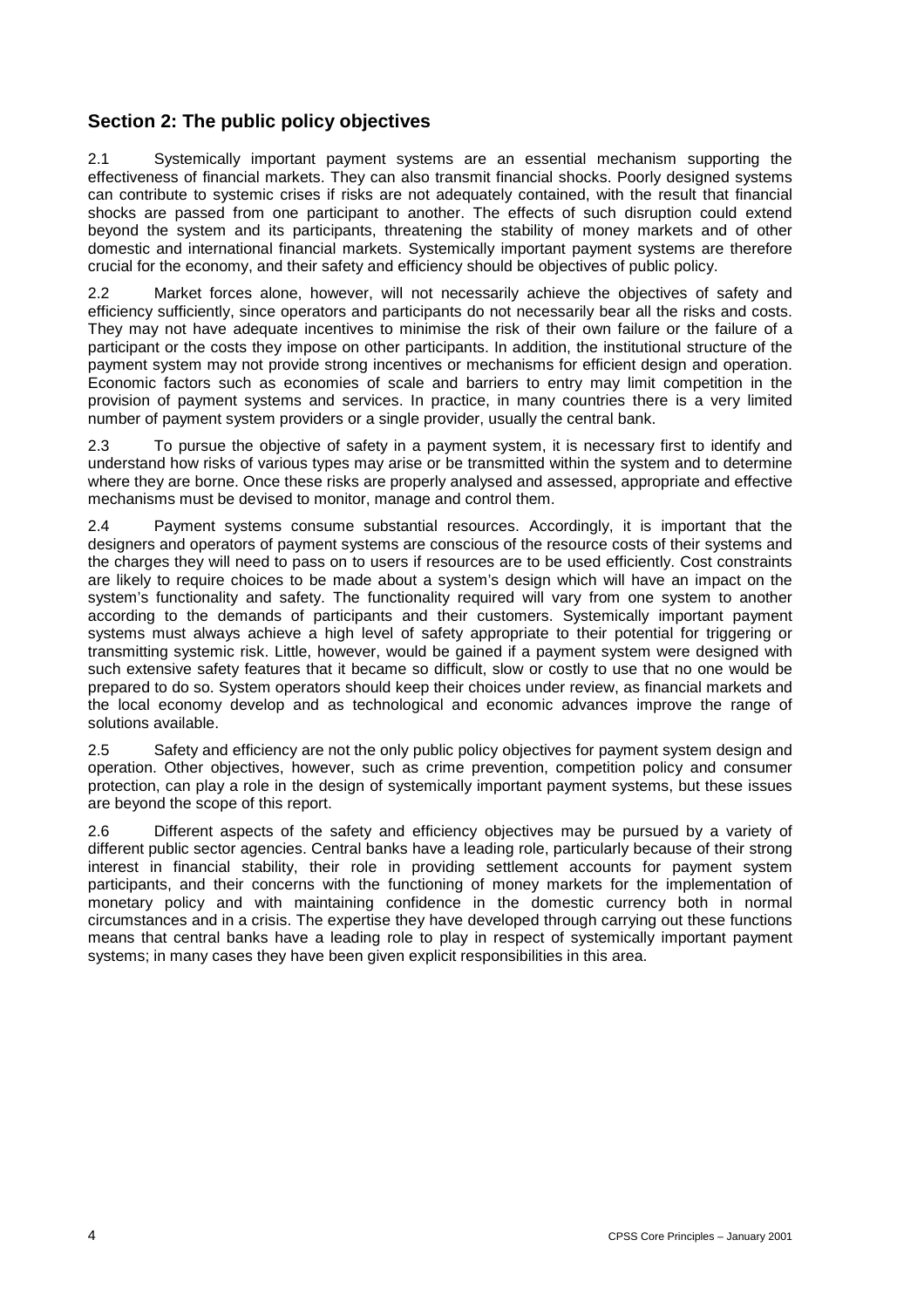## <span id="page-10-0"></span>**Section 3: Core Principles for systemically important payment systems**

3.0.1 A range of risks can arise in payment systems, taking the following forms in that context:

*credit risk*: the risk that a party within the system will be unable fully to meet its financial obligations within the system either when due or at any time in the future;

*liquidity risk*: the risk that a party within the system will have insufficient funds to meet financial obligations within the system as and when expected, although it may be able to do so at some time in the future;

*legal risk*: the risk that a poor legal framework or legal uncertainties will cause or exacerbate credit or liquidity risks;

*operational risk*: the risk that operational factors such as technical malfunctions or operational mistakes will cause or exacerbate credit or liquidity risks; and

*systemic risk*: the risk that the inability of one of the participants to meet its obligations, or a disruption in the system itself, could result in the inability of other system participants or of financial institutions in other parts of the financial system to meet their obligations as they become due. Such a failure could cause widespread liquidity or credit problems and, as a result, could threaten the stability of the system or of financial markets.

3.0.2 The Core Principles apply to systemically important payment systems. A payment system is systemically important where, if the system were insufficiently protected against risk, disruption within it could trigger or transmit further disruptions amongst participants or systemic disruptions in the financial area more widely. The initial disruption might, for example, be caused by the insolvency of a participant. Systemic importance is determined mainly by the size or nature of the individual payments or their aggregate value. Systems handling specifically large-value payments would normally be considered systemically important. A systemically important system does not necessarily handle only high-value payments; the term can include a system which handles payments of various values, but which has the capacity to trigger or transmit systemic disruption by virtue of certain segments of its traffic. In practice the boundary between payment systems which are systemically important and those which are not is not always clear cut and the central bank needs to consider carefully where that boundary should be drawn. (Part 2 discusses this judgment in more detail.) The Core Principles may also be useful in assessing and understanding the characteristics of systems which pose relatively little systemic risk and it may be desirable for such systems to comply with some or all of the Core Principles.

3.0.3 Systemically important payment systems may be owned and operated by central banks or by private sector institutions. There are also cases where they are owned and operated jointly by public and private agencies. The Core Principles are intended to be relevant to all institutional and ownership structures. They address primarily the design and operation of payment systems, but are intended also to influence the actions of participants and of agencies that supervise participants. The role and responsibilities of the operator and the participants should be clearly defined and understood. The central bank has key responsibilities in applying the Core Principles, which are described more fully in Section 4.

3.0.4 Although the Core Principles are expressed in terms of payment systems in a single country, they are equally applicable where the payment system arrangements extend over a broader economic area, such as where a single payment system or a collection of interconnected payment systems cover a region broader than a country. The Core Principles also apply to multicurrency payment systems and to payment systems with cross-border aspects.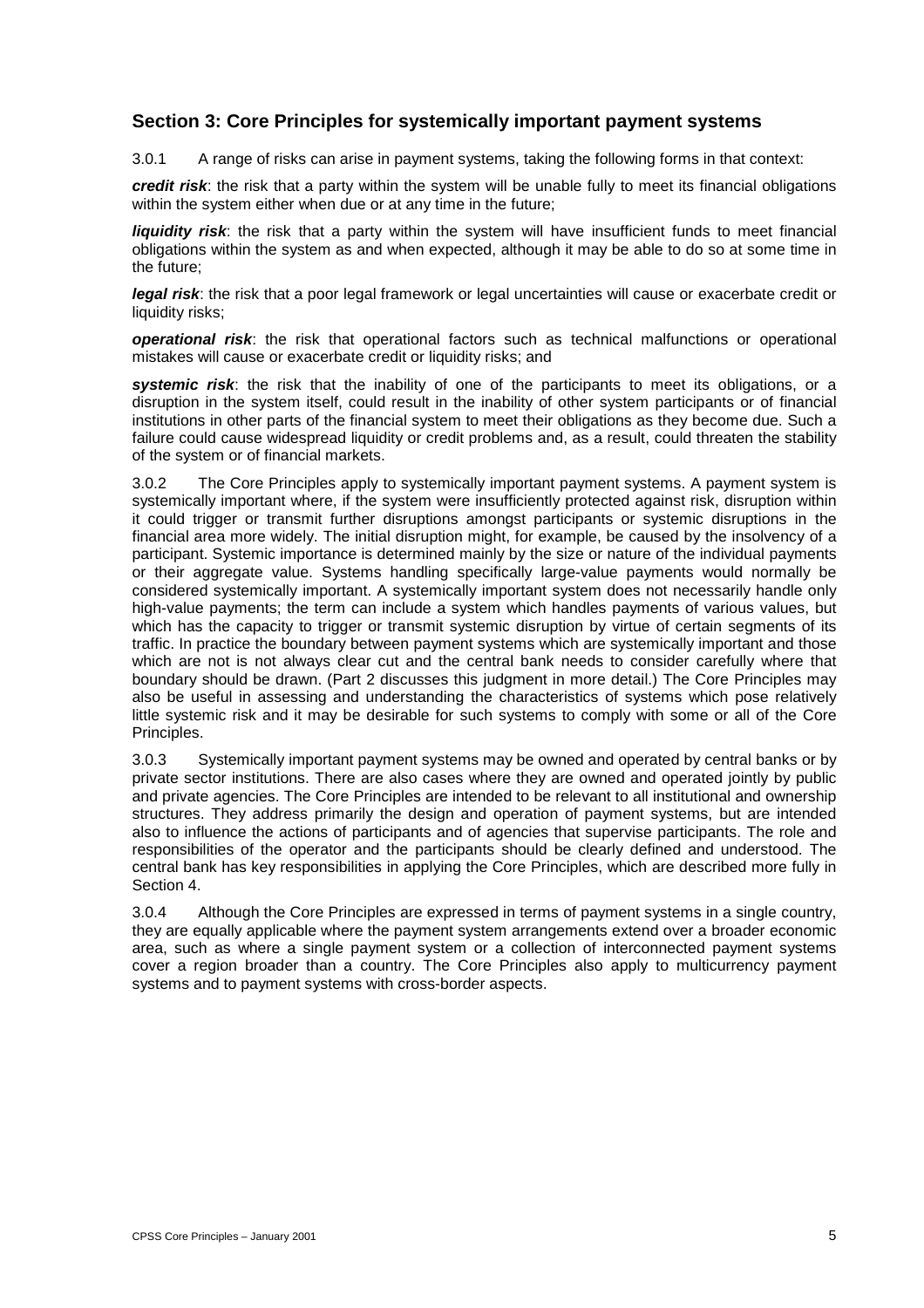## **Core Principles**

### **I. The system should have a well founded legal basis under all relevant jurisdictions.**

- 3.1.1 The rules and procedures of a system should be enforceable and their consequences predictable. A system which is not legally robust or in which the legal issues are poorly understood could endanger its participants. Poor understanding can give participants a false sense of security, leading them, for example, to underestimate their credit or liquidity exposures.
- 3.1.2 The legal environment relevant to Core Principle I includes the general legal infrastructure in the relevant jurisdictions (such as the law relating to contracts, payments, securities, banking, debtor/creditor relationships, and insolvency) as well as specific statutes, case law, contracts (for example, payment system rules) or other relevant material.
- 3.1.3 The jurisdiction under whose law the system's rules and procedures are to be interpreted should be specified clearly. In most cases, the most important legal environment will be the domestic one, although, in particular where the system involves cross-border elements such as foreign bank participation or the use of multiple currencies, it will also be necessary to consider whether there are any material legal risks stemming from other relevant jurisdictions.

#### **II. The system's rules and procedures should enable participants to have a clear understanding of the system's impact on each of the financial risks they incur through participation in it.**

3.2.1 Participants, the system operator, and other involved parties - in some cases including customers - should understand clearly the financial risks in the system and where they are borne. An important determinant of where the risks are borne will be the rules and procedures of the system. These should define clearly the rights and obligations of all the parties involved and all such parties should be provided with up-to-date explanatory material. In particular, the relationship between the system rules and the other components of the legal environment should be clearly understood and explained. In addition, key rules relating to financial risks should be publicly disclosed.

#### **III. The system should have clearly defined procedures for the management of credit risks and liquidity risks, which specify the respective responsibilities of the system operator and the participants and which provide appropriate incentives to manage and contain those risks.**

- 3.3.1 The rules and procedures of a systemically important payment system are not only the basis for establishing where credit and liquidity risks are borne within the system, but also for allocating responsibilities for risk management and risk containment. They are, therefore, an important mechanism for addressing the financial risks which can arise in payment systems. A system's rules and procedures should therefore ensure that all parties have both the incentives and the capabilities to manage and contain each of the risks they bear and that limits are placed on the maximum level of credit exposure that can be produced by each participant. Limits on credit exposure are likely to be particularly relevant in systems involving netting mechanisms.
- 3.3.2 There are a variety of ways in which risks can be managed and contained using both analytical and operational procedures. Analytical procedures include ongoing monitoring and analysis of the credit and liquidity risks participants pose to the system. Operational procedures include the implementation of risk management decisions through limits on exposures, by prefunding or collateralising obligations, through the design and management of transaction queues or through other mechanisms. For many systems, the use of risk management processes that operate in real time will be a key element in satisfying Core Principle III.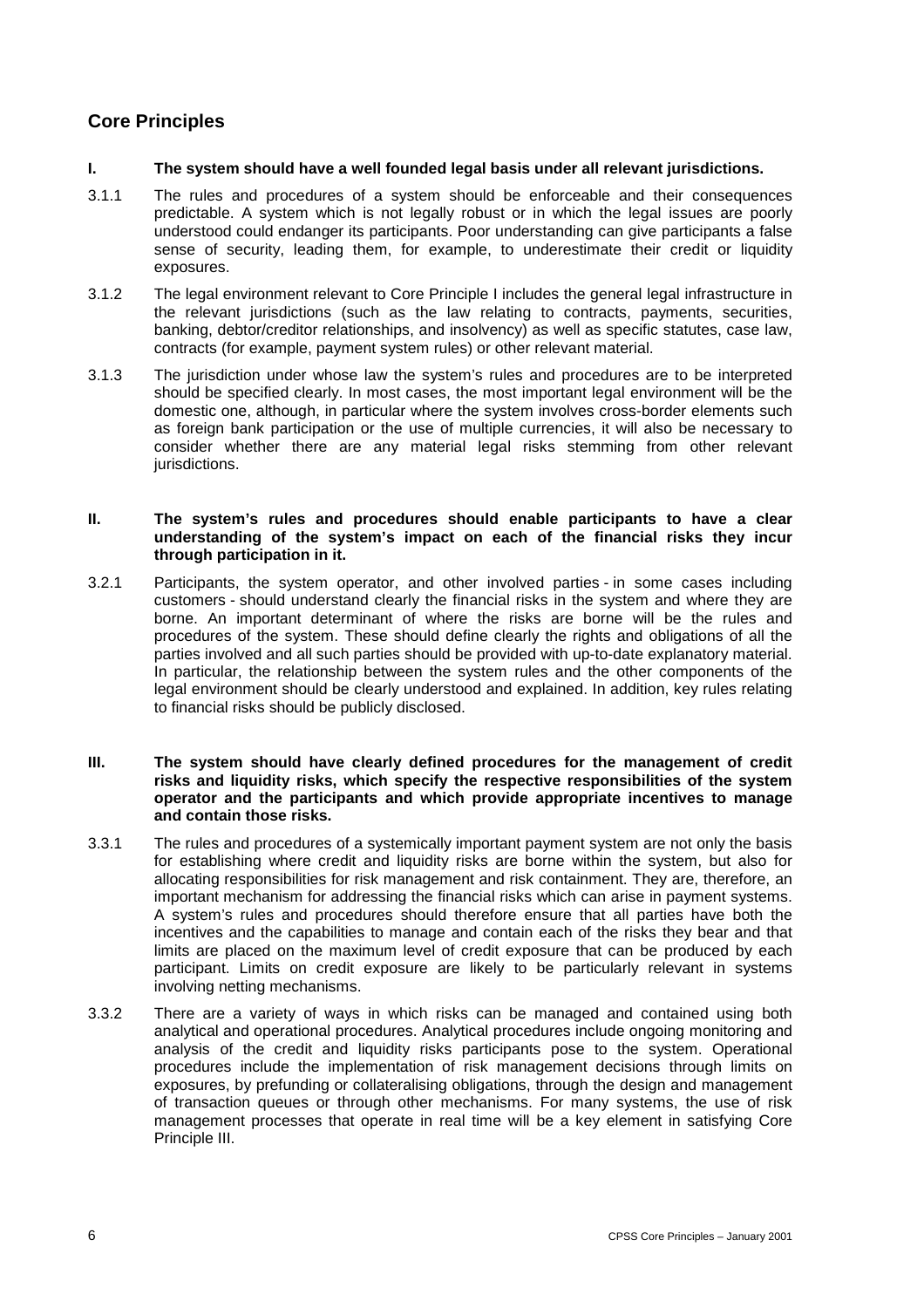#### **IV. The system should provide prompt final settlement on the day of value, preferably during the day and at a minimum at the end of the day.**

- 3.4.1 Core Principle IV relates to daily settlement in normal circumstances. Between the time when payments are accepted for settlement by the payment system (including satisfaction of any relevant risk management tests, such as the application of limits on exposures or availability of liquidity) and the time when final settlement actually occurs, participants may still face credit and liquidity risks. These risks are exacerbated if they extend overnight, in part because a likely time for the relevant authorities to close insolvent institutions is between business days. Prompt final settlement helps to reduce these risks. As a minimum standard, final settlement should occur at the end of the day of value.
- 3.4.2 In most countries it should be a goal for at least one payment system to exceed this minimum standard by providing real-time final settlement during the day. This is particularly desirable in countries with large volumes of high-value payments and sophisticated financial markets. An effective intraday liquidity mechanism is necessary for this development in order to ensure that prompt final settlement is not only available, but is achieved in practice.
- 3.4.3 Core Principle IV relates to the promptness of settlement on the intended day of value. Nothing in it prevents a system from offering a facility for entering payment details in advance of that day.

#### **V. A system in which multilateral netting takes place should, at a minimum, be capable of ensuring the timely completion of daily settlements in the event of an inability to settle by the participant with the largest single settlement obligation.**

- 3.5.1 Most multilateral netting systems defer settlement of participants' obligations. Multilateral netting can create the risk that, if a participant is unable to meet its settlement obligations, other participants will face unexpected credit and liquidity risks at the time of settlement. The amount at risk can be much greater than the net amounts due. The risk is exacerbated the longer settlement is deferred. This combination of multilateral netting and deferred settlement was the focus of Lamfalussy Standard IV, which specified that, at a minimum, such netting systems must be able to withstand the failure of the largest single net debtor to the system. Such systems therefore need strong controls to address this settlement risk, and many payment systems that settle on a net basis have introduced arrangements to limit credit and liquidity risk and to ensure access to liquidity in adverse circumstances.
- 3.5.2 Systems which satisfy only this minimum standard are still exposed to the financial risks of the failure of more than one institution during the same business day. The circumstances in which one large net debtor is unable to meet its settlement obligations to the system may well be those in which other institutions are also under liquidity pressure. Best international practice now is, therefore, for such systems to be able to withstand the inability to settle of more than the one participant with the largest single settlement obligation. Careful consideration should be given to this approach and its implications should be evaluated taking into account the benefits of reduced settlement risk and any other consequences such as for the management of liquidity. In addition, alternative system designs (such as real-time gross settlement systems or hybrid systems) are increasingly being adopted to reduce or eliminate settlement risk.
- 3.5.3 Core Principle V adopts the wording of Lamfalussy Standard IV almost unchanged, and it remains a universal minimum standard for multilateral netting systems, which should be exceeded wherever possible. It is not relevant for real-time gross settlement systems. If systems of other types, such as hybrid systems, involve multilateral netting or the deferral of settlement, the central bank may need to consider whether the risks are similar. If they are, a similar approach of applying at least the minimum standard, and preferably a higher standard, should be followed.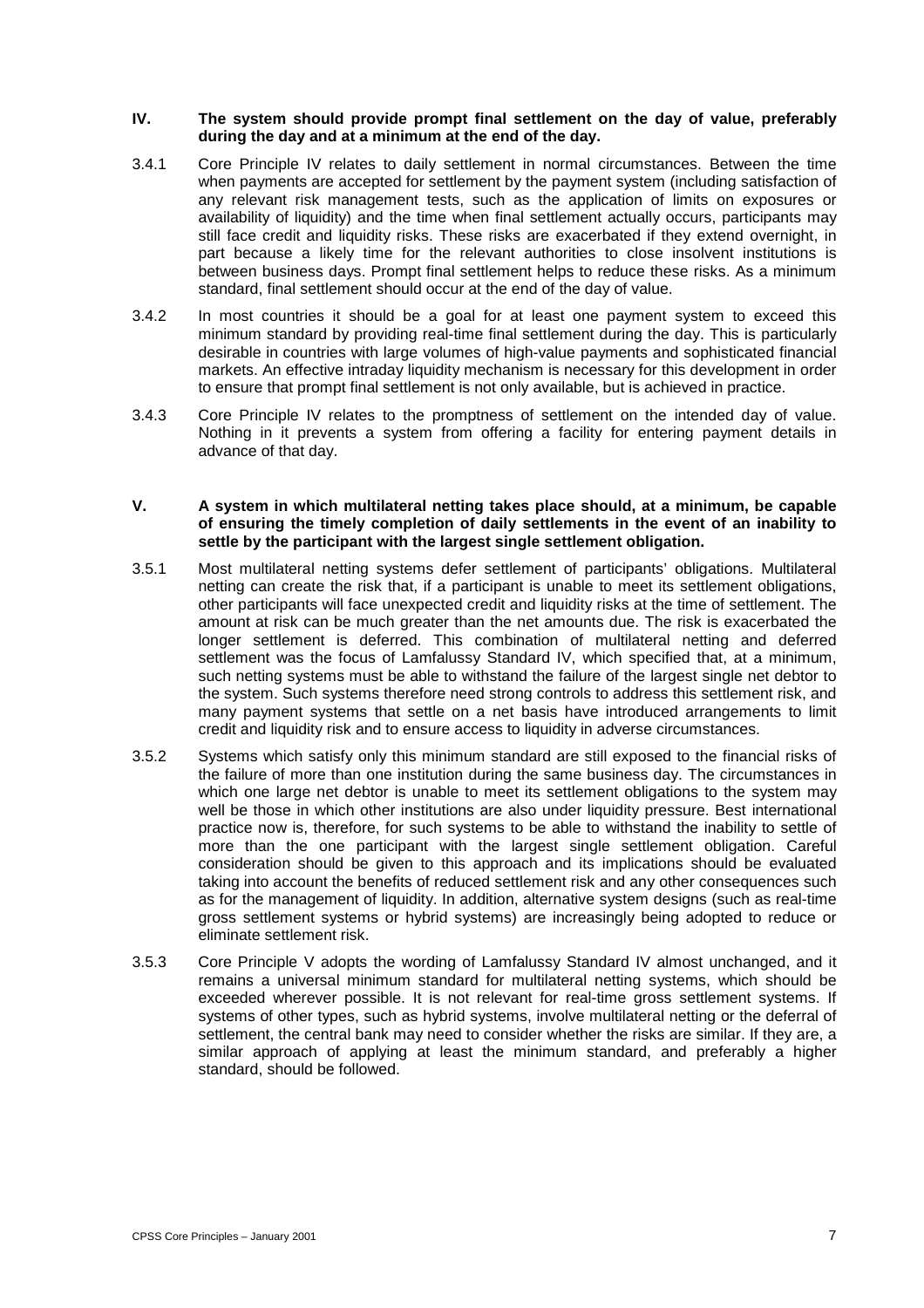#### **VI. Assets used for settlement should preferably be a claim on the central bank; where other assets are used, they should carry little or no credit risk and little or no liquidity risk.**

- 3.6.1 Most systems involve the transfer of an asset among system participants to settle payment obligations. The most common form of such an asset, which is also the preferable form, is an account balance at the central bank, representing a claim on the central bank. There are, however, examples of other forms of settlement asset, representing a claim on a supervised institution.
- 3.6.2 The settlement asset must be accepted by all participants in the system. Where an asset other than a claim on a central bank is used, the system's safety depends in part on whether the asset leaves the holder with significant credit risk or liquidity risk. This form of credit risk arises if there is more than a negligible risk that the issuer of the asset could fail. Liquidity risk arises in this context if the asset might not be readily transferable, for example into claims on a central bank or other liquid assets. In either case, the system could face a crisis of confidence, which would create systemic risk. Balances at the central bank are generally the most satisfactory asset used for settlement, because of the lack of credit or liquidity risk for the holder, and they are typically used in systemically important payment systems. If settlement is completed using other assets, such as claims on a commercial bank, those assets must carry little or no financial risk.
- 3.6.3 In some payment systems minimal use is made of a settlement asset. For example, they may settle by offsetting one claim against another. This can be consistent with Core Principle VI provided that there is no inconsistency with other Core Principles, particularly with Core Principle I, which requires the legal basis for the offset process to be sound.

#### **VII. The system should ensure a high degree of security and operational reliability and should have contingency arrangements for timely completion of daily processing.**

- 3.7.1 Market participants rely on payment systems for settling their financial market transactions. To ensure the accuracy and integrity of these transactions, the system should incorporate commercially reasonable standards of security appropriate to the transaction values involved. These standards rise over time with advances in technology. To ensure completion of daily processing, the system should maintain a high degree of operational resilience. This is not just a matter of having reliable technology and adequate backup of all hardware, software and network facilities. It is also necessary to have effective business procedures and well trained and competent personnel who can operate the system safely and efficiently and ensure that the correct procedures are followed. This, together with good technology, will, for example, help to ensure that payments are correctly and quickly processed and that risk management procedures, such as limits, are observed.
- 3.7.2 The degree of security and reliability required to provide adequate safety and efficiency depends on the importance of the system, as well as any other relevant factors. The degree of reliability required may, for example, depend on the availability of alternative arrangements for making payments in contingency situations.

#### **VIII. The system should provide a means of making payments which is practical for its users and efficient for the economy.**

- 3.8.1 Operators, users (that is participants, such as banks and their customers) and overseers of systems all have an interest in the efficiency of a system. They want to avoid wasting resources and, other things being equal, would wish to use fewer resources. There will typically be a trade-off between minimising resource costs and other objectives, such as maximising safety. Within the need to meet these other objectives, the design of the system, including the technological choices made, should seek to economise on relevant resource costs by being practical in the specific circumstances of the system, and by taking account of its effects on the economy as a whole.
- 3.8.2 The costs of providing payment services will depend on the quality of service and the features demanded by users, and on the need for the system to meet the Core Principles limiting risk in the system. A system which is consistent with the demands of the markets it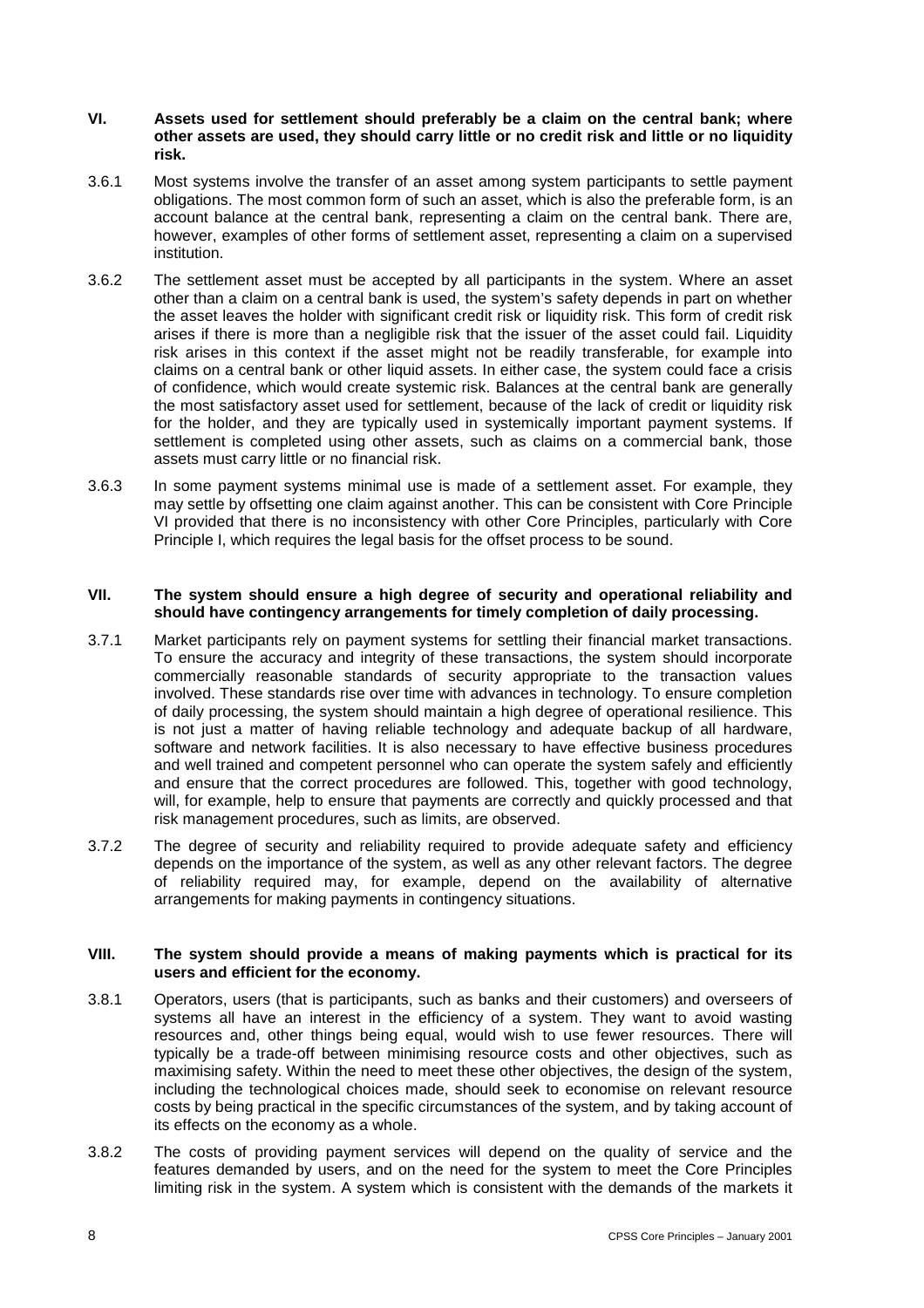serves is likely to be more heavily used; if it also satisfies the Core Principles, it spreads more widely the risk-reducing benefits as well as the costs of providing the services.

- 3.8.3 Designers and operators of payment systems need to consider how to provide a given quality of service, in terms of functionality, safety and efficiency, at minimum resource cost. The relevant costs are not just those passed on to users through system charges, but those of the total resources used by the system and its users in providing the payment services. They will need, for example, to take into account any indirect costs to users, such as the costs of liquidity and collateral.
- 3.8.4 The availability of liquidity in a system can be an important element in its smooth operation. Recipients like to be paid in funds which are immediately reusable and so value the advantages of systems with intraday settlement. Senders, however, may face costs in raising liquidity to enable them to pay early in a system. Where systems have inadequate intraday liquidity mechanisms, they can face a risk of slow turnover or even gridlock (where participants are each waiting for the others to pay first). In the interests of efficiency, systems should provide participants with adequate incentives to pay promptly. The supply of intraday liquidity is particularly important for systems with real-time settlement. Factors relevant to supply include the depth of interbank money markets and the availability of any relevant collateral. With the benefits of smooth payment flows in mind, the central bank should consider whether and how to provide intraday liquidity to support a system's daily functioning.
- 3.8.5 The technology and operating procedures used to provide payment services should be consistent with the types of services demanded by users, reflecting the stage of economic development of the markets served. The design of the payment system should therefore be appropriate for the country's geography, its population distribution and its infrastructure (such as telecommunications, transportation and banking structure). A particular design or technological solution which is right for one country may not be right for another.
- 3.8.6 Systems should be designed and operated so that they can adapt to the development of the market for payment services both domestically and internationally. Their technical, business and governance arrangements should be sufficiently flexible to respond to changing demands, for example in adopting new technologies and procedures.

#### **IX. The system should have objective and publicly disclosed criteria for participation, which permit fair and open access.**

- 3.9.1 Access criteria that encourage competition amongst participants promote efficient and lowcost payment services. This advantage, however, may need to be weighed against the need to protect systems and their participants from participation in the system by institutions that would expose them to excessive legal, financial or operational risks. Any restrictions on access should be objective and based on appropriate risk criteria. All access criteria should be stated explicitly and disclosed to interested parties.
- 3.9.2 The rules of the system should provide for clearly specified procedures for orderly withdrawal of a participant from the system, either at the participant's request, or following a decision by the system operator that the participant should withdraw. A central bank's actions in withdrawing access to payment system facilities, or to settlement account services, may also lead to the withdrawal of a participant from a payment system, but it may not be possible for a central bank to specify explicitly in advance all the circumstances in which it might act in this way.

#### **X. The system's governance arrangements should be effective, accountable and transparent.**

3.10.1 Payment system governance arrangements encompass the set of relationships between the payment system's management and its governing body (such as a board of directors), its owners and its other stakeholders. These arrangements provide the structure through which the system's overall objectives are set, how they are attained and how performance is monitored. Because systemically important payment systems have the potential to affect the wider financial and economic community, there is a particular need for effective, accountable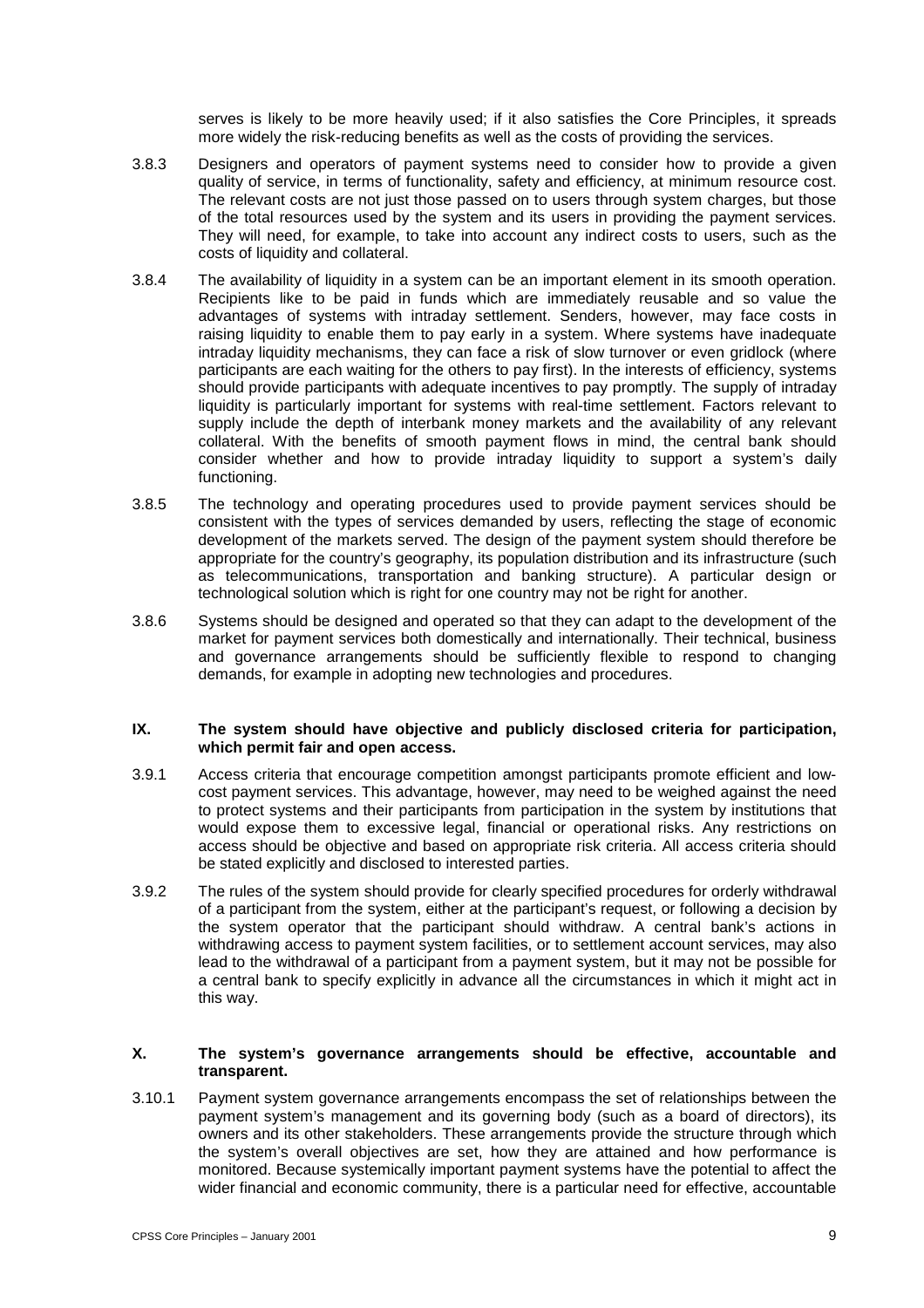and transparent governance, whether the system is owned and operated by the central bank or by the private sector.

3.10.2 Effective governance provides proper incentives for management to pursue objectives that are in the interests of the system, its participants and the public more generally. It also ensures that management has the appropriate tools and abilities to achieve the system's objectives. Governance arrangements should provide accountability to owners (for example, to the shareholders of a private sector system) and, because of the system's systemic importance, to the wider financial community, so that those served by the payment system can influence its overall objectives and performance. An essential aspect of achieving accountability is to ensure that governance arrangements are transparent, so that all affected parties have access to information about decisions affecting the system and how they are taken. The combination of effective, accountable and transparent governance provides a foundation for compliance with the Core Principles as a whole.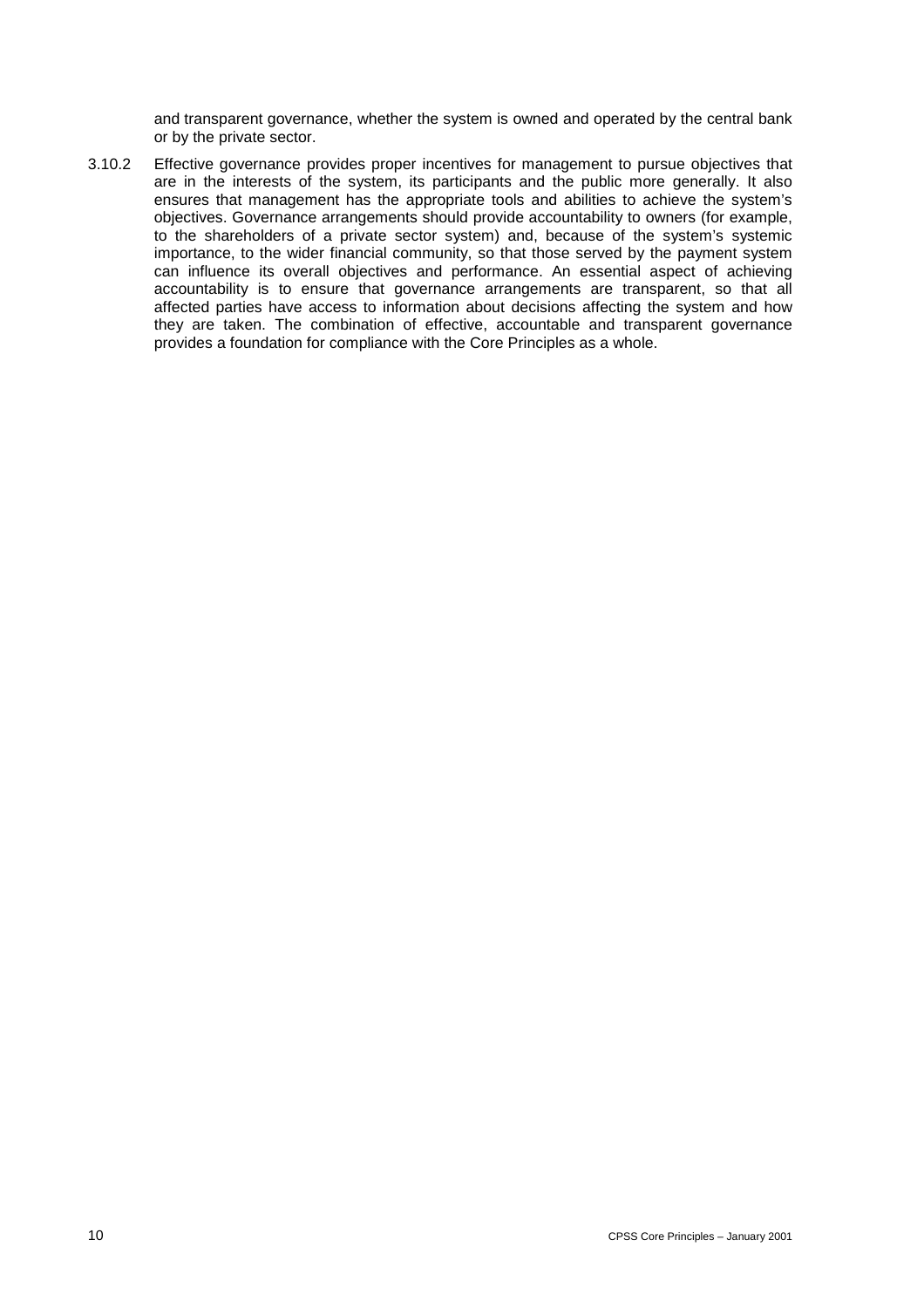## <span id="page-16-0"></span>**Section 4: Responsibilities of the central bank in applying the Core Principles**

- **A. The central bank should define clearly its payment system objectives and should disclose publicly its role and major policies with respect to systemically important payment systems.**
- 4.1.1 Designers and operators of private sector payment systems, and participants and other users of all systems, as well as other interested parties, need to have a clear understanding of the central bank's role, responsibilities and objectives in relation to payment systems. They need also to understand how the central bank intends to achieve those objectives, whether by formal powers or other means. This will enable those parties to operate in a predictable environment and to act in a manner that is consistent with those objectives and policies.
- 4.1.2 The central bank should therefore have clear payment system objectives. It should also define clearly and disclose major policies that will affect the operators and users of systems to ensure that they are well understood and to build support for them.

#### **B. The central bank should ensure that the systems it operates comply with the Core Principles.**

4.2.1 The central bank is often the operator of one or more systemically important payment systems. It therefore can and should ensure that they comply with the Core Principles.

#### **C. The central bank should oversee compliance with the Core Principles by systems it does not operate and it should have the ability to carry out this oversight.**

- 4.3.1 Where systemically important payment systems are not operated by the central bank, it should oversee their compliance with the Core Principles. The central bank's oversight of systems should have a sound basis. There may be a wide variety of means by which this can be achieved, depending on the country's legal and institutional framework. Some countries have a statute-based system of oversight with specific tasks, responsibilities and powers assigned to the central bank and sometimes also to other agencies. Others have regimes based on custom and practice, which rely on non-statutory approaches. Either approach can work in its own setting - depending on the legal and institutional framework of the country concerned and the acceptance of the approach by the institutions overseen. The potential benefits of a statute-based approach to oversight, however, deserve serious consideration in countries newly establishing or significantly revising the oversight role and related policies.
- 4.3.2 The central bank should ensure that it has the expertise and resources to carry out its oversight functions effectively. It should not use its oversight role to disadvantage private sector systems relative to those which it owns and operates itself, but to ensure that the combination of public and private sector provision meets the public policy objectives.

#### **D. The central bank, in promoting payment system safety and efficiency through the Core Principles, should cooperate with other central banks and with any other relevant domestic or foreign authorities.**

- 4.4.1 A number of different authorities can have an interest in the safe and efficient functioning of payment systems. In addition to central banks, in their capacities as operators or overseers, they can include legislative authorities, ministries of finance, supervisors and competition authorities. In particular, oversight of a country's payment systems, surveillance of its financial markets and supervision of financial institutions are complementary activities, which may be carried out by different agencies. A cooperative approach is likely to assist the fulfilment of all the relevant public policy goals.
- 4.4.2 Payment system oversight concentrates on the stability of a payment system as a whole, while the supervisors of individual banks and other financial institutions focus on the risks to specific participants. In particular, in assessing payment system risks, overseers may need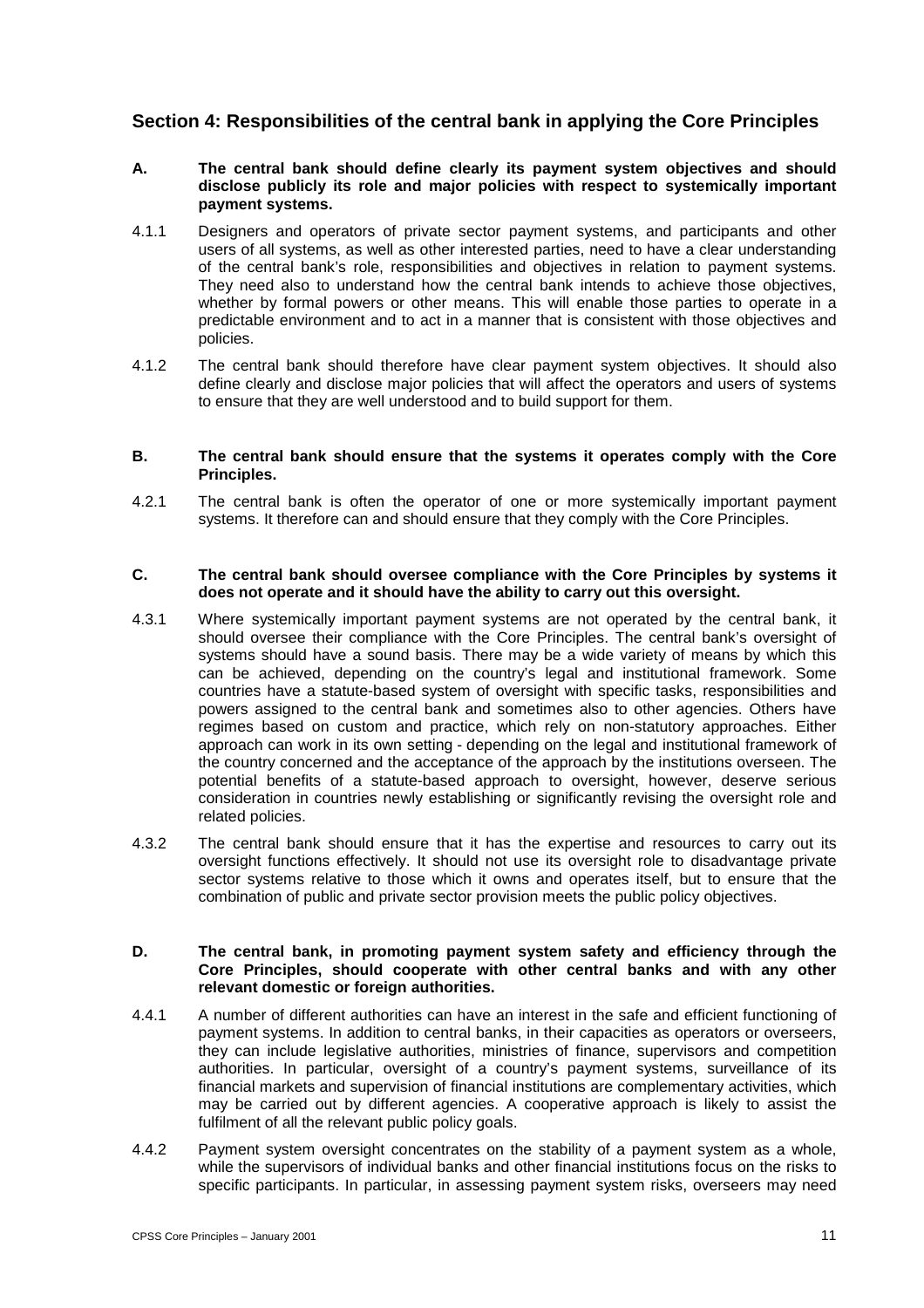to take into account the ability of individual participants to fulfil their responsibilities in the system. In monitoring the financial risks for an individual institution, the supervisors may need to take into account risks to which participants can be exposed as a result of participation in the systems and which could affect the viability of the institution. Regular exchanges of views and information between supervisors and overseers, including, where relevant, about key individual participants, can assist these complementary objectives. These exchanges can often benefit from agreements on the sharing of information.

4.4.3 Cooperation is particularly important for systems with cross-border or multicurrency characteristics. The principles for cooperative central bank oversight set out in Part D of the Lamfalussy Report provide a framework for such cooperation.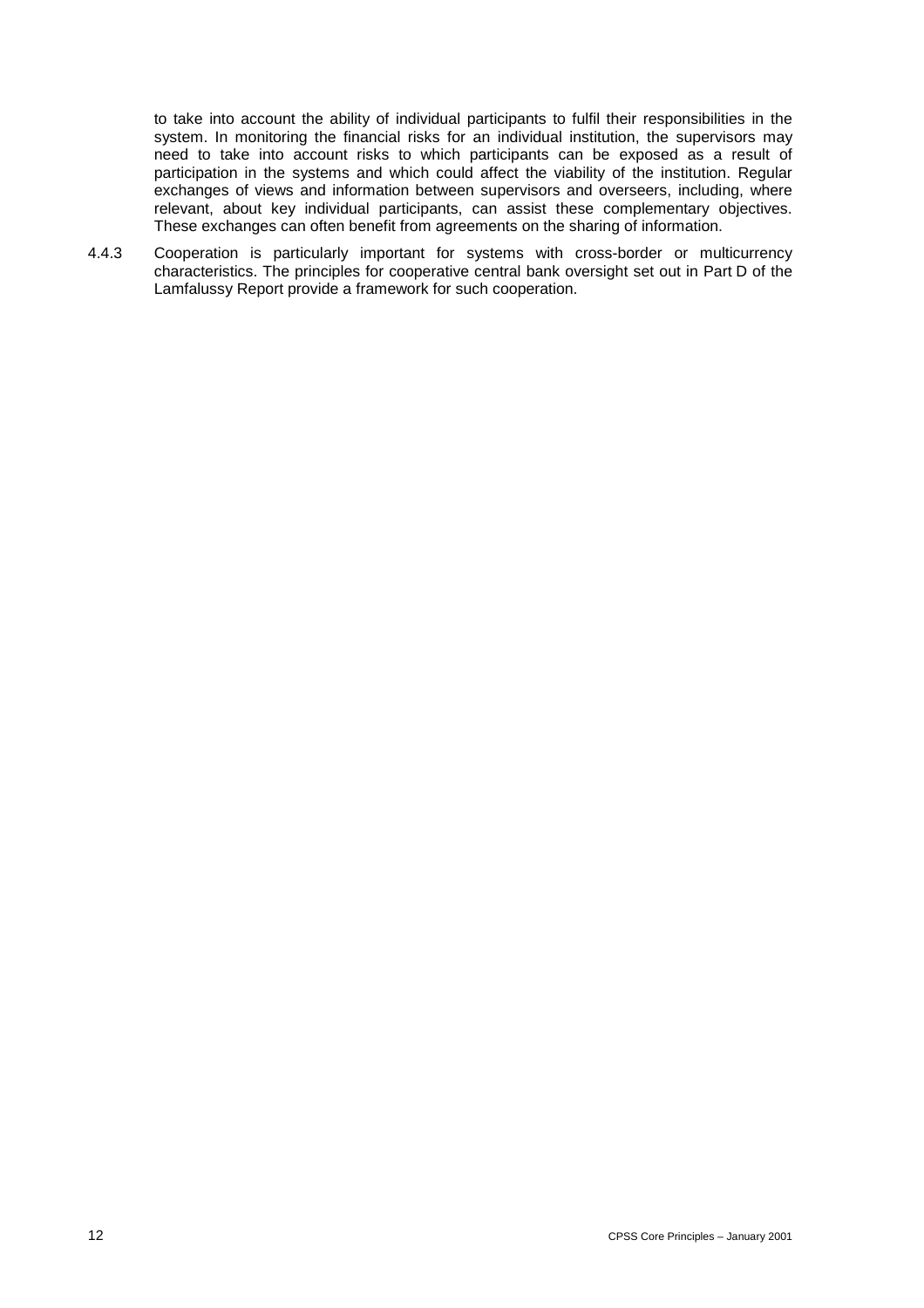## **Part 2 - Implementing the Core Principles**

## <span id="page-18-0"></span>**Section 5: Introduction to Part 2**

5.1 The first part of this report identifies safety and efficiency in systemically important payment systems as fundamental objectives of public policy. It sets out 10 Core Principles for the design and operation of such systems and describes the leading role of central banks in pursuing the objectives, identifying four specific central bank responsibilities.

5.2 The second part of the report provides guidance on how to interpret and use the Core Principles in practice. It starts with a discussion of the circumstances in which the Core Principles should be applied. Then it offers more detailed explanation of each of the Core Principles and responsibilities, drawing on the experience of how they have been implemented effectively in particular countries and giving generalised examples of ways to interpret and implement them. It is intended to help designers, operators and overseers of systemically important payment systems form judgments about the policy and technical choices they face. It develops some of these issues in a series of boxes which give more detailed examples of the ideas discussed in the main text.

5.3 The diversity of countries' social, economic and payments infrastructure, related in part to their stage of development, geography and population, means that few of the examples are likely to be relevant everywhere. None of them should be taken as a universal prescription. But collectively the examples are intended to help explain the purpose of each of the Core Principles and responsibilities. The Core Principles and responsibilities themselves are intended to apply to systemically important payment systems in all circumstances, but the way in which they are met can vary.

5.4 In discussing policy considerations, the report can give specific guidance. In considering technological issues, however, the report generally avoids making judgments on specific current technologies. Rapid technological progress offers many new opportunities to improve payment systems, for example by increasing the variety of services available, or by reducing their cost. It offers new methods to achieve the objectives of safety and efficiency and is likely to continue to have a significant impact on the implementation of the Core Principles in practice. It is difficult to predict accurately the speed and evolution of technological progress. For example, technology is changing the possibilities in the area of security and operational reliability, where much work is currently being undertaken, notably in the use of internet-related technologies.

5.5 Technological developments are also enabling new payment system designs. The report makes several references to the effectiveness of well designed real-time gross settlement systems in meeting the Core Principles; such systems are tried and tested. They have been introduced successfully in 40 or more countries around the world and have reduced systemic risk. They are a means to achieving safety and efficiency in systemically important payment systems, not a goal in themselves. There are several examples of new settlement methods which also offer intraday finality of settlement and both the designs and technology of such systems are continuing to evolve rapidly. Although the report comments only briefly on these developing new techniques as experience is still being gained on all the implications of their design, they offer new possibilities for complying with the Core Principles.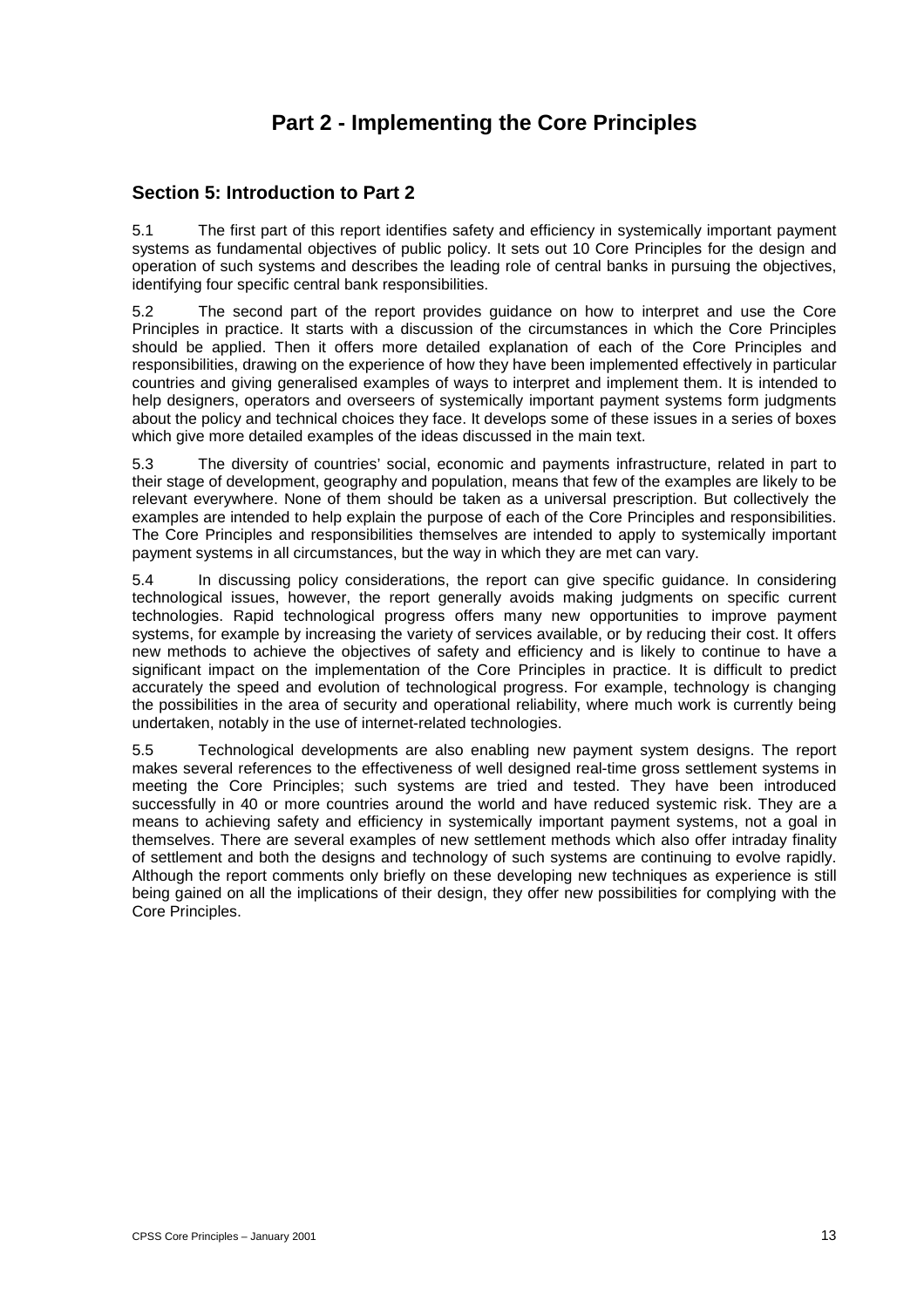## <span id="page-19-0"></span>**Section 6: Scope of application of the Core Principles**

6.1 The Core Principles are intended to be applied in all countries, within a realistic timescale,  $6\overline{6}$ whether economies are developed, in transition or emerging. The particular way in which the Core Principles are used varies with the stage of economic development and with the economy's framework of institutions and infrastructure. They should be useful, however, in making an initial assessment of payment systems, in designing reform projects, and when changes are considered to an existing system. In addition, systemically important payment systems should be monitored regularly for their continued compliance with the Core Principles.

6.2 The report is addressed particularly to central banks and any other public agencies charged with responsibilities in this area, as well as to the private sector designers and operators of systemically important payment systems. The report, particularly in its discussions of efficiency, is written on the basis that payment services operate in a market environment. This does not mean that the Core Principles themselves are less relevant where this is not the case, but there may be fewer directly applicable examples in Part 2 of this report.

6.3 Effective application of the Core Principles is essential if countries are to achieve the public policy objectives. Over the past 10 to 20 years it has become increasingly clear that central banks have an essential role in overseeing and often in operating payment systems. This report recommends that central banks define explicitly their own roles in this context and ensure that the Core Principles are applied to all systemically important payment systems in their countries.

## **What constitutes a payment system?**

6.4 In the context of this report, a payment system is a set of instruments, procedures and rules for the transfer of funds among system participants. It is typically based on an agreement among the participants in the system and the system operator, and the transfer of funds is effected using an agreed technical infrastructure. Participants can be direct or indirect (see Box 11 on tiered settlement arrangements).

6.5 The report recognises the wider purpose that payment systems serve in an economy, but it is not directly concerned with the rights and obligations of parties other than system operators, system participants, settlement institutions and central banks. For example, in discussing the legal concept of finality of settlement (in Core Principle IV and elsewhere), the direct concern of this report is settlement among system participants. Similarly, the provision of payment services by a bank to other payment intermediaries is not a central concern of the report (see Paragraph 6.10).

## **Identifying systemically important payment systems**

6.6 A key step in implementing the Core Principles is to distinguish payment systems which are systemically important from those which are not. There may be many payment systems in a country which are important to their users and to the smooth and effective functioning of the economy. The distinguishing feature of a systemically important payment system, however, is that it is capable of triggering disruptions or transmitting shocks across the financial system domestically or even internationally. Most countries have at least one such system.

6.7 The main factor in assessing the potential for a payment system to trigger or transmit systemic disruptions is the value of the payments that the system processes, either in aggregate or individually, relative to the resources of the system's participants and in the context of the financial system more generally.

6.8 A further relevant factor in determining whether or not the system is systemically important is the nature of the payments it handles. A system that is used to settle other payment systems (for example, if it handles the payments of netted amounts to settle a multilateral net settlement system) or a system handling payments made in settlement of financial market transactions (for example,

<sup>6</sup> It is not possible to set universally applicable deadlines for assessment or for implementation of any necessary reform, but the goal should be early assessment and, where necessary, a realistic and detailed reform plan in response to it.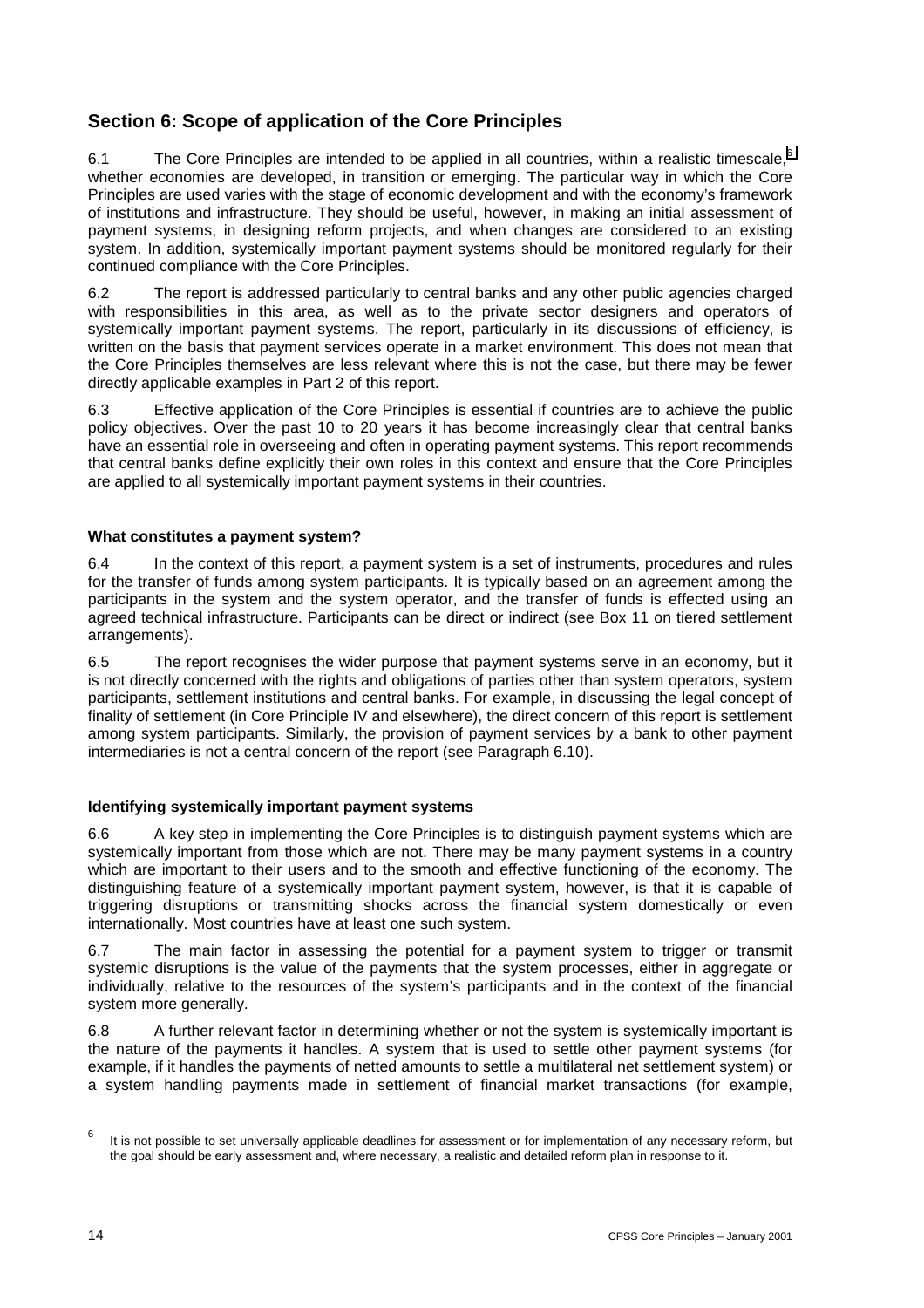transactions in the money markets or foreign exchange markets or the cash leg of securities market transactions) is typically considered to be a systemically important payment system.

- 6.9 It is likely that a system is of systemic importance if at least one of the following is true:
- it is the only payment system in a country, or the principal system in terms of the aggregate value of payments;
- it handles mainly payments of high individual value;
- it is used for the settlement of financial market transactions or for the settlement of other payment systems.

6.10 It is frequently the case that a bank provides payment services to other banks or other payment intermediaries by effecting payments between the accounts of these entities in its books. These are typically bilateral arrangements between the bank and the relevant account holder and would not normally be subject to the Core Principles. With greater consolidation in the financial sector, such payment services could become increasingly important. In certain cases, these arrangements could possess some characteristics of a payment system (see Paragraphs 6.4-5 for a discussion of what constitutes a payment system) and a decision has to be made on whether such arrangements are systemically important. Cooperation between bank supervisors and payment system overseers is needed to identify and analyse these cases and to determine whether the Core Principles should be applied. Where the Core Principles are applied, it is likely, as discussed in Responsibility D, that the banking supervisor and the payment system overseer will need to cooperate on an ongoing basis in evaluating the risk and efficiency aspects of such payment system arrangements. In cases where it is decided not to apply the Core Principles, they may nevertheless be of some help in evaluating risk and efficiency and there could be a role for the payment system overseer to assist the bank supervisor.

6.11 Where a payment system is not systemically important, it can still be appropriate to apply many or all of the Core Principles. This is particularly likely if the system is widely used and users have no ready substitute methods of making the same payments.

#### **Payment system aspects of securities settlement systems**

6.12 Securities settlement systems very often provide mechanisms to transfer payments between participants either by a connection to a separate payment system or by providing payment facilities within the securities settlement system. In some cases they provide clearing services for funds which are very similar to netting arrangements and may involve very similar risks to those of a deferred net settlement payment system (see Box 7). The amounts involved are often large and such systems may well be systemically important.

6.13 Most, if not all, of these Core Principles are relevant to payment mechanisms associated with securities settlement systems. There are also additional and distinct issues connected with the transfer of securities. Central banks have a clear interest in the safety and efficiency of such systems, in particular of the payment aspects (see Paragraph 2.6). In some countries, securities regulators have a leading responsibility for the oversight of securities settlement systems as a whole. Accordingly these public authorities need to cooperate to ensure that the securities transfer and associated payment mechanisms satisfy the public policy objectives of safety and efficiency.<sup>7</sup>

See Paragraph 1.7 referring to the Task Force set up jointly by the CPSS and IOSCO in December 1999 to produce a set of recommendations for securities settlement systems.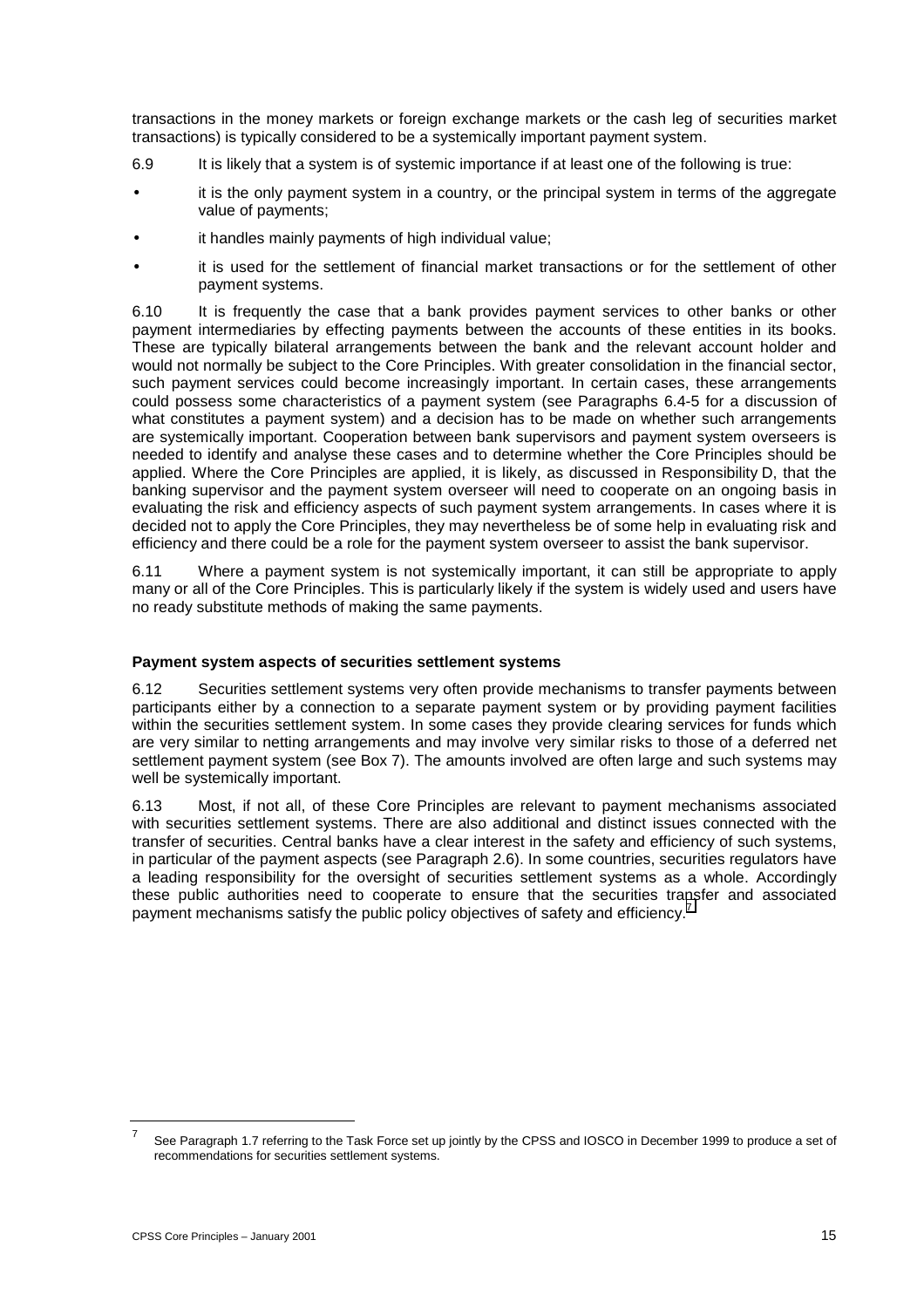## <span id="page-21-0"></span>**Section 7: Interpretation and implementation of the Core Principles**

## **Core Principle I - The system should have a well founded legal basis under all relevant jurisdictions.**

## *Background*

7.1.1 The legal basis for a payment system is critical to its overall soundness. The legal basis typically consists of framework legislation as well as specific laws, regulations, and agreements governing both payments and the operation of the system. Examples of framework legislation are laws governing contracts, insolvency, banking, and secured interests. In some cases, competition and consumer protection laws may also be relevant. Specific laws governing the central bank, payments including electronic payments, settlement finality, netting, and related topics are particularly relevant. In addition, where the system has cross-border aspects, laws from countries other than the host country may be relevant to the robustness of the system.

7.1.2 A sound legal basis for a payment system defines, or provides the framework for relevant parties to define, the rights and obligations of operators, participants and regulators. Most risk management mechanisms are based on assumptions about the rights and obligations of parties to payment transactions. Therefore, if risk management is to be sound and efficient, the rights and obligations relating to payment system operations and to risk management itself need to be established with a high degree of certainty. In particular, firmly established rights and obligations for risk management mechanisms are necessary to enable them to function predictably when called upon during times of financial stress. The analysis of risk management mechanisms almost always leads back to questions about the soundness of legal assumptions.

7.1.3 Although sound legal underpinnings are very important, absolute legal certainty is seldom achievable. Recognition of this fact, however, should not deter payment system operators, participants, and authorities from seeking to establish as sound a legal basis for payment systems as possible. These relevant parties should identify the areas where there is a degree of legal uncertainty. One useful tool for evaluating the degree of legal certainty associated with particular legal provisions is to obtain legal opinions.

## *Important elements of the legal basis*

7.1.4 Contract law can have a material effect on the enforceability of agreements used to establish the rights and obligations of system operators, participants, and customers of banks that participate in a payment system. Such contractual arrangements must be enforceable in order to make operations, risk management, and other aspects of the system work as planned under both normal circumstances and those of financial stress. There can be serious obstacles to enforceability if there are incompatibilities between the particular contractual arrangements and various legislative provisions, for example provisions of insolvency or competition law.

7.1.5 It is particularly important to establish when the system achieves final settlement in order to define when key financial risks are transferred in a payment system and to provide an important building block for risk management systems. Insolvency law is highly relevant. System designers and relevant authorities must ask themselves what would happen if a participant in the system were to become insolvent. Would transactions be honoured as final, or could they be considered void or voidable by liquidators and relevant authorities? In some countries, for example, so-called "zero hour rules" in insolvency law (see Box 1 for a discussion of these rules) can have the effect of reversing a payment that appears to have been settled in a payment system (even in a real-time gross settlement system). Furthermore, insolvency law in some jurisdictions does not yet recognise the netted value of payments or related obligations as binding on the liquidator in the event of insolvency and, for example, payments included in the system's calculation of multilateral net positions can be unwound. In such cases, it is not safe to rely on netted amounts for credit or liquidity risk management purposes. The legal underpinning of settlement can be strengthened greatly by eliminating "zero hour rules" and assuring the enforceability of netting contracts, and in recent years a number of countries have undertaken programmes of relevant changes to insolvency law.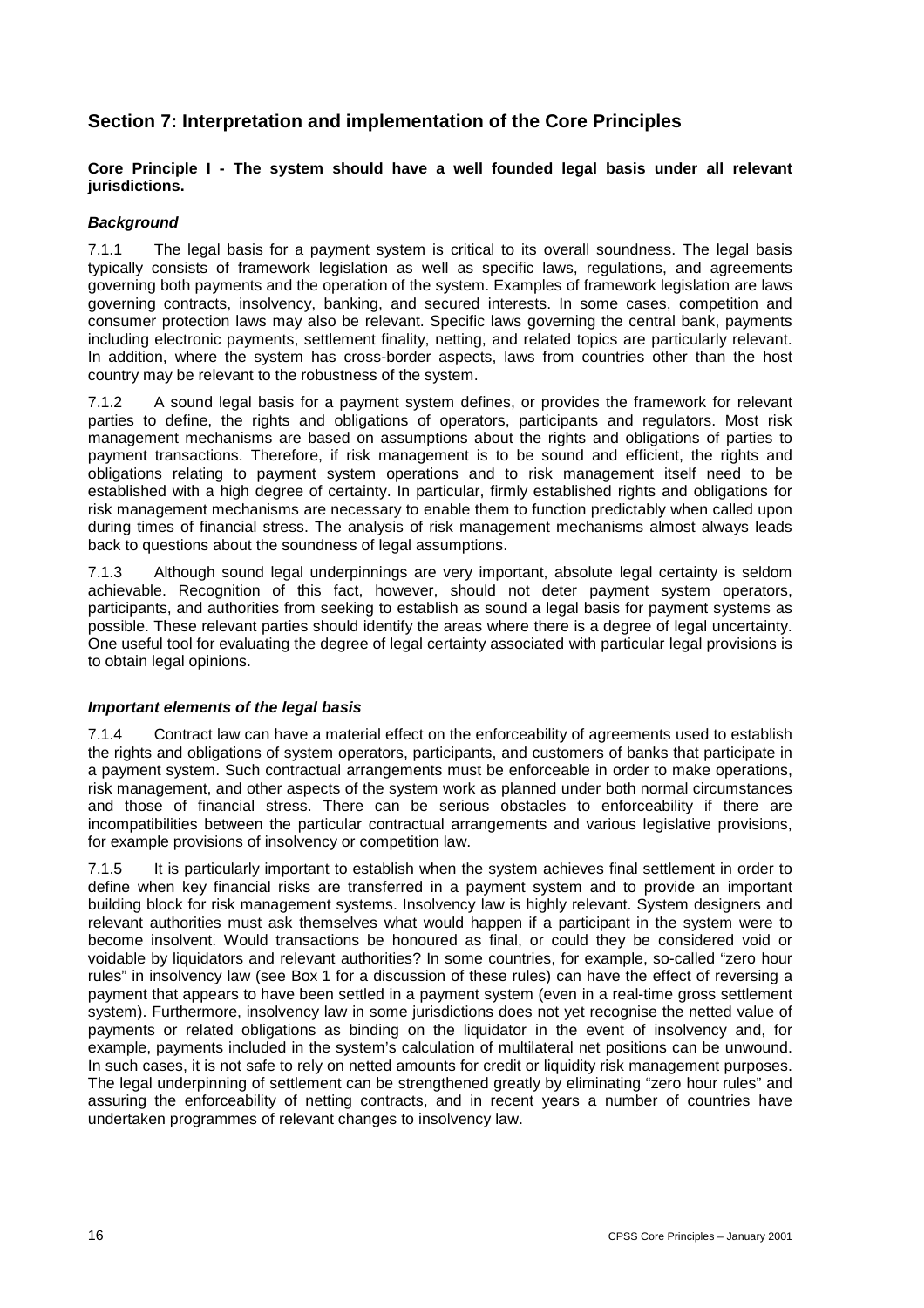## Box 1

## **"Zero hour rule"**

When applied in the context of a payment system, "zero hour rules" make all transactions by a bankrupt participant void from the start ("zero hour") of the day of the bankruptcy (or similar event). In a real-time gross settlement system, the effect could be to reverse payments that have apparently already been settled and were thought to be final. In a system with deferred net settlement, such a rule could cause the netting of all transactions to be unwound. This would entail a recalculation of all net positions and could cause significant changes to participants' balances. In either case, there could be systemic consequences.

7.1.6 Laws governing collateral transactions, whereby, for example, collateral can be provided and accepted for borrowing or lending, are summarised in Box 2. These laws may be highly relevant to the design of risk management mechanisms for payment systems. For example, many central banks provide credit to participants in a payment system subject to some type of collateralisation agreement. Many privately operated netting systems adopt collateralisation mechanisms to secure lending facilities and help ensure settlement in the event of initial failures to settle. In any event, laws governing the collateral arrangements must be scrutinised carefully to assess whether a collateralisation agreement or mechanism will be enforceable in a timely manner as envisaged, including when there is an insolvency. The relevant law may be different according to the type of collateral and the jurisdiction in which the collateral is located, so it will be necessary to understand the effect of such laws in the context of a specific system.

#### Box 2

## **Laws governing collateral arrangements**

A collateral transaction is typically subject to three main bodies of law: the law of secured interests, insolvency law and contract law. The law of secured interests governs the establishment and realisation of collateral. For example, this is the law that determines the conditions under which a pledge (or possibly also a repurchase agreement) will be valid and also the procedures that have to be followed if the transferor defaults and the collateral has to be realised by the transferee. The most likely reason for a default by the transferor is insolvency, and thus the realisation of the collateral can be directly affected by the relevant insolvency law. (Moreover, some countries may have different types of insolvency schemes depending, for example, on the type of entity that is insolvent.) Contract law is also likely to be relevant to the terms of the agreement between the transferee and transferor governing the collateral transaction. In addition to these, other bodies of law can sometimes be relevant, for example banking law, securities law, consumer protection law and criminal law.

7.1.7 The legal structure should not inhibit the development of new payment system technology. Where electronic processing is involved, whether the underlying instruments the system handles are electronic or paper-based, it may be necessary to ensure that the relevant laws are compatible with the methods used. New legislation might be needed to achieve clarity and predictability of interpretation in matters such as finality of settlement, valid electronic authorisation, and the allocation of rights and obligations in cases of error or fraud.

7.1.8 Banking and central banking laws can also play an important role. Banks and central banks may need authority in law to establish and participate in payment systems and to design effective and well managed systems, including adopting sound risk management principles. It should not simply be assumed that these areas of the law are adequate, particularly when countries are undertaking a reform or development programme for systemically important payment systems for the first time. This can be a useful opportunity to undertake a review (see Paragraphs 10.8-14 for a discussion of payment system reform and development programmes).

7.1.9 Laws from jurisdictions other than the jurisdiction in which the system is located can be relevant, for example where a system provides a cross-border service or where foreign institutions participate in a domestic payment system. The laws of such participants' home jurisdictions are likely to be relevant, as well as the laws of the jurisdiction under which the system operates. See Paragraph 9.2 for a general discussion of issues particular to systems with cross-border aspects. Many laws are potentially relevant, but of particular importance will be insolvency laws in the different jurisdictions. For example, it can be relevant to consider whether, in the event of a participant's insolvency, a liquidator might be able successfully to challenge the netted value of payments in a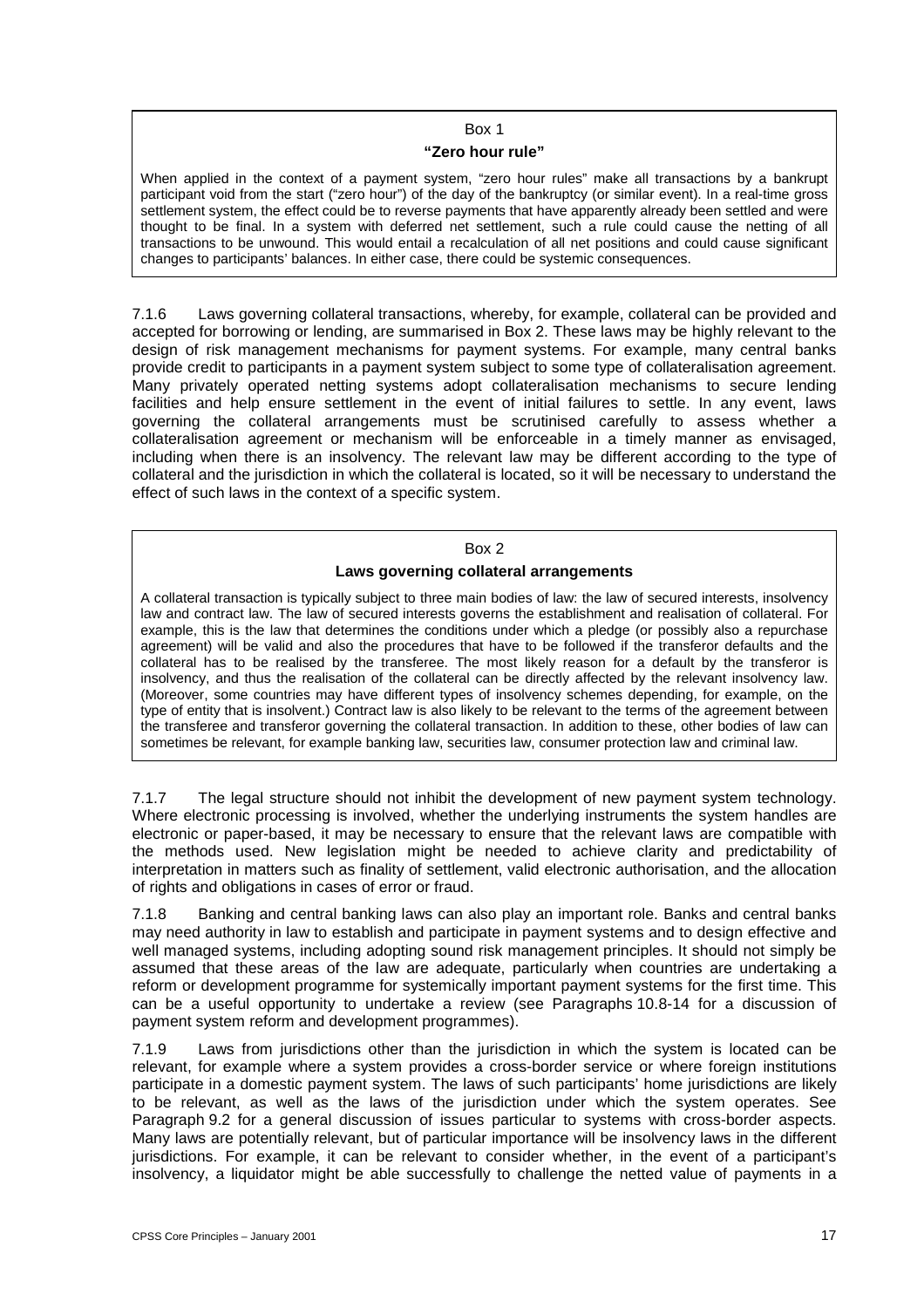payment system involving net settlement. If sufficiently material legal risks would stem from participation by institutions from a particular jurisdiction, it might be necessary to develop mitigating risk controls. If such controls are not sufficient, access to the system may ultimately need to be limited. Core Principle IX provides guidance on balancing fair and open access with limiting risk through access restrictions. There have been a number of regional and international initiatives to reduce the risks of legal uncertainties or conflict. These include the UNCITRAL initiative<sup>8</sup> to provide a more harmonised approach to such issues, various European Union directives, such as the Settlement Finality Directive (see Box 3), and Article 4A of the US Uniform Commercial Code (see Box 4).

<sup>8</sup> See, for example, UNCITRAL Model Law on Electronic Commerce with Guide to Enactment, United Nations, 1996.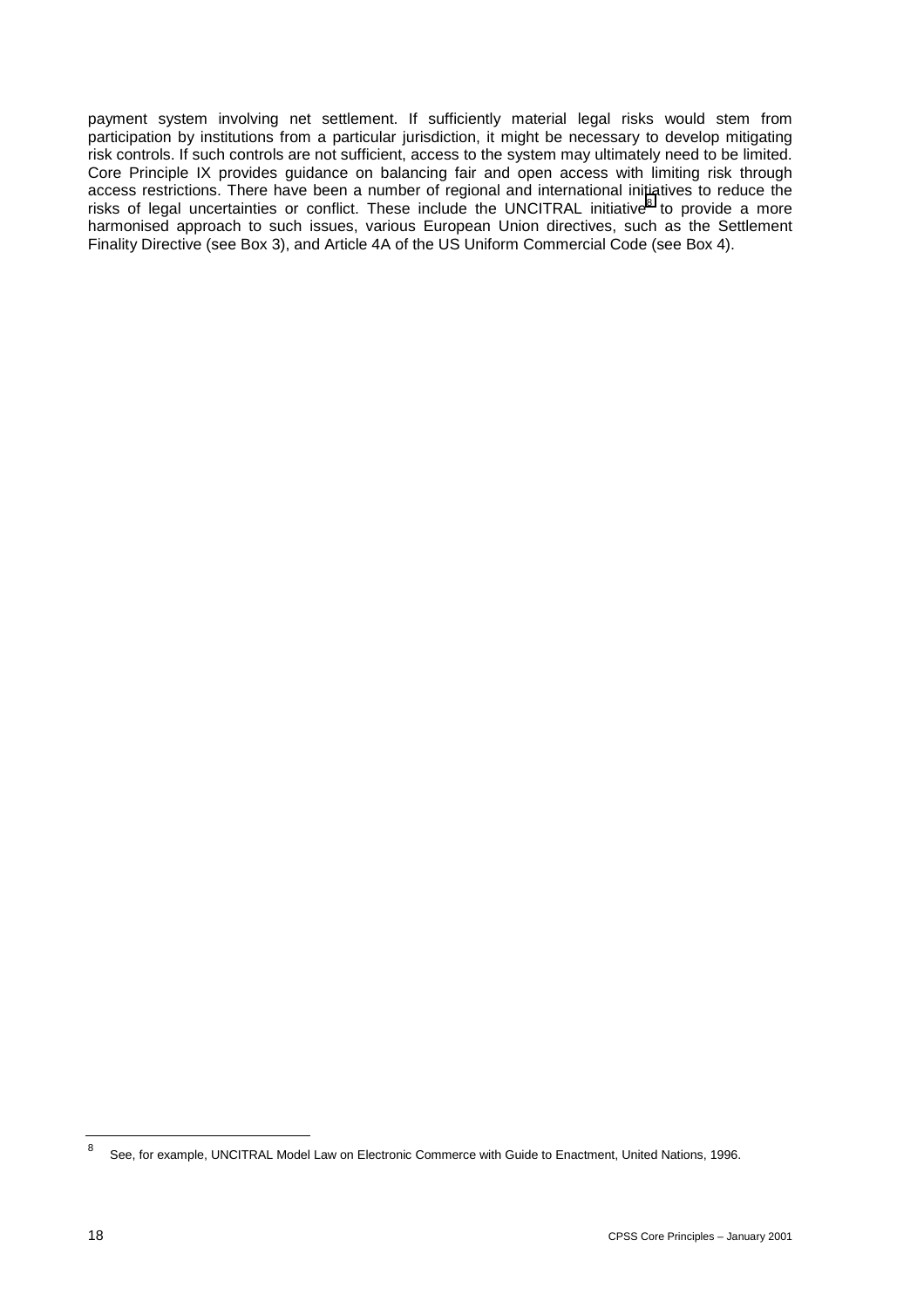#### Box 3

### **EU Directive on settlement finality in payment and securities settlement systems**

The purpose of the EU Settlement Finality Directive is to reduce systemic risk by removing various areas of uncertainty in payment and securities settlement systems. The Directive provides that:

- Netting is to be protected from potentially disruptive insolvency law so, even if a system participant fails during the day, a liquidator cannot generally unwind settlement occurring net at end-of-day.
- Transfer orders are to be protected from insolvency law provisions from the moment they enter a designated system - ensuring that processing, once begun, is able to complete, even if the inputting institution fails in the meantime.
- The retroactive effects of insolvency rules on rights and obligations in systems are to be prohibited to eliminate rules backdating the effects of an insolvency, for example to just after midnight ("zero-hour" - see Box 1) or to some other specified time.
- The law governing a system will generally determine the effect of insolvency proceedings on participants' rights and obligations - to resolve conflict between the system rules and the home country insolvency law of a foreign participant.
- Collateral security will be insulated from the effect of insolvency proceedings ensuring that it can be used to clear the debts to a system of a failed participant.

The following are relevant extracts from the Directive's provisions:

#### *Article 3*

- 1. Transfer orders and netting shall be legally enforceable and, even in the event of insolvency proceedings against a participant, shall be binding on third parties, provided that transfer orders were entered into a system before the moment of opening of such insolvency proceedings.
- 2. No law, regulation, rule or practice on the setting aside of contracts and transactions concluded before the moment of opening of insolvency proceedings shall lead to the unwinding of a netting.
- 3. The moment of entry of a transfer order into a system shall be defined by the rules of that system. If there are conditions laid down in the national law governing the system as to the moment of entry, the rules of that system must be in accordance with such conditions.

#### *Article 5*

A transfer order may not be revoked by a participant in a system, nor by a third party, from the moment defined by the rules of that system.

#### *Article 7*

Insolvency proceedings shall not have retroactive effects on the rights and obligations of a participant arising from, or in connection with, its participation in a system earlier than the moment of opening of such proceedings.

#### *Article 8*

In the event of insolvency proceedings being opened against a participant in a system, the rights and obligations arising from, or in connection with, the participation of that participant shall be determined by the law governing that system.

#### *Article 9.1*

The rights of:

- a participant to collateral security provided to it in connection with a system, and
- central banks of the Member States or the future European central bank to collateral security provided to them,

shall not be affected by insolvency proceedings against the participant or counterparty to central banks of the Member States or the future European central bank which provided the collateral security. Such collateral security may be realised for the satisfaction of these rights.

**Directive 98/26/EC of the European Parliament and of the Council of 19 May 1998 on settlement finality in payment and securities settlement systems -** *Official Journal L 166, 11/06/1998, p 0045 - 0050.*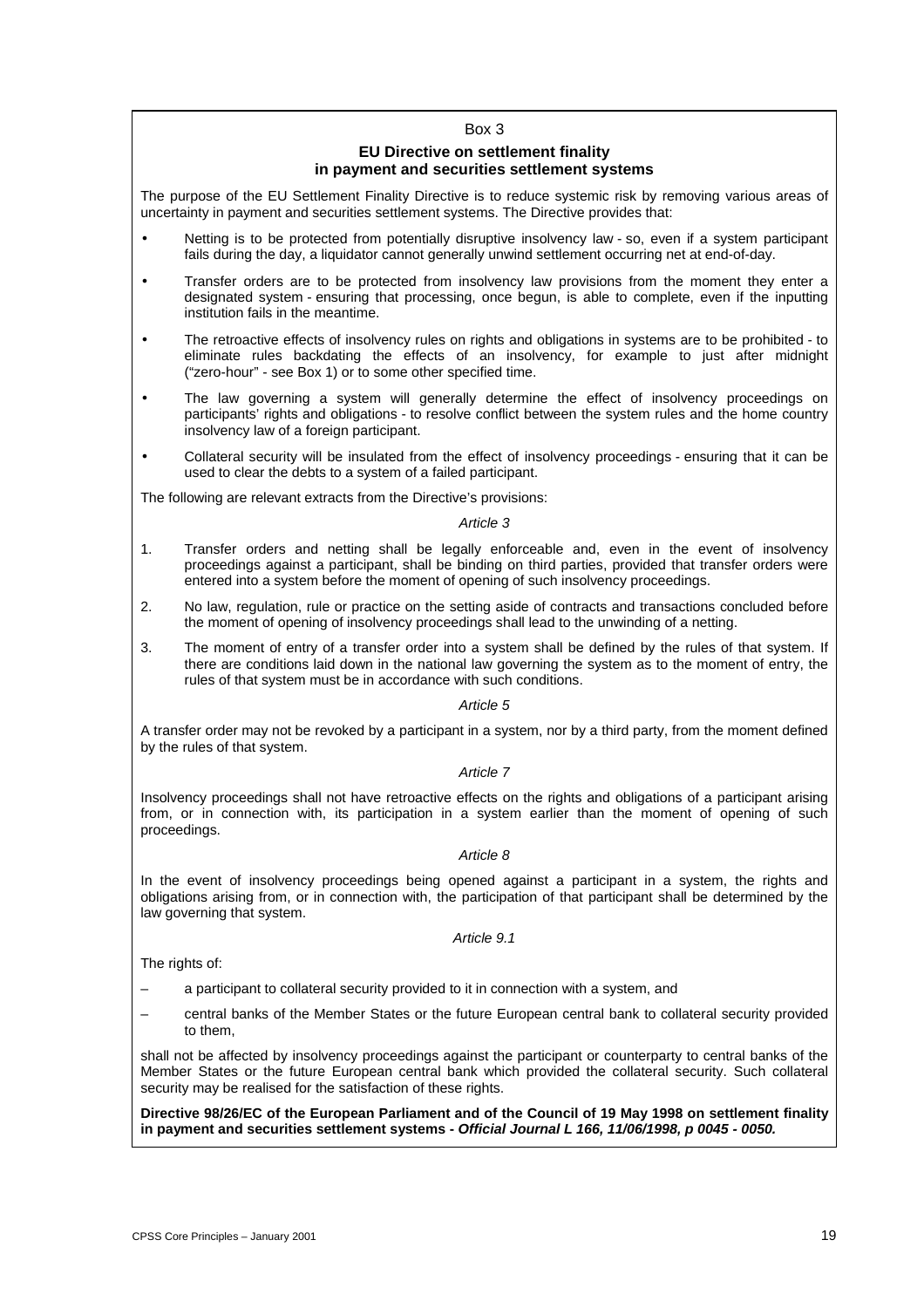#### $Box A$

#### **Uniform Commercial Code 4A in the United States**

The states are the primary source of law on commercial transactions in the United States. Some of that commercial law is based on the Uniform Commercial Code (U.C.C.), which is developed on a uniform basis but implemented by legislation in individual states. In the area of payment systems, all 50 states have adopted Article 4A of the U.C.C., which governs the specialised method of payment referred to in the Article as a *funds transfer*. The scope of Article 4A is determined by the definitions of "payment order" and "funds transfer" found in Section 4A-103 and Section 4A-104.

Section 4A-403 determines when a payment by a sender (bank) to a receiving bank is deemed to have occurred. This section also allows a funds transfer system to establish a rule which provides that a sender's obligation to pay is satisfied to the extent that obligations are netted by the funds transfer system.

The following are the relevant extracts from Section 4A-403 of the U.C.C.:

#### **§ 4A-403. Payment by sender to receiving bank.**

- (a) Payment of the sender's obligation under Section 4A-402 to pay the receiving bank occurs as follows:
	- (1) If the sender is a bank, payment occurs when the receiving bank receives final settlement of the obligation through a Federal Reserve Bank or through a funds-transfer system.
	- (2) If the sender is a bank and the sender (i) credited an account of the receiving bank with the sender, or (ii) caused an account of the receiving bank in another bank to be credited, payment occurs when the credit is withdrawn or, if not withdrawn, at midnight of the day on which the credit is withdrawable and the receiving bank learns of that fact.
	- (3) If the receiving bank debits an account of the sender with the receiving bank, payment occurs when the debit is made to the extent the debit is covered by a withdrawable credit balance in the account.
- (b) If the sender and receiving bank are members of a funds-transfer system that nets obligations multilaterally among participants, the receiving bank receives final settlement when settlement is complete in accordance with the rules of the system. The obligation of the sender to pay the amount of a payment order transmitted through the funds-transfer system may be satisfied, to the extent permitted by the rules of the system, by setting off and applying against the sender's obligation the right of the sender to receive payment from the receiving bank of the amount of any other payment order transmitted to the sender by the receiving bank through the funds-transfer system. The aggregate balance of obligations owed by each sender to each receiving bank in the funds-transfer system may be satisfied, to the extent permitted by the rules of the system, by setting off and applying against that balance the aggregate balance of obligations owed to the sender by other members of the system. The aggregate balance is determined after the right of setoff stated in the second sentence of this subsection has been exercised.

#### **Core Principle I - Implementation summary**

7.1.10 A sound legal basis is fundamental to risk management. Careful attention should be given to:

- the completeness and reliability of framework legislation;
- the enforceability of laws and of contracts in all relevant circumstances;
- the clarity of timing of final settlement especially when there is an insolvency;
- the legal recognition of netting arrangements;
- the existence of any zero hour or similar rules:
- the enforceability of security interests provided under collateral arrangements and of any relevant repurchase agreements;
- a legal framework that would support electronic processing of payments;
- the relevant provisions of banking and central banking law;
- the relevance of laws outside the domestic jurisdiction.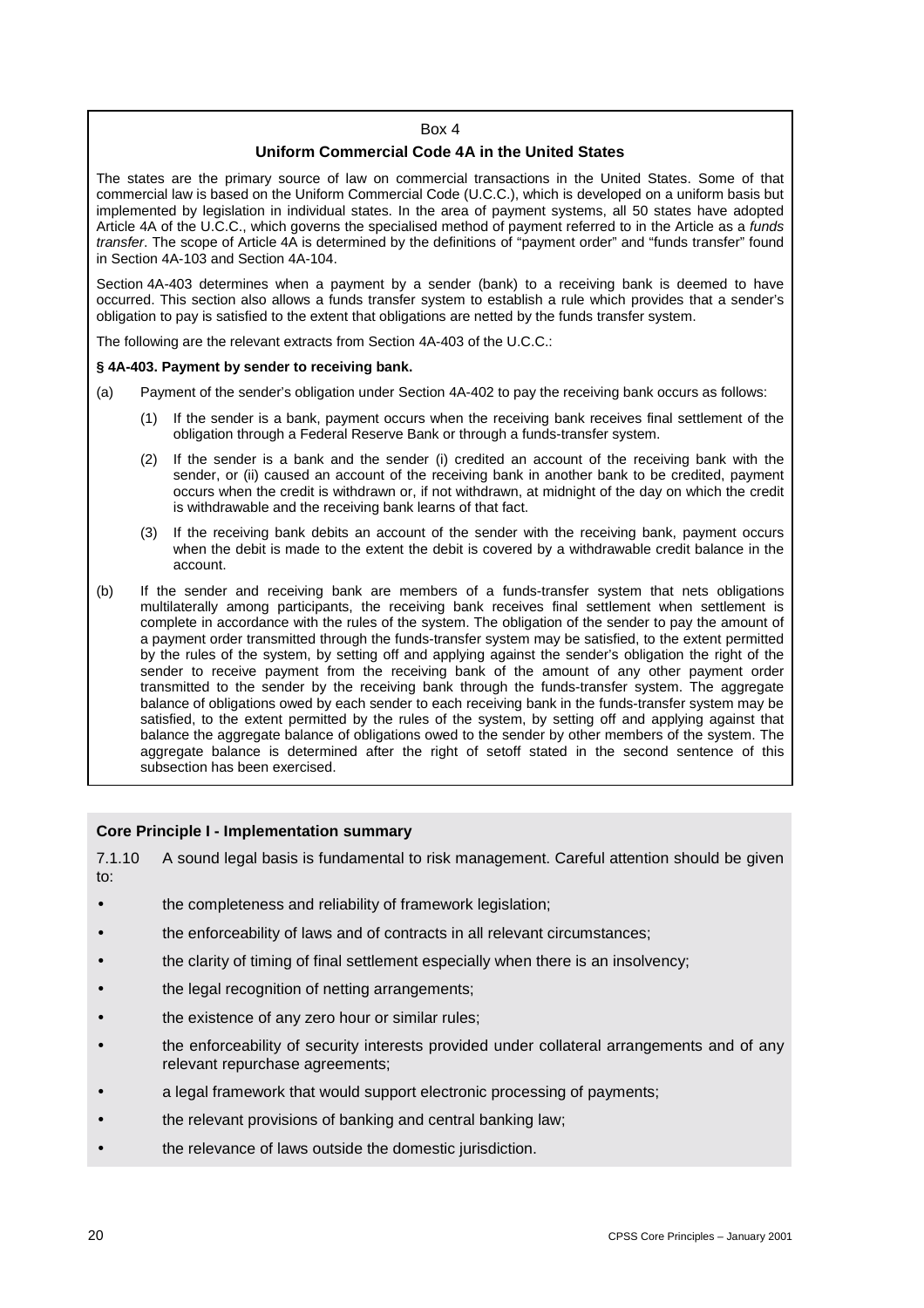#### <span id="page-26-0"></span>**Core Principle II - The system's rules and procedures should enable participants to have a clear understanding of the system's impact on each of the financial risks they incur through participation in it.**

7.2.1 Core Principles II and III are very closely related. The first stage in managing financial risk effectively in a payment system is to ensure that credit risks and liquidity risks are identified and well understood by all involved parties, including participants, the system operator and the settlement institution.

7.2.2 The rules and procedures of a systemically important payment system play a key role in enabling participants to understand the financial risks they incur. They therefore need to be clear and comprehensive and to contain explanatory material written in plain language that will facilitate understanding by all parties of the risks they can face through participation in the system. The parties first need to understand the basic design of the system, as that will be an important determinant of their rights and obligations. The rules, procedures and explanatory material also need to be up to date and accurate, so there need to be arrangements to ensure that agreed changes are incorporated quickly. Rules and procedures should be readily available to all interested parties and at least the key rules relating to financial risks should be publicly disclosed. Active consideration should be given to publicising all rules. Publication facilitates understanding by third-party users of the payment system.

7.2.3 There is also an important link with Core Principle I, because a sound legal framework is necessary to establish with a high degree of confidence the rights and obligations of the various parties and the robustness of these rights and obligations, especially in times of financial stress. Background information or supporting documentation about the degree of legal certainty associated with rules and procedures and the enforceability of rules in various situations should be provided to all involved parties. This information might include, where relevant, legal opinions, together with analysis of the risks. The system operator normally bears the primary responsibility for the provision of this information since the operator is usually in the best position to provide the resources and to obtain the information necessary to conduct analytical work.

7.2.4 The rules and procedures should outline clearly the roles of participants and the system operator and the procedures that will be followed in various circumstances (for example, which parties are to be notified of specific events and the timetables for decision-making and notification). They should make clear the degree of discretion parties are able to exercise in taking decisions which can have a direct effect on the operation of the system. The degree of discretion the operator can exercise to make unilateral changes to the rules or procedures and any period of notice it must give to participants should be clear. Where the operator has to consult participants on proposed changes, the process for consultation and agreement on such changes must also be clear. If the central bank has discretion in providing intraday or overnight credit, involved parties should be aware of this fact and its implications. In some specific cases, confidentiality constraints can limit the dissemination of information to involved parties (for example, in situations that require consultation with supervisory or government authorities).

7.2.5 It is useful to include in the information provided to the parties a clear description of the typical life cycle of a payment in normal circumstances (see Box 5 for a stylised diagram of the life cycle of a payment). This information would highlight how the system processes the message, the validation and checks to which the message is subjected, how settlement occurs, the timetables for these events and the responsibilities of the various parties for the successful processing of a payment. The information should also indicate the actions that would be taken and by whom in various abnormal situations.

7.2.6 While the primary responsibility for producing clear, timely and readily understandable rules and procedures rests with the operator, the primary responsibility for reading and understanding the material rests with the participants. Nevertheless, the operator can help participants by providing appropriate training, particularly for new participants and for new staff of existing participants. This process could be combined with technical training about operational methods.

7.2.7 The operator can also be well placed to observe the performance of participants and to identify those who do not demonstrate a thorough understanding of the procedures and who could therefore be creating unnecessary risks. In such cases it would be useful for the operator to advise the participant concerned at an appropriate level within the institution or, in important cases, to advise the system's overseer or the participant's supervisor.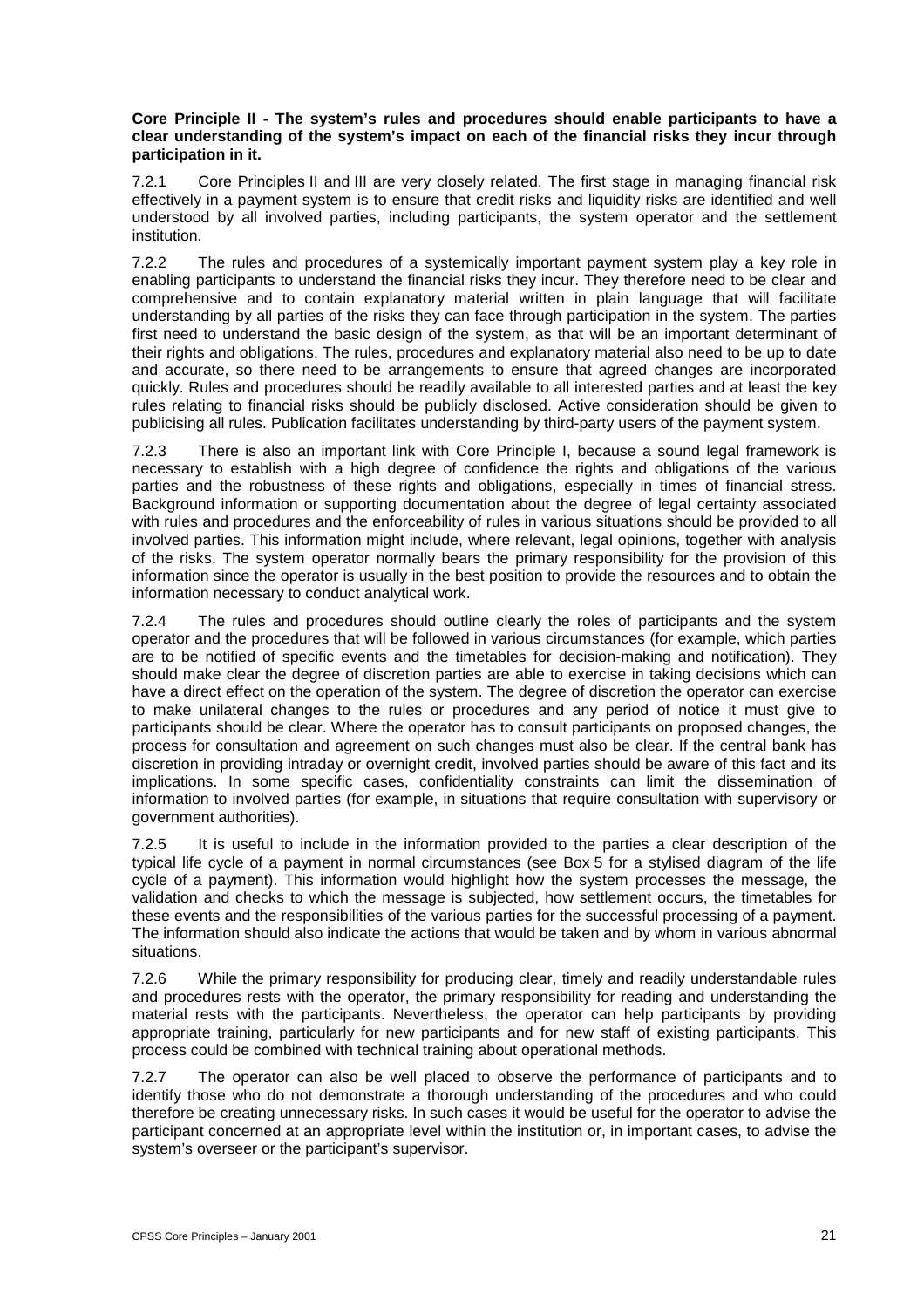

## **Core Principle II - Implementation summary**

7.2.8 Participants need to understand the financial risks they bear. Operators should therefore have rules and procedures that:

- are clear, comprehensive and up to date;
- explain the system design, its timetable and risk management procedures;
- explain the system's legal basis and roles of the parties;
- are readily available;
- explain where there is discretion and how it is exercised;
- set out decision and notification procedures and timetables for handling abnormal situations.

It may also be useful to organise participant training and monitor the performance of participants as evidence of their understanding.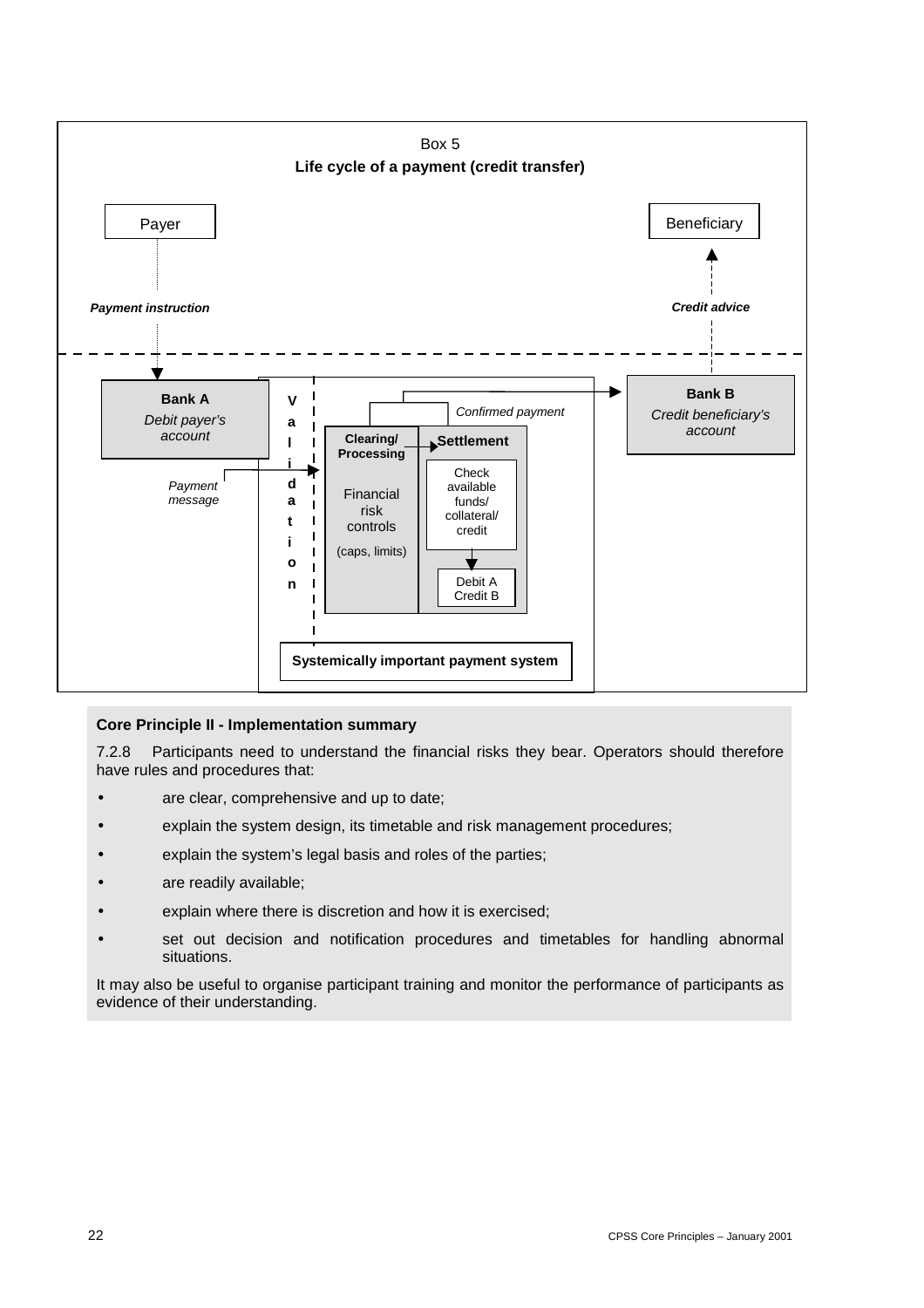#### <span id="page-28-0"></span>**Core Principle III - The system should have clearly defined procedures for the management of credit risks and liquidity risks, which specify the respective responsibilities of the system operator and the participants and which provide appropriate incentives to manage and contain those risks.**

7.3.1 Core Principle III is very closely related to Core Principle II. Core Principle II addresses the transparency and availability of the system's rules and procedures, emphasising that it is important for them to be clear and understandable. The concern of Core Principle III is the quality of the system's rules and procedures, emphasising the importance of appropriate management of financial (credit and liquidity) risks.

7.3.2 Financial risks are one of the most important areas of risk in payment systems and the key means of controlling them is through the system's rules and procedures. The rules and procedures should cover both normal situations and abnormal events, such as the inability of a participant to meet its obligations. The way in which they incorporate financial risk management and allocate relevant responsibilities to the operator and to participants differs according to the design of the system. The salient features of the main types of system design - real-time gross settlement, deferred net settlement, or hybrid - are outlined in Boxes 7 and 8, with particular reference to those features relevant to the control of financial risks. In this section the means of controlling credit risk and the means of controlling liquidity risk are considered in turn, followed by discussion of the ways in which a system's rules and procedures can provide incentives for its participants to control these risks effectively.

7.3.3 There is also a relationship between Core Principle III and criteria for participant access, which are the subject of Core Principle IX, because participants with different characteristics, for example different degrees of creditworthiness, can bring different degrees of financial risk to the system and to the other participants. These issues are more fully discussed under Core Principle IX.

## *Credit risks*

7.3.4 Credit exposures between participants arise in systems in which there is a delay between a payment's acceptance by the system for settlement and its final settlement. Such exposures, therefore, do not arise in well designed real-time gross settlement systems, where there is no such delay (see Core Principle IV for a discussion of prompt final settlement of payments on the day of value). Even when a payment is made through a real-time gross settlement system, it may be possible for a receiving participant to credit its customer in anticipation of a receipt. Such possibilities should be reviewed when considering the design of systems. However, if the design of the system does not compel the receiving participant to do this, the financial risks involved generally fall outside the scope of the Core Principles.<sup>9</sup>

7.3.5 Systems which involve a delay between acceptance for settlement and final settlement (see Box 9), for example deferred net settlement systems, give rise to credit exposures between participants, which need to be monitored and controlled. Limits should be placed on the maximum level of credit risk that can be created by any participant. Such limits can be applied by the system operator, normally on the basis of the multilateral (net) exposure of all other participants to the relevant participant, or they can be applied by individual participants towards each other participant, on the basis of their bilateral net exposures. The two types of limit frequently complement each other within the same system. Factors such as the creditworthiness of participants, liquidity availability and operational considerations usually influence the levels at which these limits are set.

7.3.6 When a system settles on a deferred net basis and credit exposure limits are related to a participant's net exposure, it is important that the netting should be legally robust (Core Principle I addresses the legal basis of payment systems). If it is possible for payments that have already been made to be unwound in the event of a participant failure, credit (and liquidity) risk could be exacerbated, since a recalculation of settlement obligations could result in exposures above the levels of the relevant limits, leaving surviving participants with inadequate funds to meet their own obligations

<sup>9</sup> These issues are discussed in the report *Real-time gross settlement systems*, BIS, March 1997. Copies can be obtained from the CPSS Secretariat, Bank for International Settlements; the report is also available on the BIS website (www.bis.org).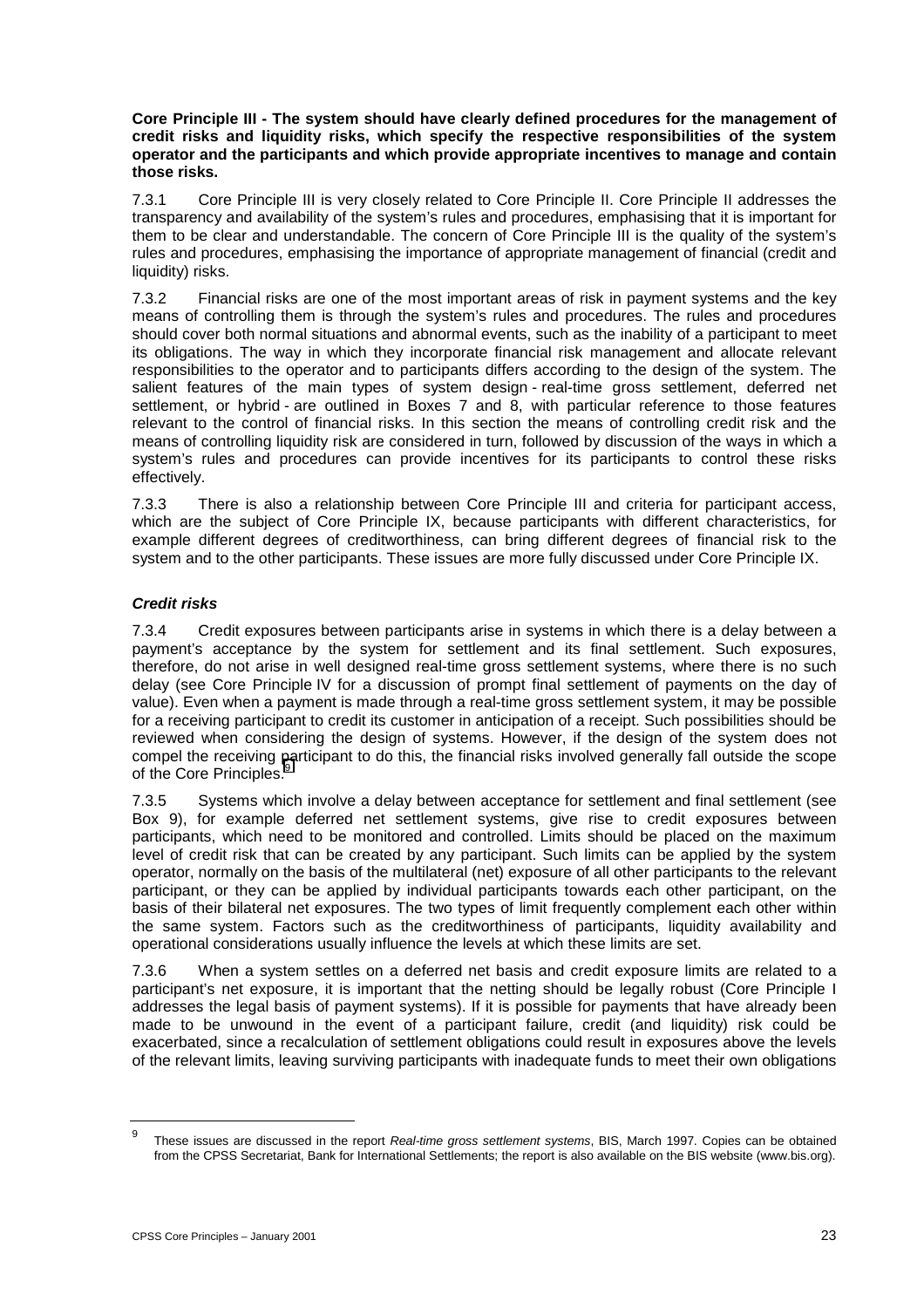within or outside the payment system. Such a system would not comply with Core Principle III (see Box 6).

#### Box 6

#### **Recalculating net positions as a means of handling an inability to settle**

In some payment systems with deferred net settlement (see Box 7 for a discussion of these settlement systems), if a participant is unable to settle, the means for addressing the funding shortfall would be to remove some or all of the payments involving the failed participant from the calculation of its multilateral net position, even though the payments have been accepted for settlement. For example, those transactions by the failed participant that the system has accepted most recently might be removed, so as to cover as much as possible of the multilateral net debit position that the failed participant was unable to meet. This is sometimes referred to as "unwinding" or "partial unwinding" of transactions, although these terms can also be used differently in some other contexts. (Box 9 contains a diagram which illustrates the changing status of payments within payment systems, including the significance of "acceptance for settlement".)

For a systemically important payment system, this is not normally an acceptable means of allocating the funding shortfall, primarily because its random impact on surviving participants means that there is no incentive for system participants to manage and contain credit risk within the system. If the changes in surviving participants' positions in such a system are not only random in their incidence but also potentially very large, for example because the system does not provide controls on the size of a participant's net debit position, then recalculation would certainly be unacceptable in a systemically important payment system.

7.3.7 Limits need to be accompanied by allocations of responsibility to cover losses that could result within the system from participant failure. These allocations frequently comprise or include "survivors pay" arrangements for the sharing of losses. Loss-sharing arrangements based on this principle would, in the event of a participant's inability to settle, require the losses to be borne by the surviving participants according to some predetermined formula. Such arrangements pose credit and liquidity risks to participants that are different from those posed by systems which rely exclusively on "defaulter pays" arrangements, where each participant is required to collateralise any exposures that it creates for other participants. Paragraphs 7.5.2-4 deal with issues related to the establishment and management of pools of collateral and Paragraph 7.5.6 discusses the relationship between the type of arrangement necessary to comply with Core Principle V and "survivors pay" loss-sharing arrangements to manage credit risk in compliance with Core Principle III.

## *Liquidity risks*

7.3.8 Core Principle V covers the management of liquidity risk when a participant is unable to meet its settlement obligation in a deferred net settlement system. In systems which do not involve deferral of settlement, such as real-time gross settlement systems, liquidity risk arises differently. A participant making a payment through a real-time gross settlement system needs to have the necessary liquidity available on its account with the settlement institution in order for the payment to be accepted by the system for settlement. If there is insufficient liquidity in the system (or it is not sufficiently well distributed) to permit an even flow of payments in the course of an operating day, the result can be gridlock (see Paragraph 3.8.4 in Part 1 of this report for a discussion of the effect of intraday liquidity on payment system efficiency). Similarly gridlock could occur in a system with deferred net settlement, if position limits prevented large values of payments from being accepted by the system for settlement. Frequent occurrence of gridlock can lead to a loss of confidence in the payment system and perhaps the use of less safe alternative arrangements. Various possible means can be used to reduce the risk of gridlock.

7.3.9 In the first place, the design and operation of payment queues can play an important role in ensuring that available liquidity is used efficiently. For example, a queue based simply on the principle of first in first out might cause large payments to create unnecessary delays to the system's throughput. On the other hand, a more sophisticated algorithm can reduce the requirement for liquidity and so achieve similar benefits to hybrid systems (see Box 8 for a discussion of hybrid systems), as well as reducing delays in the flow of payments through the system.

7.3.10 The availability of liquidity in the form of the settlement asset (usually a claim on the central bank - see Core Principle VI, which discusses settlement assets in detail) can also be addressed directly. Such liquidity can be obtained by borrowing from the central bank. The central bank will need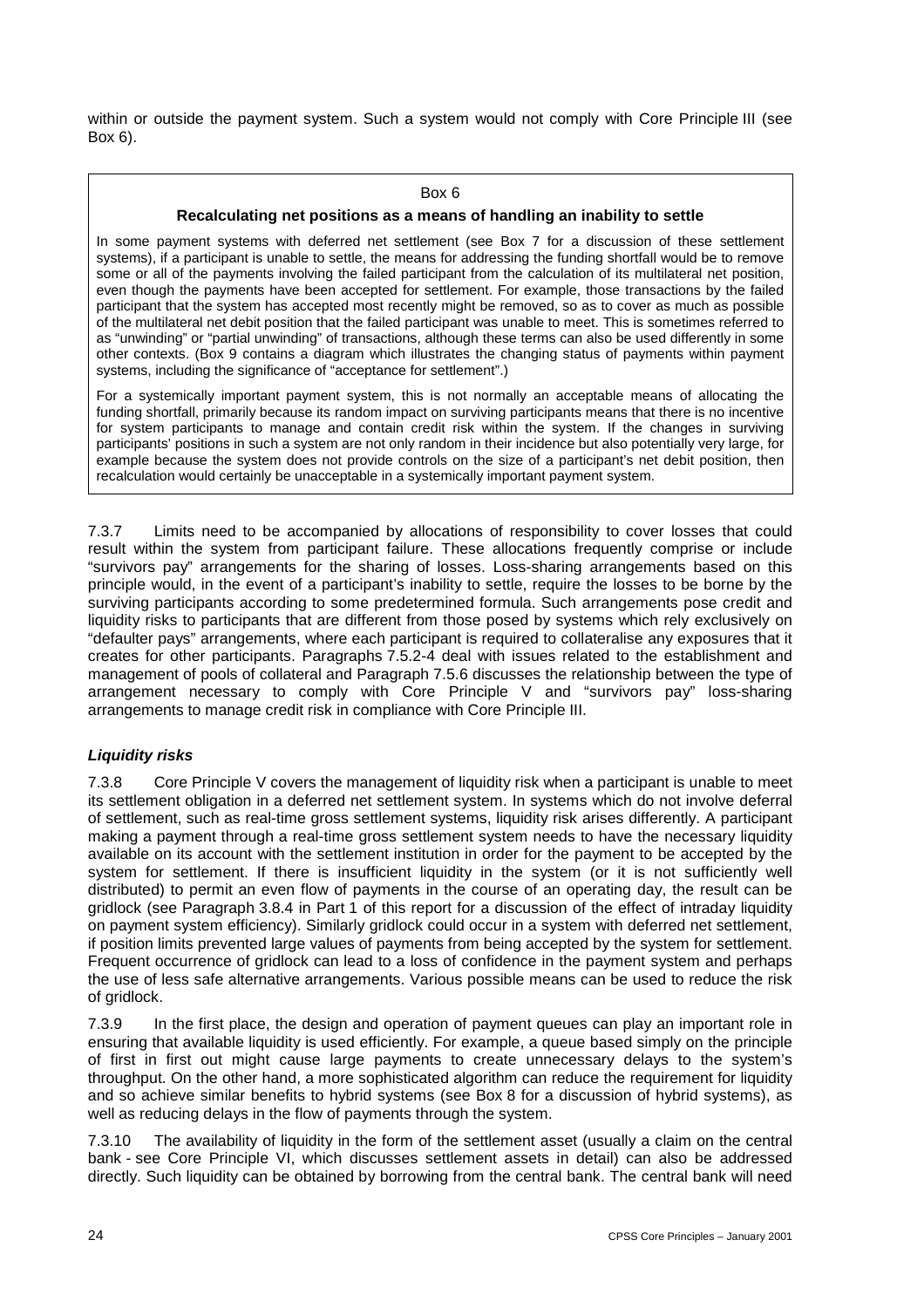to consider how it should control the risks it faces through the provision of such liquidity. In the first place, the provision should always be explicit. Most central banks also require risk control measures such as full collateralisation of any borrowings and/or limits on their amount. In providing intraday liquidity, a central bank needs to have a policy (for example, on pricing or other terms) to deal with the event that such facilities are not repaid at the end of the system's operating hours.

7.3.11 Attention needs to be paid also to the roles and responsibilities of the system operator and participants for monitoring and facilitating a smooth flow of payments through the system. These should be specified clearly in the rules and procedures. Guidelines on throughput are a commonly used tool, under which participants are encouraged or required to take actions or meet targets. For example, participants could be required to ensure that, on average, a certain proportion of their outgoing payments are processed by one or more intraday deadlines. Such guidelines need to be monitored closely, both by the participant concerned and by the system operator. In some cases, mechanisms allowing risk control limits to be varied intraday can be used to synchronise payment flows and thereby to economise on liquidity demands. Their risk implications must be analysed in the context of specific systems. All parties should also have a clear understanding of the status and treatment of payments that remain in any queue at the close of the system's operating day.

7.3.12 In addition to its role in supplying liquidity to system participants in the ordinary course, a central bank can also have an explicit or implicit commitment to provide such liquidity in abnormal situations. In such cases, the central bank needs to consider how it can control the exposures it might incur in a range of possible situations. The system operator (if the central bank does not itself operate the system) and possibly the relevant bank supervisor might also have a role in providing incentives to participants which minimise this risk.

#### *Information and monitoring*

7.3.13 Information systems and monitoring procedures need to be developed to support the application of rules and procedures related to the monitoring and control of financial risks, for example in applying limits on exposures or in monitoring balances with and borrowings from the central bank. While these procedures do not have to be automated, the emerging best practice is for risk management procedures to be carried out in real time (that is, immediately and continuously as payment flows are processed by the system throughout the system's day). Real-time risk management processes permit the provision of real-time information to participants on the payments processed, their settlement account balances or positions, as well as their positions relative to risk management limits. Where systems do not operate in real time, they should provide clear, full, updated information to parties as frequently as possible in the course of the day.

#### *Incentives*

7.3.14 It is important for the parties to have the incentives, as well as the capacity, to identify and manage financial risk. There are several ways in which incentives can be provided through the system's rules and procedures. For example, in controlling credit risk by means of loss-sharing arrangements, the formula used in determining the shares that each participant would bear can reflect the share of credit granted to the failed participant. This provides participants with stronger incentives to limit risk appropriately than a formula providing for the sharing of losses among survivors, for example, equally or on the basis of volumes or values of overall payments traffic. A participant's ability to limit risk in this context is facilitated if the rules and procedures provide for bilateral limits on credit exposure to be set by the participant subject to exposure. A second example is the provision of incentives by means of the pricing structure (including possibly contractual penalties), for example to reinforce throughput guidelines designed to control liquidity risk in a real-time gross settlement system or to discourage borrowers of intraday liquidity from the central bank from failing to repay by the end of the system's operating day.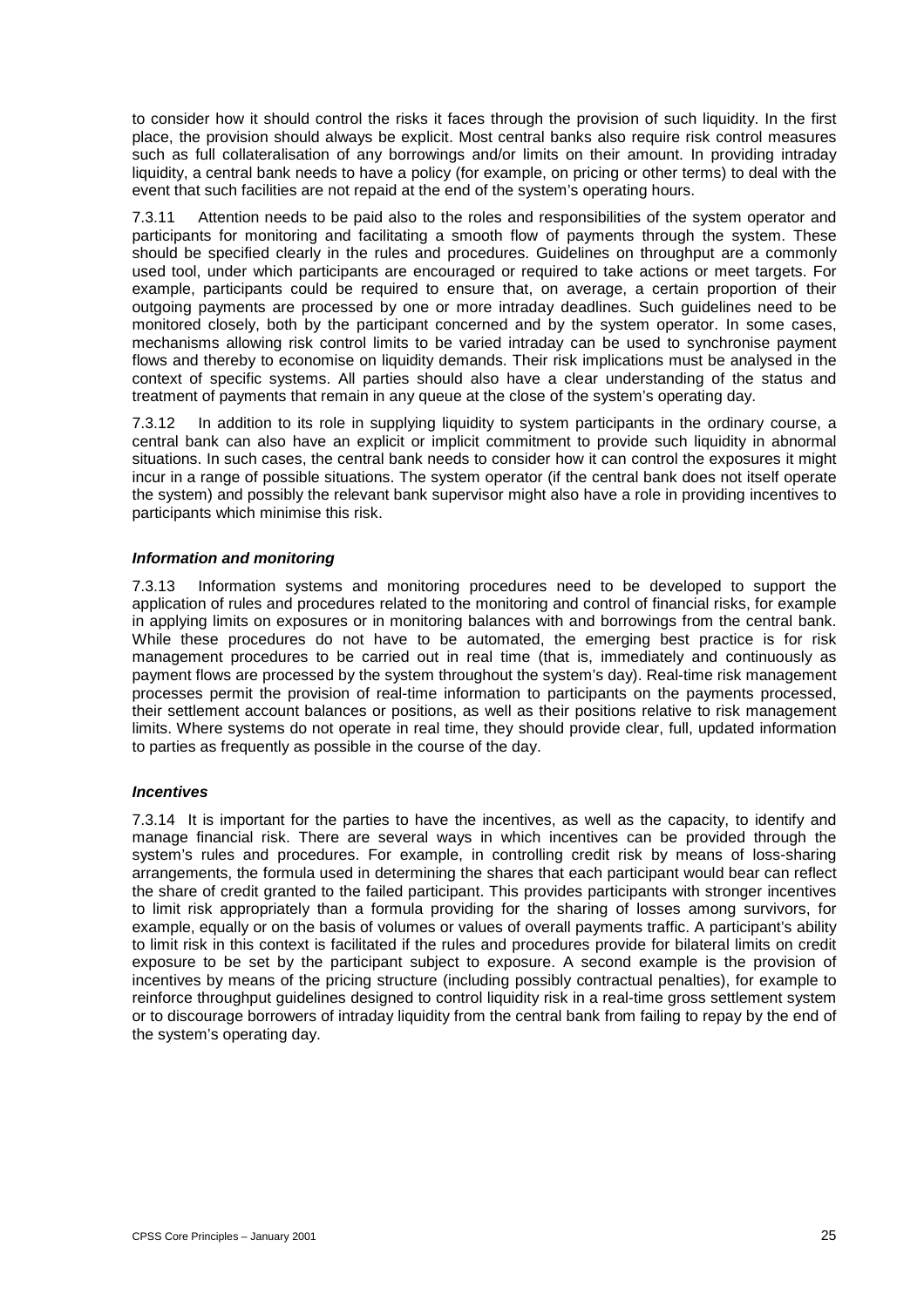#### Box 7

#### **Real-time gross settlement systems and deferred net settlement systems**

The distinction between real-time gross settlement (RTGS) systems and deferred (or designated-time) net settlement (DNS) systems concerns the form and timing of settlement, not the way that payments are processed or transmitted. (See Box 9, which contains a diagram illustrating the changing status of payments within payment systems.) DNS systems can handle payments in real time but they settle in batches on a net basis at designated times, which could be during the operating day or, more typically, at the end of the day. RTGS systems, on the other hand, settle payments on a transaction by transaction basis as soon as they are accepted by the system. The differences between these two types of design are considered below in respect of the financial risks they can involve and their implications for the cost of intraday liquidity.

#### *Financial risks*

At the designated time, DNS systems settle multiple payments that have already been accepted by the system for settlement. This causes the system's participants to be exposed to financial risks for the period during which settlement is deferred. If not sufficiently controlled, these risks can affect not only direct counterparties but also other participants, because one participant's inability to settle could cause the positions of other participants to change, opening up the possibility that they too might fail to meet their altered obligations.

RTGS systems, however, do not create credit risk for the receiving participant because they settle each payment individually, as soon as it is accepted by the system for settlement. For any payments not accepted, liquidity risks remain, as well as the possibility of risks being shifted outside the system.

#### *Cost of intraday liquidity*

RTGS systems can require relatively large amounts of intraday liquidity, because participants need sufficient liquidity to cover their outgoing payments. Liquidity can come from various sources, including balances at the central bank, incoming payments and intraday credit (which is usually provided by the central bank). Adequate liquidity, relative to the value and distribution of payments, makes a smooth flow of payments possible through such systems, helping to avoid delays to individual payments and minimising liquidity risks. The cost of intraday liquidity depends on a number of variables, including the amount required, the opportunity cost of maintaining liquid balances, and the cost of intraday credit (eg collateral costs, overdraft charges).

In DNS systems, intraday liquidity is provided by participants in the system, exposing them to credit and liquidity risks. Costs arise in introducing mechanisms for controlling these financial risks, for example the costs of complying with Core Principle V by establishing a collateral pool and obtaining committed lines of credit in order to ensure the timely completion of daily settlements in adverse circumstances.

#### *Alternative approaches*

Alternative approaches involving hybrid designs are being developed to combine the prompt final settlement achieved in RTGS systems with the liquidity efficiency of DNS systems. Hybrid systems are described in Box 8.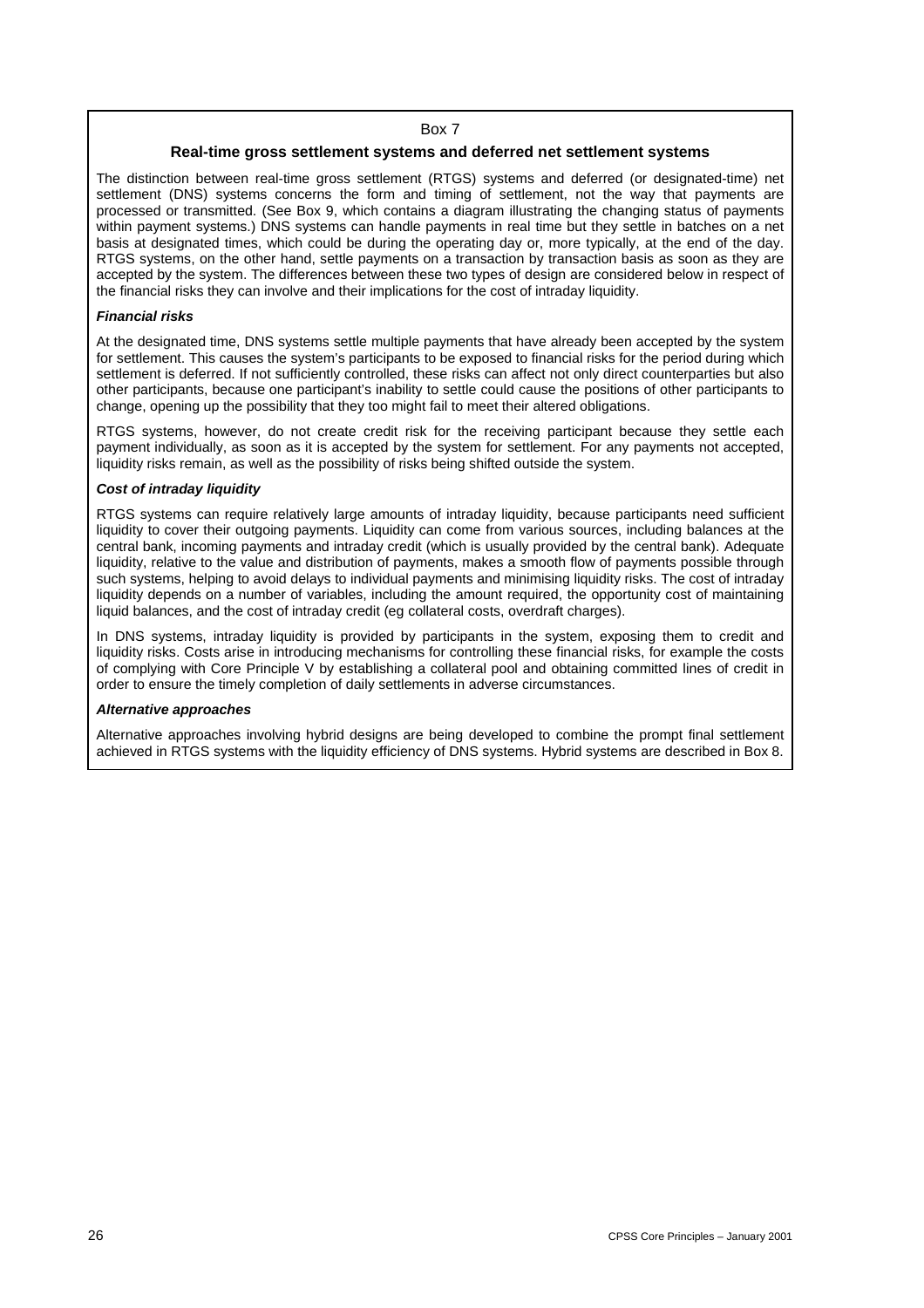### Box 8 **Hybrid systems**

Recent innovations in the design and operation of some large-value payment systems have resulted in "hybrid systems", which combine the prompt final settlement achieved in real-time gross settlement systems with the greater efficiency in liquidity usage that normally characterises systems with deferred net settlement. The legal basis and operational features of hybrid systems vary from one system to another, but their underlying characteristic is frequent netting or offsetting of payments in the course of the operating day with immediate final settlement. The "netting/offsetting" can take the legal form of netting or of the offsetting/simultaneous settlement of payments which legally remain gross (involving simultaneous settlement). A typical approach is to hold payments in a central queue and to net/offset them continuously or at frequent intervals against payments from other participants. To the extent that the resulting net debit positions are fully covered (eg by balances in the participants' settlement account or by incoming payments), they can then be settled immediately. Payments that cannot be settled continue to be held in the queue for the next round of netting and settlement. In some cases, the procedure to deal with payments remaining in the queue towards the end of the day is to return them to the sender (as would also be the case in real-time gross settlement systems, if there were insufficient liquidity). Another approach is to conduct a last batch of netting and settlement at the end of the day. In systems that undertake netting and settlement at predetermined times, one such time is usually at the end of the day.

The frequent netting in hybrid systems is designed to reduce the liquidity needed relative to a real-time gross settlement system. At the same time, much of the risk associated with deferred net settlement can be avoided by two features:

– only payments that give rise to covered net positions are included in each round of netting; and

final settlement of the net positions occurs immediately on each round of netting.

Systems differ in the degree of freedom participants have to use their settlement balances in the course of the day. In some systems, they can be used only to fund payment obligations within the system. In others, settlement balances may be withdrawn to or replenished from other accounts, for example settlement accounts in other payment systems.

Although the design features may vary, typical features include a queue (usually centralised), facilities for real-time message transmission, and complex algorithms to process payments. A variety of optimisation routines can be used to match, offset or net queued payments in batches, which can be quite frequent. These routines are designed to select only those payments that can be matched, offset or netted bilaterally between pairs of participants or multilaterally by comparing payments among several participants simultaneously. Additional design features may include setting bilateral or multilateral credit limits, the option to settle some individual payments by debiting the settlement accounts directly, and providing additional liquidity against collateral.

Euro Access Frankfurt (EAF) in Germany, Paris Net Settlement System (PNS) and the proposed New CHIPS in the United States are examples of such hybrid systems. Hybrid systems are still evolving and more innovations are likely in the future. In Germany, the system RTGS-plus is being developed to include sophisticated optimisation routines of the type used in hybrid systems in order to dissolve queues. Payment scheduling can serve a similar purpose in some real-time gross settlement systems.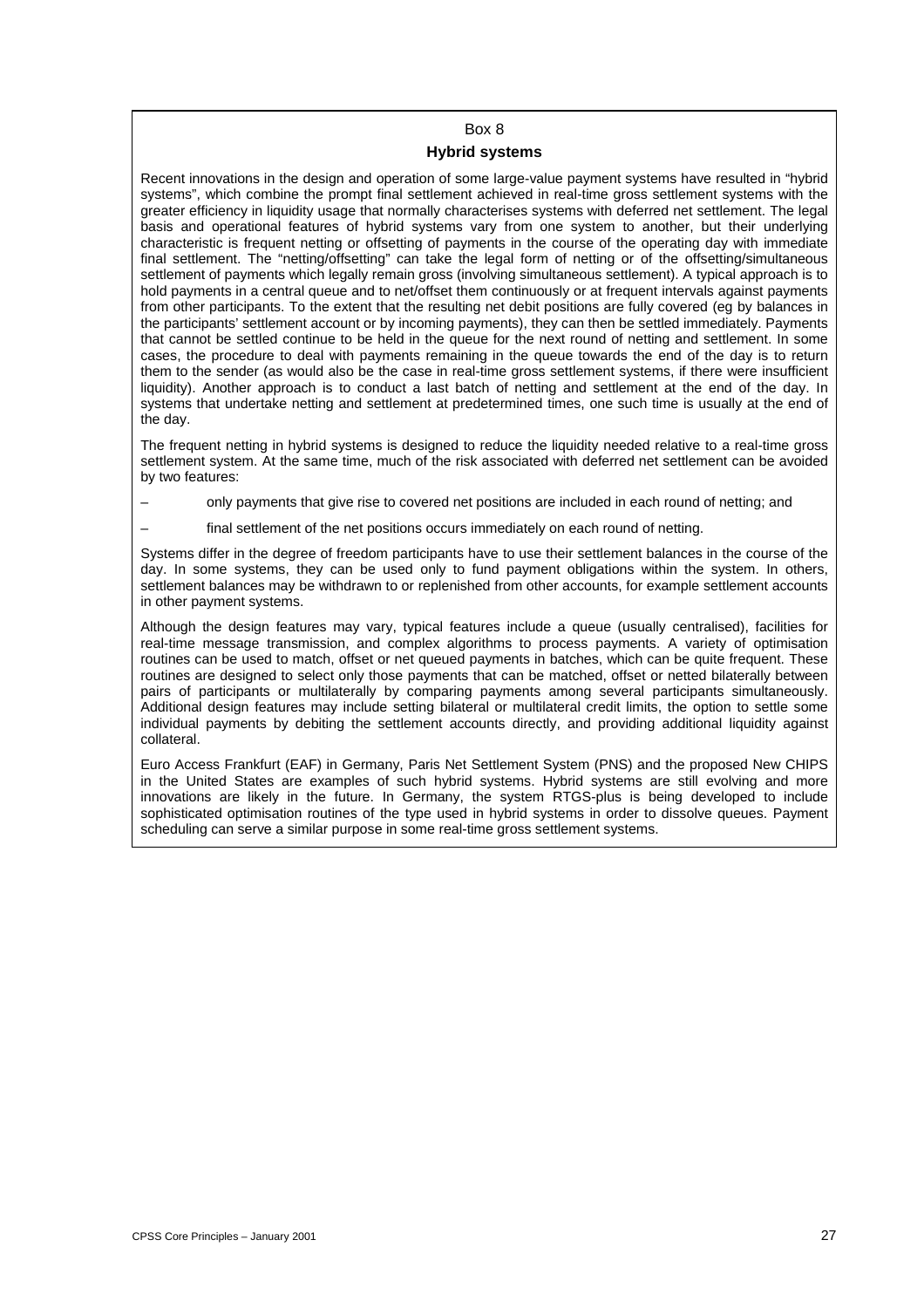## **Core Principle III - Implementation summary**

7.3.15 The effective management of financial risks is at the heart of designing safe payment systems. The appropriate tools and incentives depend on the type of system design. Examples of tools and of possible sources of incentives include:

#### *Tools for managing credit risks*

- using system designs in which credit risk between participants does not arise (eg in real-time gross settlement systems);
- access criteria based on creditworthiness (but the system needs also to comply with Core Principle IX);
- credit limits (bilateral or multilateral) to cap exposures;
- loss-sharing arrangements and/or "defaulter pays" arrangements;

#### *Tools for managing liquidity risks*

- management of payment queues;
- provision of intraday liquidity (which means credit risk issues for the lender, eg the central bank);
- throughput guidelines;
- position (receiver or sender) limits;
- tools described under Core Principle V for systems with deferred net settlement;

#### *General tools*

- information systems to support the tools for managing credit and liquidity risks;
- clear, full and timely (ideally real-time) financial information to participants;
- timely monitoring by the system operator;

#### *Possible sources of incentives to manage these risks*

- formula for loss-sharing for example if it reflects the scale/nature of controllable positions with the failed institution;
- pricing.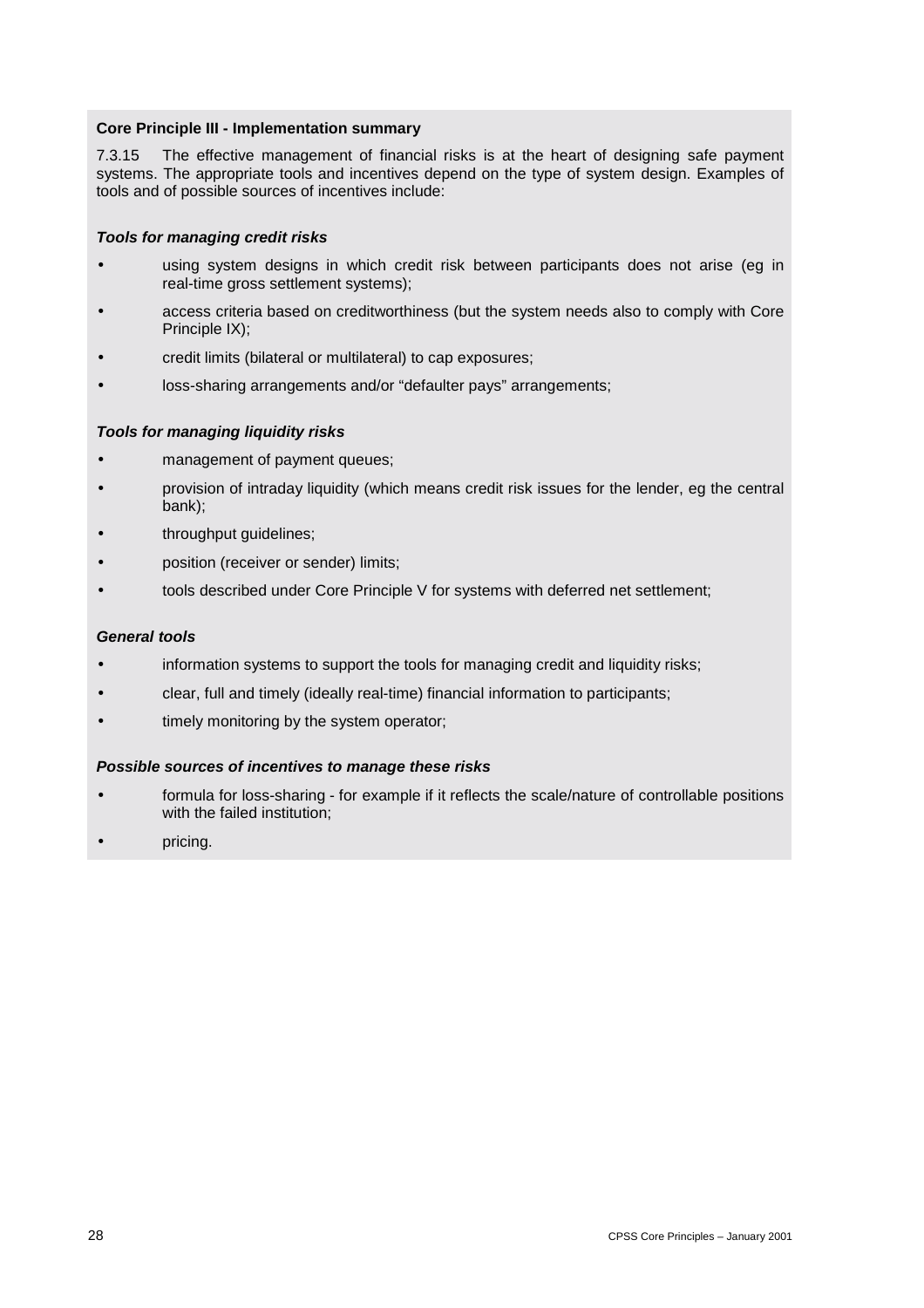## <span id="page-34-0"></span>**Core Principle IV - The system should provide prompt final settlement on the day of value, preferably during the day and at a minimum at the end of the day.**

7.4.1 Core Principle IV is concerned with the final settlement of payments made through a systemically important payment system between its participants. Systems should be designed so that they achieve final settlement on the day of value under normal circumstances. This means that any payment that is accepted by the system for settlement should be settled finally on the day on which it is due to the receiving participant in the system. (A frequently used term for this is "same day settlement", although more precise language has been preferred in this report, particularly as the same term is also commonly used, but with a different meaning, in the context of financial markets, for example in the foreign exchange market, to refer to trades which are agreed and settled on the same business day.) A transaction that has been submitted to the system and has passed all its risk management tests and other requirements is "accepted by the system for settlement" and cannot be removed from the settlement process without violating Core Principle IV. (See Box 9, which provides a diagrammatic illustration of these terms. In particular, the use of the term "accepted for settlement" in this report differs from the way it is sometimes used in other contexts, when it can be applied to technical acceptance by the system without reference to the application of risk management tests. This technical acceptance is referred to as "validation by the system" in Box 9.) This report assumes that, although validation can take place in some systems before the day of value, the nature of risk management tests is such that acceptance for settlement would not take place before that day. Thus, if a system allows payments to pass the risk management tests before the day of value, then, for the purposes of this Core Principle, the requirement for prompt settlement is considered to begin at the start of operations on the day of value. Systems that provide finality at the end of the day of value avoid the extension of financial risk overnight and so satisfy Core Principle IV, but a shorter interval between the system's acceptance of a payment for settlement and the final settlement of that payment may be highly desirable.

7.4.2 Systems that provide final settlement after the day of value do not normally satisfy Core Principle IV, even if the value is adjusted back to the day of value, because in most cases there is no certainty on the value date that final settlement will occur as expected. Similarly, systems which use for settlement payment instruments that are themselves settled finally only after the day of value (for example, cheques transferred among settlement banks) would also fail to satisfy Core Principle IV.

7.4.3 In exceptional cases, systems may also be able to achieve the effect of Core Principle IV, even if final settlement does not actually occur on the day of value, by means of a guarantee given on that day (for example by the central bank) that settlement will occur under any circumstances - see Box 10 for a discussion of guarantees to assure final settlement.

7.4.4 Achieving final settlement by the end of the day is the minimum standard. In many countries systems exist which exceed the minimum standard, by providing continuous or very frequent settlement in the course of the day. A real-time gross settlement system is a common way to accomplish this; hybrid systems can provide similarly prompt settlement. Deferred net settlement systems can also exceed the minimum standard by providing settlement not only at day-end, but also at one or more designated times in the course of an operating day. See Boxes 7 and 8 for a discussion of real-time gross settlement systems, deferred net settlement systems and hybrid systems.

7.4.5 There are significant benefits where a country has at least one system that provides finality before the end of the day, particularly if that country has an active financial market. These benefits include supporting the settlement of transactions in financial markets (such as securities markets) and providing an infrastructure that can help to reduce foreign exchange settlement risk.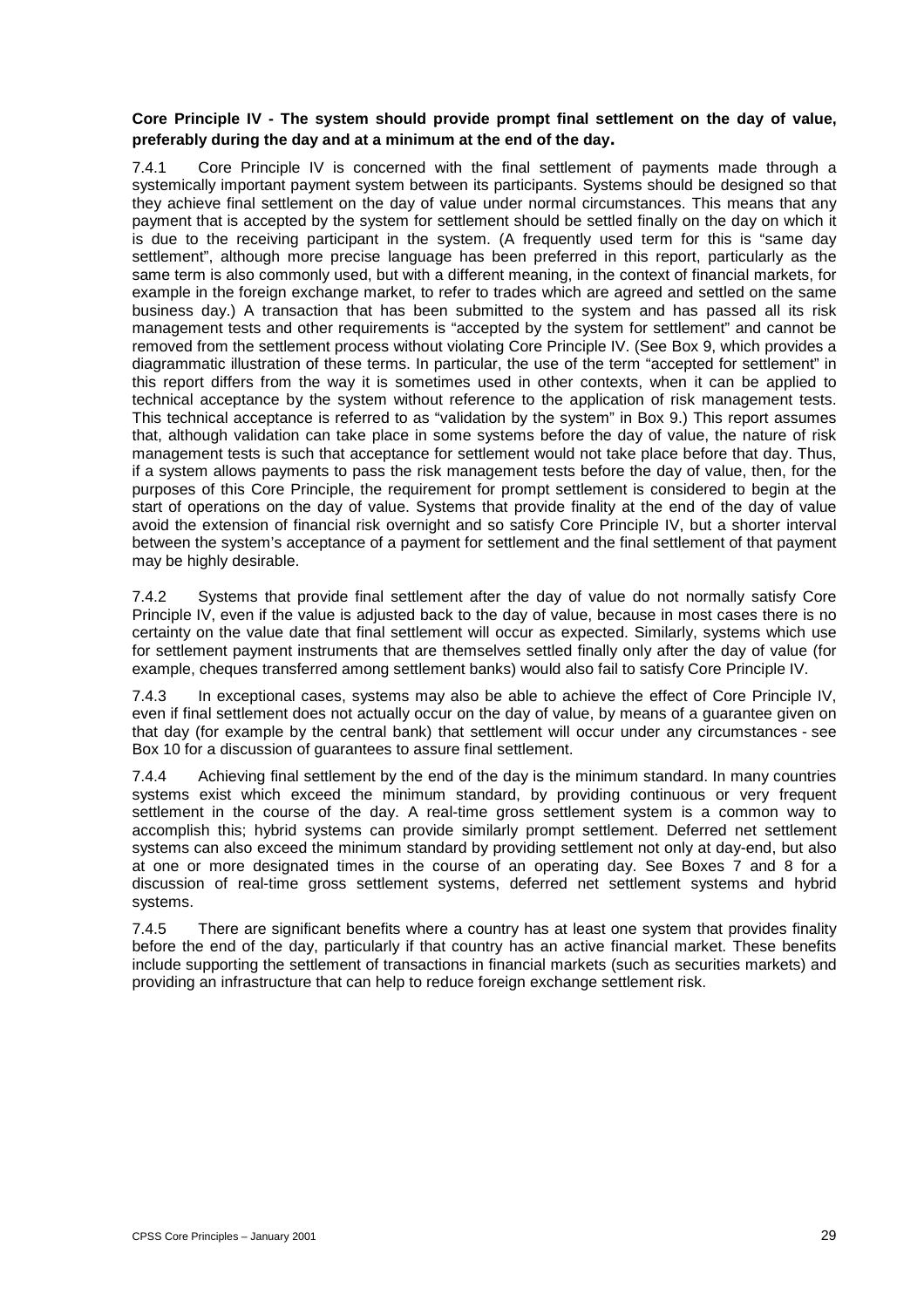|                                                                                                                                                                                                                                                                                                                                                                                                                                     | Box 9<br>The changing status of a payment within a payment system                                                                                                                                                                                                                                |                                                                                                                                                                                |                        |                                                                                                                                                                                                                                                                                                                                 |  |                                                                                                                                                                              |  |  |  |  |
|-------------------------------------------------------------------------------------------------------------------------------------------------------------------------------------------------------------------------------------------------------------------------------------------------------------------------------------------------------------------------------------------------------------------------------------|--------------------------------------------------------------------------------------------------------------------------------------------------------------------------------------------------------------------------------------------------------------------------------------------------|--------------------------------------------------------------------------------------------------------------------------------------------------------------------------------|------------------------|---------------------------------------------------------------------------------------------------------------------------------------------------------------------------------------------------------------------------------------------------------------------------------------------------------------------------------|--|------------------------------------------------------------------------------------------------------------------------------------------------------------------------------|--|--|--|--|
|                                                                                                                                                                                                                                                                                                                                                                                                                                     | <b>Submitted</b>                                                                                                                                                                                                                                                                                 | <b>Validated by</b><br>the system                                                                                                                                              |                        | <b>Accepted for</b><br>settlement                                                                                                                                                                                                                                                                                               |  | <b>Settled with</b><br>finality                                                                                                                                              |  |  |  |  |
|                                                                                                                                                                                                                                                                                                                                                                                                                                     | The<br>details<br>of<br>the $\cdot$<br>have<br>been<br>payment<br>transmitted to the pay-<br>ment system. This can<br>sometimes<br>done<br>be<br>before the settlement<br>date.<br>The payment system<br>conducts various opera-<br>tional processes on the<br>payment, such as val-<br>idation. | Payments<br>$be \rightarrow$<br>can<br>placed<br>in<br>a<br>queue<br>before being accepted<br>for settlement.<br>The payment system<br>applies its risk manage-<br>ment tests. | $\bullet$<br>$\bullet$ | The<br>has $\bullet$<br>payment<br>passed all risk manage-<br>ment and other tests<br>and the system<br>has<br>determined that it can<br>be settled.<br>In an RTGS system,<br>final settlement follows<br>immediately.<br>In a DNS system, the<br>payment is netted. Final<br>settlement takes place<br>at the designated time. |  | The settlement account<br>of the receiving partici-<br>pant within the pay-<br>ment system has been<br>credited and settlement<br>unconditional<br>and<br>is.<br>irrevocable |  |  |  |  |
| Time                                                                                                                                                                                                                                                                                                                                                                                                                                |                                                                                                                                                                                                                                                                                                  |                                                                                                                                                                                |                        |                                                                                                                                                                                                                                                                                                                                 |  |                                                                                                                                                                              |  |  |  |  |
| This box summarises the changing status of a payment after the payment system has received the payment<br>information. These categories are intended to illustrate how the status of the payment changes within the system<br>and are not intended to represent specific legal terms. Core Principle IV means that the period between the<br>acceptance of payments for settlement and their final settlement should be kept short. |                                                                                                                                                                                                                                                                                                  |                                                                                                                                                                                |                        |                                                                                                                                                                                                                                                                                                                                 |  |                                                                                                                                                                              |  |  |  |  |

#### Box 10

## **Using a central bank guarantee to assure final settlement**

There is at least one example - the Large-Value Transfer System in Canada - of a central bank providing a guarantee of settlement, before settlement actually occurs, in a deferred net settlement system. To participants this is functionally equivalent to final settlement, because it gives them an unconditional claim on the central bank.

To be effective, such a guarantee needs to be explicit and legally valid. The central bank, as guarantor, is assuming risk and is concerned both to protect itself and to provide incentives for participants to control those risks. To achieve this, it could require risk controls, such as a collateral pool provided by the system's participants to ensure the timely completion of the daily settlements in the event that the participant with the largest single settlement obligation is unable to meet its obligation. It would be inadvisable for a central bank to give a guarantee of settlement unless at least the minimum standard in Core Principle V was met without reliance on the guarantee.

## *Determining when final settlement occurs*

7.4.6 A clearly defined time of final settlement (ie when settlement of the payment obligation is both irrevocable and unconditional) is essential for determining compliance with Core Principle IV. The definition should apply even in abnormal circumstances. For example, some systems have rules or procedures that allow payments to be unwound if a participant fails to meet its settlement obligation. Settlement cannot be considered final until there is no further possibility that it will be unwound, because all conditions have been satisfied.

7.4.7 The system's rules and the legal framework within which they function generally determine finality. The legal regime governing payments, the payment system and insolvency law must acknowledge discharge of any obligation to transfer money between system participants for transfers to be considered final. Because of the complexity of legal regimes and system rules, a well reasoned legal opinion is generally necessary to establish when finality takes place. (For more on related legal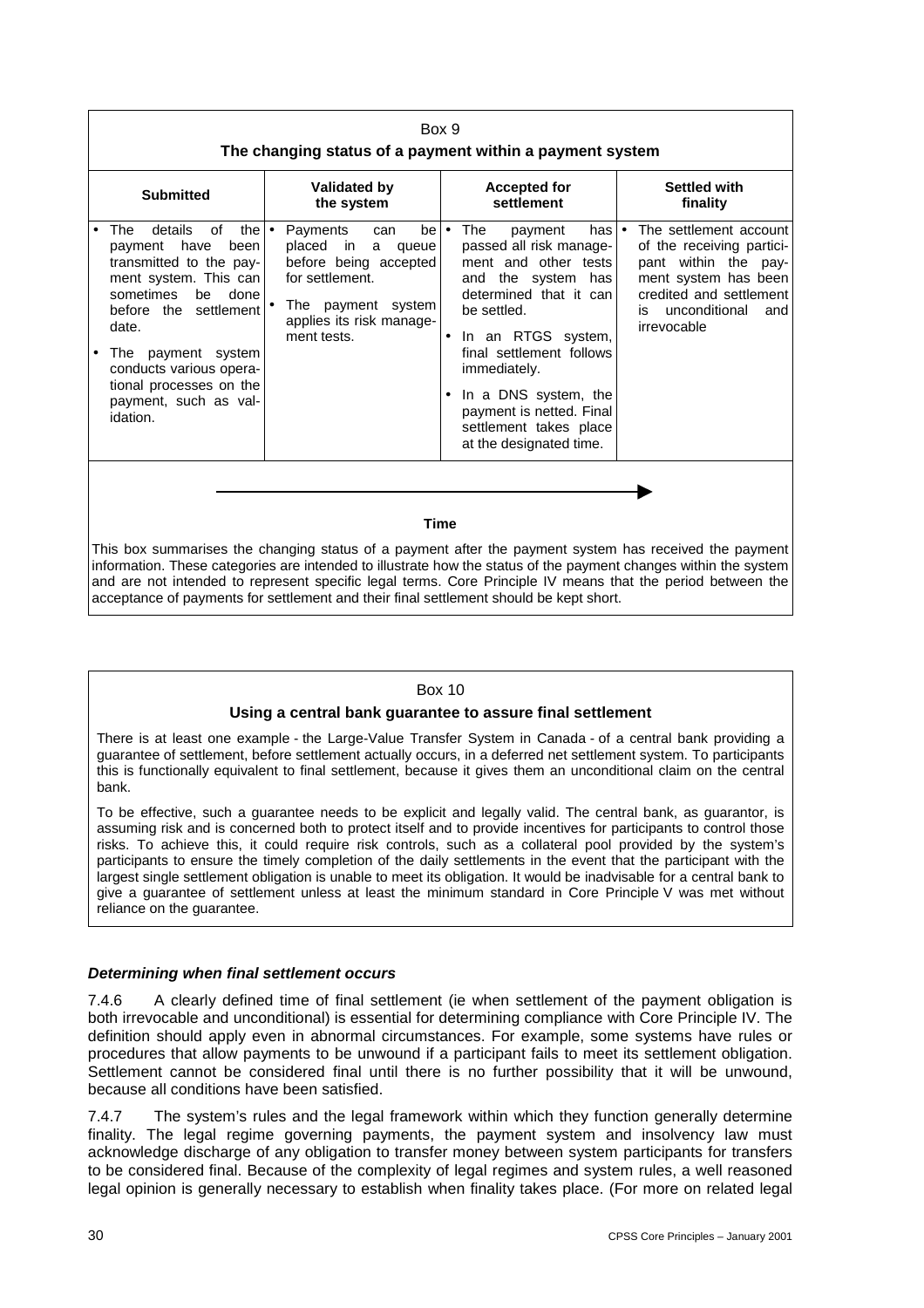issues, see also Core Principle I.) See Box 3 for the relevant provisions of the EU Settlement Finality Directive, which illustrate a form of law designed to secure payment system finality.

### *What constitutes "prompt" final settlement?*

7.4.8 How promptly final settlement takes place, for the purposes of Core Principle IV, is determined by the length of the interval between the system's acceptance of a payment for settlement and the final settlement of that payment. (Promptness of acceptance by the system for settlement is outside the scope of this Core Principle and typically depends on other factors, such as the adequacy of liquidity or intraday credit. Paragraphs 7.3.8-12 describe the importance of avoiding gridlock and give examples of how this might be achieved.) The promptness of final settlement varies with the type of payment system. In systems designed to provide settlement continuously, such as real-time gross settlement systems and some hybrid systems, there should be no perceptible delay between the acceptance of a payment for settlement and final settlement. Such systems are likely to have adequate processing capabilities to keep any delay to a matter of seconds. Other hybrid systems, based on the frequent settlement of batches of payments, also considerably exceed the minimum standard. See Boxes 7 and 8 for a discussion of real-time gross settlement systems, deferred net settlement systems, and hybrid systems.

7.4.9 In deferred net settlement systems, the time between the acceptance of payments for settlement and final settlement should be kept short. To reduce this time, participants should be informed of final account balances as quickly as possible, best of all in real time. Participants owing net balances should be required to fund their positions rapidly. Funds, once received, should be paid out promptly to participants with credit positions. The system's procedures should prevent it from paying out before debit positions have been funded.

7.4.10 In all systems, cutoff times should be clearly defined and strictly followed. The rules should make clear that extensions are exceptional and require individual justification; for example they may be permissible for reasons connected with the implementation of monetary policy. If extensions are allowed for participants with operating problems to complete processing, the rules governing the approval of and the allowable length of time for extensions should be clear to participants. If a system frequently needs to extend cutoff times, the operator should examine the reasons for this and work with participants to reduce the frequency. Similarly, payment systems should not need to extend deadlines frequently due to internal operating problems - see Core Principle VII, which addresses the issue of operational reliability.

#### **Principle IV - Implementation summary**

- 7.4.11 Promptness of final settlement on the day of value entails:
- clarity in the system rules and procedures that a payment accepted by the system for settlement cannot be removed from the settlement process;
- a clearly defined and legally effective moment of final settlement:
- ensuring that the interval between the system's acceptance of a payment and the payment's final settlement at least never lasts overnight and preferably is much shorter;
- ensuring that operating hours and the settlement processes are strictly enforced.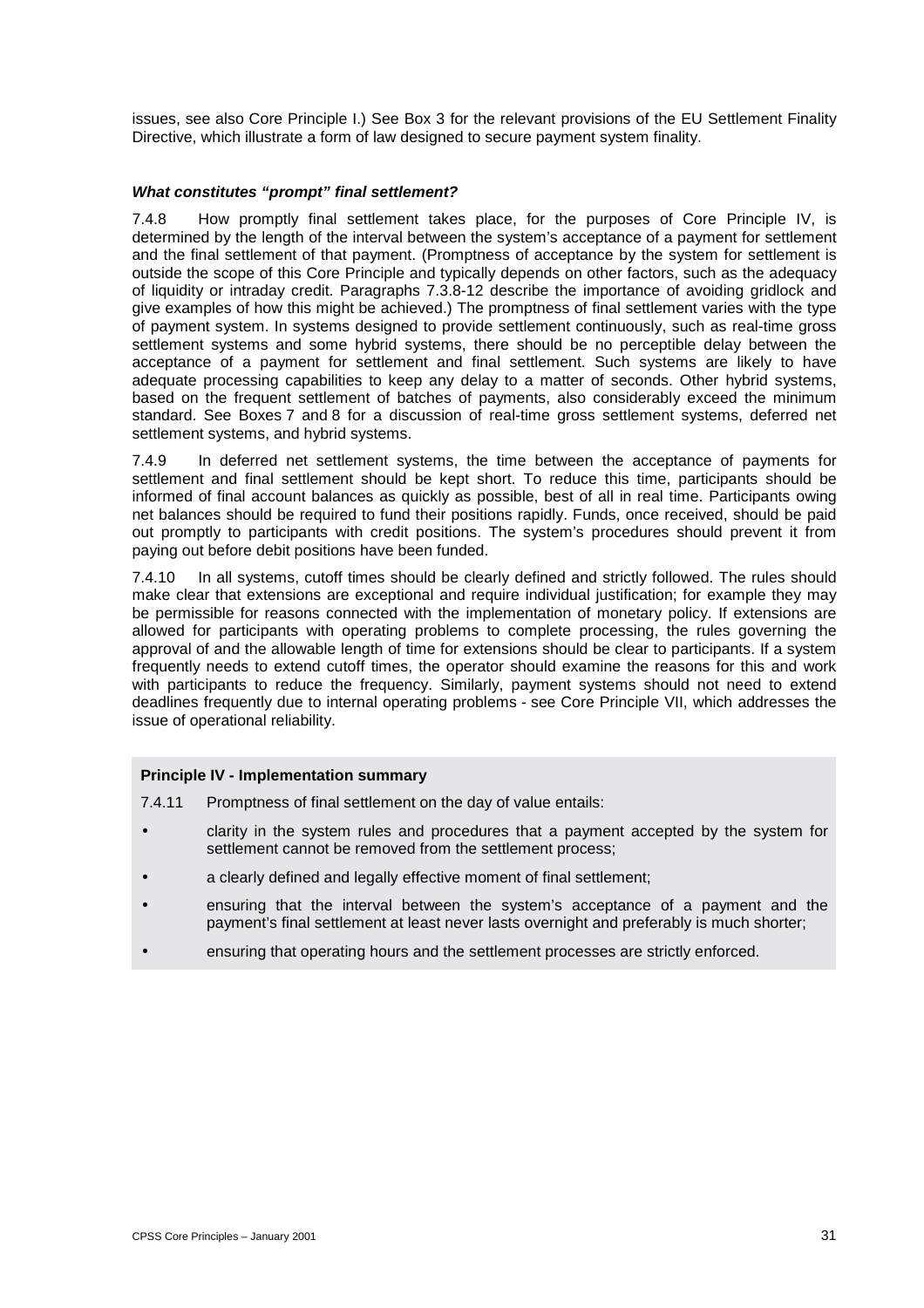#### **Core Principle V - A system in which multilateral netting takes place should, at a minimum, be capable of ensuring the timely completion of daily settlements in the event of an inability to settle by the participant with the largest single settlement obligation.**

7.5.1 Core Principle V applies only to systems that settle on a multilateral net basis. In such systems, if a participant is unable to settle, the consequences for the system's other participants are potentially complex and can create unexpected credit or liquidity risks. Most such systems defer settlement, in the sense that there is a significant delay between the system's acceptance of a payment for settlement and the final settlement of that payment - see Core Principle IV, which relates to daily settlement of payments under normal circumstances. Systems with this combination of multilateral netting and deferred settlement must establish risk management features that ensure, with a high degree of confidence, that daily settlement will be completed in adverse circumstances. At a minimum, such systems need to ensure timely completion of settlement in the event of an inability to settle by the participant with the single largest settlement obligation.

7.5.2 Satisfying Core Principle V typically requires more financial resources than are needed to complete settlement under normal conditions. Such additional resources can be deposits by participants, for example with the settlement institution. Such deposits have the advantage that they can be readily available to complete settlement quickly, which can be especially important in adverse circumstances when prompt action may need to be taken. If such deposits do not pay interest or pay it at a relatively low rate, however, system participants might prefer an arrangement involving contributions to a pool of collateral, consisting largely of interest bearing securities. Unlike deposits, securities cannot themselves be used directly for settlement, but they can help to manage risk if there are also legally committed lines of credit or similar facilities from private sector banks. Such committed lines of credit without the support of pools of collateral would not normally provide sufficient assurance, as the lending institutions might not honour such unsecured commitments, particularly in adverse circumstances.

7.5.3 In considering the acceptability of different securities for the collateral pool, relevant factors are the credit risk on the issuer and the market and liquidity risk of the securities. Thus, for example, letters of credit are not typically considered sufficiently liquid to be acceptable. The securities in the pool should be revalued frequently (at least daily). Often it may also be appropriate for the valuations to be made subject to "haircuts" to adjust the value of the fund for market risk.

7.5.4 Critical questions for establishing a pool of collateral include:

- how individual institutions' shares of collateral are determined;
- who controls the pool; and
- whether there are mechanisms to ensure that the collateral will actually be available to complete settlement as planned by the system.

The pool is usually under the control of the system operator or the relevant settlement agent. Collateral must be available sufficiently quickly to allow it to support use of the committed facilities. Thus, a system operator needs to ensure that custodial and control mechanisms are such that the collateral will be available when needed. Use is typically made of central banks, central securities depositories, or similarly reliable institutions. The use of commercial custodians is a further possibility, but there should be a careful risk assessment. As noted under Core Principle I, all collateral arrangements supporting a systemically important payment system must be legally sound.

7.5.5 Private sector banks are usually the source of the legally committed lines of overnight credit or similar facilities. Central banks do not normally provide specific committed facilities in this context although they could be a potential source of support. The structure of facilities should be such that the lenders are clearly able, in practice, to deliver the contracted-for funds within the time periods specified by payment system rules and the relevant loan commitments. The agreements for such facilities must also be legally sound.

7.5.6 There is a relationship between this type of arrangement to manage liquidity risk and arrangements made to manage credit risk in compliance with Core Principle III. For example, a loss-sharing arrangement can be put in place to allocate credit risk, while a committed credit line (supported by a pool of suitable collateral) can be used to provide the funds immediately needed to complete settlement at the end of a banking day. The credit line can be repaid the next banking day out of funds provided by those designated to bear any losses. The implications of the proportions in which participants are obliged to post collateral need careful analysis. If participants post collateral in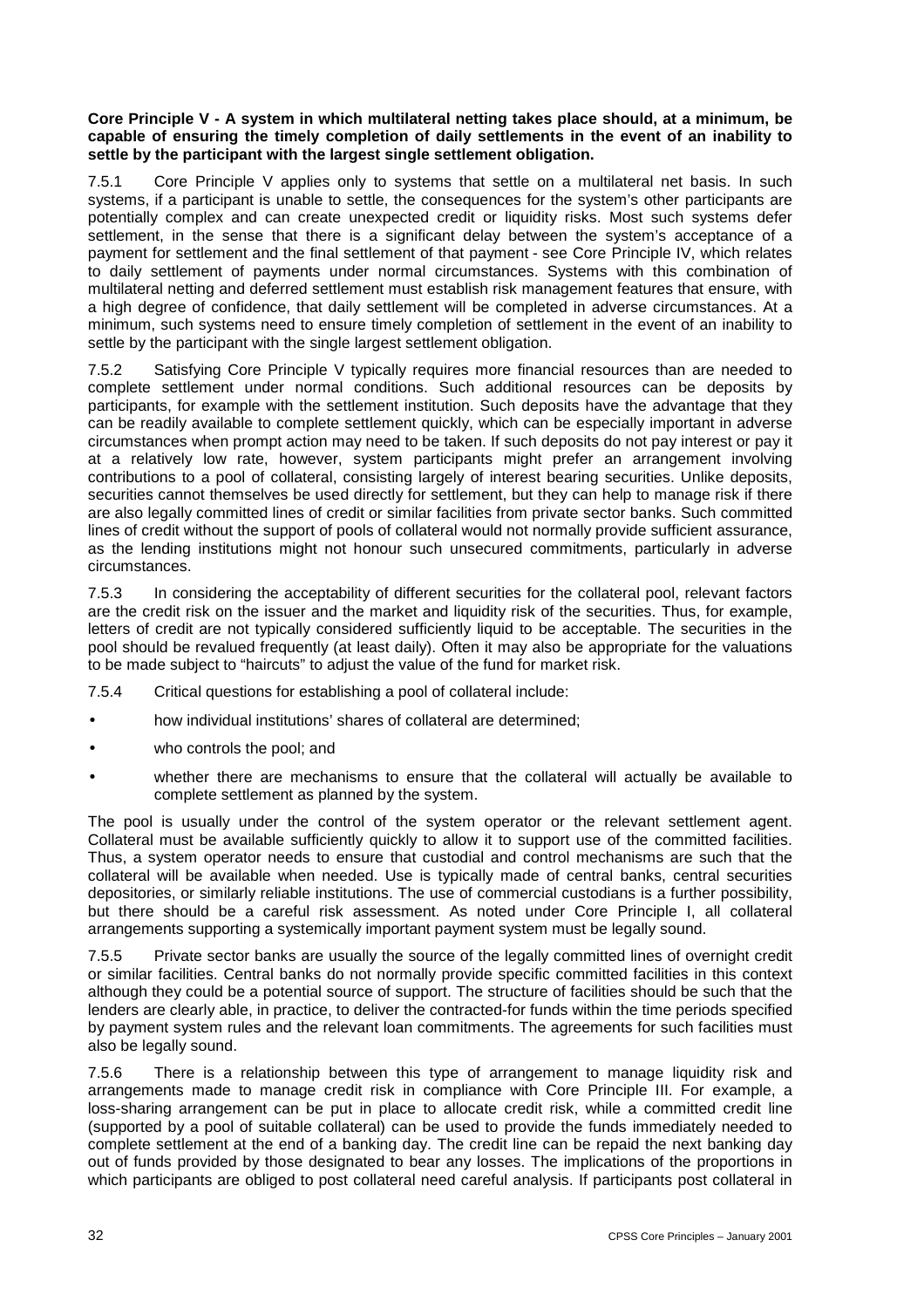proportions different from those in which losses would be borne, there can be an incentive to default on loss-sharing obligations in an effort to shift losses to those posting collateral.

7.5.7 In many payment systems, participants also provide lines of credit or similar facilities. In these cases, there is a risk that the same institution will be able to honour neither its settlement obligation nor its obligations under the facility. If risk is concentrated in this way, it may be necessary for more than one institution to commit facilities. For example, a system meeting the minimum standard, whose providers of committed facilities are also system participants, must ensure that, if one such participant is unable to honour its obligations, exposure to it does not exceed the total commitments of the other providers. Another route, normally more costly, but which may be appropriate for countries where the banking sector is highly concentrated, is to consider payment system designs in which liquidity risk is managed by means of precollateralised positions (so-called "defaulter pays" arrangements).

7.5.8 Circumstances in which a major participant in a systemically important system is unable to settle could occur when there is system-wide financial pressure and uncertainty. In this case there would be a significant risk that, on a single day, more than one institution might be unable to settle. Best international practice is, therefore, for deferred net settlement systems to ensure timely completion of daily settlements in more adverse circumstances than the minimum standard requires, for example in the event of inability to settle by the two participants with the largest individual settlement obligations. This can be achieved by means similar to those described above.

7.5.9 The foregoing paragraphs illustrate that, whilst it is possible to design payment systems with net settlement that meet the highest standards of risk control, this can be a complex and costly task. An alternative approach is to adopt payment system designs that do not involve multilateral netting or the deferral of settlement, such as real-time gross settlement systems and hybrid systems that provide final settlement continuously or extremely frequently. In considering whether to adopt or retain designs involving deferred net settlement, the balance of costs and benefits in terms of both safety and efficiency should be taken into account.

#### **Core Principle V - Implementation summary**

7.5.10 A system that combines multilateral net settlement with deferral of settlement needs to be protected against liquidity risk arising from an inability to settle on the part of one or more participants.

- This can be achieved by ensuring that additional financial resources are available to meet this contingency. These usually involve a combination of the following:
	- committed lines of credit; and
	- a pool of collateral (deposits or securities appropriately valued) that supports them fully.
- The amount of such additional resources needs to be determined in relation to:
	- maximum individual settlement obligation;
	- whether the system meets or exceeds the minimum standard (ie whether the system is designed to withstand an inability to settle by the participant with the largest single settlement obligation or to withstand a more widespread inability to settle).
- Alternatively, the need to control liquidity risk in this context can be avoided by the use of an alternative system design (eg RTGS or some types of hybrid design) that does not give rise to the concerns addressed by Core Principle V.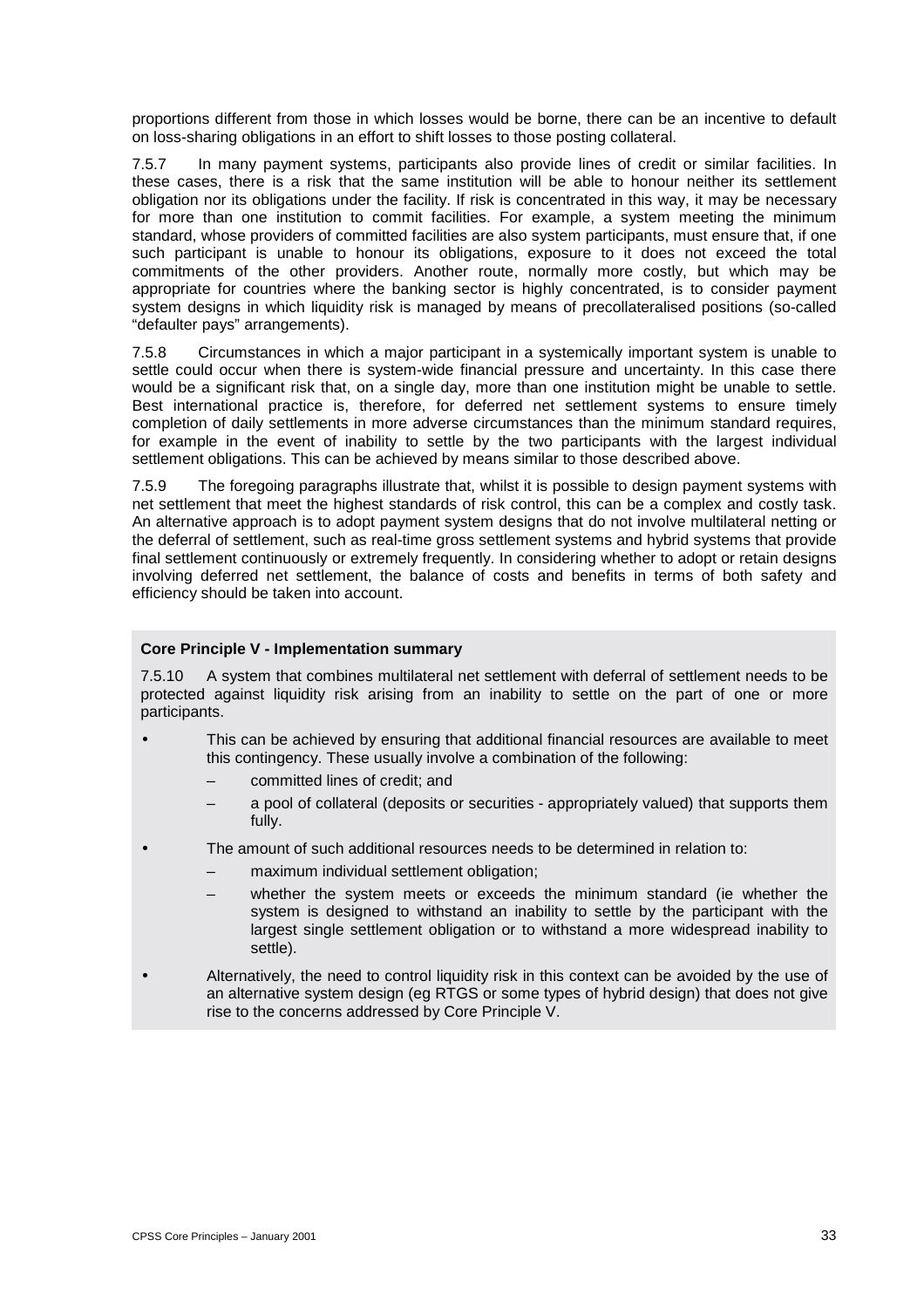#### **Core Principle VI - Assets used for settlement should preferably be a claim on the central bank; where other assets are used, they should carry little or no credit risk and little or no liquidity risk.**

7.6.1 The goal of Core Principle VI is to eliminate or minimise financial risk arising from the use of a particular asset to settle payments made through a systemically important payment system. Settlement assets are transferred among payment system participants to settle payment obligations. In other words, settlement assets are the assets that the participant receiving the payment ends up holding when the original payment obligation is fully extinguished. It should be noted, however, that obligations between participants are not always settled by the transfer of a settlement asset; in some cases, an offsetting process can discharge obligations. Where participants hold settlement assets, they can face both credit and liquidity risks. They face credit risk if the provider of the settlement asset could default on its obligation to them and liquidity risk if the asset ceases to be readily transferable into other liquid assets.

7.6.2 Participants in all systems face liquidity risk if another participant fails to make payments at the expected time. But even after a payment has been settled, the recipient may still face an additional form of liquidity risk if, in certain adverse circumstances, it is not possible to transfer the settlement asset into other claims, for example into claims on a central bank or other liquid assets. It is this distinctive form of liquidity risk - liquidity risk in respect of claims on the settlement institution (rather than on other participants) which is considered in Core Principle VI. The holder of the settlement asset also faces credit risk in respect of claims on the settlement institution, if that settlement institution could default. Typically, claims on the central bank are not only free of this credit risk but also readily transferable into other liquid assets denominated in the same currency.

7.6.3 Where these risks exist, they can have particularly serious systemic implications, because all participants holding the settlement asset are exposed to them simultaneously and the nature of the settlement process can mean that payment system participants have little control over the timing or the size of their holdings of the settlement asset. These serious systemic implications make it highly desirable for there to be no risk that the provider of the settlement asset will default. In most systemically important payment systems this goal is achieved because settlement takes place across the books of a central bank and the settlement asset is a balance at that central bank. When the central bank is the issuer of the currency used by the payment system, Core Principle VI is fully satisfied as no credit risk or liquidity risk (of the type discussed under this Core Principle) arises for payment system participants from use of the settlement asset. Indeed, one of the fundamental purposes of central banks is to provide a safe and liquid settlement asset.

7.6.4 In less usual circumstances, the settlement asset can be a claim on a private, supervised institution. For example, balances on the books of a private sector bank can be transferred among payment system participants' accounts with that institution. In these cases, unlike the case of balances at the central bank of issue of the currency, participants are subject to credit and liquidity risks on the institution providing the settlement asset. In considering whether such exceptional cases comply with Core Principle VI, system operators and overseers, in consultation, as appropriate, with the institution's supervisor, should determine whether the financial risk is more than negligible. Some relevant factors are:

- The purpose of the arrangement. The payment system might, for example, be processing payments in a currency other than that of the country in which it operates. In such a case, the local central bank may not necessarily be best placed to provide a safe and liquid settlement asset for that currency (see Paragraph 7.6.6).
- The creditworthiness of the institution providing the settlement asset. The risk of default by this institution should be assessed regularly by the system operator and by the overseeing central bank; factors such as capital levels, access to liquidity, outside credit ratings and any other financial obligations should be examined. A very high standard of creditworthiness should be demanded. One method of minimising credit risk is to establish a supervised special purpose institution with risk management features designed for that specific purpose.
- How readily participants can substitute other assets for the settlement asset in both normal and abnormal circumstances. In the interests of minimising the likelihood of a crisis of confidence, the settlement asset should be very readily transferable, for example through another payment system which settles that same day and in which the settlement asset is a claim on a central bank.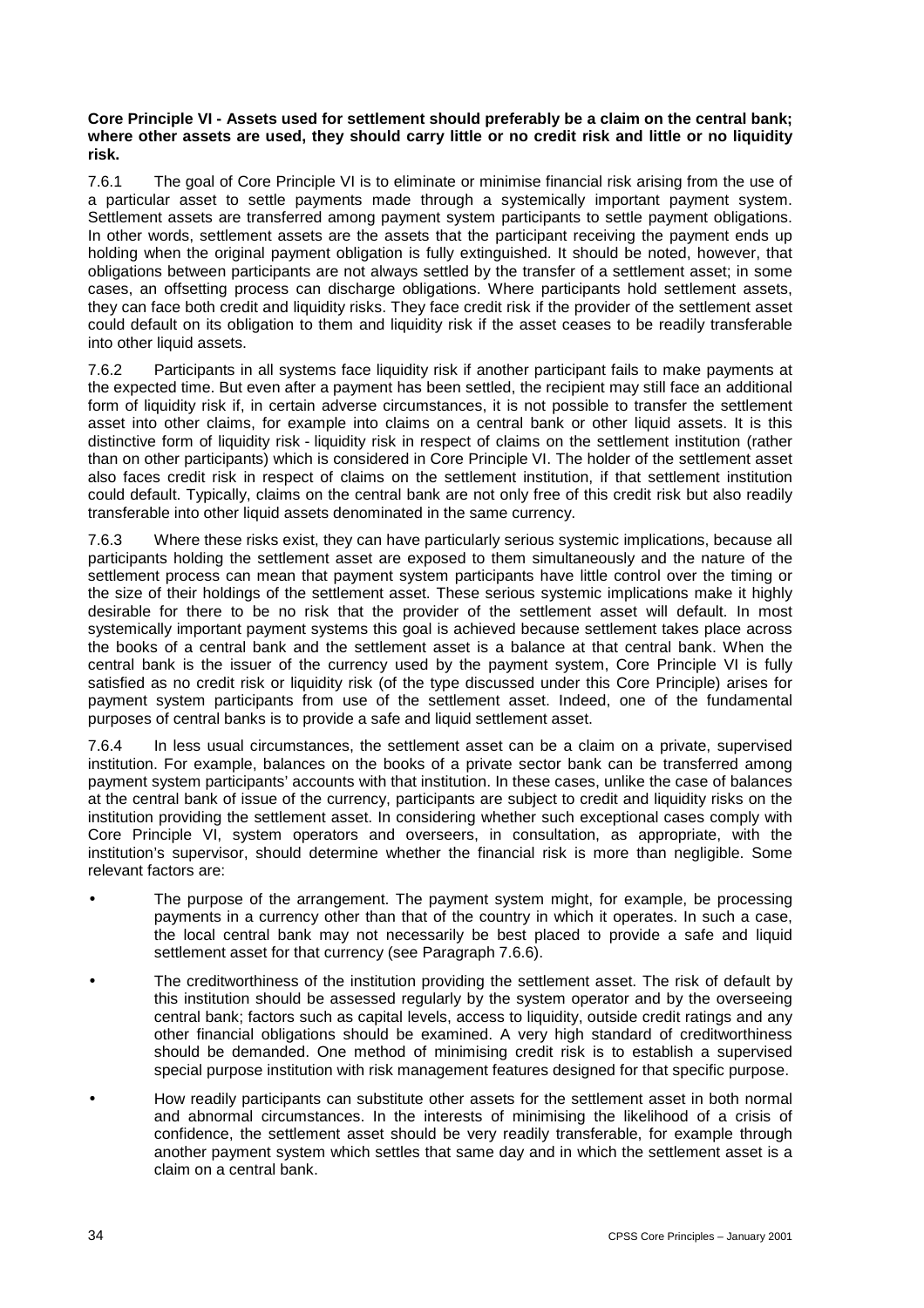- System design should minimise the duration of participants' involuntary exposure, that is the length of time that settlement assets need to be held. The duration of exposure starts when the settlement asset replaces the claim on the party originating the payment and ends when the settlement asset is itself replaced. Determining the start of the exposure involves an examination of the settlement process and can require a legal assessment. The time at which participants are able to substitute other assets for the settlement asset determines when involuntary exposure ends.
- Risk controls could, in some cases, reduce credit and/or liquidity risks. Possible examples are limits on participants' positions (sender or receiver limits), collateral pools supporting committed lines of credit, third-party guarantees and procedures for allocating losses arising from a default by the settlement institution. It is unlikely that these controls could completely eliminate risk on the settlement asset without significantly limiting system liquidity, because the aggregate amount of the settlement assets held by participants can be extremely large.

7.6.5 How much credit risk and liquidity risk is acceptable must be decided on a case by case basis, taking into account the role of the payment system in the economy and the cost of alternative arrangements. The risks associated with the settlement asset should, however, be kept as low as practical and the safest solution is to settle in central bank account balances.

7.6.6 Particular considerations arise if a systemically important payment system uses claims on a central bank to settle payments in a currency which the central bank does not itself issue. The settlement asset in this case can be subject to the risk that participants' holdings of the settlement asset might not always be readily transferable into claims on other institutions of their choice.

7.6.7 Paragraph 3.6.3 in Part 1 of this report refers to systems where minimal use is made of a settlement asset. Box 11 describes the way in which, in some systems, not all participants are direct holders of the settlement asset.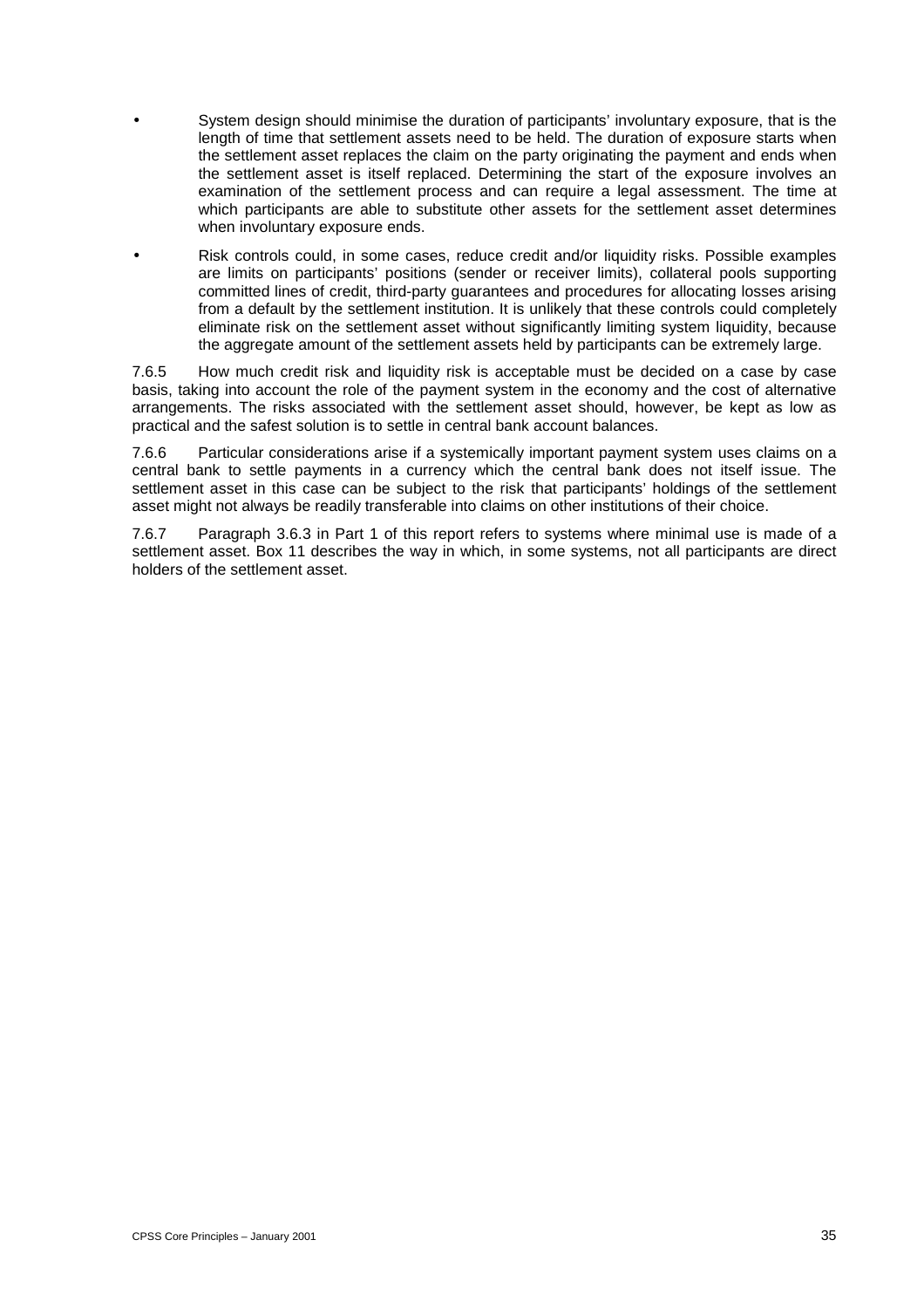#### Box 11

#### **Tiered settlement arrangements**

In some systemically important payment systems all participants in the system settle across the books of a single settlement institution, usually a central bank. In other systems some participants ("direct participants") settle across the books of the settlement institution, while other participants ("indirect participants") settle across the books of direct participants. In such tiered arrangements, the settlement payments by each direct participant cover its own obligations and the obligations of any indirect participant for which it settles.

There are a number of variations of tiered settlement arrangements. In some payment systems, both direct and indirect participants are recognised explicitly in the system's rules; they can therefore be subject to the system's risk controls. Other payment systems recognise only direct participants, while other payment intermediaries (typically banks) that use the system do so solely as customers of direct participants. In all cases, the indirect participant or customer has a bilateral arrangement with the direct participant, which deals with business operations and risk controls. Exposures between the direct participant and the indirect participant or customer that can arise because the direct participant settles payments on its behalf are governed by this arrangement.

In terms of Core Principle VI, those systems without tiering and in which all participants settle directly across the books of the central bank provide a greater degree of safety to the participants in the system. This is because the settlement asset they hold at the conclusion of settlement is a risk-free claim on the central bank, rather than a claim on a commercial bank. Tiered settlement arrangements can concentrate risks with the direct participants and can increase the possibility of widespread disruptions if liquidity or solvency problems occur at one such institution. These risks increase if individual direct participants provide settlement services to a large number of other banks. Furthermore, in the context of a system without tiering, a higher proportion of total payments are made between direct participants and so are subject to the same rules and have the same certainty about when settlement is final. This can be more difficult to achieve in systems with tiering.

Systems with tiering can be more efficient, allowing greater competition among payment intermediaries in the provision of payment services to third parties. Some banks can choose to use settlement facilities provided by direct participants, rather than directly undertaking the investment in hardware, software and procedures necessary for direct participation, while other banks can take advantage of the revenue-earning opportunities of providing these settlement services. Liquidity management costs could be reduced when settlement is tiered because the consolidation of their customers' flows (including those of indirect participants) allows direct participants to absorb some of the liquidity needs. Tiering can also in some circumstances enable institutions whose direct participation in the system might not be possible, for example for legal reasons or because they do not qualify for access to central bank accounts, to participate indirectly, provided that the direct participant through which such an institution operates accepts and manages any risks associated with the bilateral arrangement.

The advantages and disadvantages of tiering have to be considered by system designers, system operators, participants and central banks within the context of complying with all the Core Principles.

#### **Core Principle VI - Implementation summary**

7.6.8 The most satisfactory settlement asset for systemically important payment systems is a claim on the central bank issuing the relevant currency. If other assets are used, considerations relevant to whether Core Principle VI is met are:

- the purpose of the arrangement;
- the creditworthiness of the issuer of the settlement asset;
- how readily the asset can be transferred into other assets;
- size and duration of involuntary exposures to the issuer:
- risk controls, if any.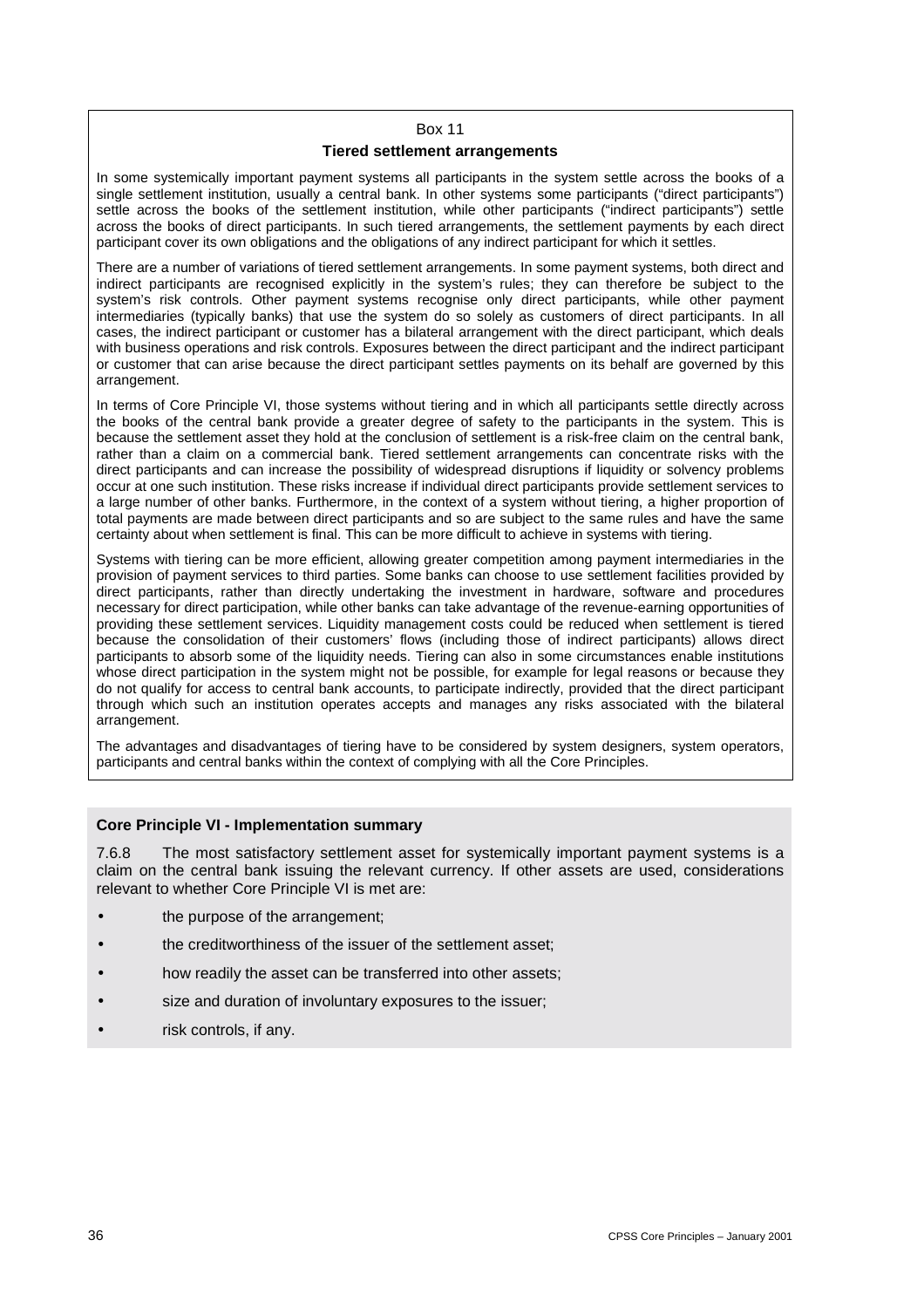#### **Core Principle VII - The system should ensure a high degree of security and operational reliability and should have contingency arrangements for timely completion of daily processing.**

#### *General*

7.7.1 A systemically important payment system should be designed and operated with a high degree of security and operational reliability that is appropriate, in its particular case, to its context and to the needs of its users. The specific factors can vary greatly between systems. Moreover, technology is changing very fast throughout the world, changing both the nature of users' needs and the possibilities for meeting them. For these reasons, this section can discuss only in general terms the types of consideration which need to be addressed. It is common, but not necessary, for systemically important payment systems to be technically sophisticated and that is the central case addressed in this section. Many of the considerations, however, apply equally to simpler system designs.

7.7.2 The policy choices involved in addressing issues of security and operational reliability need to be made taking account also of the issues of practicality and efficiency addressed in Core Principle VIII. These choices are typically the subject of consultation between the system operator and the participants, the outcome of which is agreement on specific policies and service levels in this area. Such an agreement would normally be reached at senior management level, in order to ensure that those who set the policies and service levels are those who also have the responsibility to maintain an appropriate balance between the costs of implementing the policies and service levels and the benefits of security and business continuity. The system's design and operation would also need to take account of any legal constraints, system rules, risk management procedures and business requirements relevant to security and operational reliability.

7.7.3 A payment system is made up of many distinct functions and components. It is a truism that the security of any system is "only as strong as its weakest link". Similarly, the operational reliability of a system is dependent on the operational reliability of all its components (including hardware, software, telecommunications network, power supply, staff). The designers and operators of a payment system, therefore, need to concern themselves not just with the security and operational reliability of the components of the central system, but also with components of the system's participants (including, where relevant, indirect participants). This concern can go beyond the participants' initial interface with the system, to include any of the participants' operations which could adversely impact the payment system. The system's participants thus have responsibilities for security and operational reliability in relation to the payment system as a whole, which need to be reflected in the relevant rules and contracts.

7.7.4 A payment system operator should monitor and assess whether the system is meeting its security policies and operational service levels. This needs to be a continuous and comprehensive process and might involve independent internal and/or external auditors (see Box 19). It also involves monitoring the security and operational reliability of the participants, for example the availability of their components during normal business hours. If a participant's performance were creating unnecessary risks for the payment system or other participants, the system operator might, for example, need to draw it to the attention of senior officials of the participant or, in particularly important instances, advise the system's overseer.

7.7.5 There are many relevant international, national and industry-level standards, guidelines or recommendations which are appropriate to the payment and banking industry. Compliance with such standards will help ensure a high degree of security and operational reliability. Standards have been issued by organisations such as the International Organization for Standardization (ISO), the International Electrotechnical Commission (IEC), the International Telecommunication Union (ITU), the Internet Engineering Task Force (IETF), the European Committee for Banking Standards (ECBS), the American National Standards Institute (ANSI), and the British Standards Institution (BSI); some examples are given in Box 12.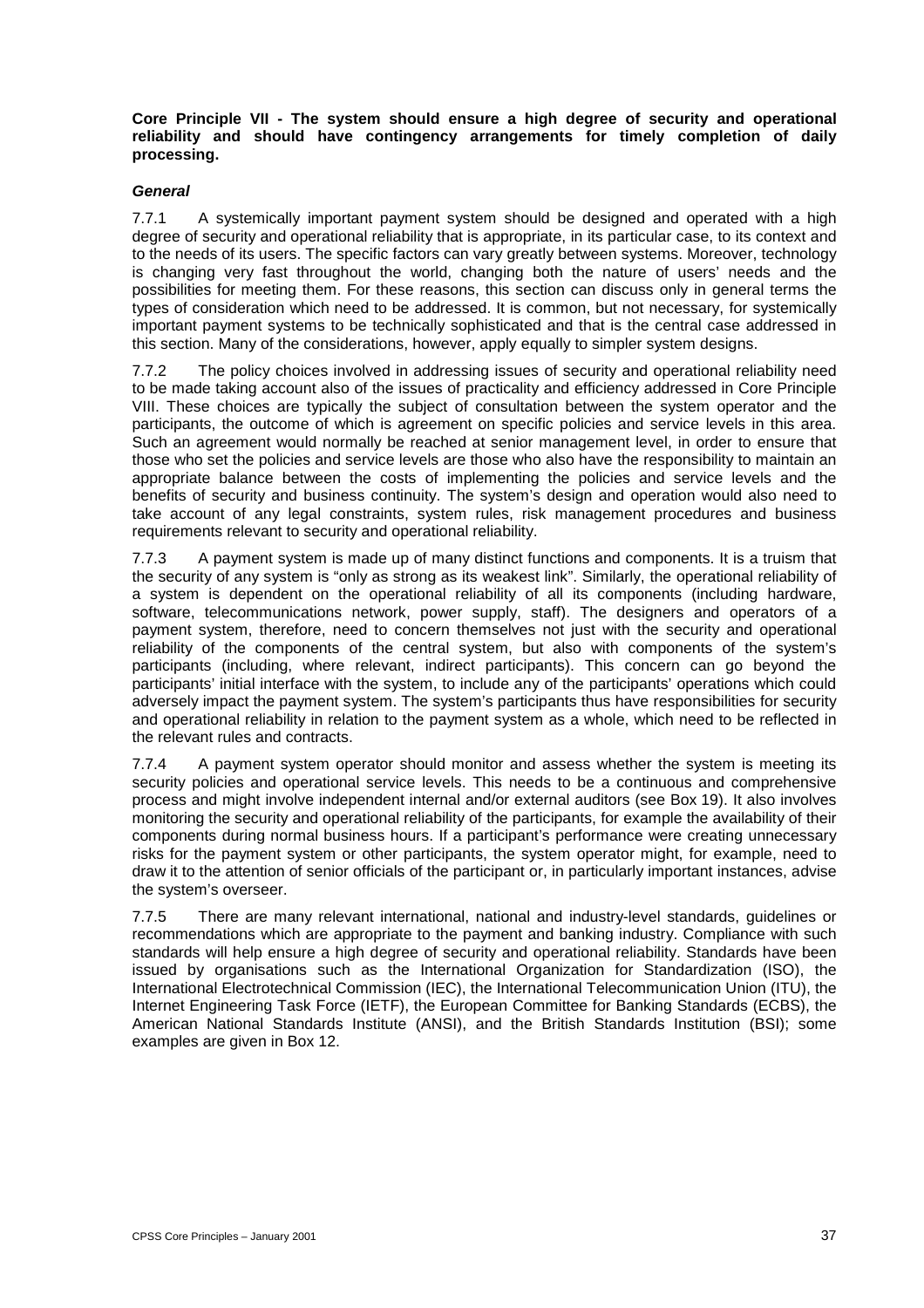| <b>Box 12</b><br>Examples of international, national and industry-level standards,<br>guidelines and recommendations |                                                                                                              |
|----------------------------------------------------------------------------------------------------------------------|--------------------------------------------------------------------------------------------------------------|
| <b>Security</b>                                                                                                      |                                                                                                              |
| <b>ISO/IEC TR 13335</b>                                                                                              | Information technology - security techniques - quidelines for the management of IT<br>security               |
| <b>ISO TR 13569</b>                                                                                                  | Banking and related financial services - information security guidelines                                     |
| BSI 7799:1999                                                                                                        | Information security management                                                                              |
| <b>ISO/IEC 15408</b>                                                                                                 | Evaluation criteria for IT security                                                                          |
| ISO/IEC PDTR 15446                                                                                                   | Guide on the production of protection profiles and security targets                                          |
| <b>Quality assurance</b>                                                                                             |                                                                                                              |
| ISO 9000                                                                                                             | Quality management and quality assurance standard                                                            |
| Data                                                                                                                 |                                                                                                              |
| ISO 9364<br>ISO 13616                                                                                                | Banking telecommunications messages - bank identifier code (BIC)<br>International bank account number (IBAN) |

7.7.6 A system needs to have adequate numbers of well trained, competent and trustworthy personnel. They must be able to operate the system safely and efficiently, and to ensure that the correct operational and risk management procedures are followed, in both normal and abnormal situations. Some of the personnel need to act as operational and security managers and have appropriate levels of knowledge, experiences and authority for those tasks. The training of personnel should include a wider understanding of payment systems and their importance, so that operational decisions are made in the right context. The staff responsible for the technical support of all components of the system should be available when required (including out of normal business hours) to correct errors and resolve problems.

7.7.7 A payment system's security policies and operational service levels are likely to be changed over time, in response to changes in the market for payment services (such as increased demand and new participants or customers), and also to technological developments which enable safer, quicker, more efficient or more cost-effective processing. This is easier if the design and operation of the system have been made suitably flexible to accommodate such changes. One important development is the use of internet-related technologies such as Transmission Control Protocols/Internet Protocols (TCP/IP), private IP networks and the public Internet. These new technologies are increasingly popular because they facilitate ready access to, and cooperative use of, information and computing resources. As with any new technology, care should be taken to ensure that the implications for security and operational reliability are well understood and addressed. Use of the internet, in particular, raises special issues, because access to the network is unrestricted and there are no guarantees of service quality. Nevertheless, the internet offers an inexpensive medium for low-risk communications, such as for publication of rules and for non-transactional communications among system participants and the operator. As technology advances, new solutions are being developed to address security and other issues.

## *Security*

7.7.8 Security objectives and policies need to be clearly defined and documented. Their details depend upon the particular payment system, its context and the needs of its users, but they should be sufficiently rigorous for the system operator, participants, customers and overseers to be able to have confidence in the system. A systemically important payment system's security objectives and policies are typically of a higher standard than most other systems', because of the importance of the business and the need to protect the integrity of payments. The security objectives and policies apply to the system operator, the participants and perhaps also to any customers with direct access to the system or its data. They should be established during the design of the system, and be reviewed periodically, particularly when major changes occur to the system or its components. Security features should be tested regularly.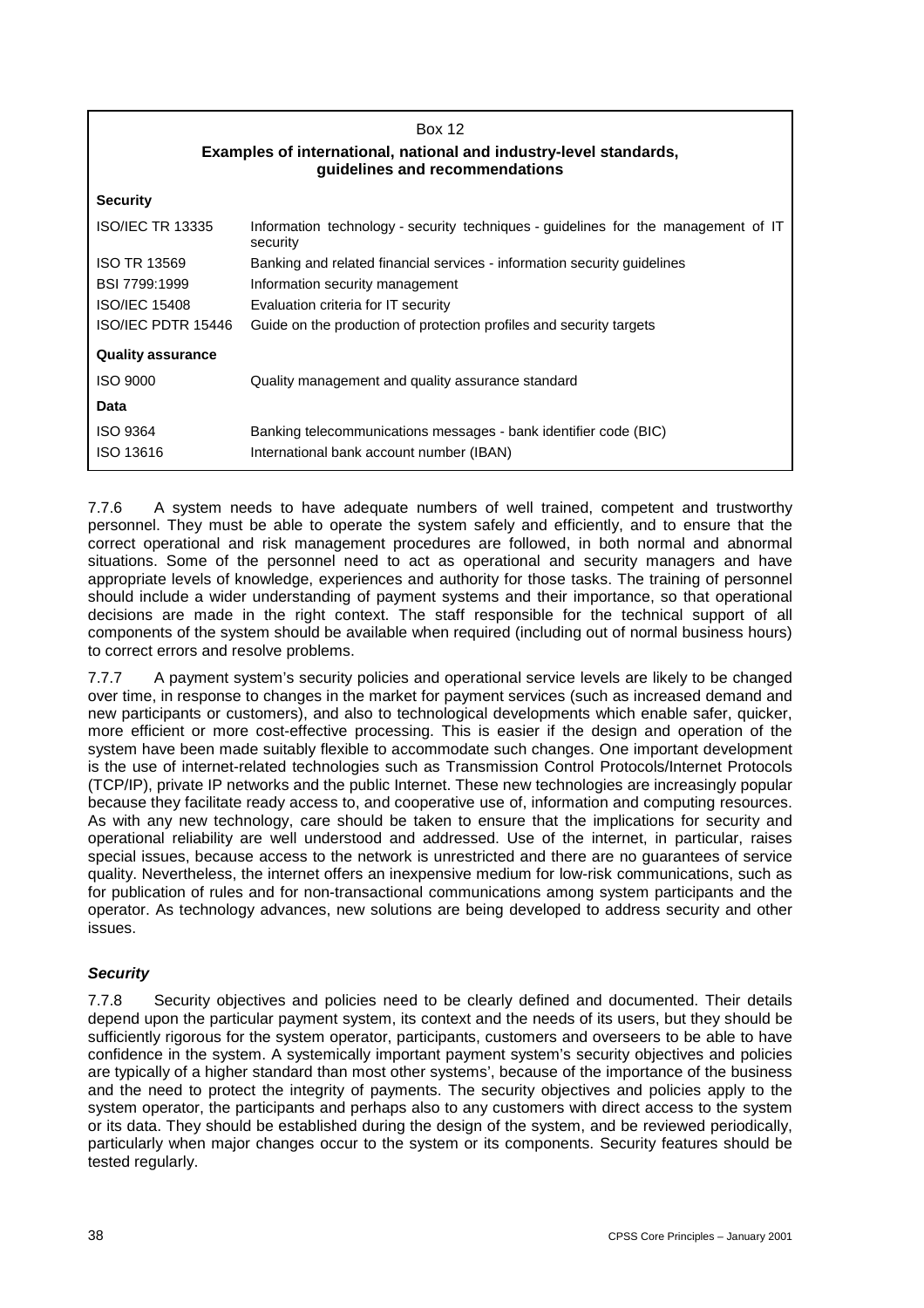7.7.9 The security objectives and policies are influenced by the system's architecture and ownership. For instance, a highly centralised system (where the central components, network and even components at the participants' location are owned or operated by a single agency) can have highly centralised security objectives and policies. On the other hand, a distributed processing environment (where the systems' components can have many different owners and operators) requires a process to agree common security objectives and policies, a clear division of responsibilities for implementing them, and good coordination between the parties involved, so as to ensure that the overall operational management and control of the system is logically unified.

7.7.10 One aspect of security objectives and policies should be conformity to commercially reasonable standards, for example for confidentiality, integrity, authentication, non-repudiability, availability and auditability. They need to include explicit policies for the control of both physical and logical access to the system, its hardware, software and network, to protect the system and its data from unauthorised actions by both external and internal parties. It is normal to limit access to the payment system strictly to those with a valid reason for access, and to the functions that are relevant to the particular individual.

7.7.11 There is an important role for regular analyses of security risk, using recognised and structured methodologies. Such analyses should, for example, be carried out during the design of the system, and subsequently, when the system's business context changes, or when a substantive change to the system's design is proposed, as well as regularly (for example, annually) during the life of the system. Advances in technology can introduce increased threats to the system over time; they can also provide new or improved safeguards and controls. The system operator should, therefore, monitor technological advances actively to ensure that the system's security risk analysis is kept up to date. The typical elements of a security risk analysis are shown in Box 13.

## Box 13

# **Typical elements of a security risk analysis**

- Set, or review, the system's security objectives and policies.
- Identify the system's functions, components, boundaries and areas of responsibility.
- Identify possible threats, and their magnitude (impact and likelihood).
- Identify existing or potential safeguards (such as physical devices, security software and organisational or operational procedures).
- Identify any residual risks and vulnerabilities.
- Repeat the last two steps until the residual risks and vulnerabilities are acceptable within the system's security objectives and policies.
- Implement within the system the safeguards identified by the risk analysis process.

#### *Operational reliability*

7.7.12 The standards of operational reliability required for the payment system should also be defined formally and documented by the system operator and participants, possibly as "service level agreements". These service levels could differ, for example, according to the system's promptness of settlement. For a real-time gross settlement system, the service levels could specify a maximum period of unscheduled "downtime", whereas, for a system with end-of-day settlement, they could relate to the timing of that settlement. The level of operational reliability required could also depend on the availability of alternative arrangements for making the payments (such as another payment system) in the event of a serious failure of the system or its participants.

7.7.13 The operational reliability of a payment system relates not just to the components of the central system and the participants, but also to the operational reliability of the infrastructure services on which it depends, such as telecommunications, power supply and transportation (whether publicly or privately provided). Threats to business continuity can arise not just from the failure of these individual components and services, but also from external events such as industrial action, and general disasters such as fire, earthquake or flood. An important consideration during the design of the system should be to avoid a situation where the failure of any particular component or service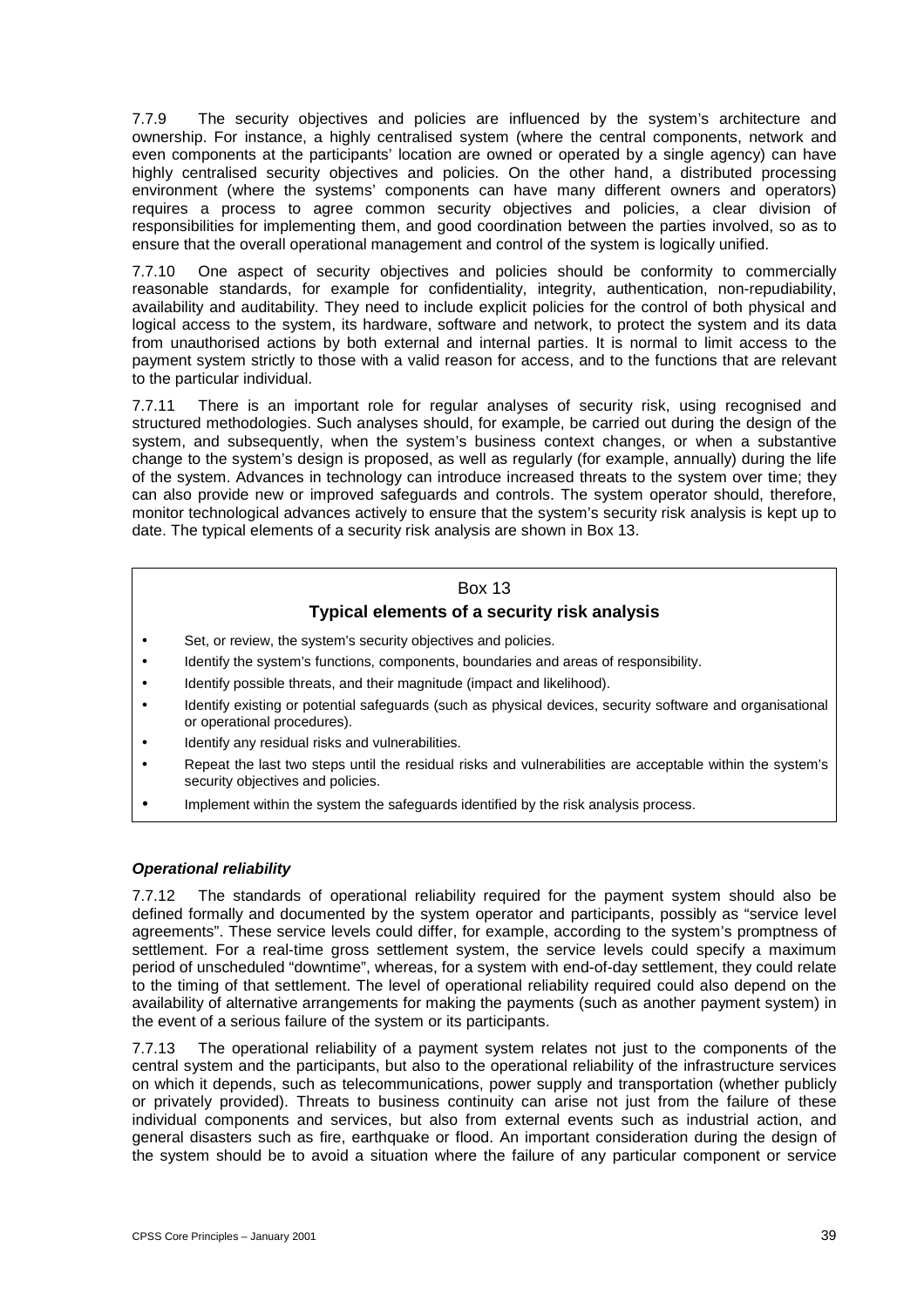would cause the whole system to fail (a "single point of failure"). All of these components and threats should be reflected in the system's business continuity arrangements (see Paragraphs 7.7.18-23).

7.7.14 The system operator should develop and use comprehensive, rigorous and well documented operational and technical procedures. These need to include procedures to record, report and analyse all operational incidents. After every significant disruption to the payment system the operator and, if relevant, the participants should undertake a "post mortem" review to identify the causes, and any required improvement to the normal operations or business continuity arrangements.

7.7.15 Any significant change to the system and its components, including the components belonging to its participants, should be well documented, authorised, controlled, tested and subject to quality assurance procedures by the relevant parties. The development and testing of any change need to be carried out in a way that does not impact the production system, such as using an entirely separate development system, built to replicate the production system as closely as possible, and subject to the same levels of security and control as the production system. Wherever possible, the implementation of any change should be carried out in a way that can be reversed, if necessary.

7.7.16 A system's design should ensure that it has sufficient capacity to process the expected volumes of payments with the required speed, particularly at peak times and on peak days. The system operator should regularly monitor and test the system's actual capacity and performance, and plan carefully for any changes of volumes or business patterns, so that the required levels of payment throughput and speed are maintained.

7.7.17 The operational reliability of telecommunications facilities is generally critical for a payment system. Duplicate or alternative telecommunications and routing (for instance, the use of dial-up telecommunications as an alternative to leased lines) can, therefore, be useful. In most cases a payment system will depend on one or more telecommunications service providers, and on the reliability of the public telecommunications infrastructure. Where possible, a payment system operator should specify required service levels, alternate routings and contingency arrangements in its contracts with the telecommunications providers.

## *Business continuity*

7.7.18 The purpose of a system's business continuity arrangements is to seek to ensure that the agreed service levels are met even in the event of one or more components of the system failing. The payment system operator and, where relevant, the participants and infrastructure service providers should carry out a formal exercise to plan arrangements to provide continuity of the service in a variety of plausible scenarios. These scenarios could involve the failure of each of the central components, the participant's components, and the infrastructure services used. Both internal and external threats should be considered and the impact of each failure identified and assessed. Arrangements to prevent, mitigate and/or react to the failure can then be developed. (Some examples of business continuity arrangements are given in Box 14.) Simplicity and practicality are key considerations when designing contingency systems and procedures; they need to work at times of stress and (despite training and testing) are inevitably less familiar to the personnel involved than the normal operating procedures.

7.7.19 All aspects of the business continuity arrangements should be clearly and fully documented. The staff of the payment system operator, and of the participants, should be thoroughly trained in their use. All elements need regular testing, involving the system's participants and any other parties who would be affected by the arrangements.

7.7.20 Procedures for the rapid formation of a multi-skilled crisis management team are an important element of such arrangements, including procedures for consultation with participants, overseers and other interested parties, as required. The arrangements could also, for example, include measures to inform the participants, their customers, other financial services, the overseers and the media rapidly and regularly about any incident and its impact on the payment service.

7.7.21 Where the business continuity arrangements include the diversion of critical payments to another payment system, this possibility should be discussed, agreed and tested in advance with the operator of that system, so as to prevent the diverted payments from adversely affecting the performance of the other payment system.

7.7.22 It is often appropriate for a system's business continuity arrangements to include a second processing site. The design of the second site needs to take account of the time required to make it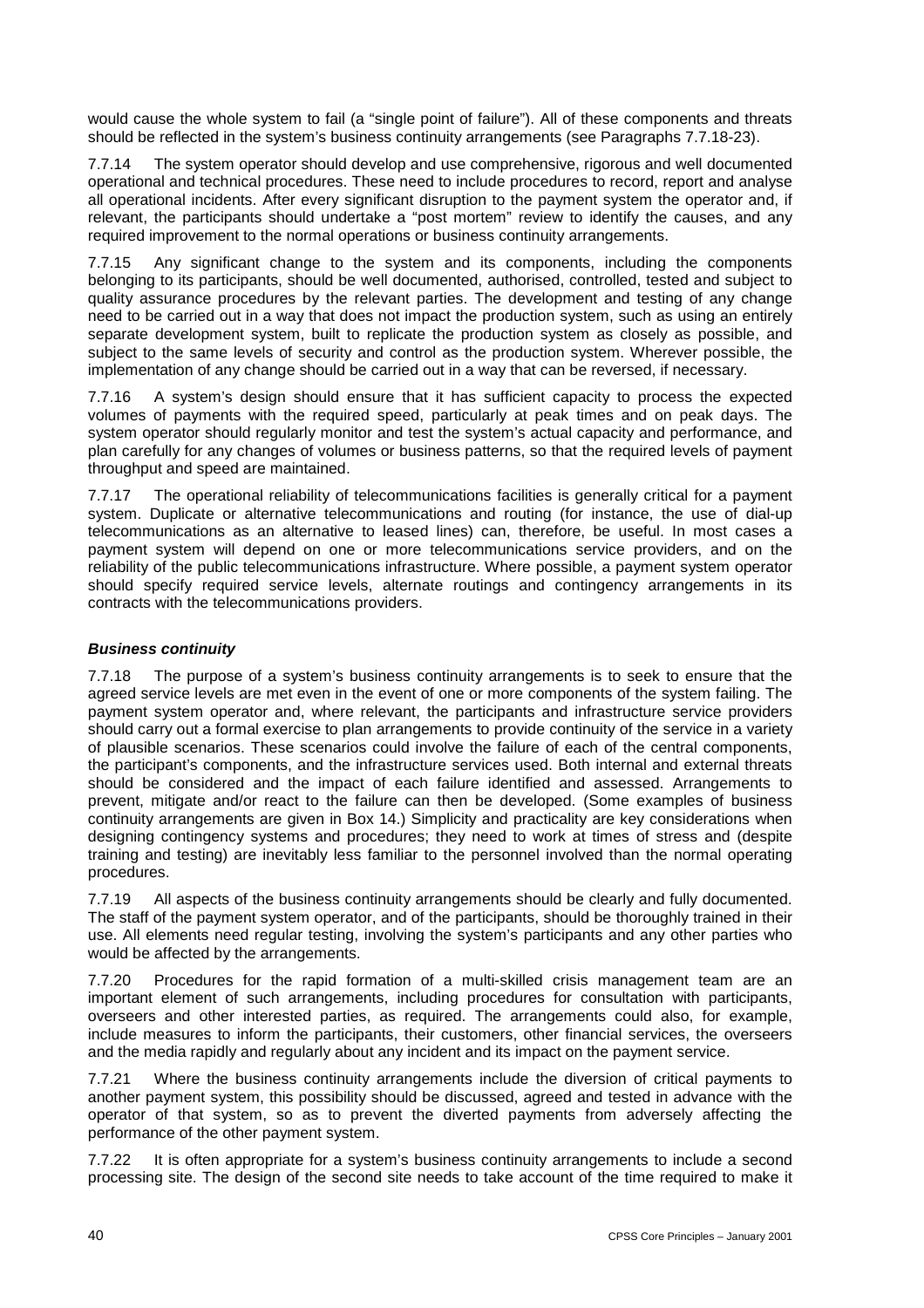operational and to restart payment processing. For a real-time gross settlement system, the second site could be maintained in "hot standby" mode, with the continuous transfer of data from the prime site, so that processing can resume in a matter of minutes. For an end-of-day settlement system the resumption time could be longer (possibly defined in hours rather than minutes). Second processing sites are generally designed to have identical software, hardware and telecommunications to the prime site (to simplify control, maintenance and testing). Identical software, however, is unlikely to provide protection against a software failure at the prime site. The location of a second processing site will depend on the nature of the threats it is protecting against. A common consideration will be protection against a failure of an infrastructure system (such as the power supply or telecommunications) impacting both prime and second sites. The system operator needs also to consider whether the participants should have a second processing site; such facilities could be provided by bilateral arrangements between the participants to use each other's processing sites, or by a central contingency site for use by any participant suffering a serious failure.

7.7.23 A payment system's business continuity arrangements could include a "minimum level service" to be used, in circumstances of severe disruption, to process a small number of critical payments (for instance relating to the settlement of other payment and settlement systems, market liquidity or monetary policy). This minimum level service could be achieved, for example, through manual paper-based processing, authenticated facsimile messages, or a basic PC-based system using physical media for data transfer.

#### Box 14

#### **Examples of business continuity arrangements**

- Use of fault-tolerant or duplicated hardware.
- Regular preventative maintenance of all computer and telecommunications components.
- On-site supplies of spare hardware and telecommunications components.
- Internally generated or uninterrupted power supplies and an independent water supply.
- Fire detection and extinguishing systems.
- Availability of clear and up-to-date documentation of procedures and technical documentation at the prime and at any contingency sites.
- Regular testing at any contingency sites.
- Procedures for taking regular copies of data, and copies of software when it is changed, critical components of which should be stored off the prime site.
- Procedures for the exchange of data by physical media (disks, tape, paper) in the event of telecommunications failure.
- Procedures for disabling certain system functions or participants, or starting or stopping certain processes out of sequence.
- When a new software, hardware or telecommunications component is implemented, the retention for a short period of the capability to revert to the old technology.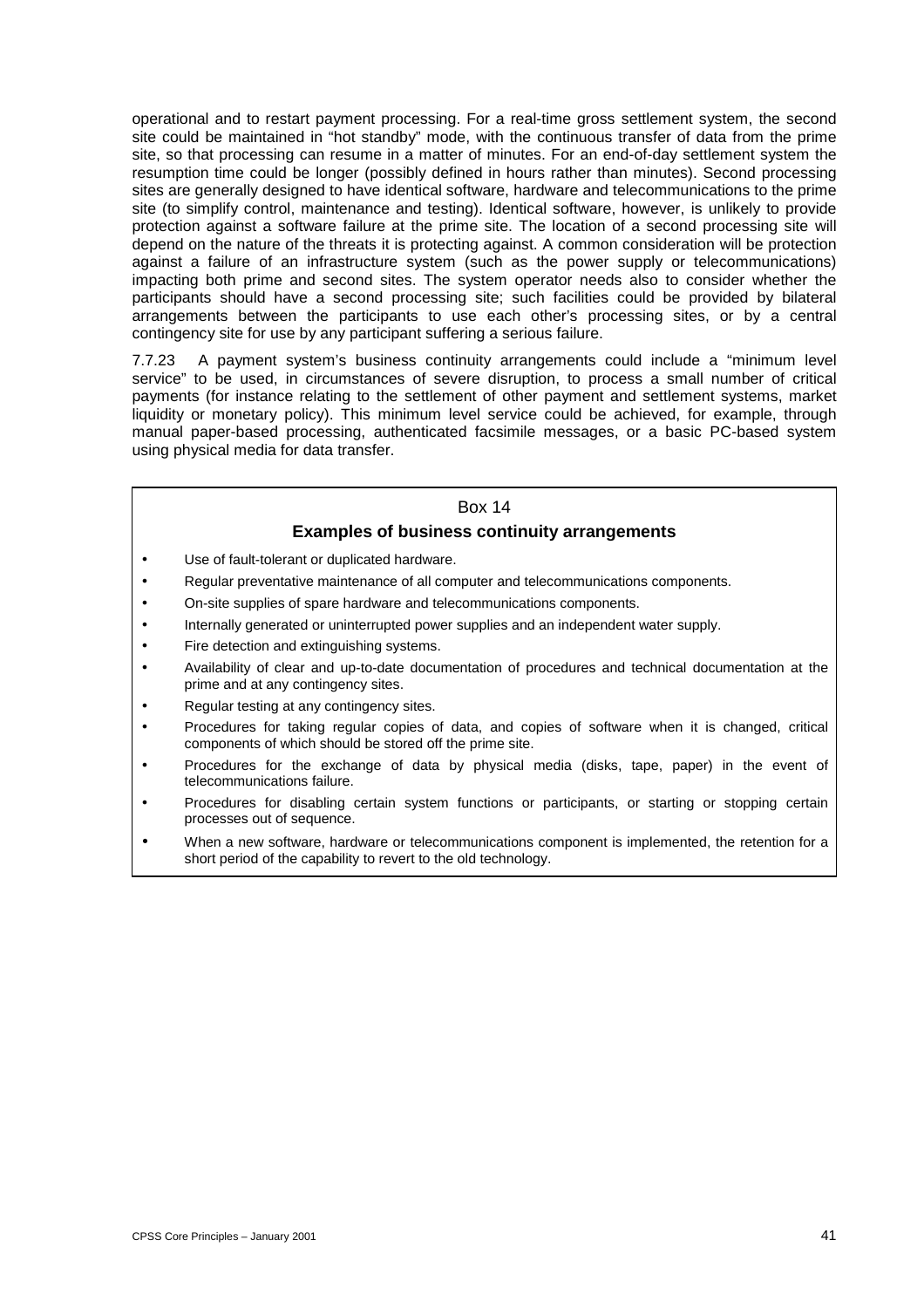## **Core Principle VII - Implementation summary**

7.7.24 The designers and operators of payment systems should consider the following issues in relation to security and operational reliability.

### *General*

- The system should meet the security policies and operational service levels agreed by the system operator and participants, and relevant legal constraints, system rules, risk management procedures, business requirements, or international, national or industry-level standards.
- The system's security and operational reliability depend on both central system and participants' components; the participants have responsibilities for security and operational reliability. The system should be formally monitored to ensure the policies and service levels are being met.
- Security policies and operational service levels should change over time, in response to market and technological developments; the system should be designed and operated to meet such developments.
- The system requires adequate numbers of well trained, competent and trustworthy personnel to operate it safely and efficiently in both normal and abnormal situations.

#### *Security*

- Security objectives and policies should be established during the design of the system, and reviewed periodically. They should be appropriate to the payment system, recognising its particular architecture and ownership.
- System security should conform to commercially reasonable standards, for example for confidentiality, integrity, authentication, non-repudiability, availability and auditability. Security features should be tested regularly.
- The system should be subject to regular security risk analyses. The system operator should proactively monitor technological advances to keep the system's security risk analysis up to date.

## *Operational reliability*

- Threats to operational reliability arise not just from the failure of central system and participant components, but also from failures of infrastructure services and natural disasters.
- The system requires comprehensive, rigorous and well documented operational and technical procedures.
- Changes to the system should be properly documented, authorised, controlled, tested and subject to quality assurance.
- The system should be designed with sufficient capacity, which should be monitored and upgraded in advance of business changes.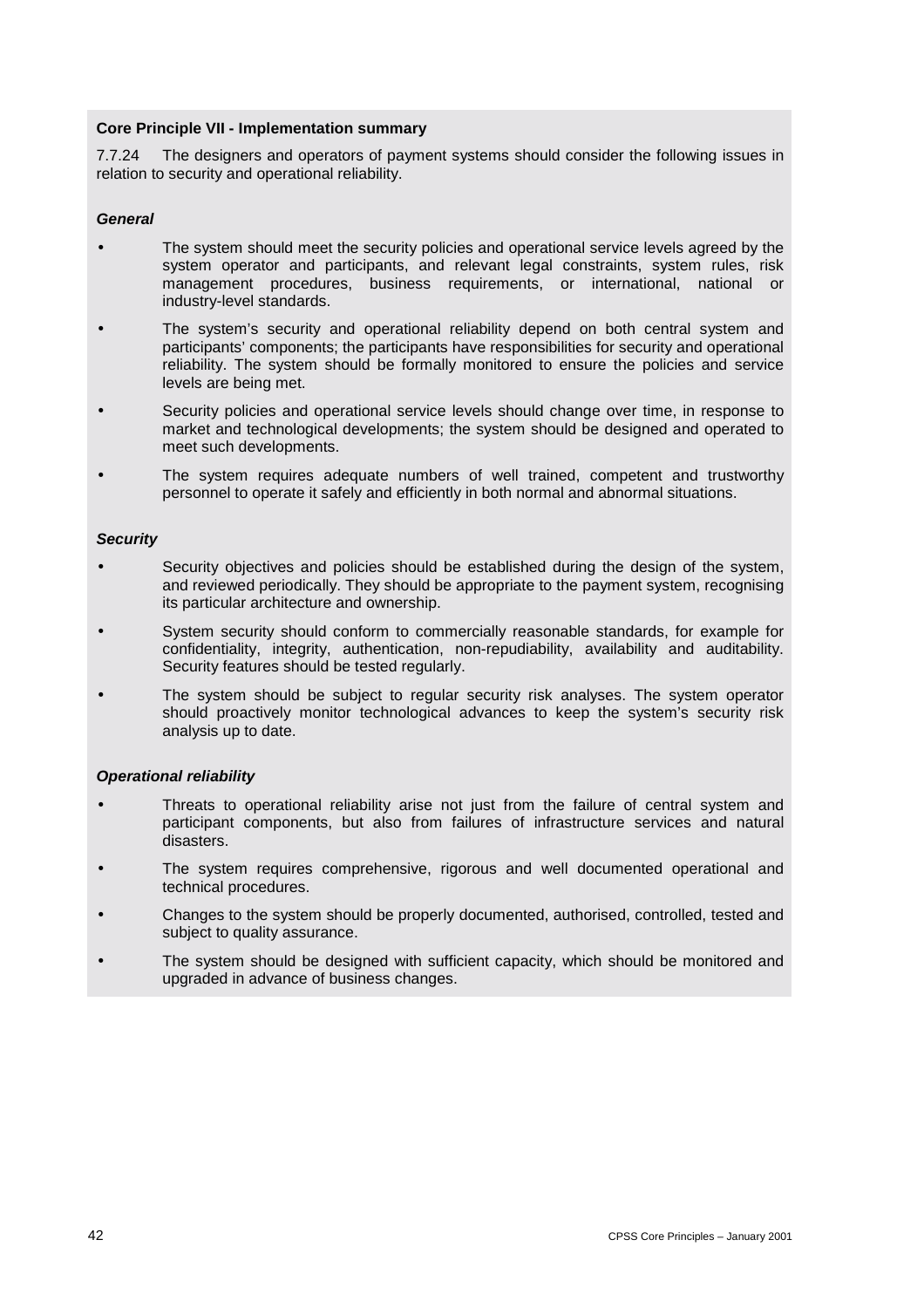## *Business continuity*

- The system operator should carry out a formal business continuity planning exercise. Simplicity and practicality should be key considerations when designing contingency arrangements.
- Business continuity arrangements should be documented and regularly tested. They should include procedures for crisis management and information dissemination.

Business continuity arrangements could include: diversion of payments to another payment system; a second processing site; and/or a "minimum level service".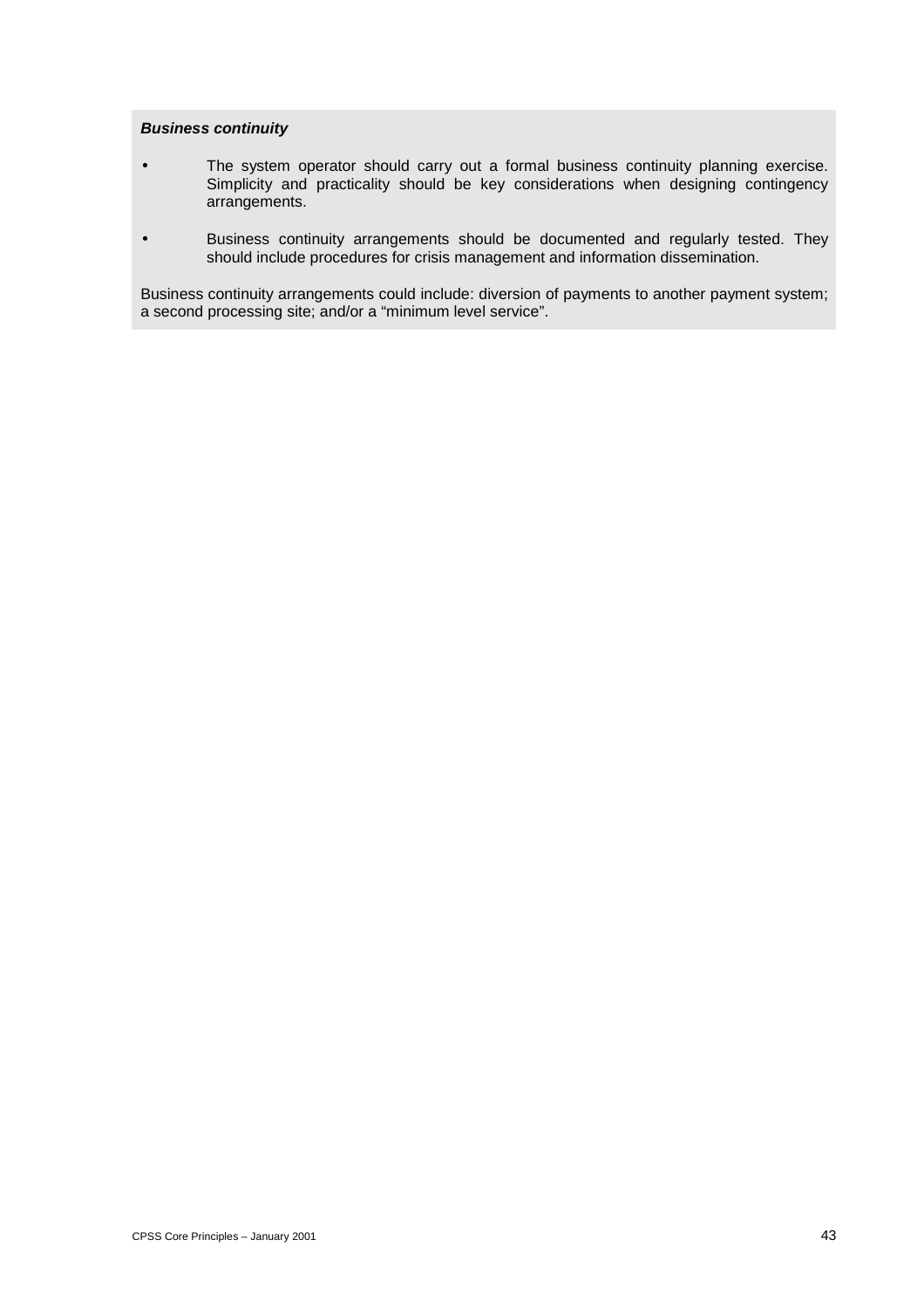#### **Core Principle VIII - The system should provide a means of making payments which is practical for its users and efficient for the economy.**

7.8.1 The first part of Core Principle VIII emphasises the need for a payment system to reflect day-to-day practical problems faced by users (including both system participants and their customers for payment services). The choices which are right for one economy are not necessarily right for another. For a system to be practical for its users, it needs to take account of the structure of the local market, its history and conventions, and reflect the current and prospective costs of inputs such as labour (including skilled labour) and technology. Judgments on the type of system that is appropriate to the needs of its users will require an understanding of practices, technologies and skills in the local banking sector. For instance, if users need to make only a small number of payments each day, implementation of elaborate systems that require extensive investment and training may not be appropriate. It would be possible to operate a real-time gross settlement system by maintaining a set of accounts in a physical book and simultaneously posting debits and credits (provided the legal underpinning for the entries was sound), although such a simple system would have severe constraints on volumes.

7.8.2 It is not always necessary to have highly sophisticated information technology. Systems that rely heavily on real-time communication and complex technology may not be appropriate in countries where power supply and telecommunications infrastructure are unreliable because the systems themselves are likely in turn to be unreliable and therefore not practical for their users. The actual choices facing a system designer may vary significantly, including choices between greater or lesser levels of technology, and degrees of centralisation of facilities, as well as a variety of choices over the design of the payment scheme (eg debit or credit mechanism, gross or net settlement, real-time or batch processing). It may also be necessary to recognise the differences in user requirements and provide for these differences. (Box 15 provides an illustration of an area in which attention can be given to practicality for users.)

#### Box 15

### **Practicality for users: an example**

The way in which system design can be practical for the system's users can be illustrated by the attention given in some systems to tailoring participants' communication links to the specific business needs of different participants. In real-time gross settlement systems and other systems with real-time messaging, participants incur costs in establishing real-time communication links with the central processing system. In some systems, participants have a choice between different types of links, each with its own implications for costs and for levels of services (eg real-time information, additional processing capabilities). Thus, large banks, with higher volumes and/or time-critical or specialised transactions, may prefer to establish sophisticated links (eg computer-to-computer links) with the central system to connect to their back offices as well as to enable techniques such as straight-through processing. Participants with fewer transactions, on the other hand, might opt for simpler message transfer capabilities. In some systems, a further option for participants is to rely on specialised third-party services to provide and maintain communication links.

A flexible approach to design, which allows different ways to access the system, can offer practical advantages for a variety of participants in a system that is also cost-efficient more broadly.

7.8.3 Ensuring that systems are both practical to use and efficient and that they remain so as technology and other cost factors change presents particular challenges. For instance, procedures that rely heavily on manual processing can be appropriate for the economy at an early stage of financial market development and thus with few large-value or time-critical payments. They can quickly become less appropriate as the financial markets become more sophisticated and systems handle increasing volumes of more time-critical payments. At that stage, a system that was previously both practical and efficient is sometimes no longer adequate for the needs of its users or efficient for the economy.

7.8.4 Efficiency is a concept which is used widely and used in many different ways. It can be used as a technical measure of production - for example of the number of payments that can be processed in an hour. It can also be used in the sense of cost-effectiveness, for example as a measure of the cost per payment of operating the payment system. Economists use the term efficiency in the sense of a choice of a method of producing the payment services demanded, such that those services could not be produced at a lower cost to the economy.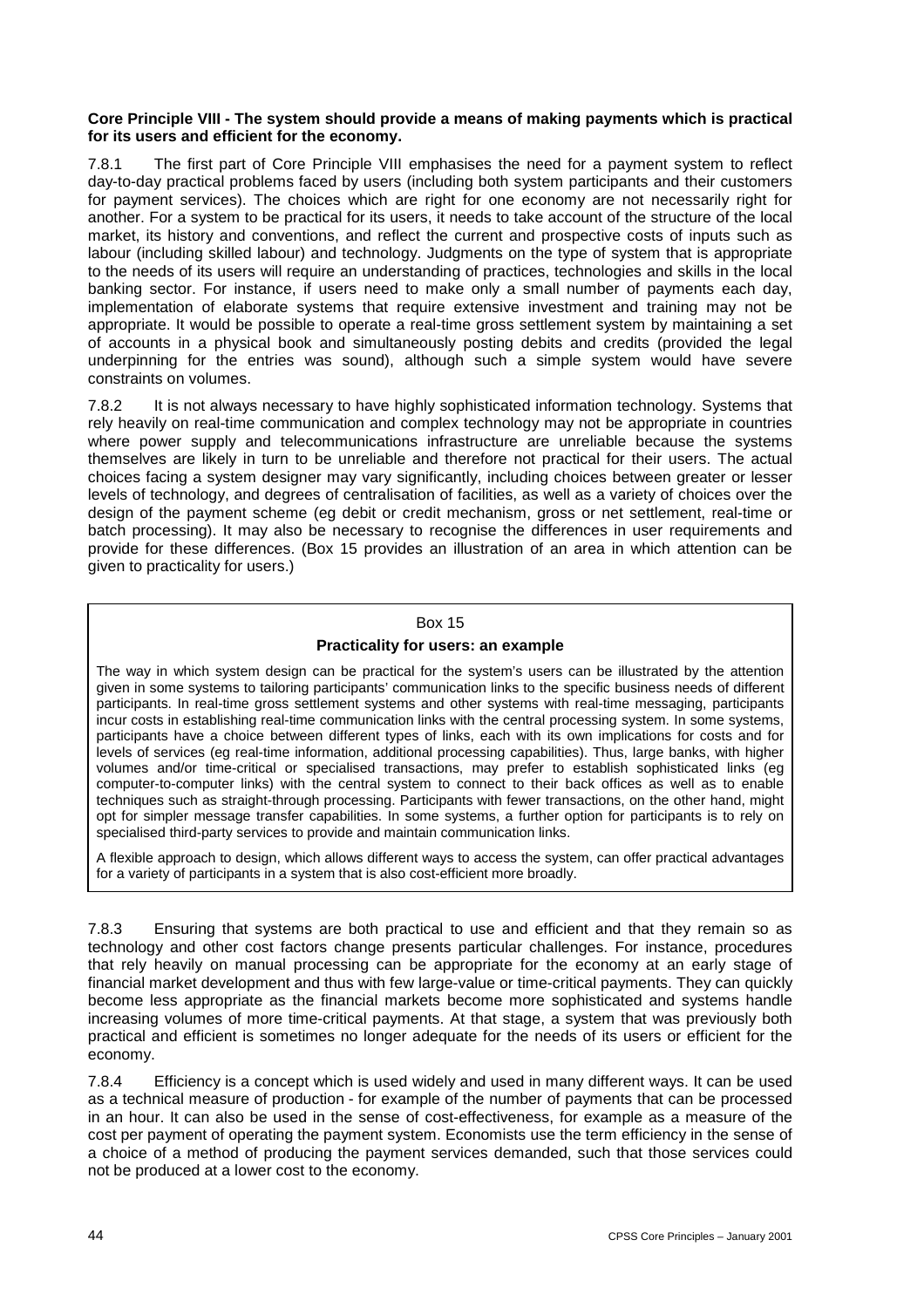7.8.5 In practice it is often very difficult to establish whether a systemically important payment system is efficient in this last sense because many aspects of the quality of the service demanded by users are difficult to measure. In addition, the resource costs of the various inputs need to be measured appropriately. The assessment becomes even more difficult when efficiency needs to be optimised over time. This is usually the case for major investment decisions where the demands are likely to change through the life of the system and the technological possibilities and the resource costs may change. But it is the right question to ask and the various other measures of efficiency may throw light on the choices. It is useful to set out in a structured framework the best available information about the costs and benefits of identifiable options as an aid to making decisions that will assist in meeting this Core Principle.

7.8.6 The relevant costs of using a system are borne not only by the operator and participants, but also by users throughout the economy. A payment system will be efficient, in the sense used here, when the resources it uses are not being wasted, in that the payment services being demanded by users could not be produced by using less of the resources of labour, technology and finance individually or by combining them in a better way. There can be more than one efficient option and the choice will depend on the weight given to different qualities of the services provided to users, including the system's safety. If a payment system is cost-effective and practical to use, banks and their customers are more likely to use it. In some cases, making the system safer could make it more costly or difficult to use. Overseers in particular need to be alert to the possibility that attempts to improve the safety of the system might unintentionally introduce disincentives to use the system, which might, in turn, reduce overall levels of safety in making the relevant payments.

## *Aspects of efficiency*

7.8.7 Some helpful distinctions in analysing the efficiency of a payment system are those between:

- processing costs of the central system which are directly determined by the operator;
- processing costs of the system's participants which are external to the system but are often influenced by system design; and
- cost to participants of holding liquidity to fund payments.

7.8.8 Total processing costs of the system are the costs of handling a payment, its clearing between banks, and preparing and executing the resulting settlement entries. These processes can be manual or electronic or a combination of both. They often involve significant fixed investment in equipment, telecommunications and maintenance. Designers and operators of systems have control over the explicit costs of providing centralised payment facilities such as system processing, telecommunications administration and governance. These costs are usually reflected in the fees and charges paid by participants in the system.

7.8.9 Participants' internal processing costs can also be substantial. They can include preparing payment instructions, transmitting and receiving payment messages, internal processing, posting the relevant entries to customers' accounts, reconciliation and the costs of providing customers with the means to send and receive payments. While designers and operators of payment systems cannot control these costs directly, they need to be aware of how system design, as well as technology and procedures (such as straight-through processing), might affect costs since these are important components of participants' total costs and influence participants' choices about whether and when to use a particular system. In this context, processing costs can also be reduced by adopting message standards that are compatible with other systems that are relevant to participants.

7.8.10 In many systemically important payment systems, which typically have higher values and, in some cases, lower volumes than other systems, the costs of processing can be less important to participants than the costs of providing liquidity to fund payments throughout the day.

- 7.8.11 Participants' liquidity costs depend on two factors:
- how much liquidity the system's design requires each participant to hold in order to process its payments; and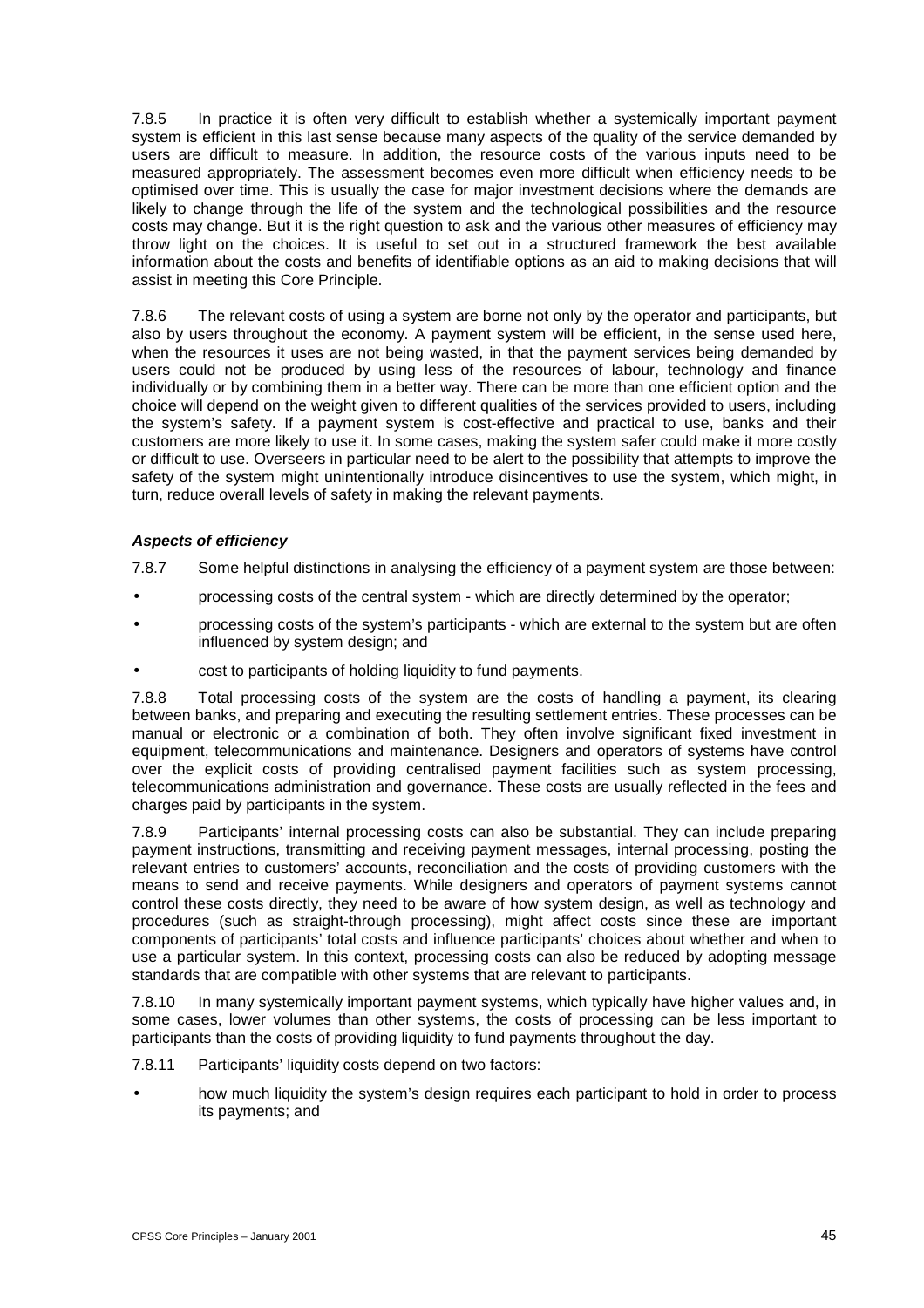• the opportunity cost of holding such liquidity, taking into account whether the liquidity needs to be held also for other reasons (for example regulatory or monetary policy reasons) and the terms on which intraday liquidity, including central bank liquidity, is made available to participants.

Intraday liquidity is sometimes made available by the central bank at an explicit rate of interest, in which case the cost to the participant is clear. Where no explicit interest charge is levied but the intraday facility from the central bank requires collateralisation, the cost depends on the opportunity cost of holding the collateral. Changes in public policy (for example, in monetary or regulatory policy) can affect the opportunity cost of liquidity.

7.8.12 Policies on provision of liquidity to the payment system usually focus on the terms on which the central bank is prepared to make the system's settlement asset, typically deposits at the central bank, available to participants during the day. Because extending intraday liquidity creates a credit risk, central banks employ one or more of the following risk-reducing tools:

- requiring intraday facilities to be collateralised;
- charging for intraday overdrafts;
- putting limits on the amounts which can be borrowed.

Whatever the risk-reducing tools used, there should be incentives for participants to repay by the end of the day, so as not to affect the balance sheet of the central bank overnight.

7.8.13 System design can have a major impact on the liquidity costs borne by participants and their customers to fund their payment flows. For example, a system can incorporate a central scheduling mechanism or a mechanism that enables participants to manage payment priorities. The design of these mechanisms can influence the amount of liquidity that each participant needs to hold to achieve a smooth flow of payments. Some scheduling mechanisms, for example, allow relatively small payments to be settled ahead of larger payments that might block the flow of payments in a first in first out (FIFO) queuing system. Others are based on sophisticated algorithms that can further reduce liquidity needs and speed up queues. The length of a system's operating hours can also be relevant to liquidity costs.

## *Aspects of inefficiency*

7.8.14 Indicators that processing of payments by the central system and by system participants may be using resources inefficiently include:

- poor operational performance because the system cannot cope with the level of demand, or because it has technical or organisational problems;
- poor operational performance even though volumes are manageable for example, long or variable processing times, high levels of returned payments;
- persistently high levels of excess capacity which can indicate wasteful investment in unnecessary processing capacity (though judgments should not be made too early in the life cycle of a system because it may take some time for traffic to build up);
- high costs, possibly reflected in charges, compared to systems with similar services elsewhere;
- excessively high setup or operational costs when a participant joins or leaves the system.

7.8.15 Indicators that the system may be making inefficient use of liquidity and so imposing unnecessary costs on users include:

- payments held up in queues in real-time gross settlement systems because participants do not have appropriate access to intraday liquidity to allow payments to be settled promptly;
- participants having to hold very high levels of intraday liquidity because the queuing mechanism is inflexible.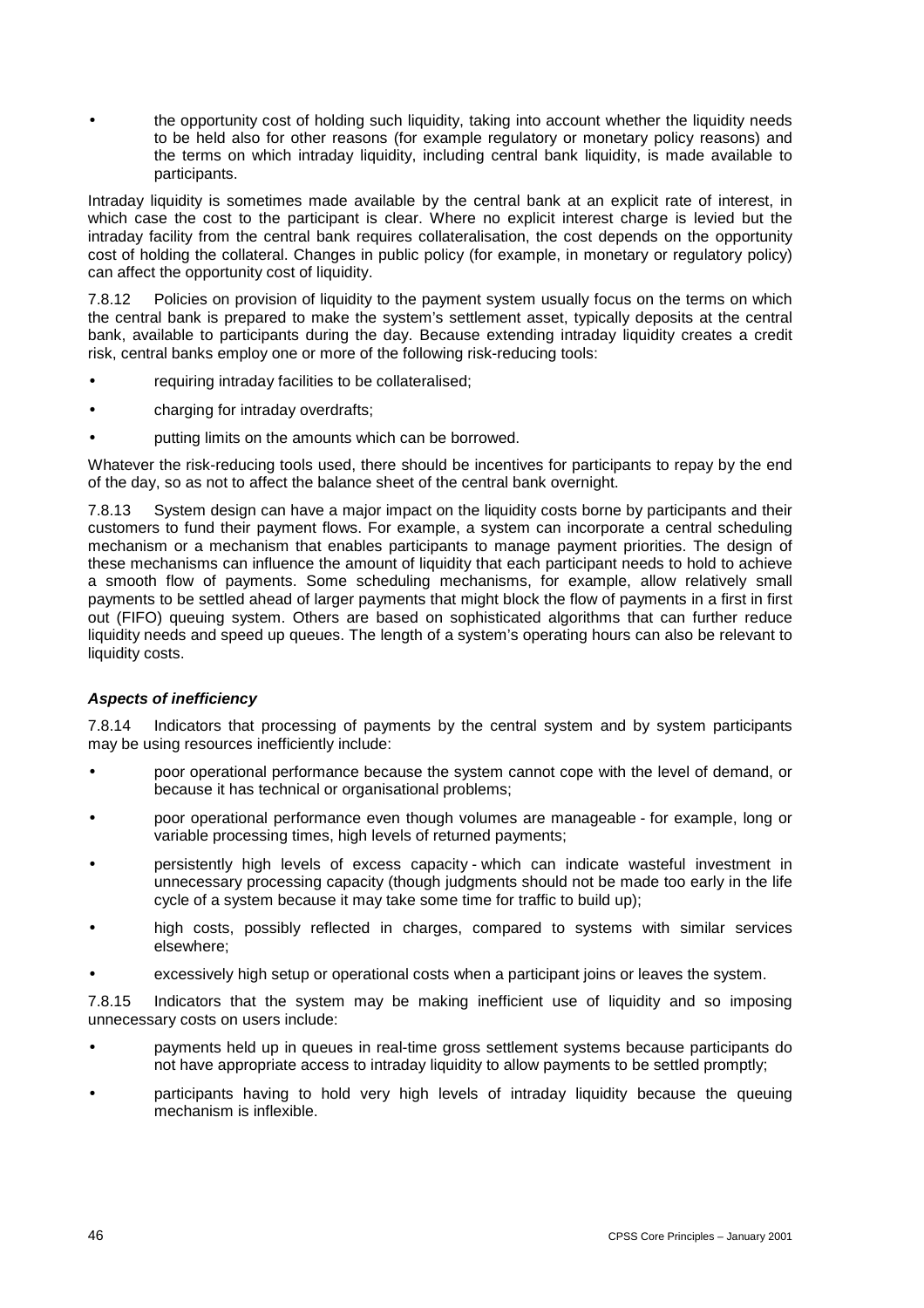### *Avoiding inefficiency*

7.8.16 The development of systemically important payment systems is rarely left entirely to market forces. With its key role at the core of the financial system the central bank is involved as overseer if not as operator. But because so many of the processing and liquidity costs are borne directly by participants rather than by the operators, participants need to be closely involved in the design and implementation of the system if resources are to be used efficiently. A degree of cooperation, consultation and coordination of plans will be necessary as the payment demands of the relevant market are assessed, and systems designed and implemented.

7.8.17 The advantages of undertaking a cost-benefit analysis of a proposed project for payment system development or reform can be substantial. This can be the case even if the analysis has to be relatively tentative because many aspects are difficult to quantify. Undertaking a cost-benefit analysis forces the designer to identify the entire range of costs faced by the operator, participants and other users of a payment system. These costs should be assessed in relation to the safety and efficiency benefits to the ultimate customers and society. The scale of coordination typically needed in payment reform projects usually means that implementation can take some time and a cost-benefit analysis needs to consider the time horizon over which the investment needs to be made and the benefits recouped. This makes it particularly important for planners and analysts to assess future as well as current payment needs of the business and financial sectors as the economy develops. See Box 16 for a discussion on the use of cost-benefit analyses.

7.8.18 Both private and central bank operators of payment systems should make use of market disciplines where possible. This will not always be easy because in some cases there is only one systemically important payment system in a country and it thus has no direct competitor. Nevertheless, there will still be some opportunities to allow competition to promote efficiency in some aspects of the system's operation. For instance, the banks which use the system will compete with one another to provide services for their customers. Another opportunity is for the operator to use competitive tendering for the provision of services to it. Where there is no direct competition to a single system, whether it is privately or central bank operated, the operator has a particular responsibility to ensure that the system remains responsive to the demands of users and operates with an efficient use of resources. One way to do this is to benchmark the system's services, performance, costs and charges against those operating in comparable economies.

7.8.19 If resources devoted to payment systems are to be used efficiently, it is important that the costs of providing services are signalled as clearly as possible to participants. This can be difficult, especially when substantial overhead costs have to be allocated to a number of different payment (or other) services, but efforts should be made to have the prices of services reflect the resource costs of providing them. Payment services are sometimes subsidised or cross-subsidised. Sometimes subsidies can be justified on the grounds that the costs will not be borne by those who generate them or that those who incur costs cannot reap their benefits. Alternatively, they can sometimes be justified by wider social benefits, such as the need to develop and support a local money market, or other externalities of that type. Nevertheless, operators that subsidise or cross-subsidise should be clearly aware of the risk of sending misleading price signals and the difficulty that they are likely to encounter later in dismantling them. Also, if subsidies or cross-subsidies are more than short-term expedients, operators and central banks as overseers should be aware that the absence of that discipline which comes from the possibility of competition (even if not from actual competition) poses a risk to the efficient use of resources. (See also Box 17 for a discussion of approaches to pricing.) In any event, where a central bank is the operator of a systemically important payment system, it should disclose the rationale for its pricing policy.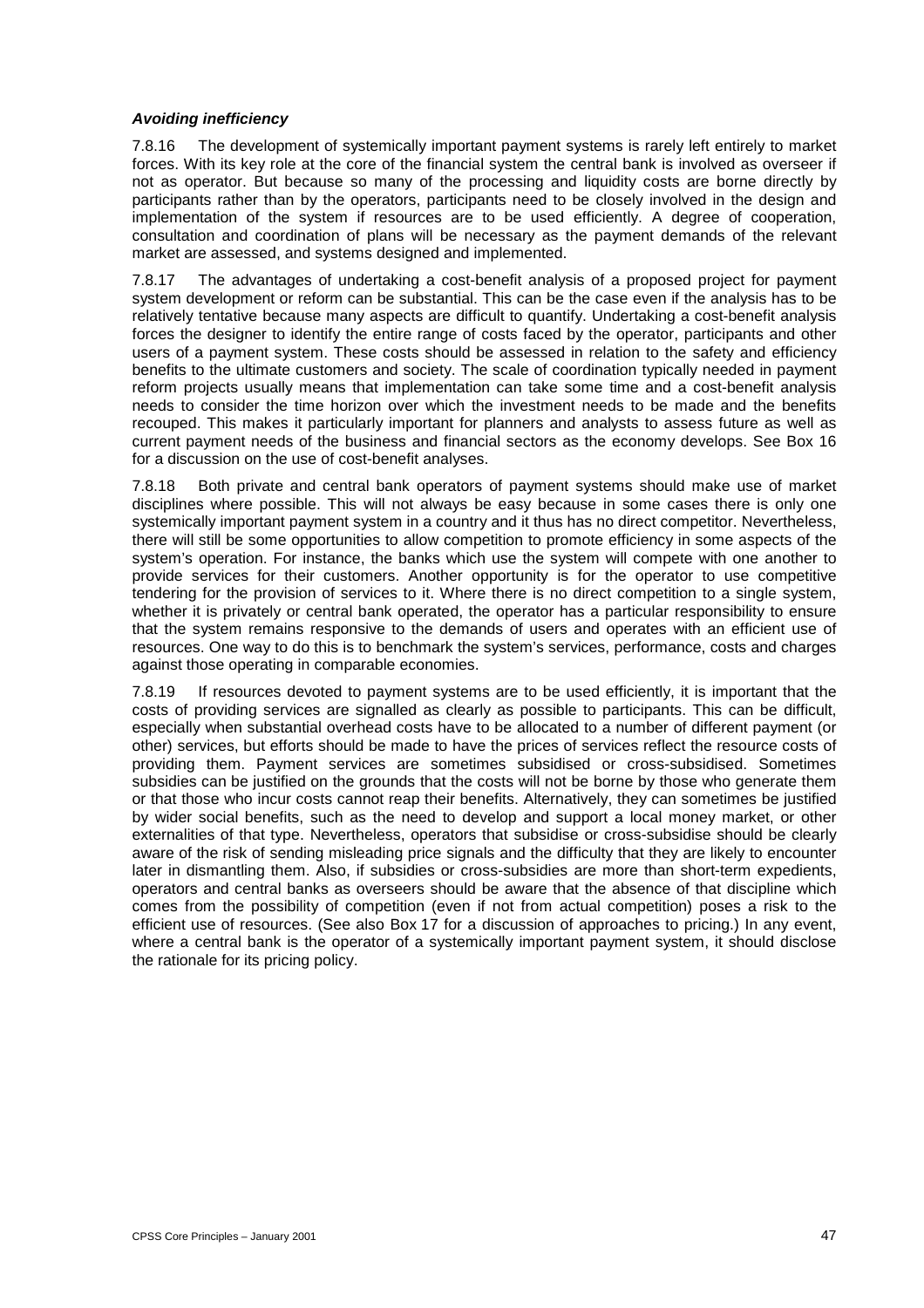#### Box 16

#### **Cost-benefit analysis in payment system reforms**

Cost-benefit analysis can provide a useful framework for assessing prospective investments in payment systems, but it is only as good as the data used and the assumptions made, so that it needs to be used with care. It can give a spurious impression of accuracy, but, if it is used properly, it can inform judgments about the merits of alternative investment proposals. Cost-benefit analysis involves projecting the benefits and costs associated with a project over some period of time (the time horizon), discounting the benefits and costs to their present values using some discount rate (interest rate, social rate of time preference), and calculating whether the present value of the benefits exceeds the present value of the costs. If the decision involved is a choice between alternatives to attain some desired end, then the ratios of benefits to costs of the different alternatives are ranked and the one with the highest ratio is selected.

On the cost side, inputs have to be identified and priced at what they are worth in alternative uses (their opportunity cost). In most cases it would be satisfactory to use the market price (or rental) for the input. But where there is no market for the input or the market price is judged not to reflect the opportunity cost of the input (because of factors such as monopoly, taxation or subsidisation) use of some alternative price (shadow price) may be more appropriate.

It is critical that benefits are carefully assessed. The benefits reflect the underlying demand for the project. If the benefits cannot be identified, there must be some doubt that the project is worth pursuing. The benefits from a payment system reform project could include reduced processing costs, reduced risk, increased reliability, and new types of instruments.

For both benefits and costs, monetary values have to be calculated to do cost-benefit analysis, and this is not easy even under the best of circumstances. Difficulties in valuation, both for benefits and for costs, arise from several sources. On the benefit side, the task amounts to estimating the value to society, namely, what society would be willing to pay for the benefits. This information can be gleaned through: (1) surveys; and (2) comparing what potential demanders are paying for similar services, in this and other economies, in relation to, say, gross domestic product or per capita incomes.

Not surprisingly, these exercises are fraught with uncertainty arising from changes in taste, relative prices, and technology. Some benefits are intrinsically difficult to quantify. In payment systems an obvious example is reduction of systemic risk. To address this type of problem, the benefit-cost calculations could be done with different scenarios each using different assumed values for the benefits that are difficult to quantify. If this valuation has to be "unreasonably high" for the project to pass the test for approval, this would suggest it should not proceed.

The benefit-cost ranking of alternatives can be greatly influenced by the length of the time horizon and the rate of discount used in the analysis. The shorter the time horizon - that is, the time period over which the benefit-cost calculations are made - and the higher the discount rate, the higher would be the benefit-cost ranking of those alternatives yielding their net benefits (benefits minus costs) streams mainly in the near future relative to those alternatives that yield their benefits in the more distant future. The public sector also has an important choice of whether to use a risk-free rate (which might be appropriate if there is actual or potential public sector competition in providing the services) or a rate closer to commercial rates. These are technical points and consequences of the mathematical calculation of present values, but they have important implications for policy. For instance, uncertainty about the future often leads decision-makers to lean towards relatively short time horizons. Also, the length of the period before the investment begins to yield benefits (the gestation period during which costs are being incurred without any real benefits) can differ markedly between alternatives under consideration.

Apart from the above sources of difficulty in making benefit and cost calculations, another source is indivisibility (lumpiness of projects). This is a problem especially for some technological choices. In essence, choices must be made between units that are lumpy and often very expensive, since it may not be optimal or technologically possible to split up such units into smaller, less expensive components of which only some need be acquired. In such cases the cost-benefit calculations need to reflect the actual choice between groups of projects. Cost-benefit analysis does not resolve the practical difficulties of assessing alternative investment choices but it provides a structure for doing that work.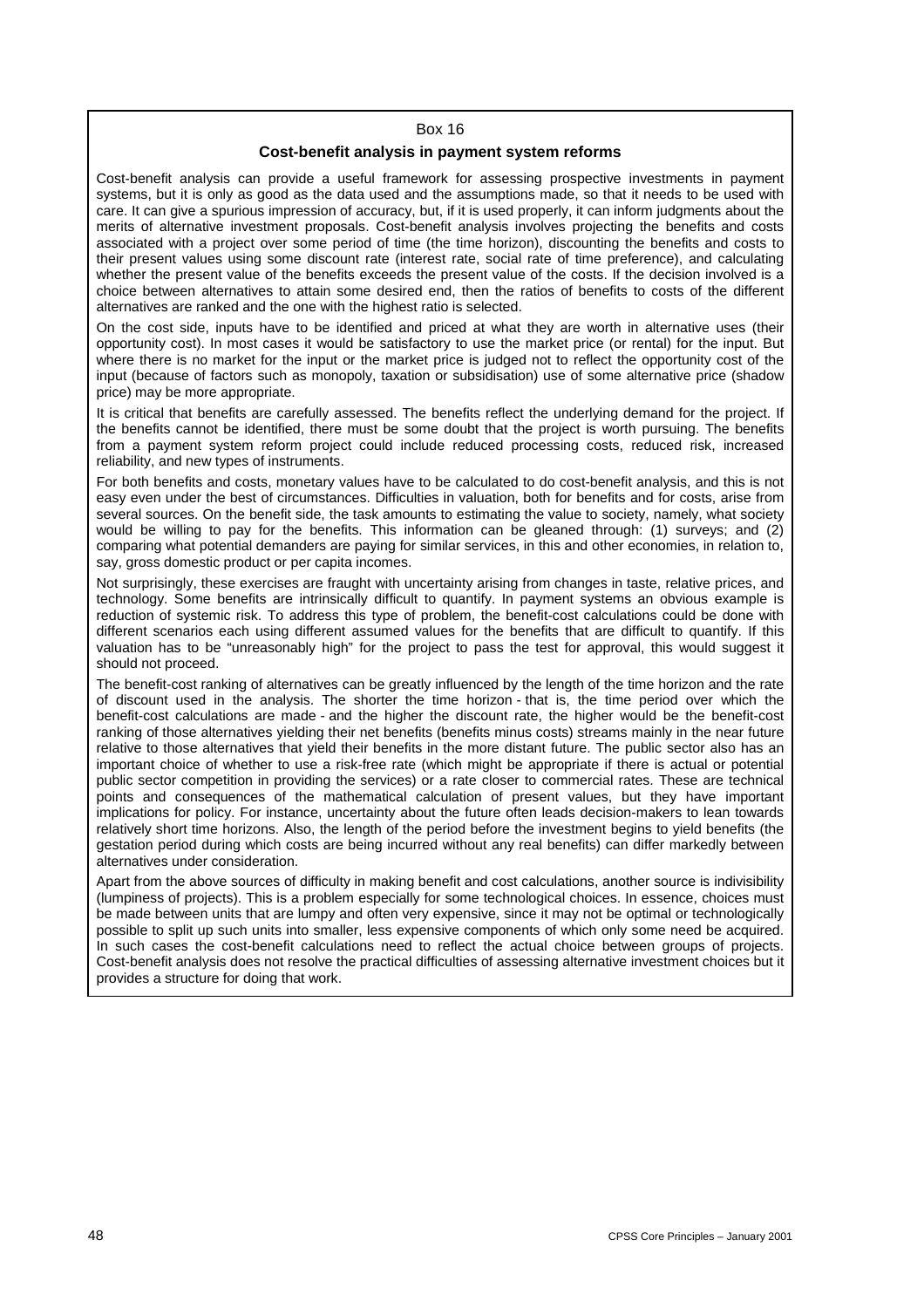#### Box 17

#### **Pricing payment transactions**

Pricing policies determine the cost of transactions to the users of the system and can create incentives for participants to use one system rather than another. This can have an effect on the promotion of safety and efficiency overall. Inappropriate pricing policies could either discourage the use of alternative more efficient systems (so wasting resources and imposing an implicit tax burden on the private sector) or drive users to cheaper but less safe systems (if account is not taken of the collective benefits of safety features). As systemically important payment systems are usually few in number, so that typically there are only a small number of alternatives available, there can be a wide range of possible approaches to pricing.

In general, payment system operators could adopt one of the following approaches:

- 1. **Cost recovery method**: This would involve recovery of the total costs (fixed and operating cost) over a defined time period on a break-even basis. Costs to be recovered could be allocated by estimating the unit cost per transaction and pricing it accordingly. This would require a reasonable forecast of the likely volumes to be achieved in the given time frame. Alternatively, costs could be allocated equally between the participants or proportionately to the volume or value of transactions. At-cost pricing may be used by non-profit organisations, typically a cooperative of the participants, or in some countries by central banks.
- 2. **Market based pricing**: Pricing would typically be on a per transaction basis and would involve cost and volume estimates as in the previous case. However, the price would include total costs plus a surplus, which is determined by competitive market conditions or by appropriate return-on-capital consideration. This approach, whether adopted by the central bank or by a private sector operator, would enable there to be a level playing field among competing service providers and would create incentives for innovation and development of services.
- 3. **Subsidised pricing**: Central banks or public sector operators could subsidise the costs of payment services in order to develop financial markets or to encourage financial institutions to migrate to more secure and efficient payment channels. See Paragraph 7.8.19 for a discussion of policy considerations relevant to subsidised pricing. If an operator decides to subsidise, it may be useful and appropriate to define explicitly and disclose publicly the extent of the subsidy as well as the period for which it will apply. In carrying out any cost-benefit analysis (see Box 16), the amount and the duration of the subsidy must be taken into account.

The choice of approach will depend in part on whether there are competing systems and on an assessment of whether they involve risks and benefits which are borne more widely than by their participants. Within this broad framework, the pricing structure could be varied to create appropriate incentives for the effective functioning of the system. For example, operators can use differential pricing mechanisms to improve the daily throughput of payments, such that payments submitted earlier in the day are less costly than those submitted later. Similarly, transactions could be priced according to volume or value ranges to achieve better queue management, or price differentials could be based on the level of service, to take account, for example, of value added services such as additional information or computer-to-computer links. In some systems, a further reason for differential pricing could be to reflect the fact that some participants have borne costs relating to developing the system, whereas others have not, for example because they joined the system at a later stage.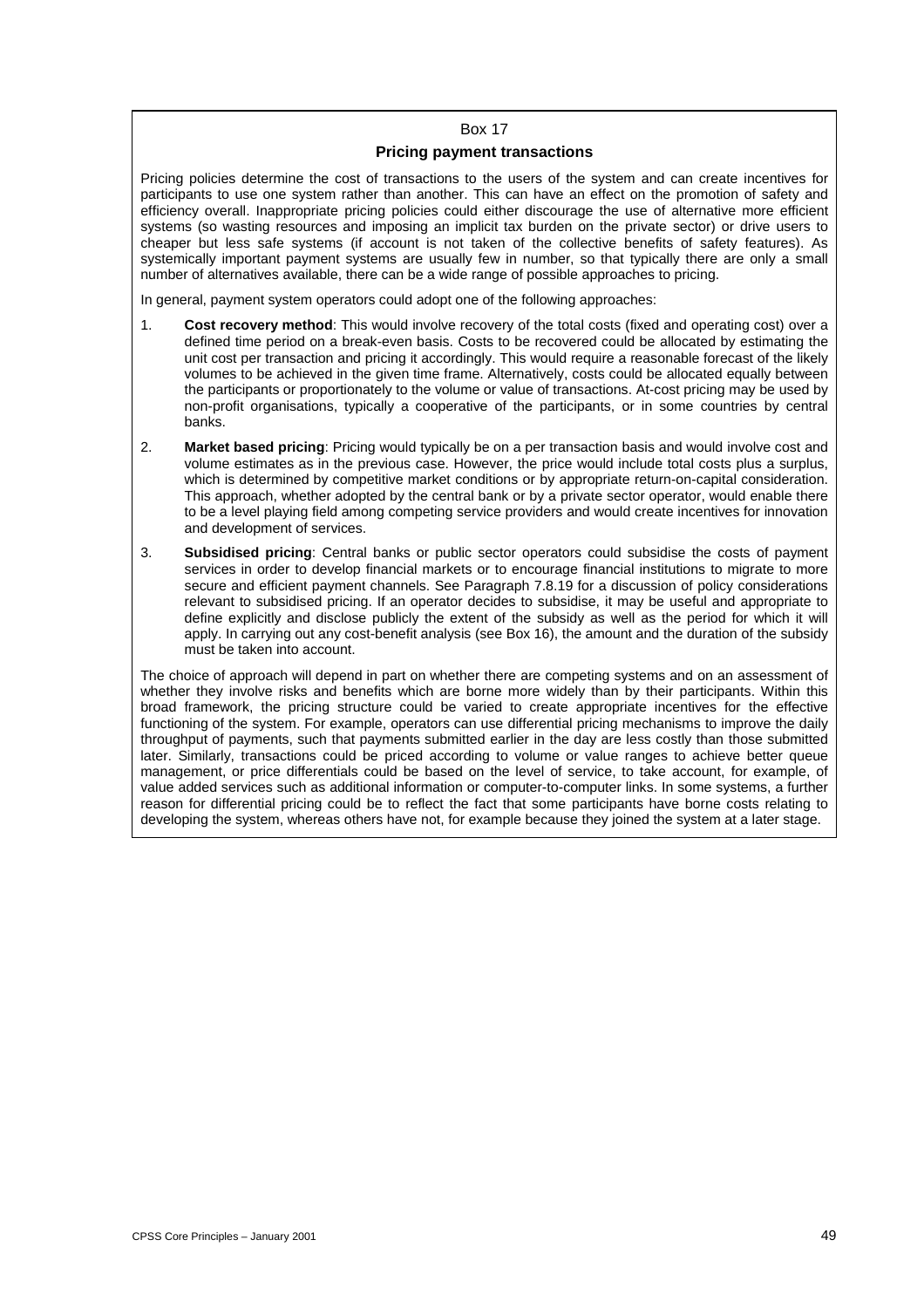## **Core Principle VIII - Implementation summary**

7.8.20 Several steps are involved in establishing an efficient payment system. They include identifying the general objectives, needs and constraints, and establishing an analytical framework for gauging efficiency, using various possible methods of analysis.

## *General*

- define objectives (identifying risk and efficiency factors);
- identify the needs and constraints of participants and of users more widely;
- identify system choices and benefits;
- determine social and private costs:
- develop decision choices;

# *Analytical framework*

- identify efficiency requirements (or conversely identify inefficiencies);
- identify safety requirements;
- evaluate costs (social and private);
- identify resources (social or private);
- determine practical constraints (technology, infrastructure);
- define safety constraints (eg applying the Core Principles);

## *Methods*

- cost-benefit or other structured analysis;
- involvement of participants and/or users in discussions;
- methodology for data collection and analysis:
- identify data sources (archived data, economic data, samples or estimates).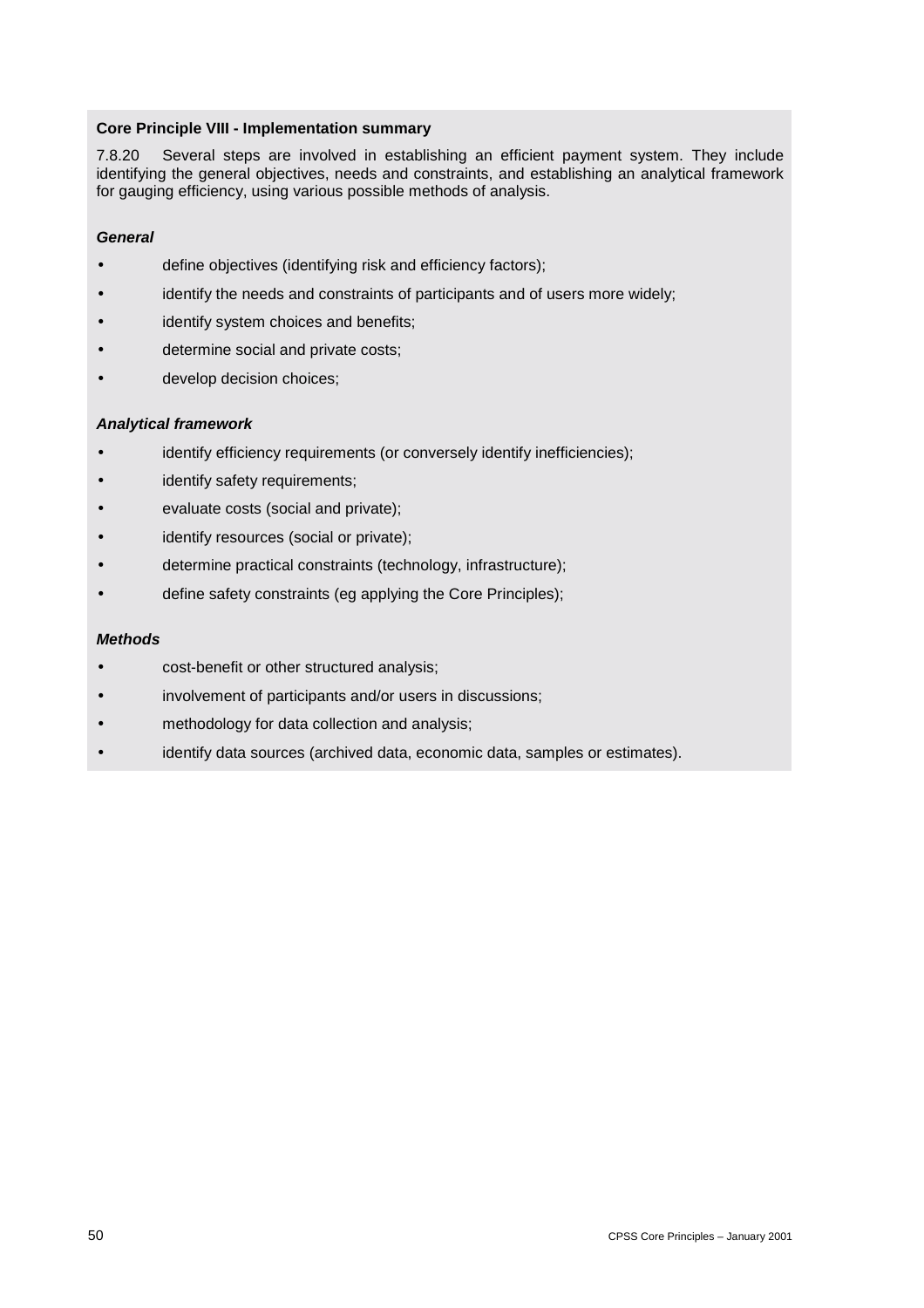### **Core Principle IX - The system should have objective and publicly disclosed criteria for participation, which permit fair and open access.**

7.9.1 Core Principle IX recognises that competition among financial institutions, in the provision of payment services as elsewhere, normally serves to promote economic efficiency in the sector. In many countries economies of scale result in there being only a small number of systemically important payment systems, and possibly only one. As a result, participation in such systems can have a significant influence on the competitive balance among organisations offering payment services. This is not to say that participation is necessarily the only means of access for a bank or other payment intermediary. In many instances, such an institution can choose to access a system as a customer of a participant. Some systems also have two levels of participation, direct and indirect (see Box 11).

7.9.2 Core Principle IX also implicitly acknowledges that other Core Principles call for the management of risks, including both financial and operational risk, and that this can affect the terms of access to a system. For example, access criteria can be based on risk measures such as capital ratios, risk ratings or other indicators. In addition, Core Principle VIII is concerned with efficiency, which can also affect the most suitable terms of access. For example, a case can sometimes be made, in the interests of operational efficiency, for the criteria for participation in a payment system to include factors such as minimum payment volumes.

7.9.3 The typical rationale for a relatively restrictive approach is that certain types of institutions, for example large, highly creditworthy banks, present the least risk to the payment system and process the largest volumes of interbank payments. The payment system can then be designed around a model where there will be only a few low-risk and high-volume participants in the system, thus simplifying both risk management and operational design. There are, however, a number of disadvantages to such an approach:

- it ignores the competitive impact on those banks that are excluded smaller banks and perhaps the branches of foreign banks - and their customers;
- it can tend to perpetuate concentration of banking, increasing the likelihood that a few banks will be perceived, by an invalid assumption, to be "too big to fail";
- some of the criteria used (for example, balance sheet size) may, in any event, be poor indicators of risk.

7.9.4 Access criteria that have this type of restrictive effect deserve careful scrutiny, particularly when larger banks own and operate the system. Restrictive access criteria can sometimes be motivated by a desire to retain the benefits of investment in innovation; banks which did not help to build and finance the system could, in effect, receive a "free ride" if they were able to participate in it on the same basis. This concern can, however, be addressed in ways which do not restrict access, for example through the pricing structure (see Box 17).

7.9.5 A contrasting approach used by some central banks that operate systemically important payment systems is to provide access to all financial institutions in a particular category. Typically this category includes, at a minimum, deposit-taking banks and credit institutions of all sizes. Payment system design is then adjusted to take account of the risks presented by the eligible institutions. Service arrangements, and possibly pricing, can be adjusted to allow for different levels of service and transaction volumes.

7.9.6 In practice, the choice of approach is often subject to constraints deriving, for example, from competition law or central bank law. Taking any such constraints into account, one possible way to address a trade-off between open access and risk is to select risk management and other operational arrangements that have the least restrictive impact on competition that circumstances permit. For example, instead of relying heavily on access criteria to limit risks in a payment system, risk-related controls over credit and liquidity risk can be used. The more effective such risk-related controls are, the less restriction is necessary on access. Real-time gross settlement systems with risk-related controls over credit extensions, for example, have served this purpose in some countries. Many central banks that provide intraday credit require full collateralisation of such credit in order to minimise the credit risk to which they are exposed.

7.9.7 There has been discussion in many countries over whether non-bank financial institutions, such as securities firms, should be admitted as participants in systemically important payment systems. There is no international consensus on this issue. In each country, the decision is influenced by specific local factors, such as the ability to hold an account at the central bank, access to central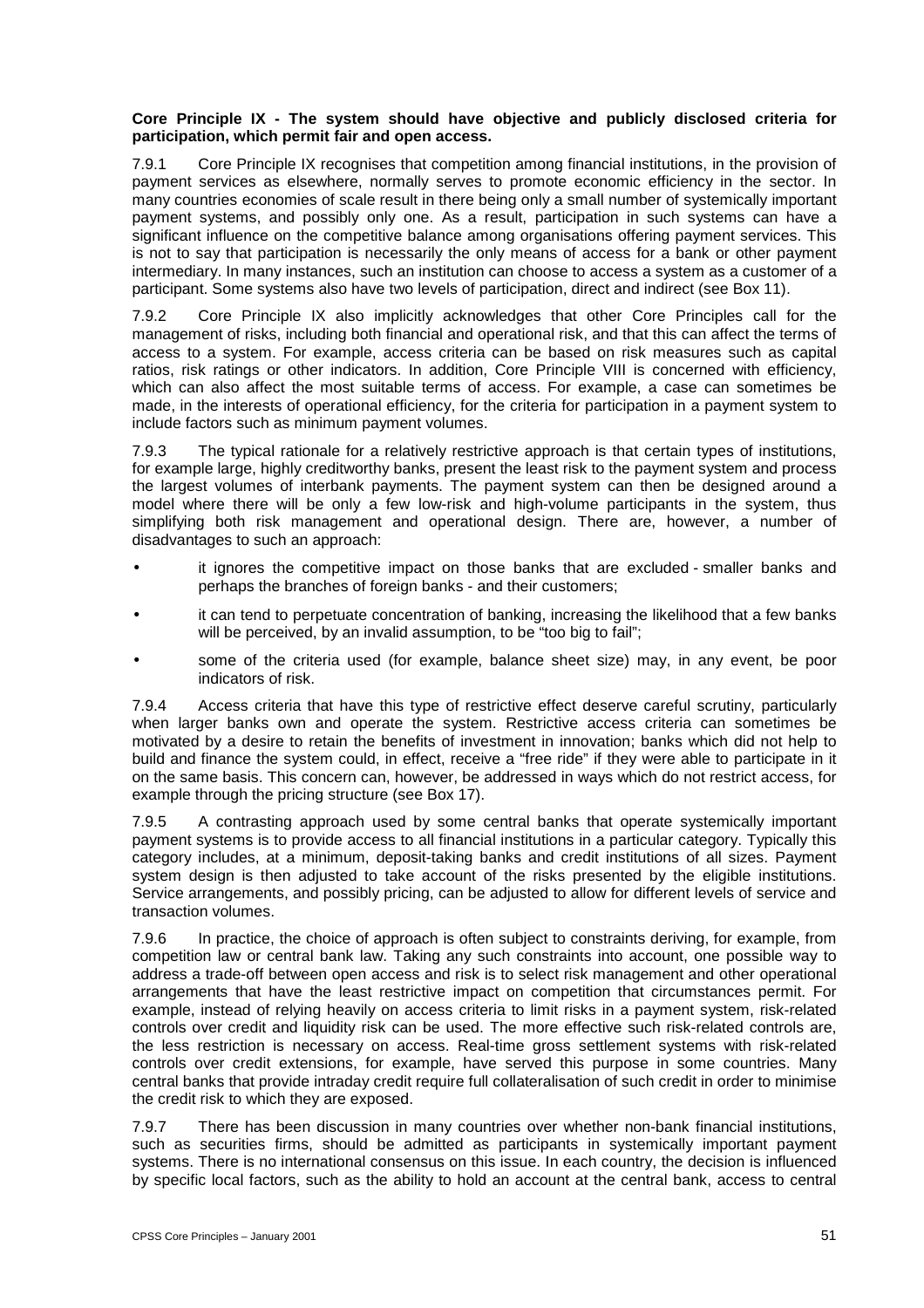bank credit facilities, the national legal structure, and the structure of the financial industry. In some countries, for example, securities firms are admitted to systemically important payment systems, or to a companion securities settlement system, in order to ensure the safe settlement of securities transactions. This participation can be on restricted terms, for example without access to the intraday liquidity facilities available to banks. In other countries, securities firms are not admitted to systemically important payment systems.

7.9.8 As access criteria need to be applied continuously, not only when an institution makes an initial application, there is a related need for exit criteria. In systems which have access criteria related to risk, for example based on risk ratings, the exit criteria typically allow the risk ratings of participants to fall somewhat below the level required to permit initial access. This reflects the fact that the financial condition of participants can vary over time and that an unnecessary crisis of confidence could be triggered if a participant is excluded from participation because it is temporarily below the risk-rating criterion. At the same time, caution has to be exercised not to increase the overall risk to a system, and risk mitigation steps, such as posting collateral to secure obligations, may need to be taken when these events occur. It is usually advantageous to specify the range of possible steps clearly in the system's rules.

### **Core Principle IX - Implementation summary**

7.9.9 Access criteria should encourage competition among participants, without compromising the system's safety. Criteria that restrict access should be assessed for:

- justification in terms of safety:
- justification in terms of efficiency;

and consideration should be given to adopting forms of risk management which have the least restrictive impact on competition that circumstances permit.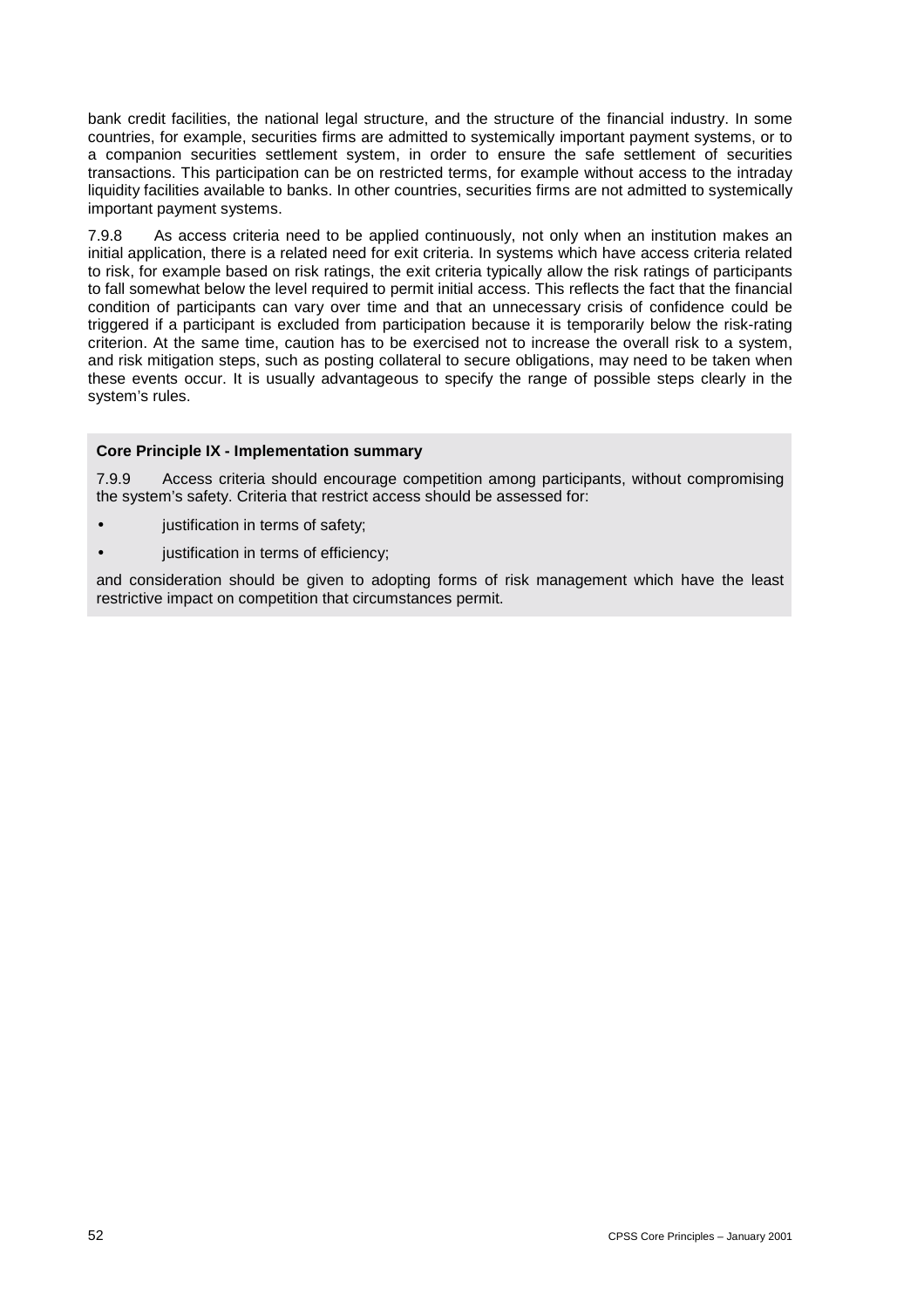#### **Core Principle X - The system's governance arrangements should be effective, accountable and transparent.**

7.10.1 The quality of governance arrangements<sup>10</sup> is important for all private and public sector institutions and organisations. For systemically important payment systems, effective, accountable and transparent governance is particularly important, because there are normally only a very few such systems in a country, the services they provide involve large values, and they give rise to interdependencies among participants.

7.10.2 Governance arrangements for systemically important payment systems vary widely between countries, and sometimes between systems in a single country. Effective implementation of Core Principle X does not depend on the detailed form of the arrangements, which may be determined by specific legal or regulatory requirements, but on the quality of the results they deliver. Good governance arrangements provide a sound basis for compliance with the other nine Core Principles and help the system meet the needs of the community it serves.

7.10.3 The particular governance arrangements, and the problems they must confront, depend in large part on the form of ownership of each payment system. Some of the most common forms of ownership are:

- *Central bank-owned systems*. These are perhaps the most common, particularly as RTGS systems have become more common. Because RTGS systems involve the real-time debiting and crediting of accounts at the central bank, the central bank determines the regulations and procedures under which this takes place, and often controls the associated technical infrastructure. Examples are BI-REL (Italy) and BAHTNET (Thailand).
- *Privately owned systems*. Within this category there are two classes. Particularly common are systems owned by their participants. Examples are CHIPS (United States) and LVTS (Canada). Also possible are systems operated as independent corporations and owned by shareholders who are not necessarily users of the system.
- *Jointly owned systems*, in which the central bank and private participants either own the infrastructure jointly, eg CHATS (Hong Kong) and ELLIPS (Belgium), or separately own the various parts of the system which make up the whole, eg CHAPS (United Kingdom).

Many of the techniques of effective, accountable and transparent governance are common to all forms of ownership.

7.10.4 The different forms of ownership can, however, raise particular issues that require somewhat different governance tools to achieve similar results. Some techniques applicable to systems with many shareholders, who are also the system's participants, may not be practical for a central bank-owned system, and other techniques need to be explored.

7.10.5 No matter what the ownership structure, the results of good governance should be similar, and similar indicators can be used to measure the success of the system's governance.

#### *Governance tools*

7.10.6 All systems can use a range of tools to ensure *effective* governance. The detail will depend on the nature of the system, the culture of the country and the particular organisation, but a number of tools or techniques have proved to be effective in a wide range of settings. (Some of these are set out in Box 18.)

<sup>10</sup> For a discussion on the subject of promoting sound corporate governance practices, see *Enhancing Corporate Governance in Banking Organisations*, BIS, September 1999, issued by the Basel Committee on Banking Supervision, available on the BIS website (www.bis.org), and *OECD Principles of Corporate Governance*, May 1999, issued by the Organisation for Economic Co-operation and Development, Paris, available on the OECD's website (www.oecd.org).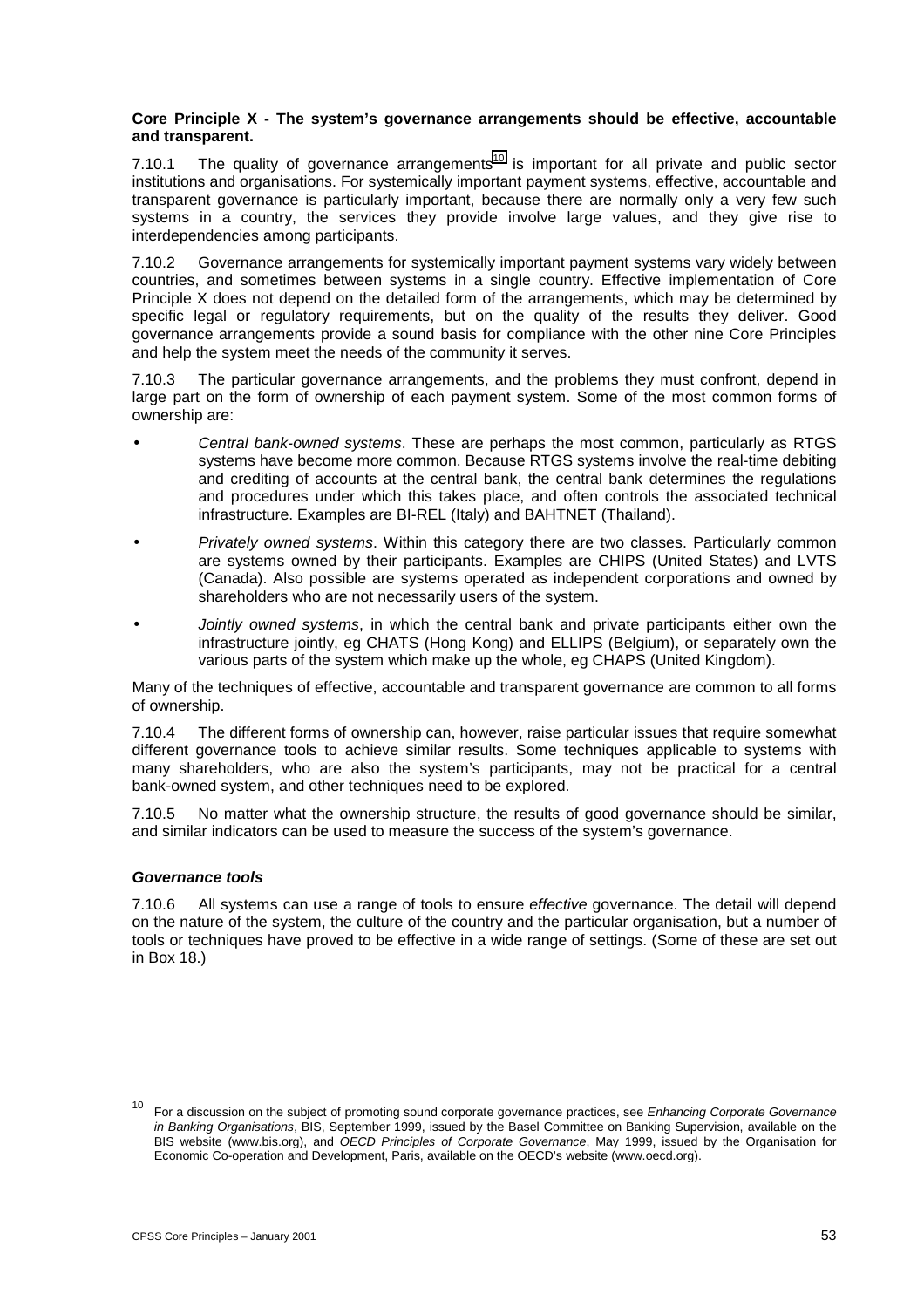### Box 18 **Governance tools**

Tools of effective governance include:

- Written strategic objectives and plans for achieving them.
- Reporting arrangements that assess the actions of senior management against the strategic objectives.
- Clear lines of responsibility and accountability within the organisation and appropriate management controls, together with arrangements for their enforcement.
- Requirements that management at all levels is appropriately qualified and supervises the system and its operations competently.
- Risk management and audit functions independent of those responsible for day-to-day operations. (The risks with which these functions should concern themselves include the legal, financial, operational and security risks discussed in this report.)

7.10.7 The resources and the level of oversight/control devoted to the activities described in Box 18 should be appropriate to the importance and complexity of the payment system and its market. For example, in some systems, it may be sufficient to draw on the expertise of one or two people to fulfil risk management or audit functions, whereas, in more important and complex systems, not only do the resources committed to risk management need to be more significant, but oversight/control of those activities may be more appropriately undertaken by committees of members of the governing body to fulfil these functions. External auditors can also play a role. Box 19 describes in general terms the purpose of audit and distinguishes between internal and external auditors.

# Box 19

## **Internal and external audit**

Audit is a means of providing independent assurance to an organisation's management or governing body of the effectiveness of the organisation's internal control system and sometimes of the organisation's operational efficiency. For example, the auditors' scope could include a payment system's governance arrangements, security controls, and procedures for managing financial and operational risks. Auditors are either internal (usually staff of the organisation), in which case the institutional structure ensures their independence from those responsible for managing the activities they audit, or external (appointed by the organisation in accordance with legal or regulatory requirements or for other reasons). The role of external auditors sometimes includes an assessment of the quality of internal audit's testing of controls.

7.10.8 Some of the tools of effective governance listed above also have a bearing on the system's accountability. Those who make up the governing body of a systemically important payment system should be accountable both to the system's owners and to the wider community of users. Being accountable in this context entails having to justify major decisions and actions to these other parties. It is important that those served by the system should be able to influence its overall objectives and performance. This can be achieved by various means depending on ownership. Representation on the governing body is one such means. Some structured forum for wider consultation can also be useful.

7.10.9 Governance arrangements for all systemically important payment systems should include a mechanism for ensuring objective and independent oversight/control over management. Such arrangements should ensure that management has the proper incentives to act in the interests of stakeholders and should include appropriate checks and balances for decision-making such as a system of internal controls, risk management, and audit reviews.

7.10.10 Public disclosure of certain types of information about the system can assist *transparency*. Examples are:

- governance structure (size of the governing body, membership, qualifications, selection process and committee structure, terms of office and the conditions of removal);
- senior management structure (responsibilities, reporting lines, qualifications and experience);
- basic organisational structure (line of business structure, legal entity structure);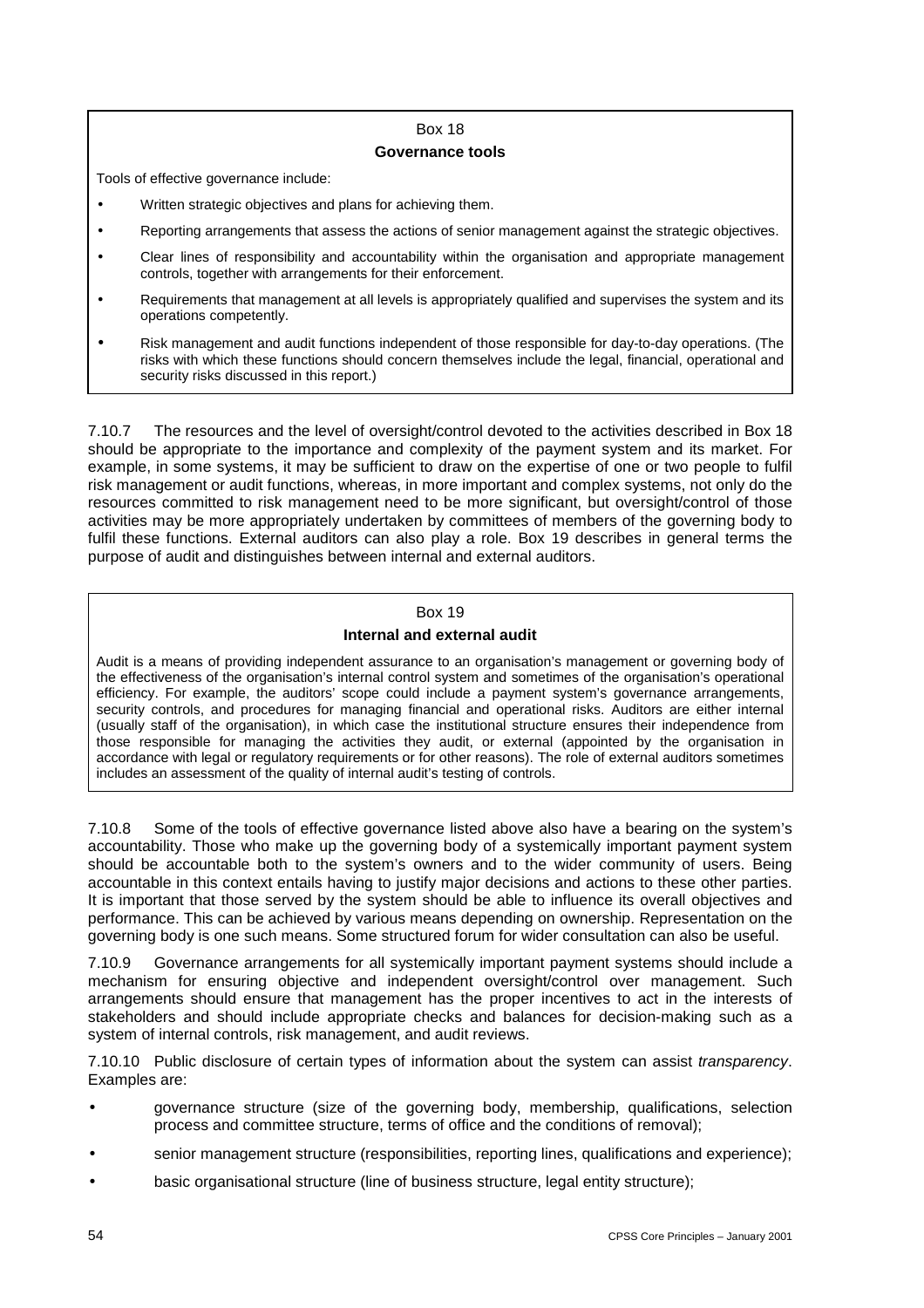- design of risk management (rules and procedures); and
- design of internal control systems.

### *Central bank-owned systems*

7.10.11 The precise governance arrangements for a central bank inevitably have to reflect the wider constitutional arrangements for the institution. In practice, achieving some of these payment system governance objectives can be straightforward for central banks. Others can entail greater challenges. For example, the central bank may well be subject to arrangements which ensure it is transparent about its plans and operations. On the other hand, the methods of achieving accountability need to take into consideration that there is no clearly defined external group, such as private shareholders, to which the central bank can be held formally accountable in its capacity as system operator. While private sector payment systems are usually operated as separate companies with their own board of directors, whose obligations are set out in company law, systems operated by central banks are often operated within a department of the central bank. The central bank's independent internal audit function, and/or oversight by a department separate from the operating department, can provide an effective external element in the governance arrangements. The central bank could also take steps to obtain the opinions of participants and other parties interested in the operation or reform of its system. Steps might include setting up formal consultative arrangements that provide the opportunity for participants and others to provide input to and feedback on major decisions. There can also be other means for the central bank to understand the preferences of users, for example through less formal dialogues directly with individual users or by surveys to obtain their views. The publication of regular reports on the system or discussions with user groups that allow external assessment of its compliance with the Core Principles can be another effective means of providing accountability and transparency.

7.10.12 A central bank should seek to avoid any impression that it might use its role as overseer of private sector systems to support unfairly the operation of its own systems. A central bank needs to be clear when it is acting as regulator and when as owner and/or operator. This can be facilitated by separating the functions into different organisational units, managed by different personnel. Where there is competition with private sector systems, central banks should be especially careful to protect confidential information about external systems collected in its role as payment system overseer and to avoid its misuse.

## *Privately owned systems*

7.10.13 Most privately owned systemically important payment systems are owned by their participants, that is, normally, by the banks which are most important in the country's wholesale payments business. Often the governance structure resembles that of a cooperative, with the governing body being elected by the system's participants and consisting in large measure of their senior staff. Members of the governing body should be appropriately qualified for their positions and have a clear understanding of their role in the system's governance.

7.10.14 These arrangements can raise particular governance issues. Because directors are usually nominated by participants, they may have conflicts of interest in overseeing or governing a payment system that arise because (1) they represent organisations that compete with other owners and/or (2) the interests of the company operating the payment system may not coincide with those of the director's employer. It is possible that this problem cannot be fully avoided, but it can be addressed by adopting clear and transparent policies in this area.

7.10.15 Systems owned by their participants may also need to make special efforts to seek the views of a wide range of users, especially if a small number of larger participants dominate the decision-making process because of voting rules linked to transaction volumes or values. In these circumstances, governance arrangements may need to give special consideration to the role of smaller participants.

7.10.16 Another common way of providing external views to the governing body of a mutually owned system is to include the central bank as a member, because of its role as the settlement institution and the broader policy perspective it can bring to decision-making.

7.10.17 Systems owned and operated by arm's-length suppliers are less common than those owned and operated by system participants. In such cases, there may need to be structured means of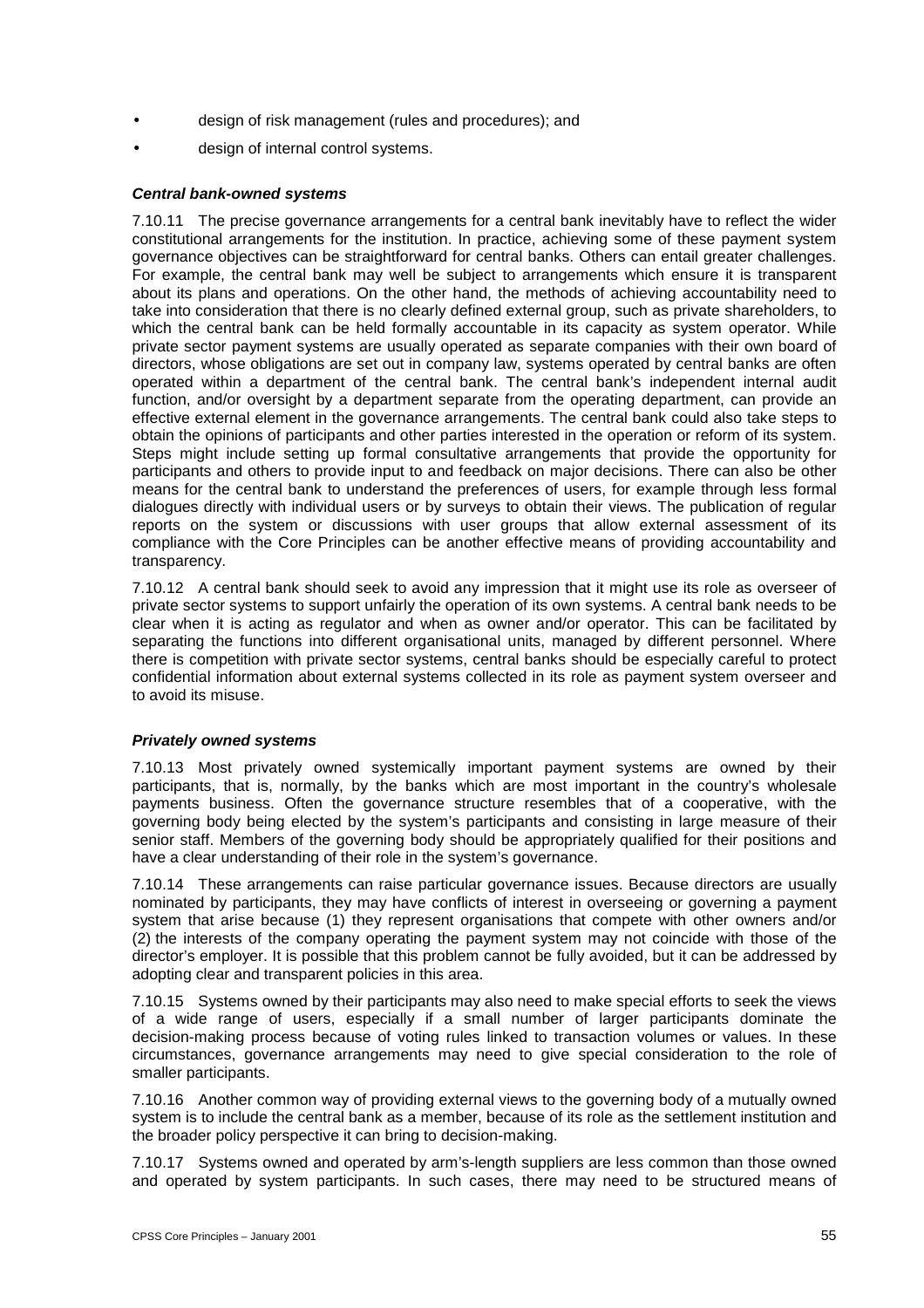consulting participants and other stakeholders. Public disclosure of relevant information can also be particularly important.

### *Jointly owned systems*

7.10.18 Jointly owned systems may need to address many of the issues faced by privately owned and by central bank-owned systems. It is of particular importance for a central bank to make a clear distinction between its activities as joint owner and its role as overseer of the system. In both capacities, the central bank has responsibilities to ensure that the system complies with the Core Principles (see Responsibilities B and C). There need to be arrangements to ensure efficient and effective governance of the system as a whole and also of the constituent parts, particularly where joint ownership entails a division of operational responsibilities. In such cases there is a particular need for clear accountability for those managing the individual components of the overall system. Effective consultative procedures, central bank involvement in the governance process, and the disclosure of internal control procedures and performance against strategic objectives can all be important elements of this process.

### **Core Principle X - Implementation summary**

7.10.19 In contrast to many of the other Core Principles, it is difficult to advise on the appropriate structure of governance, because there are so many possible arrangements. It is, however, possible to suggest indicators that governance arrangements are effective, accountable and transparent. It is advisable for governance arrangements to be reviewed regularly against such indicators. The following is not an exhaustive list of indicators, nor does any one of these factors alone necessarily indicate whether the system complies with Core Principle X:

- relevant information on the system and its operations is readily available, complete and up to date;
- major decisions are made after consultation with all relevant users and due deliberation;
- the high-level decision-making process is prompt and communicated clearly and without delay, as relevant to users of the system;
- the system consistently attains projected financial results and can explain any differences from those plans;
- the system delivers payment services that satisfy the needs of participants and their customers;
- the system complies with the other nine Core Principles.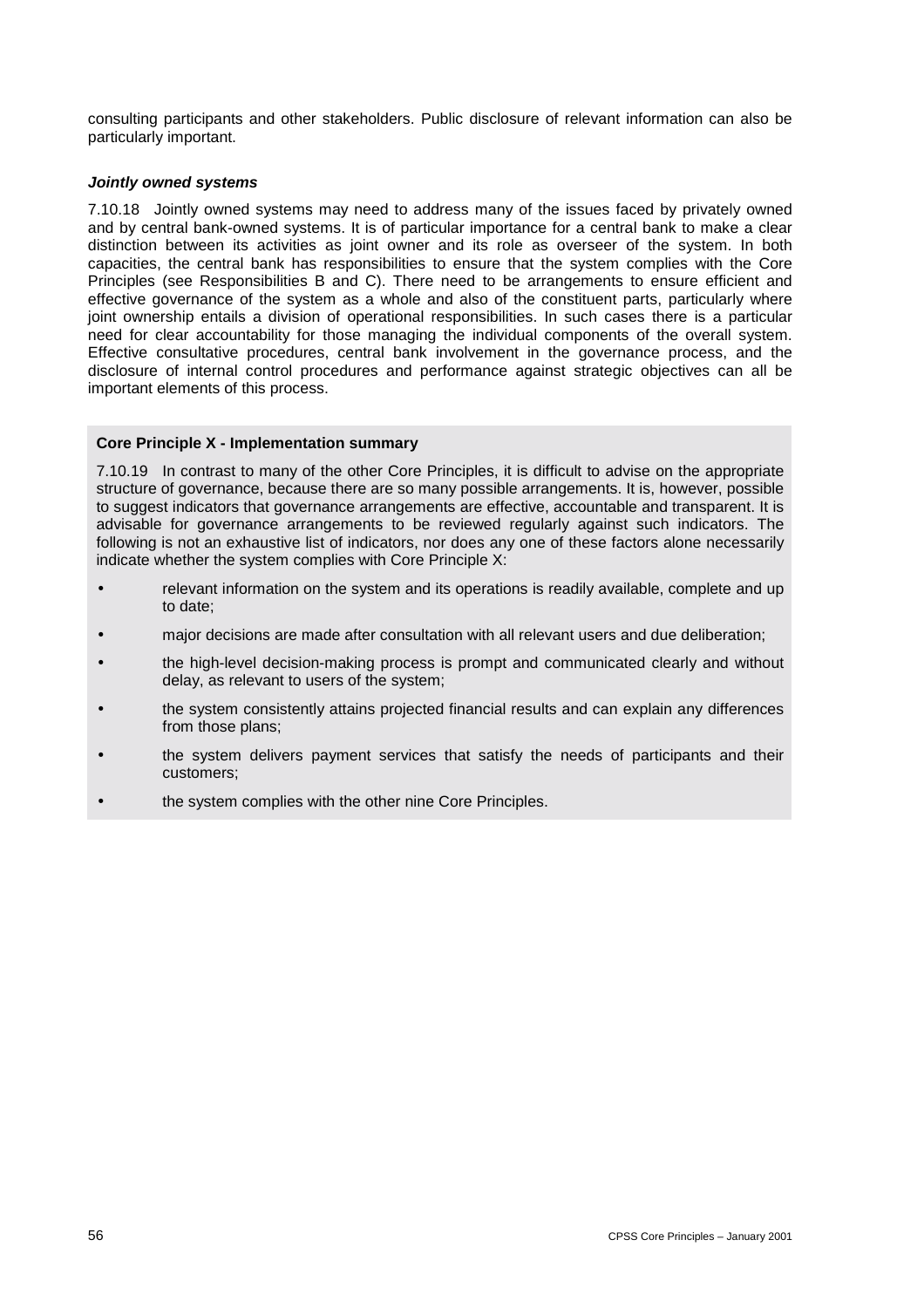# **Section 8: Responsibilities of the central bank in applying the Core Principles**

8.0.1 The leading role of central banks in pursuing the objectives of safety and efficiency in payment systems was traced in Paragraph 2.6 of Part 1. The four central bank responsibilities in applying the Core Principles to systemically important payment systems stem from this leading role. A distinction is drawn (in Responsibilities B and C) between those systemically important payment systems which are operated by the central bank and those which are not. The central bank has different responsibilities in these two cases but, in both cases, the central bank's objectives are safety and efficiency and the Core Principles need to be applied.

8.0.2 Central banks have long had the role of providers of settlement accounts to payment systems and many have also been their operators. It is only relatively recently, however, that the dual objectives of safety and efficiency have been recognised explicitly and that the distinctive role of payment system oversight has begun to be recognised and defined. Most central banks now recognise the oversight of systemically important payment systems they do not themselves operate as a core function that contributes to financial stability and complements the implementation of monetary policy. This reflects the critical role of safe and efficient payment systems for the effective implementation of monetary policy and the stability of the financial system. A central bank's oversight role can be carried out within a variety of different legal and organisational frameworks. The relative newness of this function makes especially important the emphasis on definition and on public disclosure in Responsibilities A, B and C. These notions of transparency were developed in parallel with the work of the IMF on its Code of Good Practices on Transparency in Monetary and Financial Policies.<sup>11</sup> Box 20 discusses the interrelationship between this report and the Code.

#### Box 20

## **IMF Code of Good Practices on Transparency in Monetary and Financial Policies (IMF Code)**

The IMF Code (adopted by the Interim Committee in September 1999) identifies desirable transparency practices for central banks in their conduct of monetary policy and for central banks and other financial agencies in their conduct of financial policies. Payment system oversight is included among the activities of financial agencies that are covered by the Code's good practices on transparency in financial policies. The most explicit references are in Section 5 of the Code, which deals with the clarity of the roles, responsibilities and objectives of financial agencies and of self-regulatory organisations authorised to perform elements of regulation/supervision. The following good practices in this section are of particular relevance to payment system oversight:

- 5.3 The role of oversight agencies with regard to payment systems should be publicly disclosed.
- 5.3.1 The agencies overseeing the payment system should promote the timely public disclosure of general policy principles (including risk management policies) that affect the robustness of systemically important payment systems.

This report recognises the value of transparency as a support for the formulation of good policies. In particular, there are close parallels between, on the one hand, the Code's emphasis on clear definition of broad objectives and of the institutional framework which are reflected in good practices 5.3 and 5.3.1 cited above and, on the other hand, Responsibility A in this report.

Other good transparency practices identified in the Code can also support central banks' exercise of the other responsibilities set out in this report. For example, the good practices in section 5 of the Code which concern the public disclosure of relationships between financial agencies and between financial agencies and self-regulatory organisations (good practices 5.2 and 5.4) can support the central bank's responsibility (Responsibility D) to cooperate with other relevant central banks and other authorities.

Available on the IMF website (www.imf.org).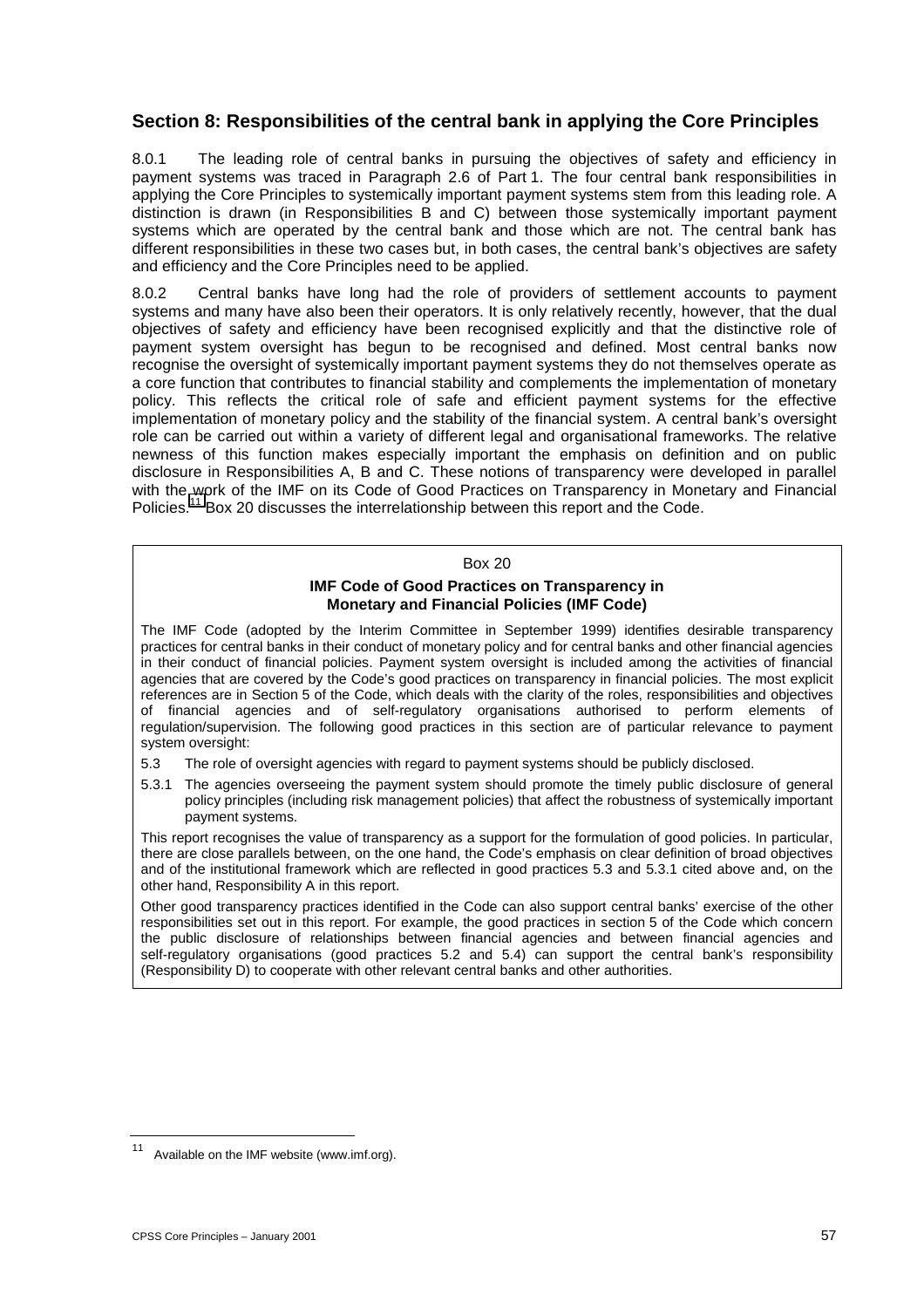8.0.3 Central banks often cooperate with private sector organisations in providing payment systems. In some cases central banks outsource technical operational functions to private sector parties and occasionally private-sector operators subcontract such functions to the central bank. The operator responsible for compliance with the Core Principles is the party with the rule-making authority and the direct relationship with the participants. The central bank will be involved with any systemically important payment system either as operator (Responsibility B) or as overseer (Responsibility C).

8.0.4 It is important that central banks exercise their responsibilities (whether as operators or as overseers) in the context of the overall financial infrastructure in the country. For example, in applying the Core Principles, it may not be possible (or it may not yield an appropriately safe or efficient result) to look at the features of a single systemically important payment system on its own, as there can be significant interactions between one system and other elements of the financial infrastructure. Such linkages could arise, for example, between payments made in the system and the settlement of securities, or from the system's role in effecting the net settlement at a particular time of day for other payment systems which are not necessarily themselves systemically important.

8.0.5 Central banks cannot exercise their responsibilities in isolation. Responsibility D recognises explicitly the need for cooperation between the central bank (in its capacity as overseer and/or as operator) and other authorities. In addition, the central bank may need external assistance to ensure a system's compliance with the Core Principles. For example, if, in assessing the system's legal soundness with a view to ensuring that it satisfies Core Principle I, the central bank concludes that the system's legal basis is deficient, it may be possible in some cases to remedy the problems by amendments to the system's rules or by administrative action, but in other cases the central bank may conclude that provisions of the law need to be changed. If the law needs to be changed, relevant areas of government and the legislature need to be convinced of the importance of the problems and agree to remedy them.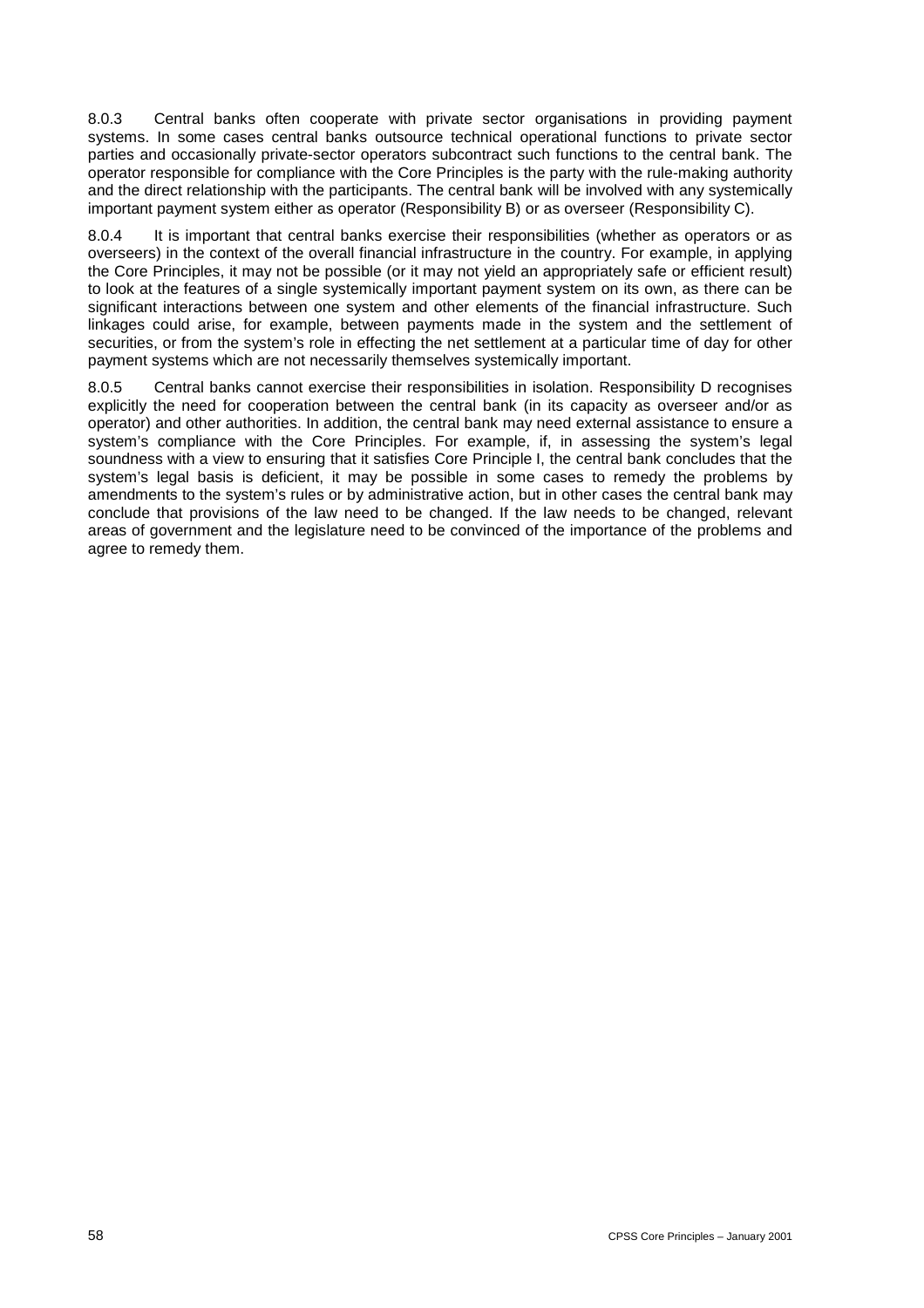#### **Responsibility A - The central bank should define clearly its payment system objectives and should disclose publicly its role and major policies with respect to systemically important payment systems.**

8.1.1 Responsibility A addresses central bank involvement in the payment system, covering its objectives, role and major policies. The central bank's objectives are the high-level goals it pursues and they guide the central bank's payment system activities. The objectives provide the foundation for the central bank's relationship with the payment system and are unlikely to change significantly very often. To fulfil these objectives, central banks can play various roles related to systemically important payment systems, including those of owner, operator, overseer, settlement institution, and liquidity provider. Central banks often set policies for their own systems and for systems they oversee which help implement the central bank's objectives. These policies could include setting specific standards, such as satisfying these Core Principles.

## *Defining objectives clearly*

8.1.2 If a central bank's payment system objectives are defined in a clear way, they provide a basis for consistent policymaking and provide a benchmark by which the central bank and others can judge its success in achieving them. There are various ways in which central bank objectives can be established. Some objectives can be established by legislation (see Paragraph 8.1.8 below), but some or all are set by the senior management of the central bank, who are well placed to balance the formulation of these objectives with the central bank's other main objectives.

8.1.3 An example of a payment system objective would be the adoption by a central bank of the objectives described in this report: safety and efficiency in systemically important payment systems. Other possible objectives, which might or might not be the responsibilities of the central bank, include protecting consumer rights, and preventing fraud and money laundering.

8.1.4 The central bank's objectives also need to be understood by payment system participants and by any private sector operators of payment systems. The information should also be available to users and other interested parties. Disclosing the objectives gives a degree of assurance to the private sector that the policy environment will be predictable, encourages behaviour by the private sector that is consistent with the stated policy, and provides a foundation for investment in payment systems. The means of disclosing objectives vary quite widely. In some cases a relatively informal approach can be adopted, by way of speeches by senior officials; in others it is somewhat more formal, being set out in official publications, for example in the central bank's annual report, or in press releases.

## *Disclosing roles and major policies*

8.1.5 The central bank should also disclose publicly its payment system roles and the major policies it will follow in order to achieve its objectives for systemically important payment systems. These are likely to involve more detail than the high-level aims. As with central bank objectives, some of its payment system roles may be established and disclosed through legislation. The legislative framework, however, is not likely to be able to cater for all eventualities and any roles that are determined by the central bank itself should also be publicly disclosed.

8.1.6 The disclosure of major policies should include identifying systems which are systemically important, together with reasons for the judgment. Participants in such systems and any private sector operators need to be made aware whether their system is judged to be systemically important and, if it is, that the system will be expected to comply with the Core Principles. Other major policies which could appropriately be disclosed include the policy the central bank will follow if it judges that some systems do not comply with the Core Principles or policies relating to a particular programme of payment system reform or development.

8.1.7 It is important that the central bank's major policies be set out in writing and be equally available to all interested parties. It is unlikely to be sufficient to communicate them only through informal discussions with participants and operators or through bilateral correspondence. Active consultative procedures can also be a useful tool to support disclosure. In some countries, central banks consult interested parties before detailed policies are finalised, in order to build support for these policies and to avoid unintended effects on private sector operators or on the system's participants.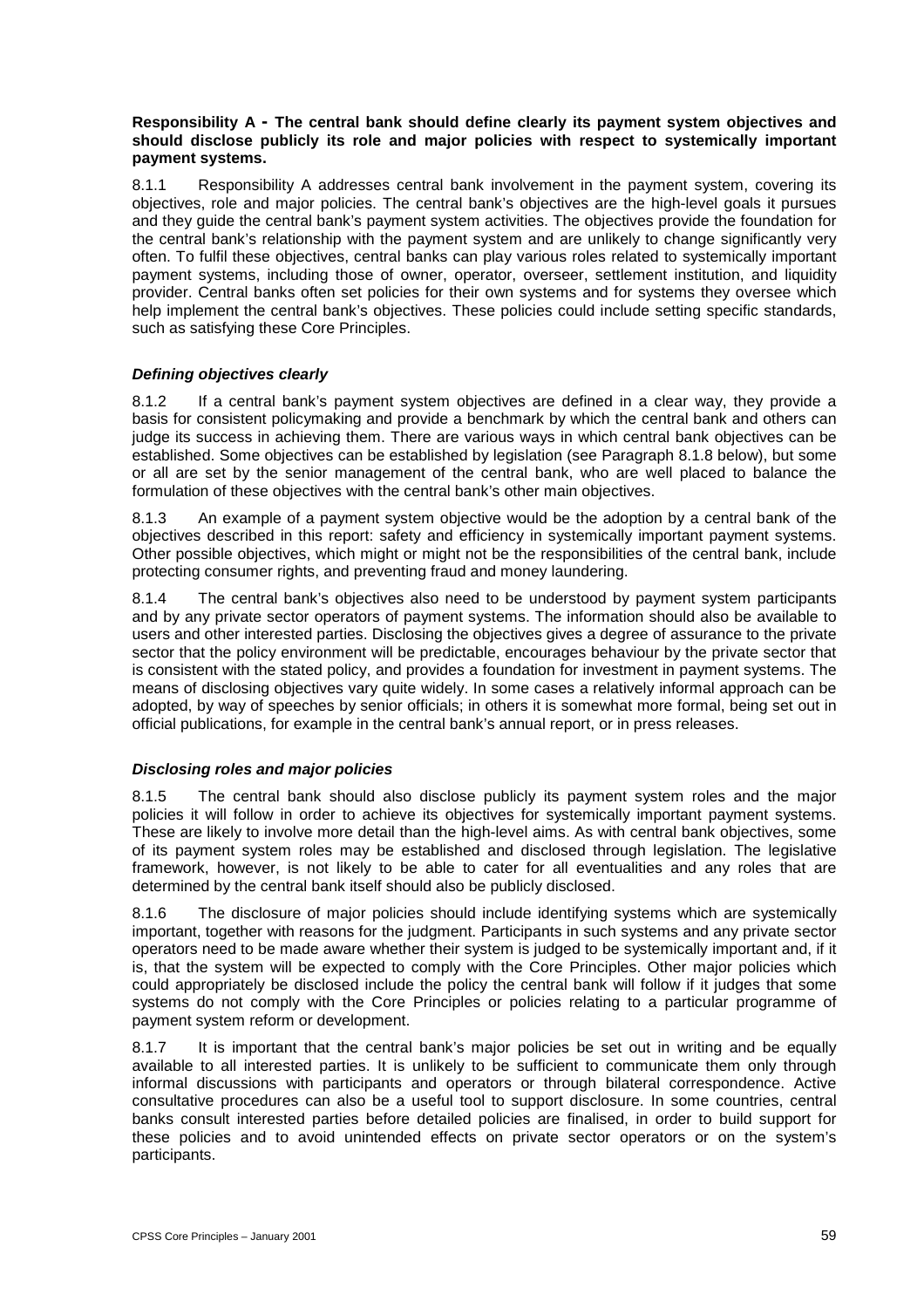8.1.8 One means of defining objectives and roles is through legislation. Central banks' traditional areas of responsibility, such as monetary policy, are generally set out clearly in the legislation under which they are established or in related legislation which gives them particular responsibilities and powers. In an increasing number of cases this is also true of the central bank's role in payment systems. Sometimes this legislation specifies the central bank's high-level objectives. This approach helps to satisfy Responsibility A by making clear the role and objectives of the central bank in payment systems. (Box 21 describes recent examples of legislation related to the central bank's role as overseer.)

8.1.9 One effective way to ensure that objectives, roles and major policies are clear and consistent is for the central bank to write a single document that clearly describes them, their sources and how they will be carried out in practice.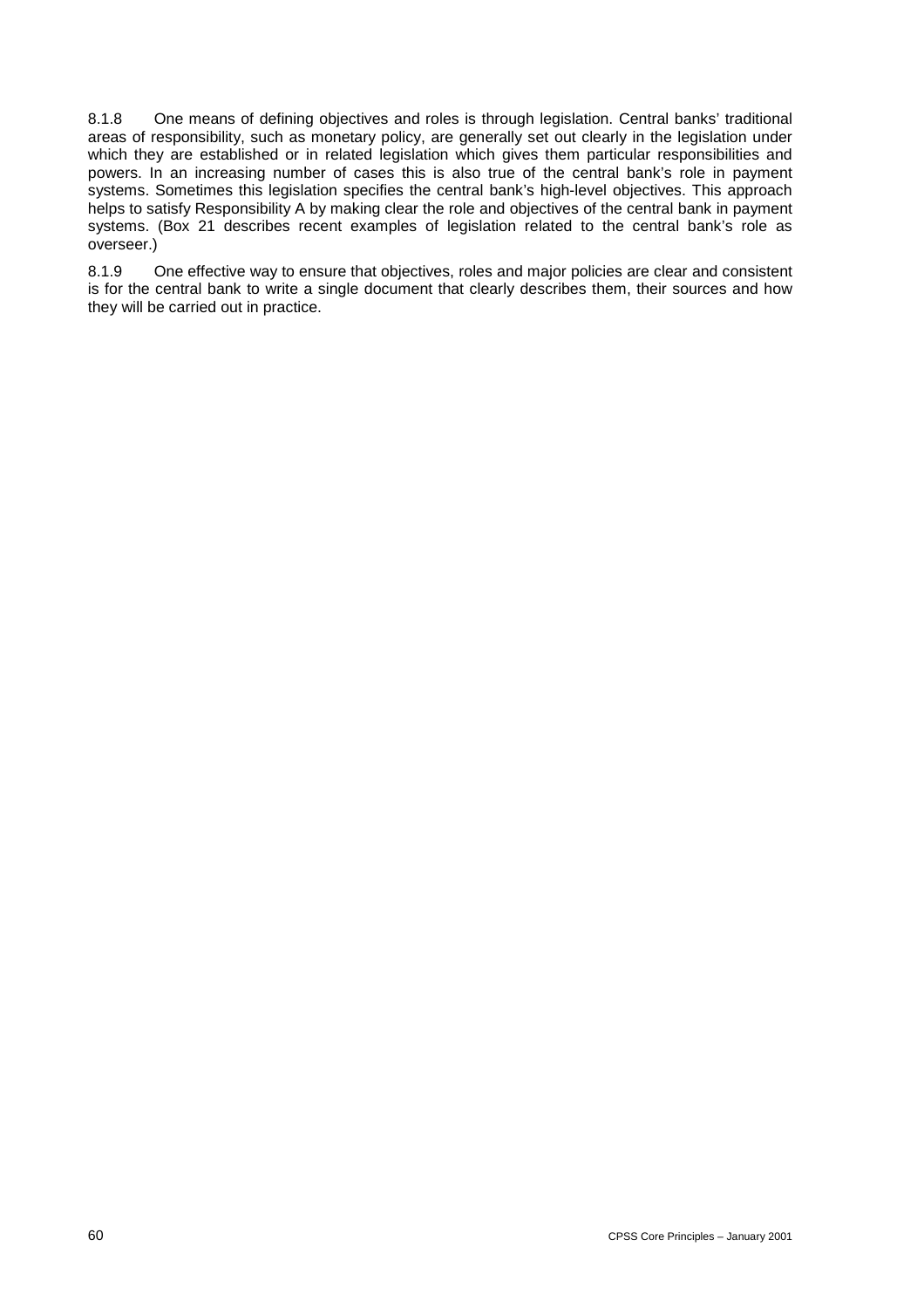#### **Responsibility B - The central bank should ensure that the systems it operates comply with the Core Principles.**

8.2.1 The central bank should ensure that any systemically important payment system it operates complies and continues to comply with the Core Principles. This applies to all system types, whether real-time gross settlement, net settlement or hybrid. Because the features of each system vary from country to country, every systemically important payment system needs to be separately evaluated against the Core Principles. Where the central bank finds that a system is not in compliance, it needs an action plan to achieve compliance within a reasonable time period.

8.2.2 Compliance with many of the Core Principles is directly under the central bank's control - for example, those Core Principles dealing with risk information and controls (Core Principles II and III). Indeed, the central bank has unique control over the settlement asset preferred in Core Principle VI. In these cases the central bank can readily take whatever actions are necessary to ensure that the systems it operates comply with the relevant Core Principle. As regards the other Core Principles, some raise questions of judgment for central banks which are similar to those for private operators, for example in respect of Core Principle VII about operational risk. If the central bank has contracted out the day-to-day operation of all or part of the system, for example to an independent facilities management company, it will need to ensure that it can monitor and achieve an adequate level of service. Other Core Principles can sometimes involve particular public policy considerations. For example, in determining compliance with Core Principle IX on access, the central bank needs to take into account whether there are any wider consequences either for the system or from other public policy perspectives that could stem from the participation in such a system of a particular institution, or class of institutions. Compliance with Core Principle VIII means that the central bank operator should consider explicitly the needs of participants and other users. This helps it to foster efficiency and encourage wide participation in a system that is able to reduce systemic risk.

8.2.3 Central banks, as system operators, are likely to have to address Core Principle X, on governance, in different ways from private sector operators because of the multiple and varied roles performed by a central bank and the need to be consistent with the central bank's governance structure, which will reflect the range of its roles. See Paragraphs 7.10.11-12 for a discussion of these issues.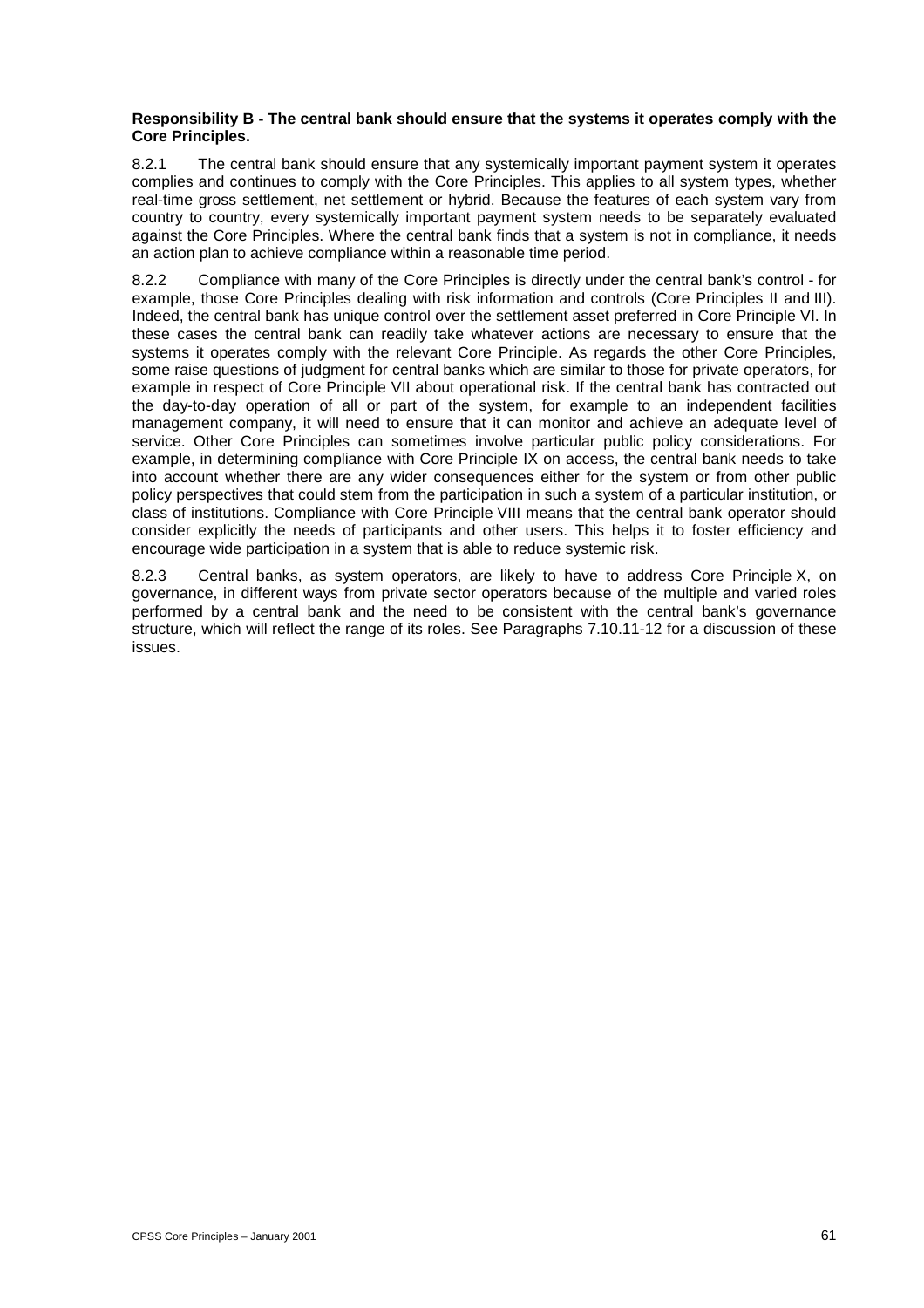#### **Responsibility C - The central bank should oversee compliance with the Core Principles by systems it does not operate and it should have the ability to carry out this oversight.**

8.3.1 The designer and operator of a systemically important payment system bear the primary responsibility for ensuring that the system complies with the Core Principles. Where the central bank is not itself the operator, its role is to oversee compliance, ensuring that the designer and operator fulfil their responsibilities. The need for a sound basis for oversight and the varying means by which this can be achieved are discussed in Part 1. The need for clear definition of a central bank's oversight objectives and for public disclosure of its relevant policies is covered by Responsibility A.

8.3.2 A central bank setting up an oversight regime will need to consider how the oversight regime will fit with its existing responsibilities, operational roles and any other interactions with the payment system. It may also need to consider its role as an operator of a systemically important payment system or as a supervisor of banks.

8.3.3 In several countries where the central bank's role as payment systems overseer has been re-examined, there has been a preference to establish it on a formal basis. This depends on the view of relevant parts of government and the legislature. Such an approach can have the advantage of providing the central bank and payment system operators with clarity about objectives and the tools to achieve them. (Box 21 gives examples of countries where oversight has been established on a formal basis.) In other cases the central bank may be able to establish an effective role on the basis of existing roles and powers.

8.3.4 Whatever the basis for the oversight regime, there are a number of steps that need to be taken both at the outset and on an ongoing basis. They include:

- identifying systems that are subject to central bank oversight. This should include all systemically important payment systems which the central bank does not itself operate, although it is not necessarily limited to systemically important systems. Operators and users of the systems should be made aware of the central bank's decision to exercise oversight. Systems which are considered not to be systemically important may need to be re-examined periodically to assess the relevance of changes in their activities or environment;
- reviewing and evaluating the design and operations of each existing systemically important payment system, to ensure that it meets and continues to meet each of the Core Principles. Overseers may require higher standards than the minima required by the Core Principles (see Core Principles IV and V) or they may have requirements about matters that are not covered by the Core Principles;
- evaluating proposed new systems at the design stage to minimise the costs of compliance;
- evaluating systemically important payment systems continuously. Overseers should collect information from system operators so that they can keep their evaluations up to date. Changes in the legal, technical or financial environment can have implications for compliance, as can changes to the system's design and operation. The central bank should be notified well in advance of any significant design or operational changes proposed, so that there is adequate opportunity to evaluate them; and
- ensuring that action is taken to remedy any deficiencies in compliance, within a timescale that is reasonable for the nature of the deficiency and the necessary action.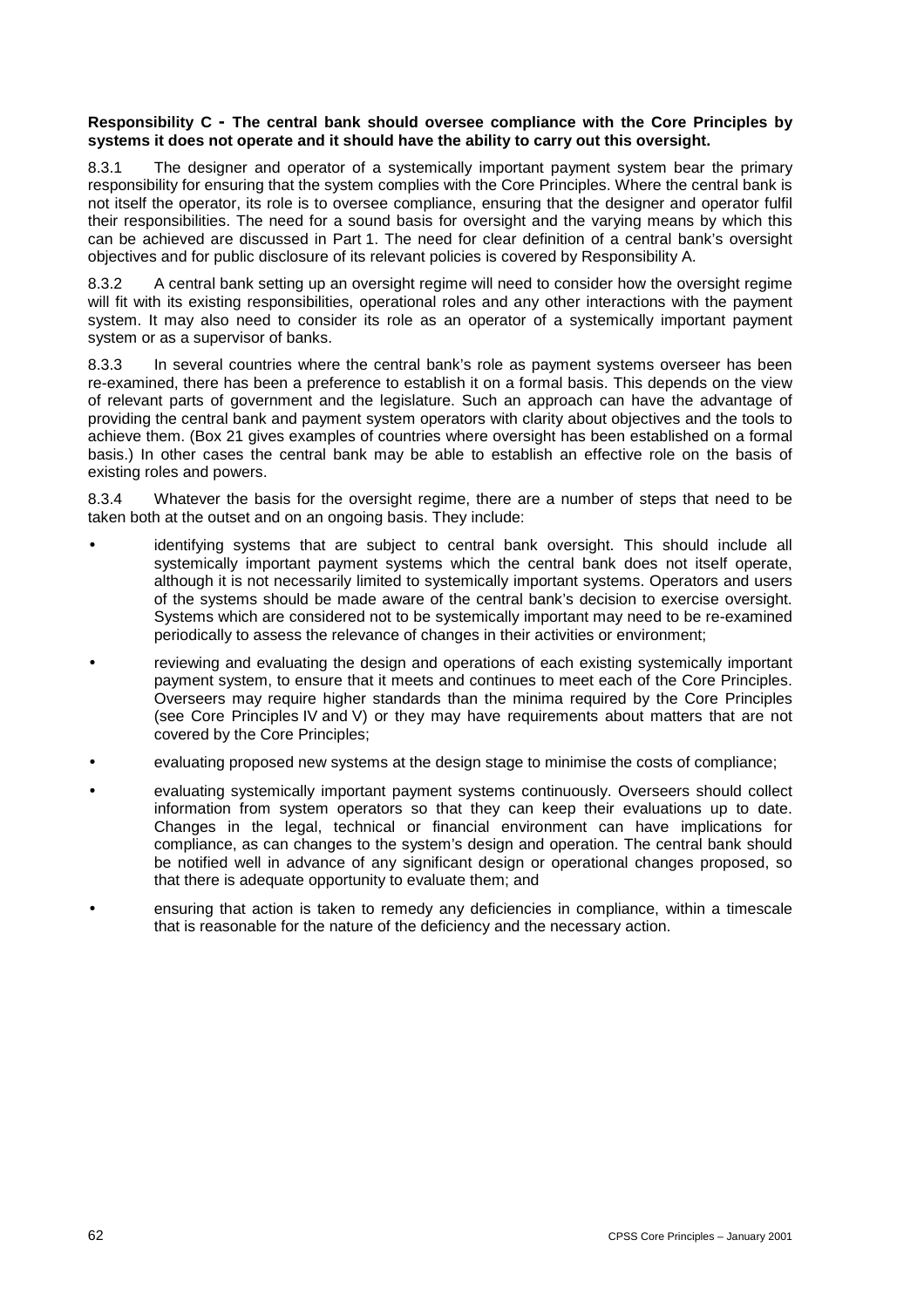#### Box 21

#### **Examples of payment system oversight with a legislative basis**

In *Australia*, the *Payment Systems (Regulation) Act 1998* gives the Reserve Bank of Australia regulatory responsibility for the efficiency as well as stability of the payment system. The Act allows the Reserve Bank to collect data from payment systems and to designate a payment system as subject to its powers. It may then determine rules for participation in that system, including rules on access for new participants. The Bank may also set standards for safety and efficiency for that system. These may deal with issues such as technical requirements, procedures, performance benchmarks and pricing. The Act provides for the Bank to arbitrate on disputes in that system over matters relating to access, financial safety, competitiveness and systemic risk, if the parties concerned wish it to do so. The Bank has power under the Act to issue directions to payment systems and there is an enforcement regime of fines and other penalties.

In *Canada*, the *Payment Clearing and Settlement Act 1996* gives the Bank of Canada formal responsibility for oversight of clearing and settlement systems that could pose systemic risk. The Bank of Canada can require an eligible system or its participants to provide it with any information necessary for its oversight activities. If the Governor of the Bank forms the opinion that the operation of an eligible system has the potential to pose systemic risk, he may designate a system as being subject to ongoing oversight by the Bank under the Act, provided that the Minister of Finance agrees that it is in the public interest to do so. Once designated, a system will have to satisfy the Bank that the system has appropriate mechanisms in place to control systemic risk. Designation also provides greater certainty to the operations of netting arrangements and settlement rules and gives certain protections from legal challenges. The Bank may enter into agreements with a designated system or its participants regarding the operation of the system, and may conduct audits of any designated system. Designated systems are required to provide the Bank with advance notice of any significant change to be made to the system or its rules. The Governor may issue directives in extreme situations to a system or a participant where he judges systemic risk is inadequately controlled.

In the **euro area**, since 1 January 1999, payment system oversight is performed by the Eurosystem.<sup>12</sup> The legal foundation of the function is contained in the *Treaty establishing the European Community* ("Treaty") and in the *Statute of the European System of Central Banks* (ESCB) *and the European Central Bank* (ECB) ("Statute"), where it is established that one of the basic tasks of the Eurosystem is "to promote the smooth operation of payment systems". In addition, Article 22 of the Statute states that "The ECB and national central banks may provide facilities, and the ECB may make regulations, to ensure efficient and sound clearing and payment systems within the Community and with other countries." In line with the provisions of the Treaty and Statute, the Governing Council formulates the common policy stance. In particular, the Governing Council determines the objectives and core principles of a common Eurosystem oversight policy in those cases where the functioning of payment systems may affect: (i) the implementation of monetary policy; (ii) systemic stability; (iii) the establishment of a level playing field between market participants; and (iv) cross-border payments within the EU and with other countries. In line with the principle of subsidiarity, in areas not specifically covered by the common oversight policy, policies defined at the NCB level apply within the framework of the objectives and core principles defined at the Eurosystem level, in relation to which the Governing Council can always take an initiative, where necessary. In line with the principle of decentralisation, enforcement of the common oversight policy stance is usually entrusted to the NCB of the country where the system is located. It can be ensured by different legal means (eg legal instruments available to an NCB, ECB regulations or guidelines) or more informal tools (eg moral suasion).

<sup>&</sup>lt;sup>12</sup> The Eurosystem comprises the ECB and the national central banks (NCBs) of the Member States which have adopted the euro in Stage Three of Economic and Monetary Union. The Eurosystem is governed by the decision-making bodies of the ECB, which are the Governing Council and the Executive Board.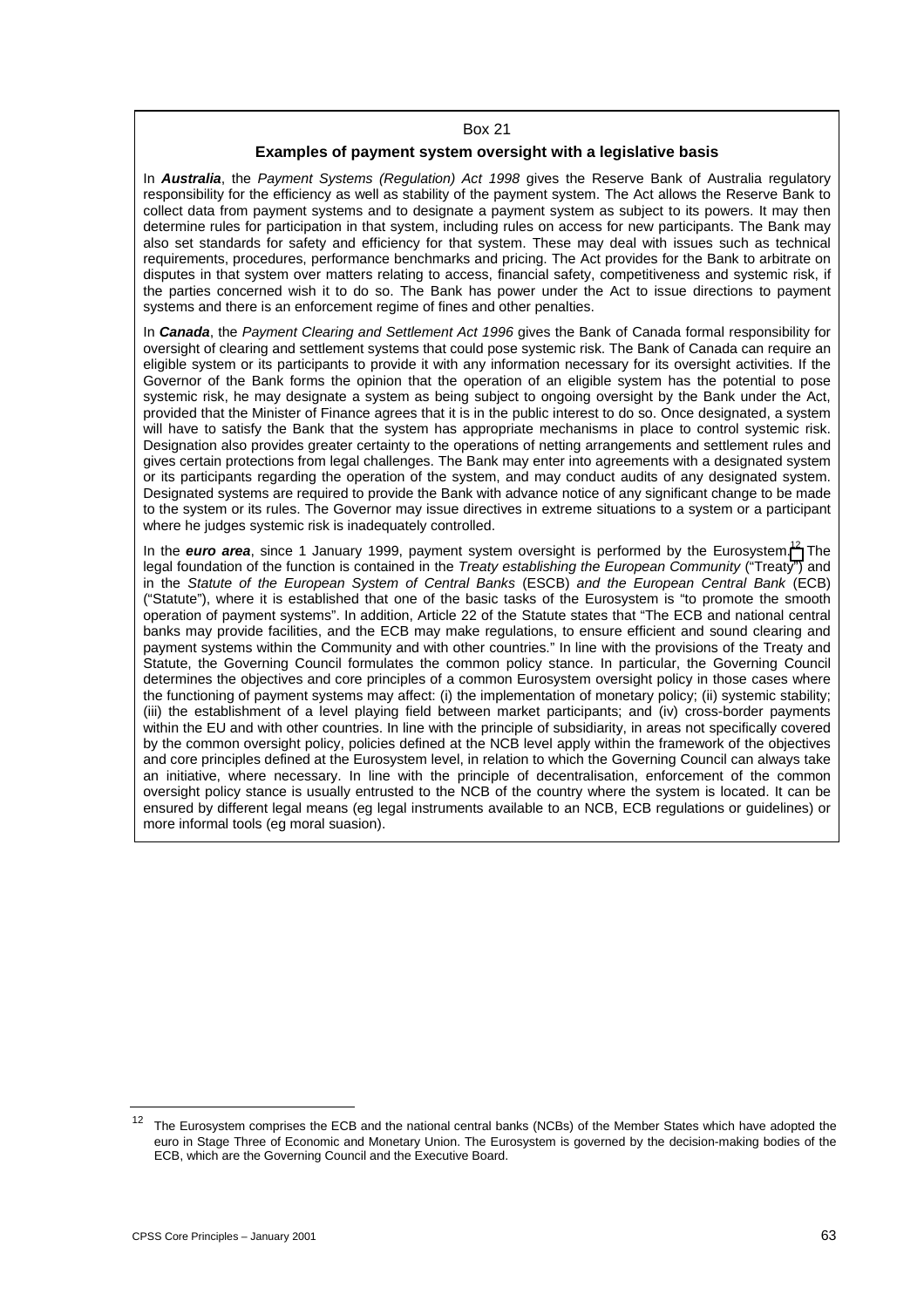#### Box 21 (continued)

In *Italy*, *article 146 of the 1993 Banking Law*, in line with Article 22 of the ESCB and ECB Statute, assigns the Bank of Italy the task of overseeing the payment system, giving it the power to "issue regulations to ensure the efficiency and safety of clearing and payment systems". Because of this general formulation in the law, oversight in Italy is able to cover payment instruments and services, technological infrastructure, interbank exchange procedures, and funds transfer systems. This legal framework means that, as well as its more traditional means of promoting cooperation among intermediaries by moral suasion, the Bank of Italy also performs oversight through the exercise of regulatory powers. It does this in accordance with general rules established by law and with the principle of competition. In order to disclose more explicitly its objectives, role and major policies in the field of payment systems, the Bank of Italy published two White Papers in 1997 and 1999.

In *Malaysia*, the legal basis for oversight powers entrusted to the central bank consists of various pieces of legislation, which include the Central Bank of Malaysia Act of 1958, the Banking and Financial Institutions Act of 1989, the Islamic Banking Act of 1983 and the Exchange Control Act of 1953. The central bank also issues guidelines and circulars to the banking and financial institutions from time to time. The central bank, together with the industry, issued a code of conduct and rules to govern participants in the system. The main objectives of payment system oversight are to minimise risks, to promote efficiency, to protect consumers/users and to ensure the ready availability of a mechanism for implementation of monetary policy. Policies and regulations are formulated and issued by the Bank Regulation Department and the Payment Systems Department, whilst on-site inspection is undertaken by the Bank Supervision Department and the Information System Supervision Unit.

In *Mexico*, Article 2 of the Central Bank Law states that one of the aims of the Bank of Mexico is the smooth functioning of the payment system; Article 3 empowers the Bank of Mexico to regulate the payment system, and Article 31 allows it to regulate electronic funds transfers. The main objective of the function is to achieve the appropriate balance between a high level of safety and a low level of costs associated with the production of payment services. The Bank of Mexico issues regulations to pursue its objectives and, should system participants not abide by them, can apply sanctions.

In the Republic of *South Africa*, the National Payment System Act, 1998, (Act No. 78 of 1998) (NPS Act), provides for the management, administration, operation, regulation and supervision of payment, clearing and settlement systems. The NPS Act, read with the South African Reserve Bank Act, 1989 (Act No. 90 of 1989), gives the South African Reserve Bank (SARB) powers to oversee the activities both of the payment system management body, known as the Payments Association of South Africa (PASA), and of its members. The SARB's responsibilities cover the monitoring, regulation and supervision of payment, clearing or settlement systems. The NPS Act also states that a system participant must be a member of the payment system management body and will therefore be subject to the applicable entry criteria for membership. The objectives of payment system oversight focus on ensuring the efficiency and integrity of the national payment system. To this end, the SARB may issue directives and notices and can make use of moral suasion. In addition, the SARB designed, developed and implemented the payment systems technical solution, infrastructure and payment instruments used to effect electronic settlement for participating banks across the books of the SARB.

In the West African Monetary Union (WAMU)<sup>13</sup> there is a common central bank, the Central Bank of West African States, (BCEAO), which has the exclusive right to issue the legal tender throughout the Union. To ensure the full and effective implementation of the guiding principles of the Union, the member states have adopted uniform legislation on cheques and other financial instruments which results in banking supervision and oversight functions being based on laws which are applicable throughout the Union territory. In accordance with its statutes, the BCEAO is currently the overseer of the clearing houses in all the WAMU countries. A comprehensive payment system reform is under way. In the reformed system, the BCEAO will be entrusted formally, through its statutes, with the function of oversight of all payment systems.

<sup>13</sup> The Union comprises Benin, Burkina Faso, Côte d'Ivoire, Guinea Bissau, Mali, Niger, Senegal and Togo.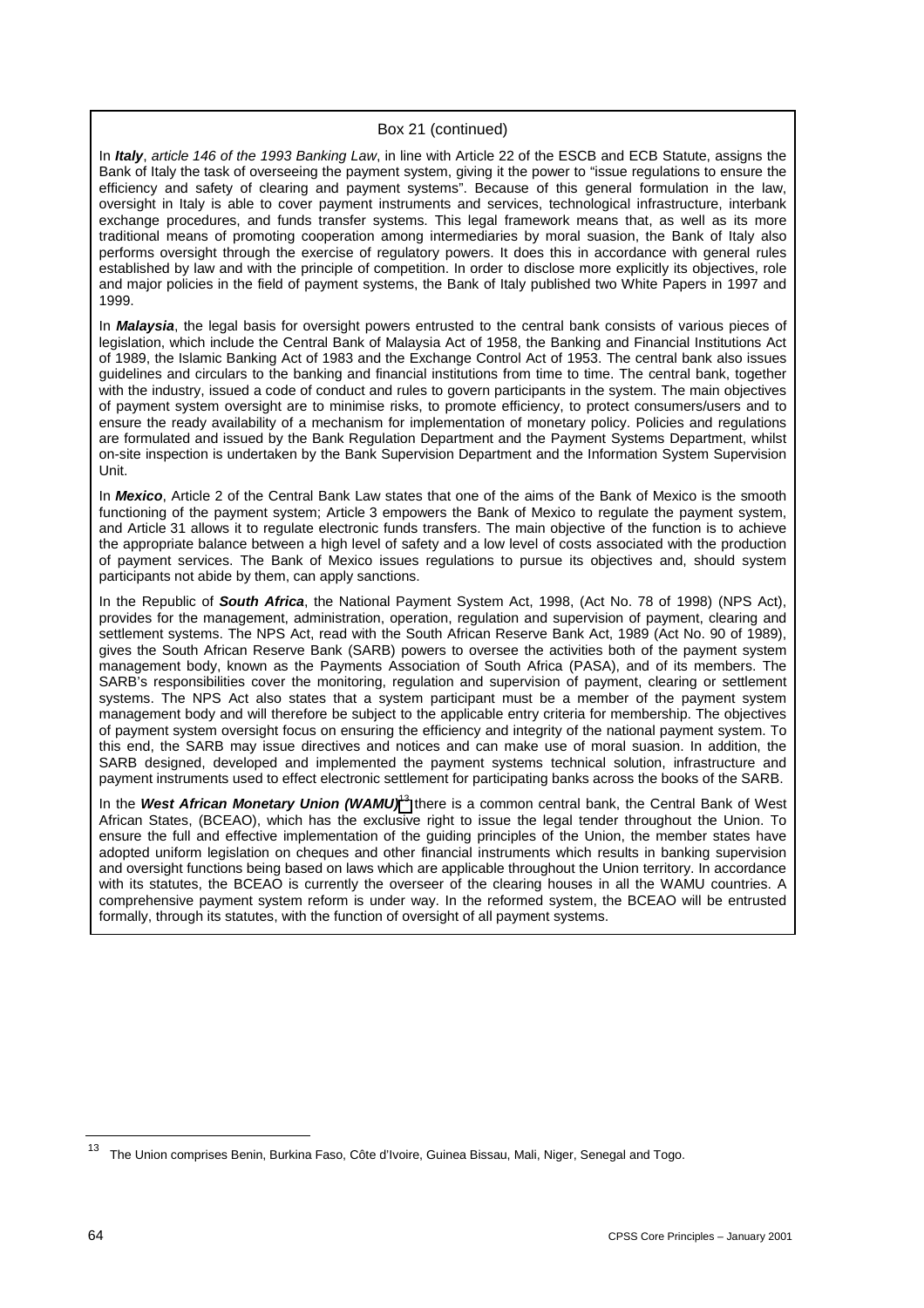8.3.5 The tools that central banks use in undertaking oversight fall into three general categories: collecting information, analysing the information, and taking action in response. (Some of the tools currently used by different central banks are described briefly in Box 22.)

8.3.6 The Core Principles give comprehensive guidance on the practices that overseers should encourage. Occasions may arise when operators and participants are reluctant or slow to implement required reforms and the central bank will have to consider the means to achieve its objectives. The particular means will depend in large part on the basis of the central bank's oversight regime.

8.3.7 Formal legislation may specify enforcement powers such as fines, cease and desist orders, and other penalties. Some central banks value having a range of penalties or remedies, as the threat of a clearly excessive penalty (such as closure of the system) may not be credible. In less formal regimes, the central bank may need to use other techniques, such as moral suasion or varying the terms on which settlement accounts are conducted, to encourage compliance with its oversight requirements.

8.3.8 Payment system oversight requires varied skills in specialised areas, for example the management of financial, legal and operational risk, as well as the skills necessary to ensure that the oversight process includes an appropriate application of the results of the risk analysis. Overseers therefore need to ensure that they are able to draw together the services of staff who have the relevant expertise. Relevant areas of expertise are economics, banking, finance, information technology and law. Some central banks achieve this by identifying individuals with responsibility for oversight who coordinate contributions from other departments. An increasing number are establishing a specialist department directed to payment system oversight. Information exchange and cooperation between payment system overseers are a fruitful way of helping to ensure effective oversight.

8.3.9 If a central bank is the operator of one or more payment systems as well as the overseer of private sector systems, it needs to consider how best to address any possible conflicts of interest. In particular, it should avoid disadvantaging private sector systems relative to those which it owns and operates itself. In some countries, a structural separation between the two functions within the central bank plays a role in ensuring that this is achieved.

# Box 22

### **Oversight tools**

The tools that central banks use in overseeing payment systems include the following:

#### *Collect information*

- from written sources (financial reports, statistics, rules and procedures, minutes of meetings of governing bodies, audit reports etc) provided by payment system operators;
- through discussions with relevant parties (operators, internal and external auditors, participants, etc);
- by on-site inspection;

#### *Analyse information*

- identify systemically important payment systems;
- review the design and operation of all systemically important payment systems using the Core Principles and other relevant payment system materials (such as those found on the BIS website at [www.bis.org\);](http://www.bis.org);/)
- review analyses conducted by other relevant bodies (internal and external auditors; risk management division in the payment systems; and authorities conducting independent assessment, such as the IMF and the World Bank);

#### *Take action*

- publicise the objectives and policies of oversight through speeches and publications;
- persuade payment system operators to make changes to rules and procedures;
- make the provision of central bank settlement services dependent on relevant conditions;
- establish formal agreements with payment system operators.

Oversight tools can be supported by specific formal powers to collect information and to undertake actions such as licensing, issuing directives of compliance, directing a change to rules and procedures, and exacting financial penalties.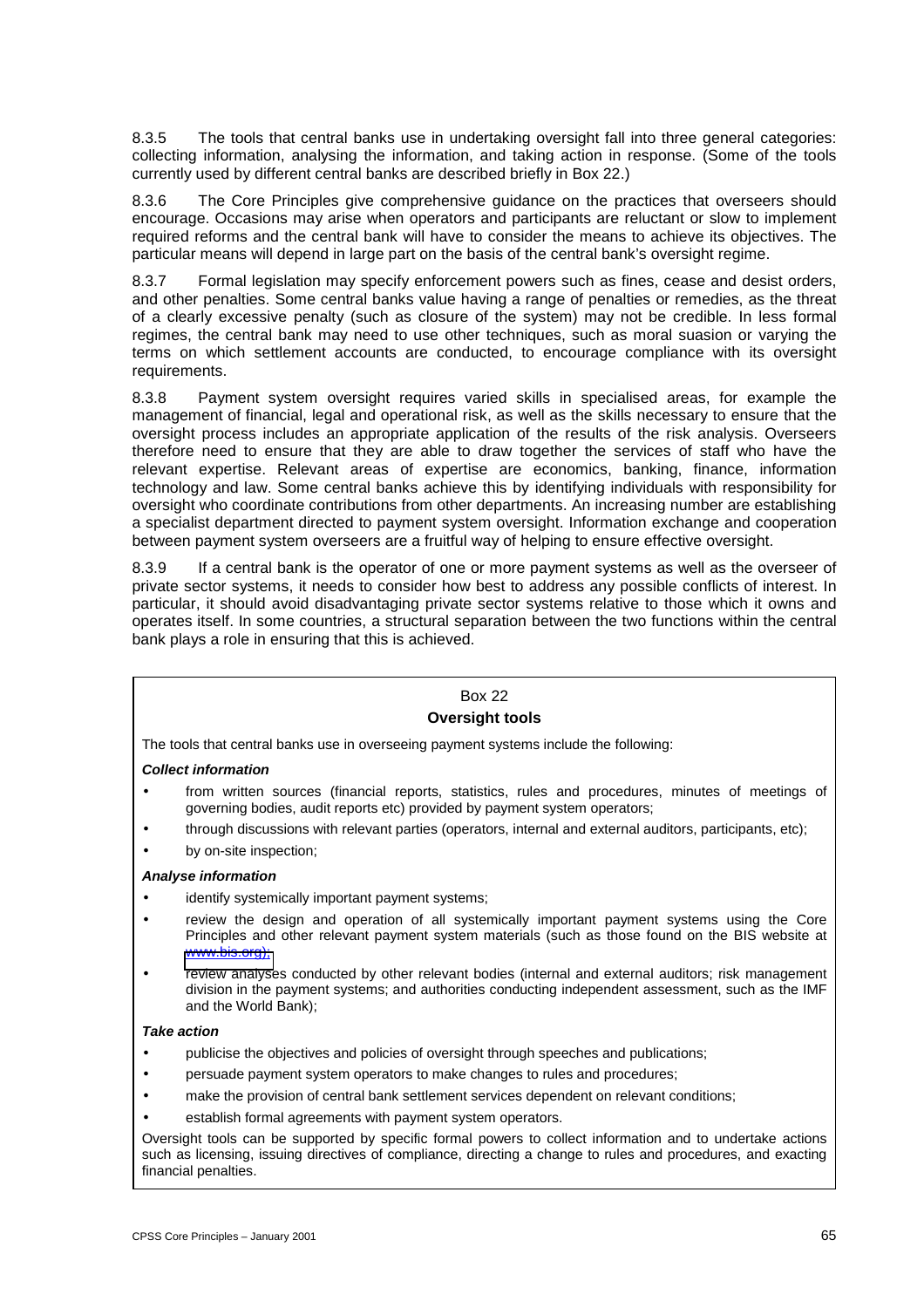#### **Responsibility D - The central bank, in promoting payment system safety and efficiency through the Core Principles, should cooperate with other central banks and with any other relevant domestic or foreign authorities.**

8.4.1 Several types of domestic authorities which can have an interest in the safe and efficient functioning of payment systems are listed in Part 1. Mutual cooperation is likely to assist the central bank (whether in its capacity as overseer or as operator of systemically important payment systems) and each of these authorities in achieving their respective policy goals. The basis for cooperation can vary in its degree of formality. For example, in some countries the central bank has signed a memorandum of understanding with other authorities. This has the advantage of clarifying the respective roles of the authorities, in order to facilitate the exercise of their responsibilities both in normal circumstances and in the effective handling of any crises.

8.4.2 The relationship between payment system oversight, the supervision of financial institutions and the surveillance of financial markets is particularly important. In some cases more than one of these functions is carried out within the central bank; in others, separate authorities are involved. Box 23 explains the differences between these activities. Well designed payment systems can reduce the risk that instability in one financial institution will be transmitted to another through participants' inability to settle in the payment system, leading to disruptions in the operation of financial markets. At the same time, prudent risk management by individual financial institutions can reduce the risk of such occurrences and reduce pressures on the payment system. Complementary oversight, supervision and surveillance policies can thus make the task of each responsible authority easier and contribute to greater financial stability. The establishment of protocols for the exchange of relevant information (regularly, optionally and exceptionally) between central banks (as operators or overseers), the supervisors of financial institutions and market surveillance authorities can be a valuable tool for the practical exercise of such cooperation. Central banks should also cooperate with securities regulators where appropriate, especially where there is a linkage between a systemically important payment system and a securities settlement system.

## Box 23

### **Three activities by public sector agencies which contribute to financial stability: supervision, surveillance and oversight**

The task of safeguarding financial stability by regulation of the financial system commonly includes three distinct components (the distinction is emphasised by the use of different English words): supervision of financial institutions, surveillance of financial markets and oversight of payment and settlement systems. These three component functions are, in some countries, all the responsibility of the central bank, but, in others, the functions are distributed among more than one agency. It is important to recognise that the three functions are complementary.

The *supervision* of financial institutions individually is usually a clearly defined task with a mandate in law. Its purpose is to promote the safe operation of these institutions. Supervised institutions usually include participants in systemically important payment systems.

The *surveillance* of financial markets tends to be more loosely defined. It can include both the monitoring of market developments and the regulation of some aspects of market activity by setting and enforcing rules and standards governing the structure of markets and the behaviour of the parties involved. One important purpose is to contribute to efficiency, transparency and fairness in financial markets and to prevent or contain financial shocks. Payments made to settle financial market transactions are frequently settled in systemically important payment systems and participants in those systems are frequently also active in financial markets.

The *oversight* of payment (and settlement) systems focuses on the stability and efficiency of each system, as opposed to the stability or efficiency of individual participants or of the financial markets that the systems serve. This report identifies the safety and efficiency of systemically important payment systems as objectives of public policy and describes the responsibilities of central banks in this area. Responsibilities B and C deal with compliance by all such systems with the 10 Core Principles identified in the report as a means of furthering the objectives of safety and efficiency. Responsibility C is concerned specifically with central bank oversight of systems that are privately owned or operated.

8.4.3 Developments in foreign payment systems could have a significant impact on domestic systems, especially if a large participant operating in both were to experience liquidity or solvency problems. Central banks as operators and/or overseers of systemically important payment systems therefore need to understand the implications of the design and operation of foreign payment systems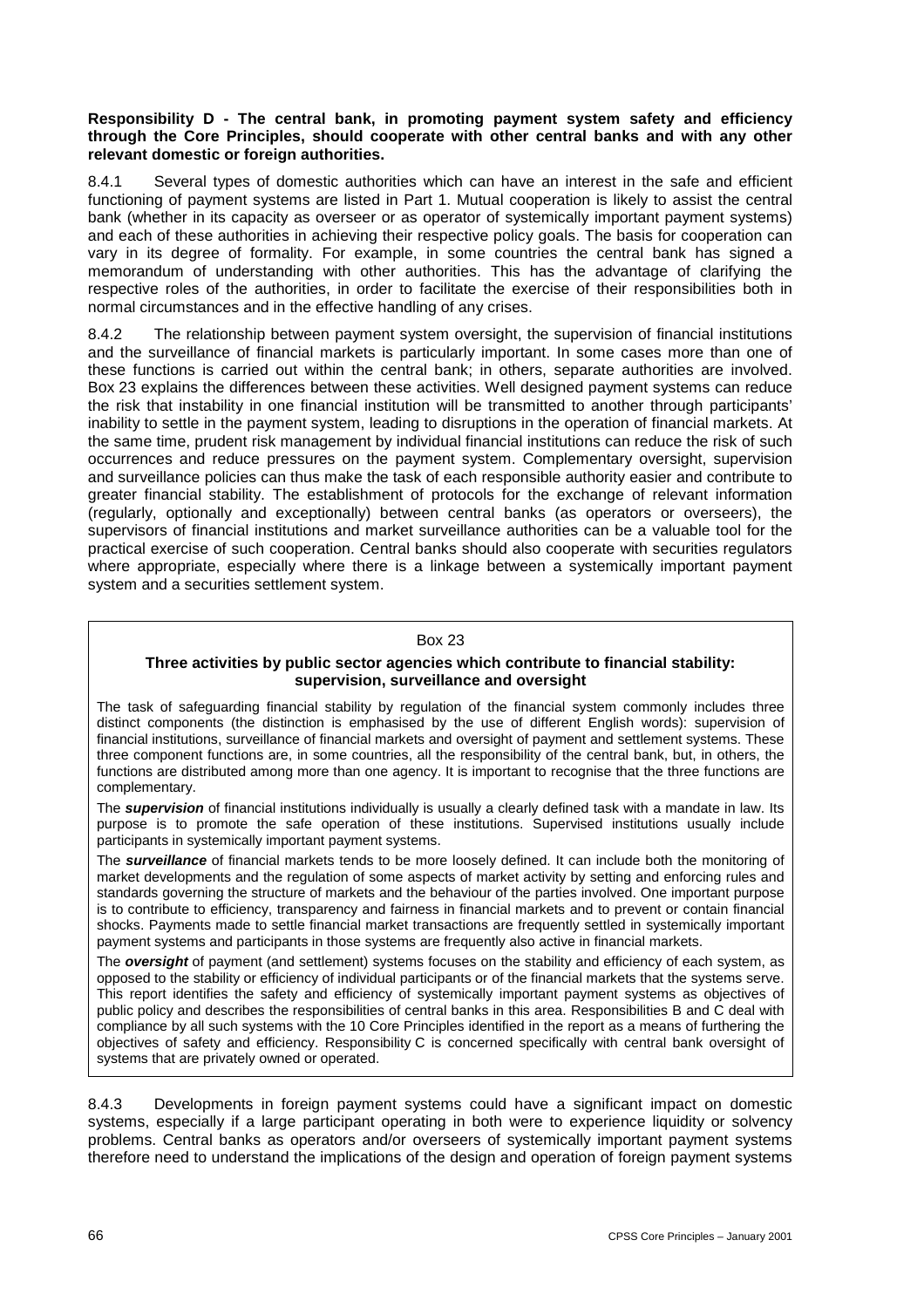for their domestic systems. This requires cooperation with other central banks and sometimes other foreign regulatory authorities.

8.4.4 Payment systems with cross-border features may require particularly close cooperative oversight. The "Lamfalussy Principles for Co-operative Central Bank Oversight of Cross-border and Multi-currency Netting and Settlement Schemes" provide a framework for cooperative oversight of such systems. This is summarised in Box 24. An example of cooperative oversight is the European Central Bank's (ECB) oversight of the Euro 1 system. The ECB regularly discusses developments in the management of the system with other central banks of the euro area. It also shares information with the home central bank of non-EU banks that participate in Euro 1 through their EU branches.

#### Box 24

### **Lamfalussy principles for cooperative central bank oversight of cross-border and multicurrency netting and settlement schemes**

Part D of the Report of the Committee on Interbank Netting Schemes (Lamfalussy Report) sets out a framework for cooperation among central banks in overseeing cross-border and multicurrency netting schemes. The main principles for such oversight are:

- Each central bank that has identified the actual or proposed operation of a cross-border or multicurrency netting or settlement system, outside the country of issue of the relevant currency or currencies, should inform other central banks that may have an interest in the prudent design and management of the system.
- Cross-border and multicurrency netting and settlement systems should be subject to oversight by a central bank which accepts primary responsibility for such oversight and there should be a presumption that the host country central bank will have this primary responsibility.
- In its oversight of a system, the authority with primary responsibility should review the design and operation of the system as a whole and consult with other relevant authorities on its conclusions both in the first instance and, from time to time, with respect to developments in the system's status.
- The determination of the adequacy of a system's settlement and failure-to-settle procedures should be the joint responsibility of the central bank of issue and the authority with primary responsibility for the system.
- In the absence of confidence in the soundness of the design or management of any cross-border or multicurrency netting or settlement system, a central bank should discourage the use of the system by institutions subject to its authority and, if necessary, identify the use of, or the provision of services to, such a system as constituting an unsafe and unsound banking practice.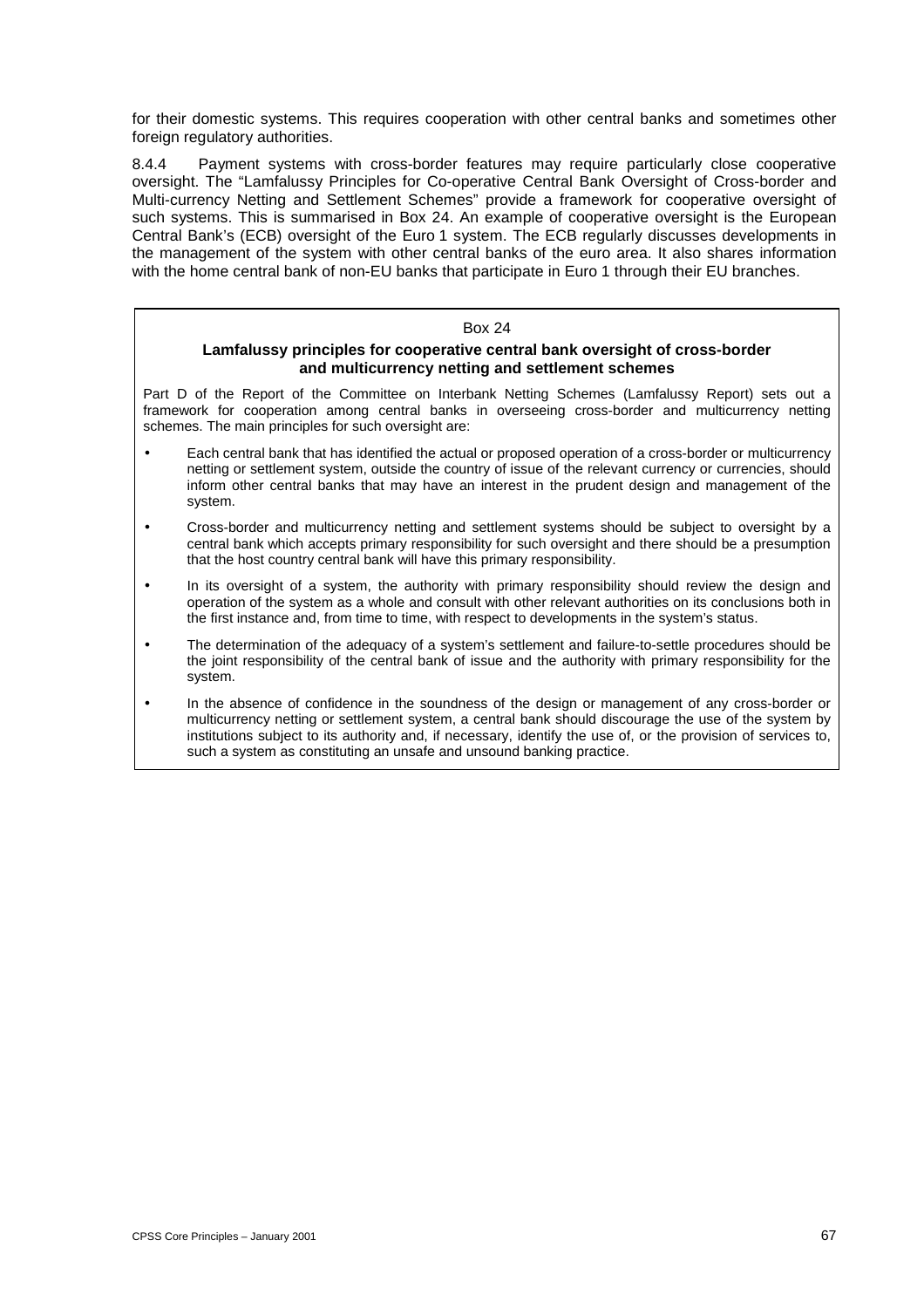# **Section 9: Special situations in applying the Core Principles**

# **9.1 Cheque clearing and settlement systems**<sup>14</sup>

9.1.1 Cheques have a long and varied history and are one of the oldest non-cash payment instruments. In many countries this has led to a large body of law covering these instruments, often reflecting varying practices and experiences. Cheque systems have recently become much more efficient in a number of countries, with the use of electronic presentment, truncation and telecommunications. But cheque systems raise particular issues in applying the Core Principles, which are examined in this section.

9.1.2 In general, a cheque is a written order from the drawer (payer) to his bank (paying bank), to pay a sum of money to a third party (the payee). When a cheque is delivered to a payee, the payee typically deposits the cheque in his bank (the collecting bank) for collection. When cheques are drawn on one bank and deposited for collection with another, an interbank clearing and settlement process is necessary to effect the transfer of money from the payer to the payee. Countries differ with respect to the interbank clearing and settlement systems and other arrangements used for collecting cheques. Clearing houses are widely used. In some countries, central banks operate cheque clearing systems. (Banks also sometimes present cheques directly to one another or use correspondent banking arrangements.) Cheques can be presented to the payer bank in groups or batches, sometimes called "cash letters". Interbank settlements for clearing houses and central bank clearing systems typically are conducted on the books of a central bank. Settlement can take place on a gross or net basis, depending on the country and the system.

9.1.3 The paying institution may refuse to pay (ie may dishonour) a cheque presented to it, if the drawer has insufficient funds to cover the cheque, if the cheque is fraudulent or the cheque is otherwise invalid. In such instances, entries passed to a payee's account would be reversed. The timing of the dishonour process varies considerably between countries. In some, it occurs prior to final interbank settlement, while in others it may not be completed until several days later.

9.1.4 Box 25 is a stylised depiction of the collection of a cheque through a clearing house arrangement. Many cheque clearing houses have a similar structure. There are many variations, however, and in some countries the functions of a clearing house can go well beyond those indicated in the diagram.

9.1.5 Traditionally, cheques have been exchanged physically between the paying and collecting banks. New clearing processes such as electronic cheque presentment, cheque truncation and digital imaging can eliminate physical presentation and speed up the clearing and settlement, including the return of dishonoured cheques.

<sup>&</sup>lt;sup>14</sup> Other issues related to cheques and to cheque clearing and settlement systems in the G10 countries and Australia are discussed in the report *Retail payments in selected countries; a comparative study,* BIS, September 1999, and *Clearing and settlement arrangements for retail payments in selected countries*, BIS, September 2000.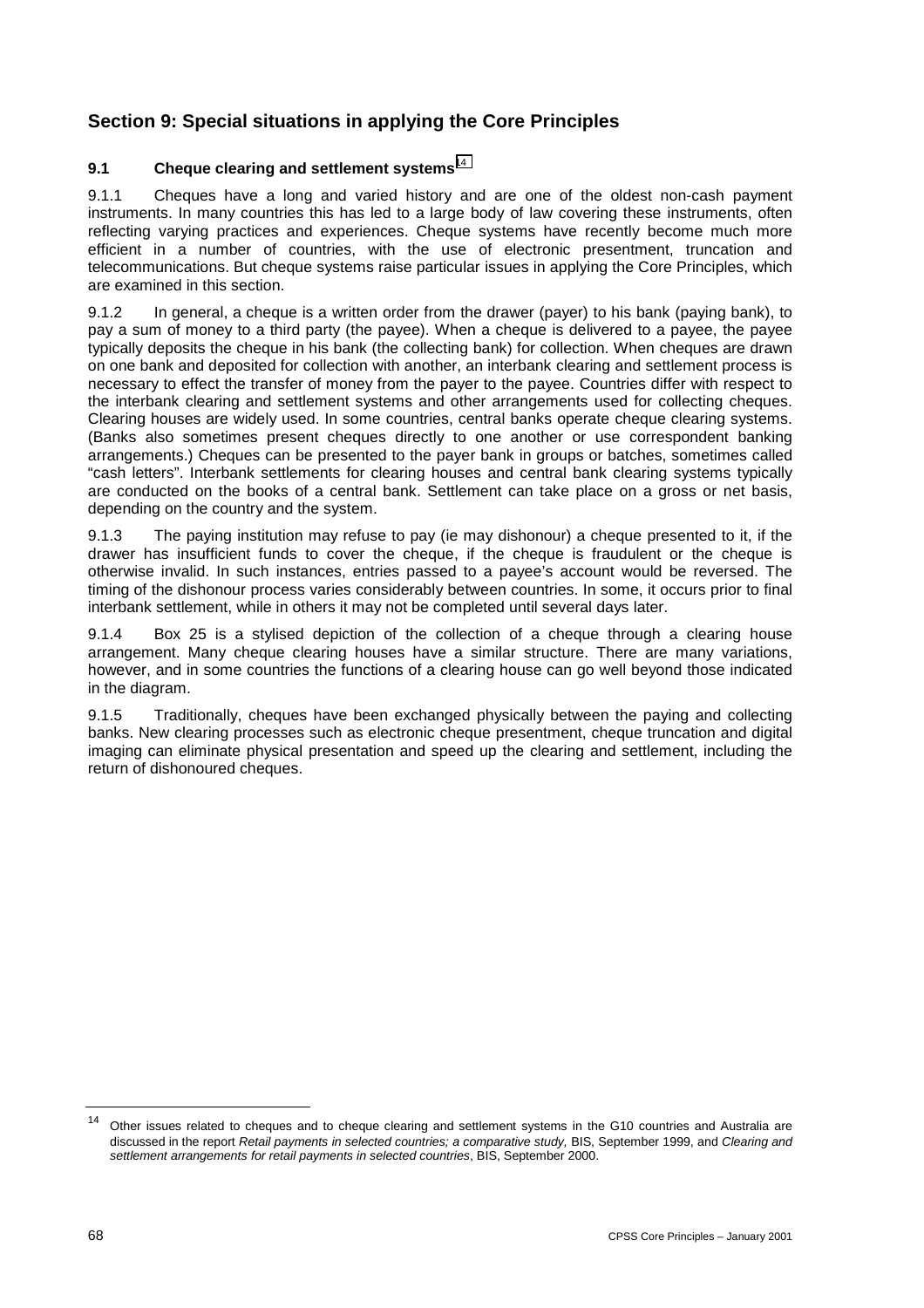

### **Risks in cheques and in cheque clearing and settlement systems**

9.1.6 Much of the discussion on cheques focuses on the issues associated with *individual cheques* and the problems they raise for end users and their banks because of the possibility that cheques deposited may subsequently be dishonoured. It is important to distinguish these issues from those that arise *in cheque clearing and settlement systems* in which banks participate. The key credit and liquidity risks involved with individual cheques and cheque clearing and settlement systems are summarised in the table below. The different issues raised both by individual cheques and by cheque clearing and settlement systems are discussed in the following paragraphs.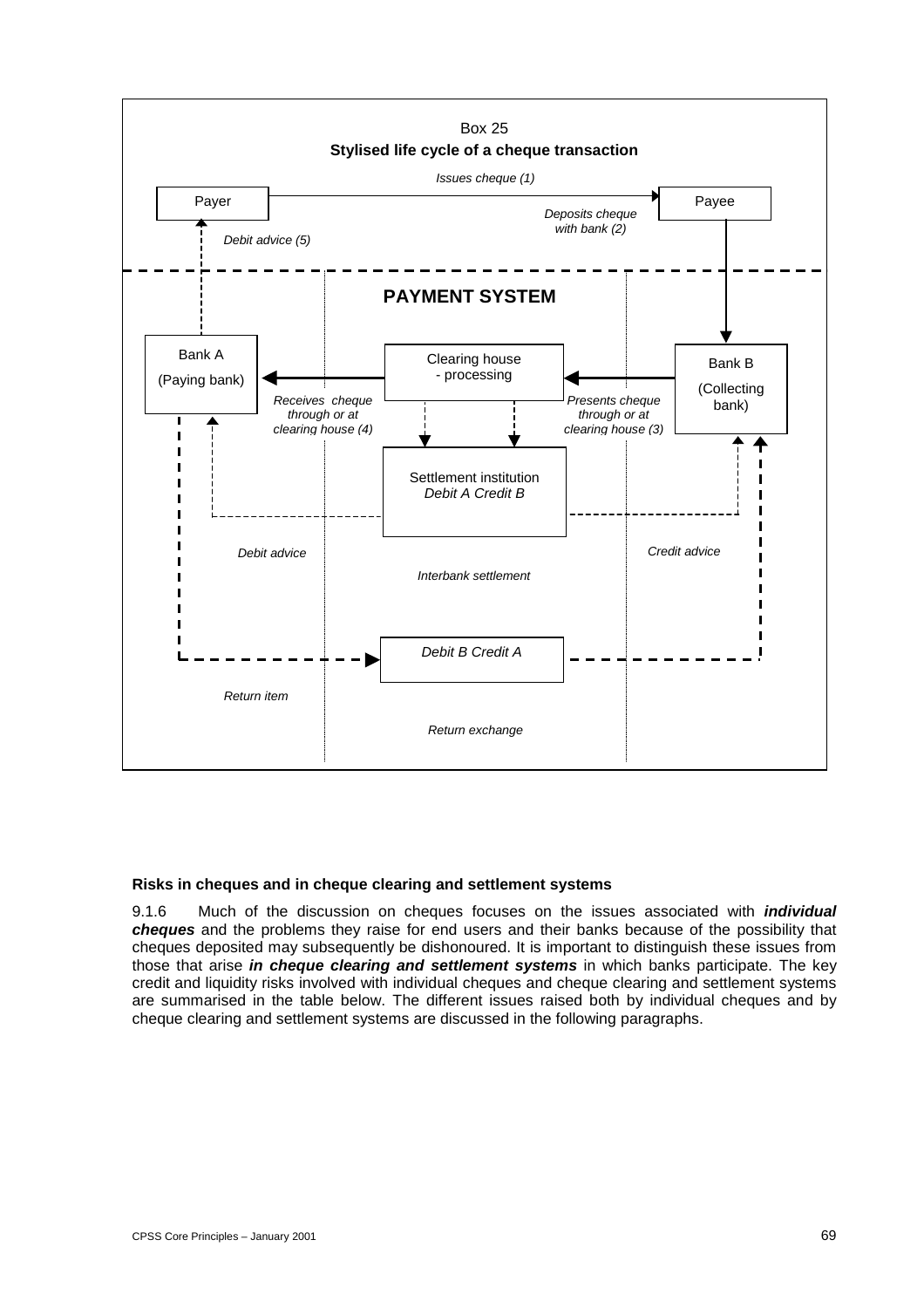|                                                | Individual cheque                                                                                                                                                                    | Cheque clearing and settlement system                                                                                                                                                                                                                                                                                                               |
|------------------------------------------------|--------------------------------------------------------------------------------------------------------------------------------------------------------------------------------------|-----------------------------------------------------------------------------------------------------------------------------------------------------------------------------------------------------------------------------------------------------------------------------------------------------------------------------------------------------|
| Credit risks                                   | Risk to the beneficiary that the cheque<br>٠<br>will be dishonoured.<br>• Risk to the bank from its policies on<br>when it makes funds available to<br>customers depositing cheques. | Risk to the collecting bank that the paying<br>٠<br>bank will be unable to settle. This risk is of<br>the same nature as in any other payment<br>system, but in the case of cheques it can<br>be difficult or costly to limit the credit<br>exposure of participants to one another.                                                                |
| Liquidity risks<br>and liquidity<br>management | Payee may face liquidity risk if the<br>cheque is dishonoured.<br>An individual cheque is relevant only<br>to the total of the paying bank's<br>settlement obligations.              | Banks settling obligations in cheque<br>$\bullet$<br>clearing and settlement systems face<br>liquidity risks if obligations cannot be<br>settled when expected. Similar risks arise<br>in other payment systems, but in the case<br>of cheques it can be difficult or costly to<br>limit or accurately predict their net<br>settlement obligations. |

# **Risks in cheques and cheque clearing and settlement systems**

# *Individual cheques*

9.1.7 The credit and liquidity risk issues raised by individual cheques, summarised in the first column above, do not typically raise systemic risk concerns. The allocation of risk is usually a commercial matter between banks, their customers and issuers of cheques. In some countries, government regulations or industry conventions regarding the timing of the availability of funds to persons that deposit cheques for collection may affect the credit exposures of banks to their customers. The risk exposures of banks resulting from the collection of individual cheques and from commercial relationships between banks and their individual customers are not the focus of the assessment of whether a cheque clearing and settlement system complies with the Core Principles.

9.1.8 The use of a cheque to make payment involves an inherent credit risk, but that risk is not necessarily transferred to the financial institutions that clear and settle cheques. When a payee accepts a cheque in payment of an obligation by a payer, the settlement of the cheque is subject to two credit risks: (1) that the payer, the drawer of the cheque, will not have sufficient funds to cover the cheque and that his bank will not pay (will dishonour) the cheque; and (2) that the bank on which the cheque is drawn will not have sufficient funds to settle for the cheque. The first risk reflects a key feature of the cheque as a "debit transfer" instrument that can be created before the drawer's bank has an opportunity to determine whether the drawer has sufficient funds to cover the cheque. The second risk reflects a feature of all payment systems that involve interbank settlement, where the payment instrument is created in advance.

9.1.9 Typically, the collecting bank posts a conditional credit to the payee's or other depositor's account on deposit of the cheque. In some countries, funds are made available to the depositor of a cheque only when the period for dishonour and return of the cheque has expired.<sup>15</sup> In other countries, funds are made available according to government regulations or industry conventions. The credit risk is transferred to the collecting bank only if the bank provides credit to the depositor before the period for dishonour and return of the cheque has expired. This risk, however, is a matter that is determined by the bank and its customer, or in some cases by public policy, but it is not typically treated as an interbank risk with possible systemic implications.

9.1.10 Liquidity risks at the level of individual cheques occur when payees or other depositors rely on the proceeds of cheque deposits and the funds are not made available at the specified time. These risks, however, do not impact the cheque clearing system, but rather the individual customer's business. When cheques are used to settle large financial market transactions or obligations from other payment and settlement systems, however, the dishonour of one or a few cheques as a result of

<sup>15</sup> In many cheque systems, a higher level of financial risk for end users exists because of the time allowed for returns. The longer this period, the greater the risk that a default or fraud could occur for the financial intermediaries or the payer.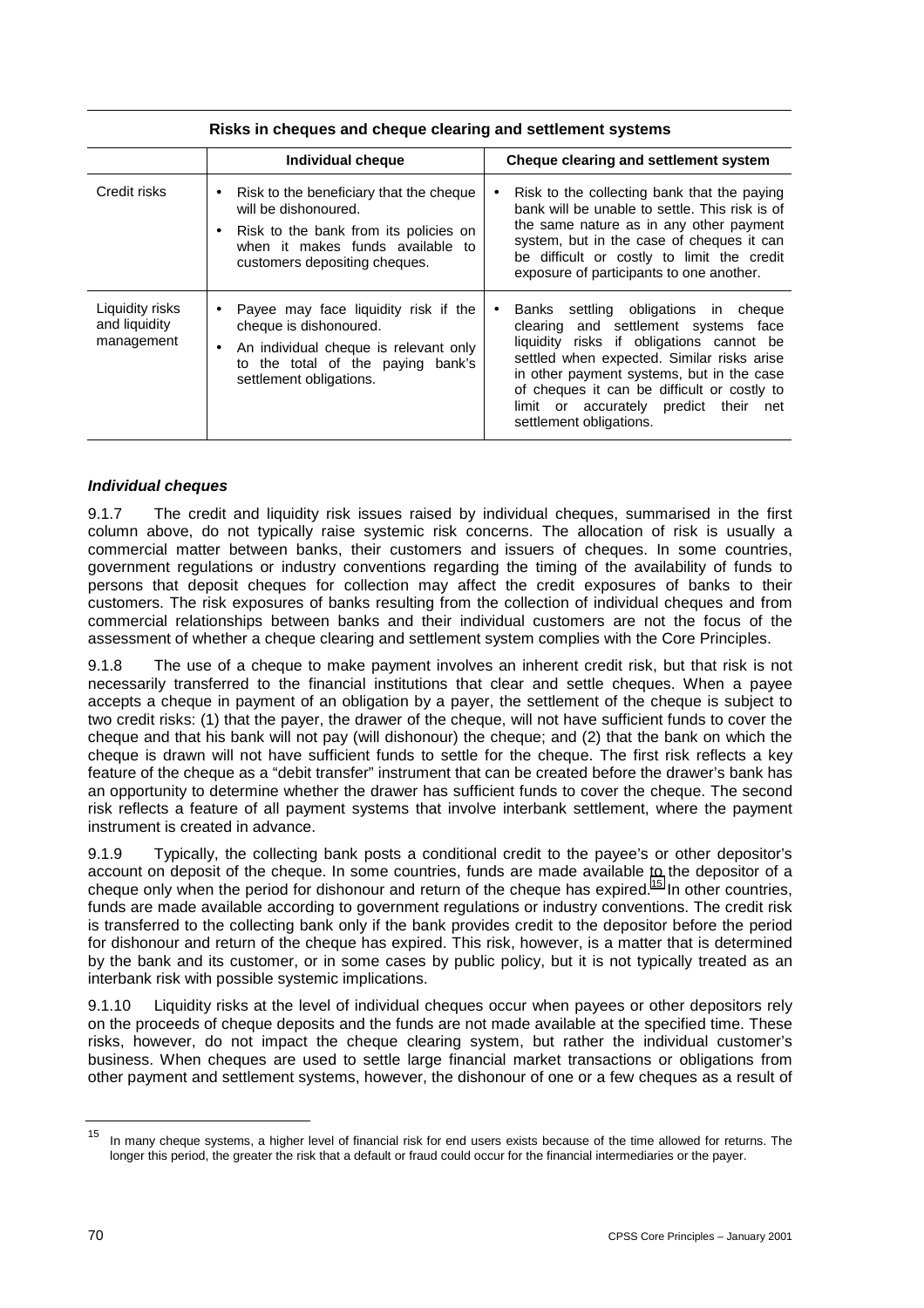the difficulties of a particular financial institution can cause disruptions in markets or payment and settlement systems.

### *Cheque clearing and settlement systems*

9.1.11 Cheque clearing and settlement systems are a form of deferred settlement system, often settling on a multilateral net basis, for debit transfers, typically with few or no risk controls. Settling banks for such a cheque system face significant liquidity management problems and in some cases credit exposures that cannot be predicted or limited as easily as they can in a credit-based system.

9.1.12 One key difference between cheques drawn by banks' customers and other payment instruments is that cheques can be issued by a payer without any prior notice to the paying bank. An individual with a valid account and sufficient funds can withdraw those funds by issuing cheques for any amount at any time without notifying his bank. The payer's bank is therefore faced with a settlement obligation which it cannot limit and which it cannot easily and fully predict. The payer's bank can use historical statistical data to monitor its likely obligations, but this is an ex post risk measure and is not likely to be helpful in conditions of market stress. Depending on the terms of deposit contracts, banks could, of course, ask customers to provide them with prior notice that they will be writing large-value cheques.

9.1.13 Although banks participating in the settlement of cheque clearing systems face the same types of interbank settlement risks as banks participating in any other system with similar deferred net or gross settlement characteristics (including those processing credit transfers), there is not normally any practical way for banks to limit their settlement exposure in cheque systems to other participating banks. Indeed, banks do not usually set or implement limits on settlement exposures in cheque systems. The use of limits in these systems could, among other things, interfere with the execution of commercial claims and conflict with an efficient and speedy processing and settlement of cheques received from each bank's customers. In contrast, in credit transfer systems, particularly those with real-time processing capabilities, limits are typically set, such as net sender debit caps, or other risk controls are established that limit the credit and liquidity exposures of participants in the settlement system or credit providers such as central banks.

9.1.14 Assessment of compliance with the Core Principles therefore needs to focus on the particular liquidity management problems and credit risks faced by banks participating in cheque clearing and settlement systems.

# *Specialised systems based on bank cheques*

9.1.15 Some specialised systems for payment of interbank obligations when banks act as principals - such as those involved in money market transactions - use cheques drawn by banks on themselves. These are variously known as bank cheques or cashiers' cheques and in some countries special instruments known as drawing vouchers or warrants are used for the same purpose.

9.1.16 Systems using such cheques have different characteristics from those which settle customers' cheques. Banks issuing bank cheques know the amounts for which they have issued them and when they are likely to be presented. Banks can thus predict with some confidence the amounts they will be due to pay at settlement and if necessary can limit their prospective obligations by limiting the issue of such cheques. They will, however, have no direct prior warning of the amounts to be paid to them in net settlement systems and thus of their net settlement obligations. Nevertheless, banks participating in such systems have more scope than in normal cheque systems to predict and control their settlement obligations and thus their liquidity needs.

9.1.17 Banks participating in such cheque clearing systems are exposed to a liquidity and possibly credit risk that a participant in the system will be unable to meet its settlement obligations. This risk, however, arises because of the lag between the exchange of the bank cheques and the subsequent settlement of the net obligations. This risk is also present in systems in which banks exchange credit transfer instructions but in which settlement is deferred. The risk thus reflects the delay between the exchange of cheques (which is the acceptance of the payment by the system for settlement) and settlement, and not the nature of the instrument exchanged.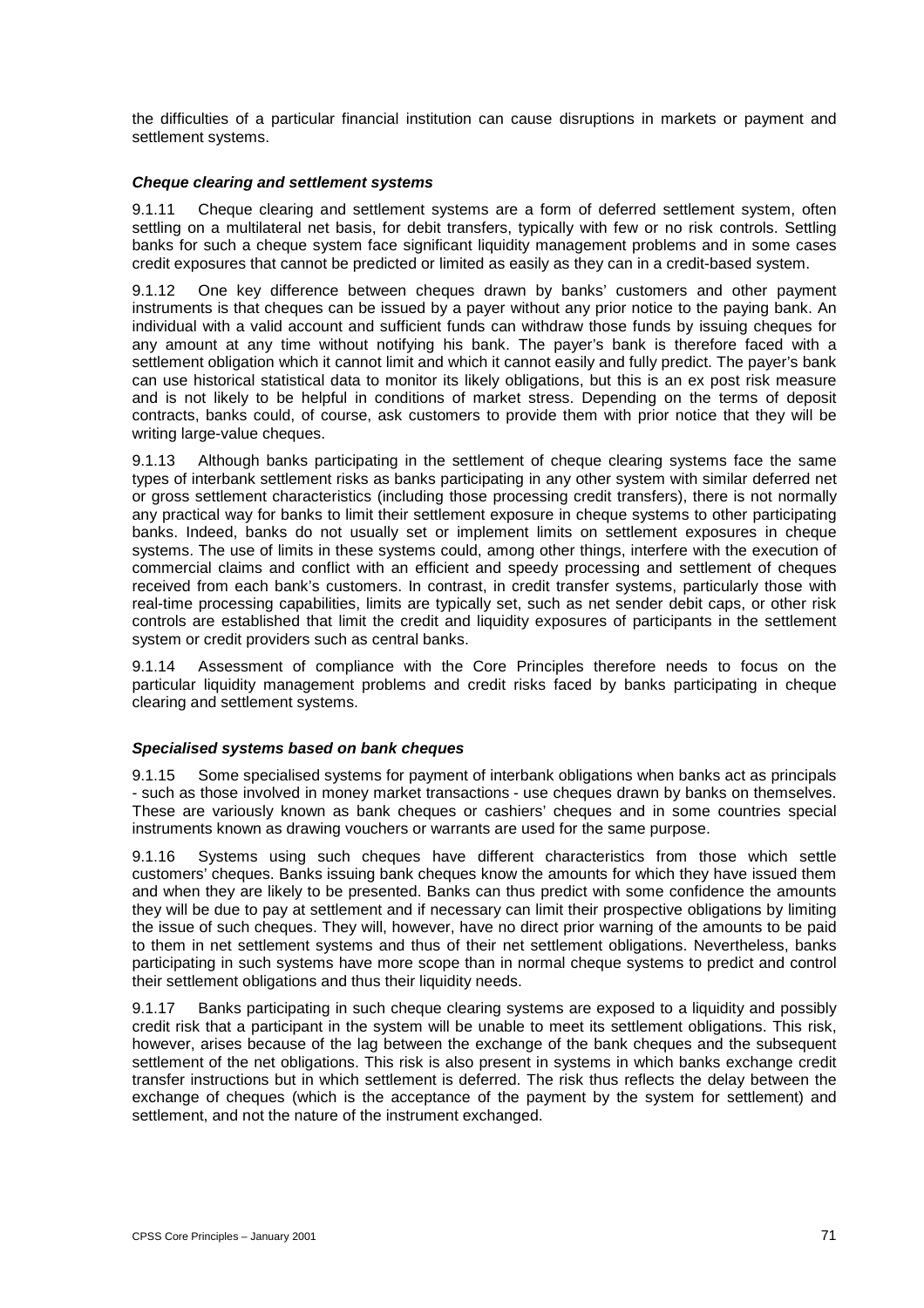### *How difficult is it for cheque systems to comply with the Core Principles?*

9.1.18 To determine whether a particular cheque clearing and settlement system meets the Core Principles requires careful analysis of the specific case, because laws, regulations and organisation vary from country to country.

9.1.19 Some Core Principles can be met by these systems with no more difficulties than by any other payment systems, but the key characteristics of cheque clearing and settlement systems mean that they face particular difficulties in meeting Core Principles III, IV, V and VIII.

- **Core Principle III:** This Core Principle deals with defining the procedures for the management of credit risk and liquidity risk. It is doubtful whether it could be met at all times. It is normally only with great difficulty, particularly in systems where the processing is paper-based, that the paying bank can measure its expected settlement obligations and thus the size of its liquidity management task, particularly in systems settling large values, in such a way that it has more than a very short time between the collection of cheques and their interbank settlement to cover its obligations. Limits, for instance on the size of cheques being issued, could be set in the system in an attempt to contain this risk. This could, however, conflict with the bank-customer relationship and might not be commercially practical.
- **Core Principle IV:** This Core Principle calls for prompt final settlement. In a cheque clearing system, adequate arrangements (collection of cheques, fast processing, rapid communications etc) could allow participants to be aware of their settlement obligations early enough to fund them and complete interbank final settlement in due time. This may be difficult to achieve in a large country, especially one with many time zones, without extensive and costly investment in electronic processing. A further conflict could exist between the need for prompt settlement, the reduction in time available for liquidity risk management that this might cause in some systems, and the cost of the risk management mechanisms needed to comply with Core Principles III and V.
- **Core Principle V:** This Core Principle deals with the completion of timely settlement by a multilateral netting system, if the participant with the largest net debt fails to settle. The problem for cheque systems is that it is difficult to place a limit on the maximum settlement obligation of participants. Indeed, few cheque systems have arrangements to ensure that settlement is completed. Some systems appear to rely on the prospect of unwinding settlement positions or individual payments in the case of a settlement failure as a means to settle payments other than those involving a defaulting participant. This might not be a major issue for systems that are not systemically important, but it is essential for systemically important systems. One way of addressing this issue would be to set up a guarantee fund, funded by the system's participants. The difficulty of meeting Core Principle V lies again with the unpredictable settlement obligation of the paying bank. Any settlement guarantee fund attempting to address the default of a participant would have to be capable of being adjusted promptly to meet the unexpected variations due to large cheques being issued and presented. Moreover, this adjustment would have to be done in the short time between the calculation of the net obligations and their settlement. The longer the delay, the more time the paying bank has to manage its exposure. The shorter the delay, the more demanding it is on the organisation of the system and on the banks' management of available funds.
- **Core Principle VIII:** This Core Principle states that the system should provide a means of making payments that is practical to its users, and efficient for the economy. Assessing a cheque system against Core Principle VIII could show that, in many cases, cheques are considered practical for the users, which would explain their general availability throughout the world. The cost, however, of developing and operating a systemically important cheque system so that it meets all of the Core Principles is likely to be high and might prevent compliance with Core Principle VIII. Risk control measures such as a settlement fund or restrictions on cheque issuance and use might make it too costly for users.

9.1.20 Systemic risks can be exacerbated when key clearing and settlement activity is concentrated on a single cheque clearing system, particularly when such a system takes on functions beyond the mere exchange of cheques and administration of settlements. In some countries cheque clearing systems can take on much wider functions, including providing key rules for clearing and settlement, organising cheque processing and transportation, and providing for settlement guarantees. In effect, a system can be the only practical means of interbank collection for cheques, which in turn might be the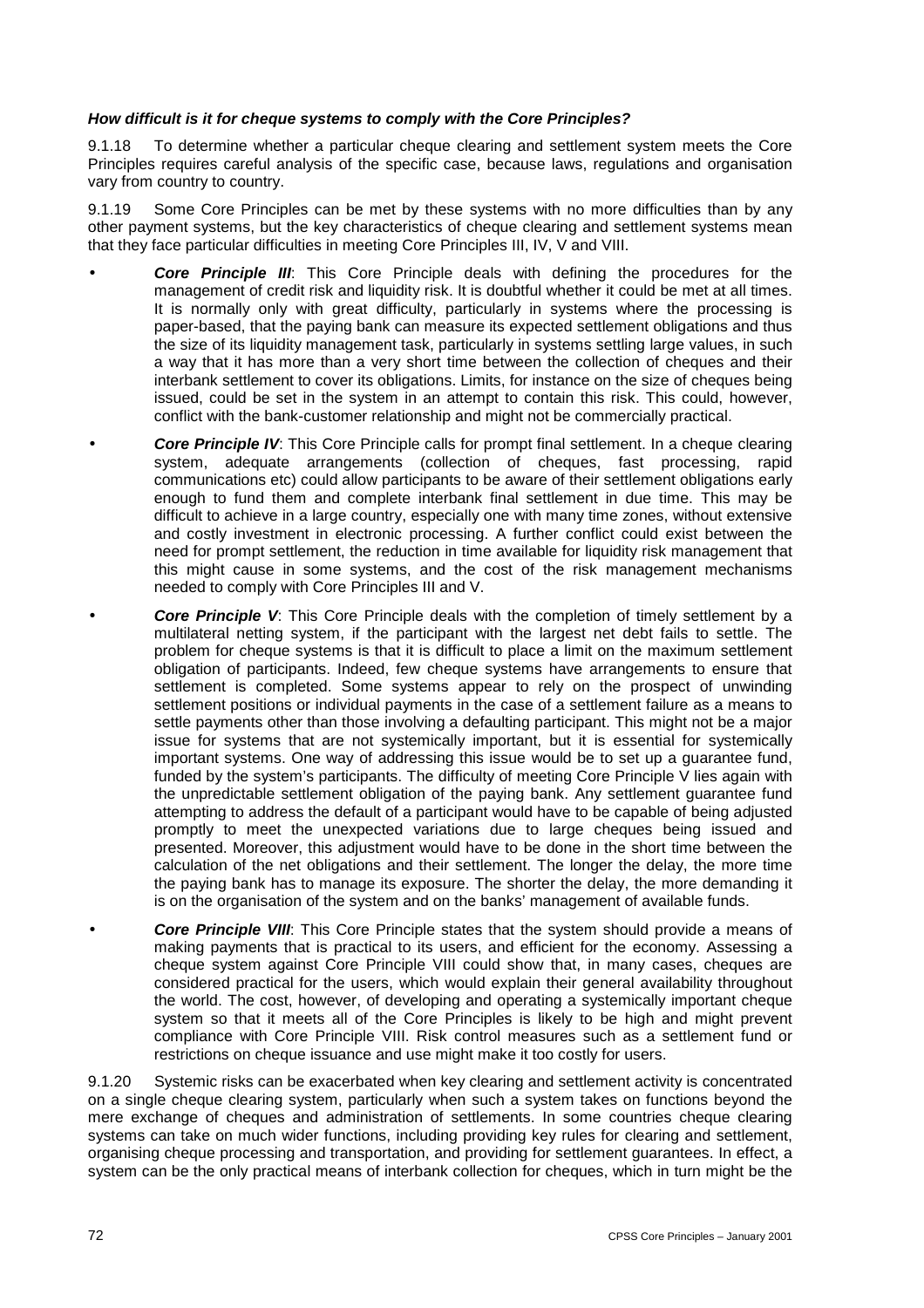key payment instrument in an economy. If such a system ceases to function effectively, then the payment system of the country will face serious disruption.

9.1.21 In cases where a cheque system is the only non-cash payment system, and thus is likely to be systemically important because of the value and importance of the transactions processed, there are two alternative approaches to attaining compliance with the Core Principles:

- (1) replace the entire cheque system with a credit transfer system; or
- (2) channel large-value payments through a separate credit transfer system.

9.1.22 The first alternative in most cases will be impractical, because of the difficulty for users in moving away from a familiar and, for most of them, well functioning system. The second alternative has been adopted in many countries, as, typically, a very small proportion of the number of cheque payments make up the bulk of the high value in a combined system. Therefore the new credit transfer system will not necessarily need to support a high volume of payments, and appropriate risk measures can be taken which are consistent with the Core Principles. System designers and operators can encourage use of the new system through price incentives, service enhancements, or by establishing specific rules for the cheque system.

# **9.2 Cross-border aspects of payment systems**

9.2.1 Payment systems can have a wide variety of cross-border aspects. At one extreme, a system can include sophisticated arrangements for making cross-border payments, involving operations in multiple currencies and participants in several jurisdictions. Further down the scale, payment systems can include facilities for remote access by participants located in countries or jurisdictions other than the system's own, or, more simply, a system can have participants that are either foreign-owned domestic institutions or the local branches of foreign institutions. The issues that such cross-border aspects raise become increasingly important as the scale of cross-border activity grows. For example, the worldwide trend towards greater financial integration tends to mean that correspondent arrangements are used less and that there is increasing demand for payment systems that allow payments to be exchanged and settled directly among participants located in more than one country or jurisdiction.

9.2.2 There are a few prominent examples of large-scale payment systems operating in more than one jurisdiction. For example, the TARGET system of the European System of Central Banks and the payment system of the BCEAO for the West African Monetary Union process and settle payments in a single currency within a monetary union. There are also several examples of systems that process payments in more than one currency. Payment systems with more limited cross-border aspects are relatively common.

9.2.3 The following paragraphs draw attention briefly to some of the main issues that arise in complying with the Core Principles or in overseeing compliance where a system has cross-border aspects. These are not, for the most part, wholly different from issues that arise for purely domestic systems, but cross-border aspects can add to their importance or complexity.

### *Complying with the Core Principles*

9.2.4 Compliance with Core Principle I, in particular, can be considerably more complex where a system has cross-border aspects. In order to establish whether a system has a well founded legal basis, it is necessary to assess not only whether the arrangement is legally robust in its domestic legal environment but also to identify possible conflicts between the relevant laws of the domestic jurisdiction and laws of other relevant jurisdictions. In determining which jurisdictions are relevant, a range of possible circumstances needs to be taken into account. As well as the jurisdiction whose laws govern the system itself, any other jurisdiction is relevant if its laws govern participants, for example participants located or licensed in other countries, whether they have a local presence (for example a branch) or whether they access the system remotely. Insolvency laws are likely to be particularly important, but the laws governing collateral arrangements (see Box 2), settlement finality, or dispute resolution can also be relevant.

9.2.5 Cross-border netting is a particular example of an arrangement that can give rise to complex legal issues. A system engages in such cross-border netting if it settles payments on a net basis and if not all of its participants are incorporated or carrying on business in the same jurisdiction. Determining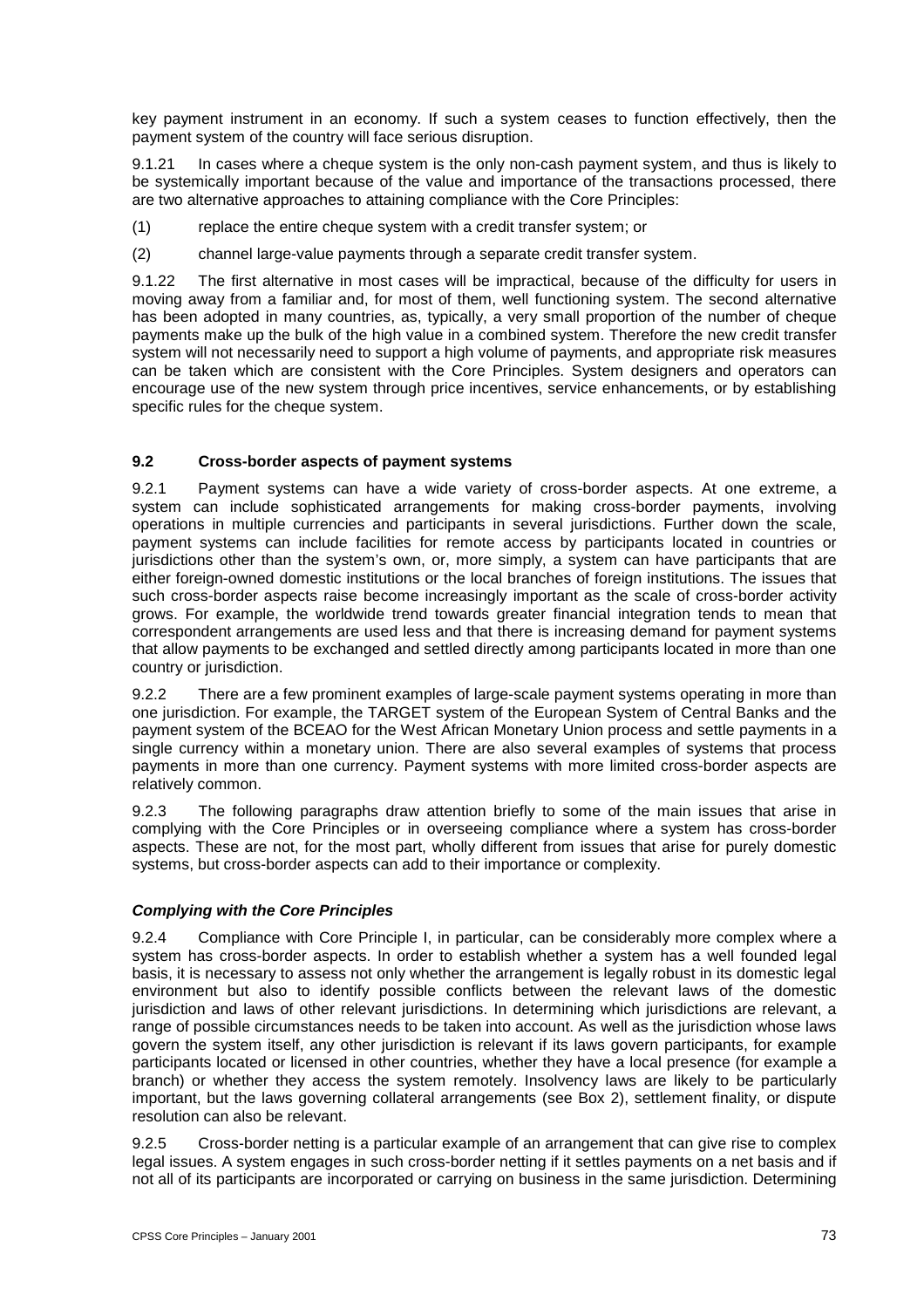whether a particular case of cross-border netting is legally well founded requires an examination of any law that could be relevant to the arrangement itself, to any central counterparty involved in the netting, or to the involvement of any of the system's participants (their head offices and relevant branches), particularly in the event of a participant's insolvency. The detailed arrangements for any system involving cross-border netting would need to be examined, for example by obtaining specific legal opinions. It would not normally be sufficient to rely on opinions expressed in more general terms. In several countries, there has been recent legislation that can be expected to simplify such assessments and to improve the reliability of their conclusions. For example, there are current programmes of legislation to ensure the enforceability of netting under all jurisdictions of the European states belonging to the European Economic Area. The centrepiece of this programme is the Settlement Finality Directive, which was adopted in May 1999 (see Box 3 for a discussion of the directive).

9.2.6 Issues involved in complying with certain of the other Core Principles can also be more complex where a system has cross-border aspects. For example, a multicurrency system requires careful consideration of the risks associated with the settlement assets in relation to compliance with Core Principle VI. See Paragraph 7.6.6 for a discussion of systems that settle in claims on a central bank in a currency which that central bank does not itself issue.

9.2.7 For systems with significant cross-border aspects, the issue can arise of whether to establish more demanding standards for participation than for domestic systems. For example, there might be a case for restricting eligibility to participate in the system in such a way as to ensure compatibility of legal jurisdictions, a comparable ability to bear and manage risks, or the ability of all participants to comply with technical standards. In order for the system to comply with Core Principle IX, it is important that any such requirements are proportionate to the risks involved and are reasonable, fair and publicly disclosed. See Paragraph 7.9.6 for a general consideration of how to approach the trade-off between open access and risk and/or efficiency.

### *Overseeing compliance with the Core Principles*

9.2.8 Systemically important payment systems with significant cross-border aspects can affect financial stability in more than one country. In the worst case, a problem in such a system could transmit disturbances to others. For this reason, close cooperation among all relevant overseers and supervisors of the parties involved is desirable in such cases. (This is discussed in Paragraph 8.4.4.)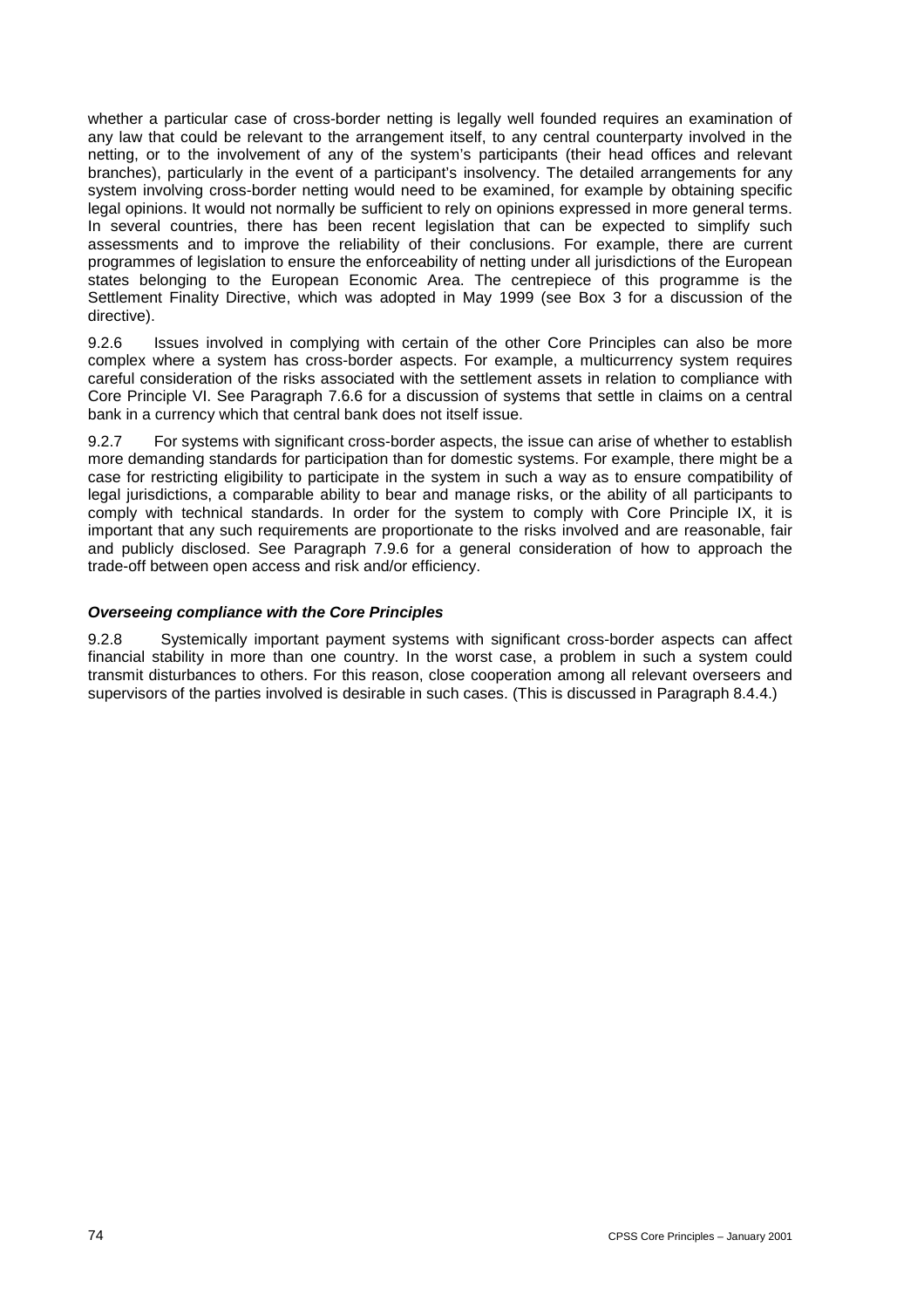# **Section 10: The use of the Core Principles**

# **Using the Core Principles as part of payment system review or reform**

10.1 In an economy with a well developed payments infrastructure, the central bank should use the Core Principles to carry out an initial assessment of the system or systems identified as being systemically important. Such an assessment should include both existing systems and any systems that are being planned or developed. Clear deadlines should generally be set for a system to comply with any of the Core Principles where it currently falls short. Assessments should be carried out at regular intervals thereafter, so that the central bank (as operator or overseer) can monitor continued compliance or progress towards fulfilling those Core Principles which were not met initially.

10.2 In an economy where the payments infrastructure is poorly developed or where it is not functioning effectively, implementation of the Core Principles might well be considered in the context of planning and effecting a more comprehensive payment systems reform or development programme. (Some of the issues involved in such a process are discussed in Paragraphs 10.11-14 below.) A comprehensive reform programme should enable systemically important systems to be built or redesigned in a way that would meet the Core Principles in full at the outset.

10.3 The way that a particular system is used can change over time and could cause it to become or to cease to be systemically important. The central bank should continue to assess regularly whether a particular system should be required to comply with the Core Principles. The central bank should also be aware of developments or perhaps longer-term trends in the local economy (for example, developments in the skill base or in available technology) that could be relevant to the choice of system design and the means by which the system could best comply with particular Core Principles, for example Core Principles VII and VIII.

### **The effect of payment system design and organisation on implementation of the Core Principles**

10.4 The design and organisational features of a particular payment system will influence the application of the Core Principles. For example, Core Principle V would, by definition, not apply to real-time gross settlement systems but would apply to deferred net settlement systems and probably to some hybrid systems, whereas Core Principle IV would apply to all three types of systems. Similarly, different ownership structures affect the interpretation of Core Principle X. The type of technology employed by the system also affects the application of some of the Core Principles. For example, the ways to ensure operational reliability in accordance with Core Principle VII is significantly different for manual and electronic methods of processing payments.

### **Institutional roles and organisational issues**

10.5 The central bank has a key role in any programme of payment system assessment and reform. Central banks bear responsibility (in their capacities as operators or overseers) for ensuring that systemically important payment systems comply with the Core Principles set out in this report. Other authorities, however, can also help to ensure safe and efficient payment systems. For example, the cooperation of finance and justice ministries, together with the legislature, can be required in the implementation of any legal reforms related to payment systems that are undertaken in the interests of achieving compliance with the Core Principles or as part of a large-scale payment system reform or development initiative.

10.6 Commercial banks and any other financial institutions which participate in payment systems should also be closely involved in this process. Where the banking sector is not as yet sufficiently well established or does not have the necessary resources to make an effective contribution, the central bank may need to take on more of the detailed responsibility for implementation.

10.7 Whatever the precise balance between central bank and commercial bank involvement, it can be helpful to establish a consultative forum to coordinate payment system reform. The forum can include relevant user groups and interested bodies, in order to represent different interests and different areas of expertise (technical, legal, and institutional). Such a forum can be helpful in building support within the financial sector for an appropriate long-term payment system strategy, in promoting it to the wider public, and in securing the necessary mobilisation of resources from the various groups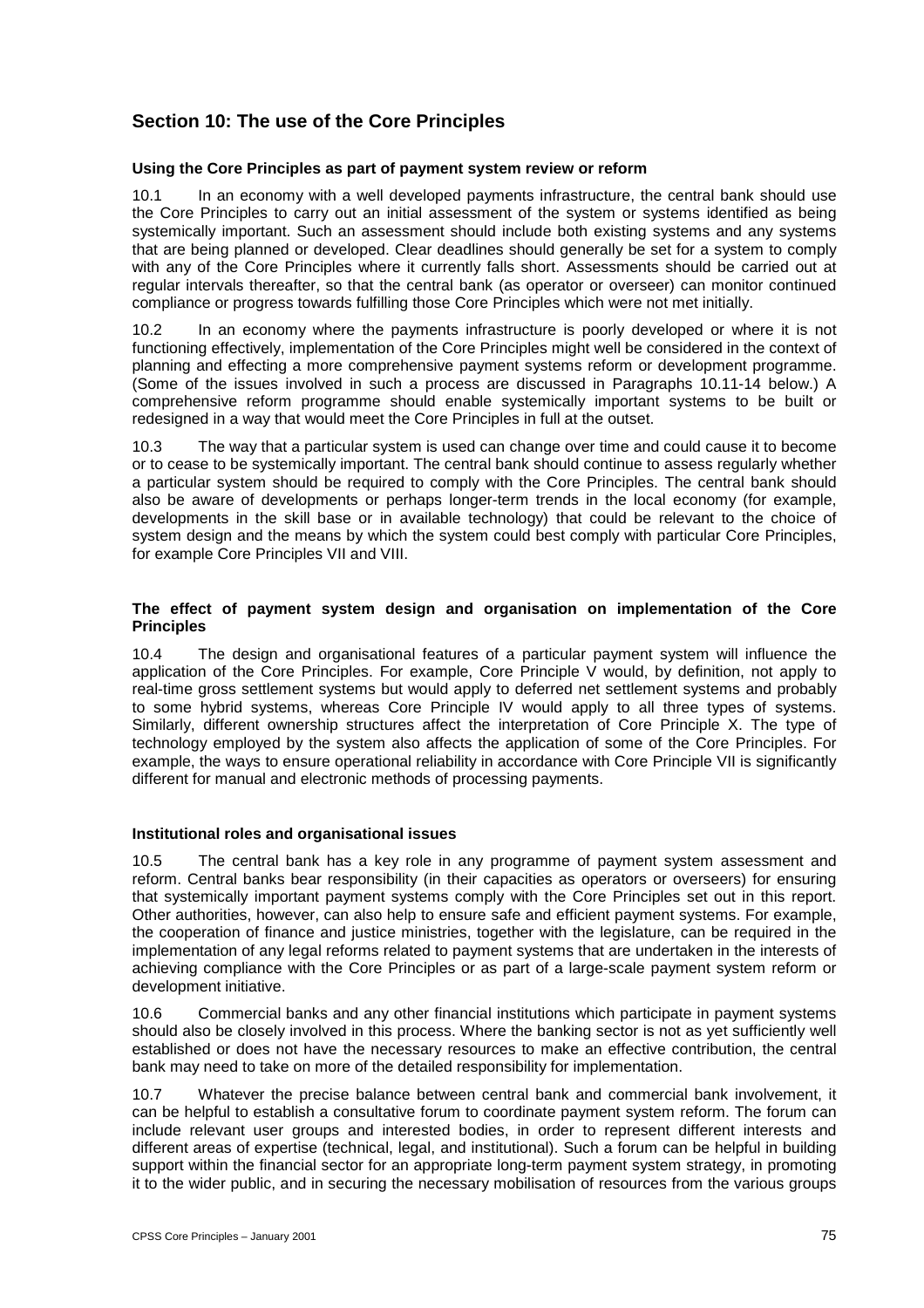to meet the objectives. A consultative forum can have an important role in relation to the design and operation of an individual system, particularly if the system is not owned by its participants but operated on their behalf, for example if the owner and operator is the central bank - see Paragraphs 7.10.11-12. Its role could include risk analysis and determining a programme to achieve compliance with the Core Principles, including setting its priorities and its timetable. Such a forum can also be useful when a more comprehensive programme of payment system reform in a country is being developed and carried through.

### **Major programmes of payment system reform or development - payment systems and the markets they serve**

10.8 When the central bank is concerned with a major payment system reform or development programme, its first step should be a "stocktake" of the economy's current payment requirements and the ways in which these are likely to change in the future. A wide range of structural, technical and institutional factors need to be considered, including the structure of the economy and the degree to which the existing payment systems are able to meet the needs of the various markets and users. It is necessary to consider not only current requirements but also the best available forecasts of how the economy, its markets and supporting infrastructure are likely to develop.

10.9 This assessment should cover such basic factors as the volumes and values processed by the existing payment systems, the geography and the distribution of economic areas and financial markets within the country, the size and state of development of different economic sectors, the legal environment and the state of the national telecommunications and other physical infrastructure. On the institutional side, areas to be covered in this exercise include:

- the structure and organisation of the banking sector, as the banks have a pivotal position as providers of payment services and as users of the payments infrastructure. The role, if any, of the postal services or other non-bank institutions in providing payment services should also be considered in this context;
- the clearing and settlement arrangements for the various financial markets and exchanges, and how they link into the payments infrastructure;
- the legal environment, and the implications of this for the rules and other contracts that underpin the payment systems. The basis for the central bank's payment system oversight should also be considered;
- the framework of monetary policy, and in particular the central bank's arrangements for market operations.

10.10 When this "stocktake" is completed, it will reveal the strengths and weaknesses or gaps in the existing payments infrastructure. This is the necessary factual base on which to build a long-term objective or "vision" for the economy's payment systems that would meet likely future business needs and enable key public policy objectives to be achieved.

# **Implementation issues for major programmes**

10.11 The development of an achievable long-term vision is likely to involve agreement on where to strike a number of "trade-offs". Certain elements of user "wish lists" may be incompatible with each other, or with other factors identified in the "stocktake". Choices therefore have to be made and explained - perhaps through a published strategic plan.

10.12 The process of realising the long-term objective involves a series of separate projects and initiatives. Some of these will involve the building and/or enhancement of particular payment systems, but there are likely to be others which focus on aspects of the environment within which the payment systems function. The active cooperation of institutions not directly involved in payment systems (see Paragraph 10.5) may well be required. For example, compliance with Core Principle I could require the establishment of a legal framework that would be more supportive of the payment systems by making the impact of insolvency law more predictable or by ensuring consistency between payment system rules and insolvency law. Similarly, improvements in the national telecommunications and IT infrastructure may also be necessary for a successful nationwide electronic funds transfer system.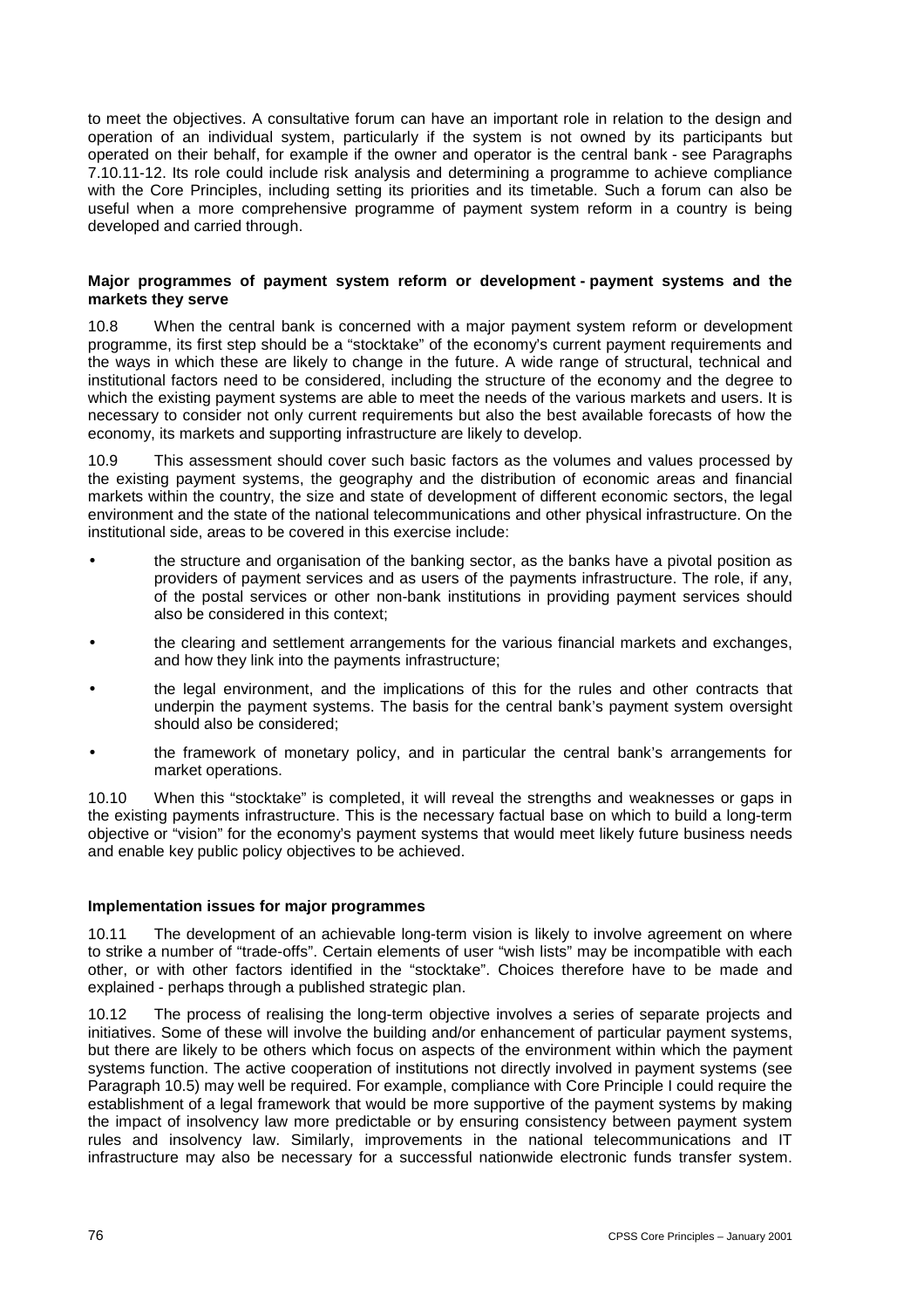There may also be a need for changes in the way that the central bank operates - for example to its account (including settlement account) structure and administration.

10.13 Strong project management is usually one of the main keys to success in implementing major programmes of reform. Each individual project needs to be managed actively and specified and documented clearly throughout its life, from a statement of user requirements to a detailed technical specification. Some of the projects are likely to have a higher priority than others, some may need to proceed simultaneously, and some may not be able to begin until others have been completed or have reached a particular stage. An overall business plan is therefore needed that clearly identifies the priorities and interdependencies of the various projects, sets them in the context of an agreed timetable and budget for the achievement of the long-term objective, and incorporates a mechanism for monitoring the progress of each project against that timetable and budget.

10.14 One important issue in developing and implementing an appropriate long-term objective and business plan is the level of technological support that the economy can sustain. Payment system development can be helped by new technology, but the level of technology should never drive the strategy. There should not be a presumption that a successful large-scale reform or development strategy will always require the adoption of a high level of technology. Instead, technology should be adopted that fits the business needs of the potential users of the system, subject to the budget and infrastructure constraints that are likely to apply over the course of the reform. For example, if certain technology is expensive and difficult to support reliably in a particular case, it might be appropriate to pursue a less capital-intensive solution, perhaps with a timetable for subsequent review.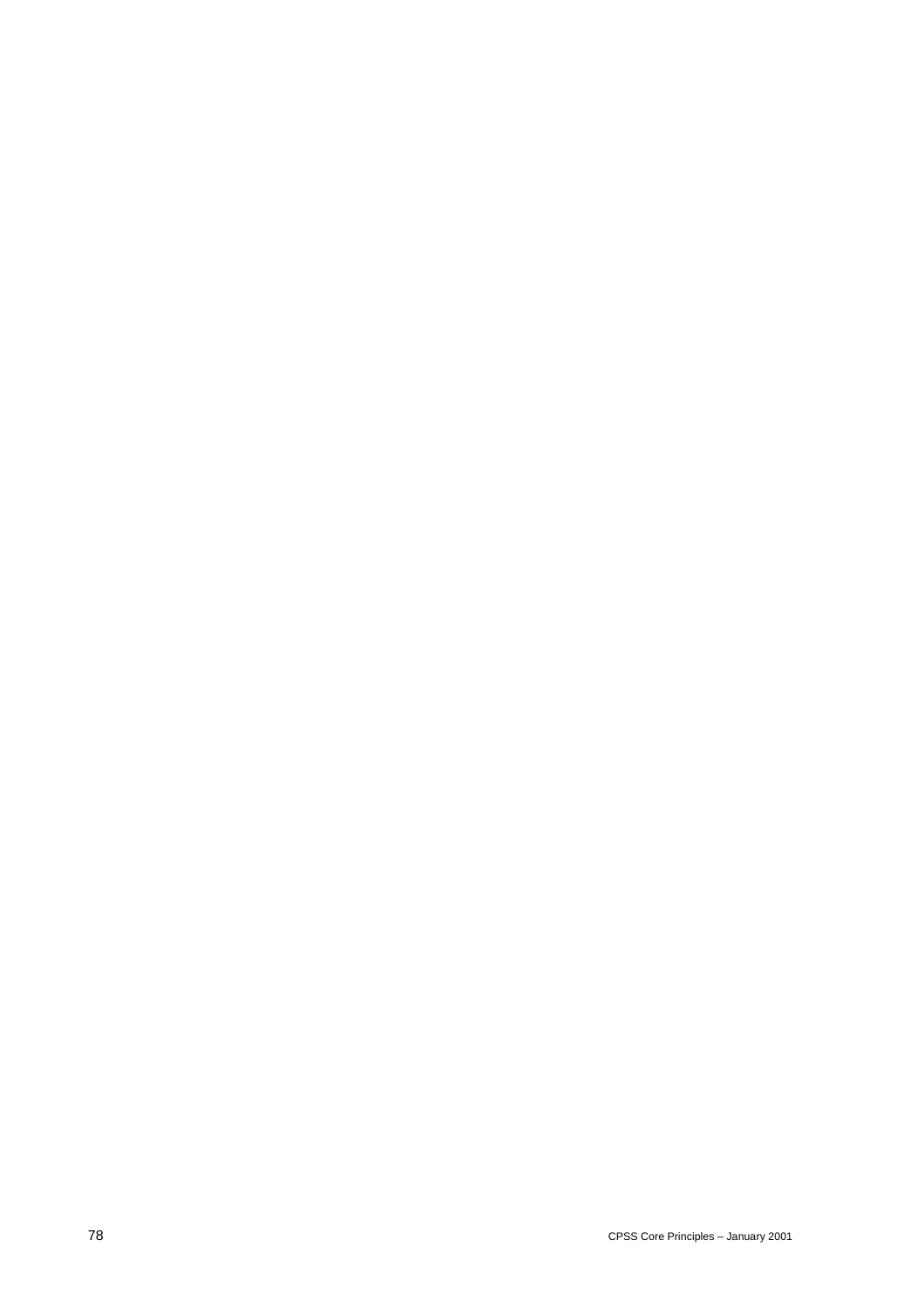# **Glossary**

The following glossary of terms is not intended to provide legally precise definitions but to be a tool to help understand the report. Terms are defined in this glossary with particular reference to payment systems and to their usage in this report.

| <b>Acceptance for settlement</b> | The stage in the processing of a payment at which it has passed all<br>risk management and other tests and can be settled under the<br>system's rules and procedures. See also Paragraph 7.4.1 and Box 9.                                                                                                        |
|----------------------------------|------------------------------------------------------------------------------------------------------------------------------------------------------------------------------------------------------------------------------------------------------------------------------------------------------------------|
| Access                           | The right or opportunity for an institution to use the services of a<br>particular payment system to settle payments on its own account or<br>for customers. See also participant, direct participant, indirect<br>participant.                                                                                  |
| <b>Authentication</b>            | The methods used to verify the identity of an institution, individual or<br>hardware device involved in payment system activities and to confirm<br>that a message has not been modified or replaced in transit.                                                                                                 |
| <b>Bilateral credit limit</b>    | See credit limit.                                                                                                                                                                                                                                                                                                |
| <b>Bilateral exposure</b>        | One party's exposure to another party.                                                                                                                                                                                                                                                                           |
| <b>Bilateral netting</b>         | An arrangement between two parties to net their bilateral obligations.<br>The obligations covered by the arrangement may arise from financial<br>contracts, funds transfers or both. See also netting, multilateral<br>netting.                                                                                  |
| <b>Business continuity</b>       | A payment system's business continuity arrangements aim to ensure<br>that it meets agreed service levels even if one or more components of<br>the system fail or if it is affected by an abnormal external event. They<br>can include both preventative measures and arrangements to deal<br>with contingencies. |
| Case law                         | Precedents established in previously decided court cases that may<br>influence future interpretations of law or the disposition of future court<br>cases.                                                                                                                                                        |
| <b>Central counterparty</b>      | An entity that interposes itself between the parties to an obligation,<br>taking equal and opposite obligations towards each of the original<br>parties. See also multilateral netting.                                                                                                                          |
| <b>Cheque</b>                    | A written order from one party (the drawer) to another (the drawee,<br>normally a financial institution) requiring the drawee to pay a specified<br>sum on demand to the drawer or to a third party specified by the<br>drawer (the payee).                                                                      |
| <b>Clearing</b>                  | The process of transmitting, reconciling and, in some cases,<br>confirming payments prior to settlement, possibly including the netting<br>of payments and the establishment of net positions for settlement.                                                                                                    |
| <b>Clearing house</b>            | A central location or central processing mechanism through which<br>payment system participants agree to exchange payments. In this<br>report it is a term used only in the context of cheque processing. See<br>also cheque.                                                                                    |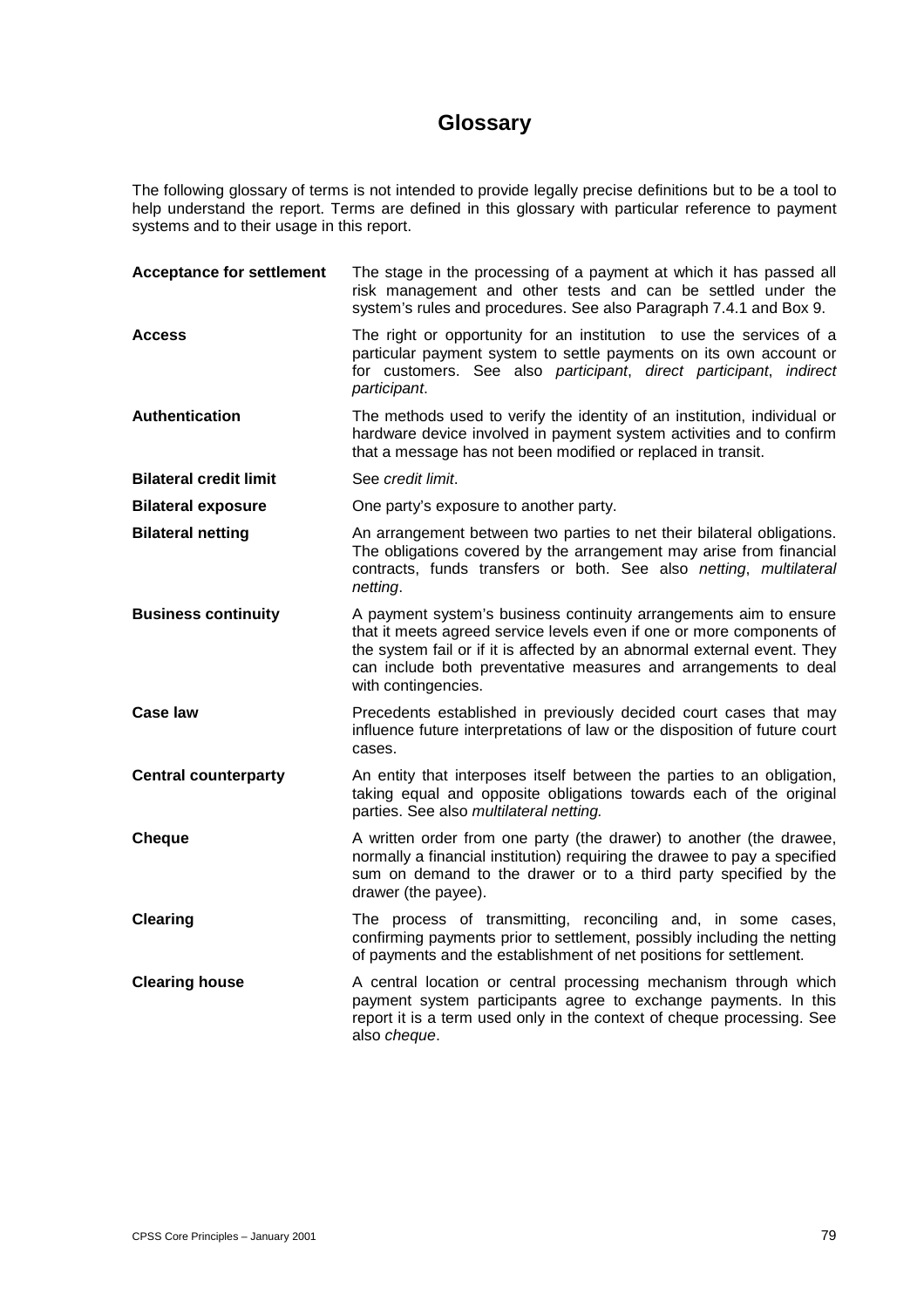| <b>Collateral</b>                     | An asset that is delivered by the collateral provider to secure payment<br>or performance of an obligation to the collateral taker. For example,<br>participants in some payment systems provide the central bank with<br>collateral to secure their obligations in relation to the provision of<br>intraday liquidity. Collateral arrangements may take different legal<br>forms; collateral may be provided either by an absolute transfer of<br>ownership/title (eg repo) or by pledge. Typically, liquid assets, such as<br>government securities and cash, are used as collateral. See also<br>pledge, repurchase agreement (repo). |
|---------------------------------------|------------------------------------------------------------------------------------------------------------------------------------------------------------------------------------------------------------------------------------------------------------------------------------------------------------------------------------------------------------------------------------------------------------------------------------------------------------------------------------------------------------------------------------------------------------------------------------------------------------------------------------------|
| <b>Collateral pool</b>                | Assets owned by members of a payment system that are collectively<br>available to the system as collateral to enable it to obtain funds in<br>circumstances specified in its rules. See also collateral.                                                                                                                                                                                                                                                                                                                                                                                                                                 |
| <b>Committed facilities</b>           | Facilities (for example, lines of credit or repo facilities) under which the<br>provider is contractually committed to advance funds in defined<br>circumstances. See also repurchase agreement (repo).                                                                                                                                                                                                                                                                                                                                                                                                                                  |
| <b>Contract law</b>                   | Body of law concerned with making and enforcing agreements.                                                                                                                                                                                                                                                                                                                                                                                                                                                                                                                                                                              |
| <b>Credit limit</b>                   | Limit on the credit exposure a payment system participant incurs vis-<br>à-vis another participant (bilateral credit limit) or vis-à-vis all other<br>participants (multilateral credit limit) as a result of receiving payments<br>that have not yet been settled.                                                                                                                                                                                                                                                                                                                                                                      |
| <b>Credit risk</b>                    | The risk that a counterparty will not settle an obligation for full value,<br>either when due or at any time thereafter. Examples of credit risk<br>referred to in this report are the risk that a payment made through a<br>payment system for subsequent settlement will not in fact be settled;<br>and the risk to payment system participants from failure of the<br>settlement<br>institution<br>settlement<br>institution.<br>See<br>also<br>and<br>Paragraphs 3.1.1 and 3.6.2.                                                                                                                                                    |
| <b>Credit transfer</b>                | An electronic or paper message authorised by the payer instructing an<br>institution holding the payer's account to transfer funds from the<br>payer's account to the account of a nominated payee at the same or<br>another institution. See also payment.                                                                                                                                                                                                                                                                                                                                                                              |
| <b>Cross-border netting</b><br>scheme | An arrangement to net positions or obligations between or among<br>parties in more than one country or jurisdiction. See also netting.                                                                                                                                                                                                                                                                                                                                                                                                                                                                                                   |
| Customer                              | A user of payment services that has no direct relationship with the<br>system operator, typically the customer of a payment system<br>participant or other financial intermediary. See also direct participant,<br>indirect participant, participant, user.                                                                                                                                                                                                                                                                                                                                                                              |
| Daily processing                      | Complete cycle of processing tasks that need to be completed in a<br>typical business day, from start-of-day procedures to end-of-day<br>procedures including backing-up of data.                                                                                                                                                                                                                                                                                                                                                                                                                                                        |
| Daily settlement                      | Completion of settlement on the day of value of all payments accepted<br>for settlement. See also day of value.                                                                                                                                                                                                                                                                                                                                                                                                                                                                                                                          |
| Day of value                          | Day on which a payment is due to be credited to the receiving<br>participant in the payment system. The day of value for the receiving<br>participant's customer (that is, the day on which the receiving<br>participant credits the customer in its books) may or may not be the<br>same day, depending on specific agreements or local practice. See<br>also Paragraph 7.4.1.                                                                                                                                                                                                                                                          |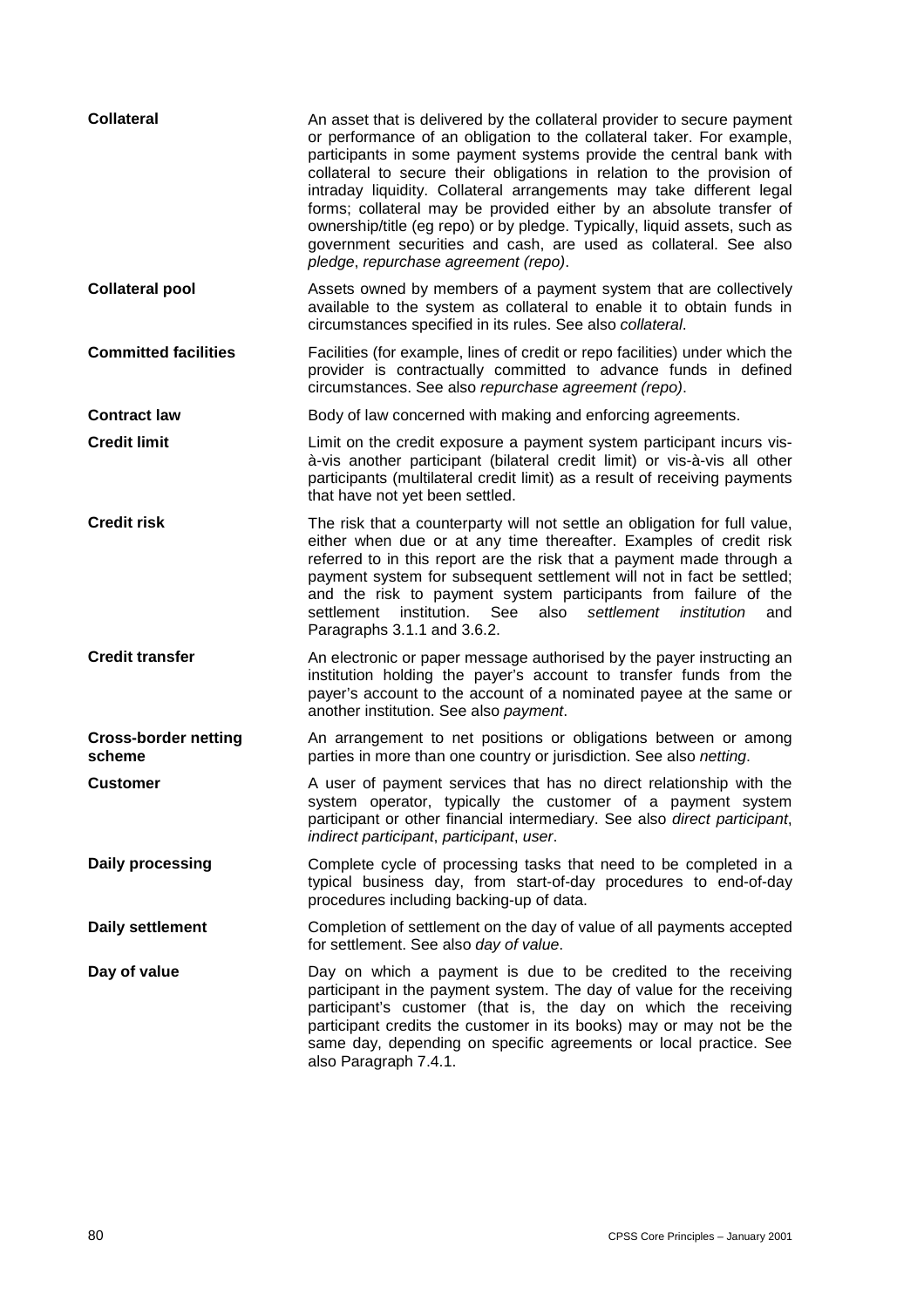| Debit transfer system             | Funds transfer system in which debit transfer instruments (for<br>example, cheques) made or authorised by the payer move from the<br>financial institution of the payee to the financial institution of the payer<br>and result in a charge (debit) to the account of the payer. See also<br>cheque, payment, payment system.      |
|-----------------------------------|------------------------------------------------------------------------------------------------------------------------------------------------------------------------------------------------------------------------------------------------------------------------------------------------------------------------------------|
| <b>Default</b>                    | Failure to complete a funds transfer according to its terms for reasons<br>that are not technical or temporary, usually as a result of insolvency.                                                                                                                                                                                 |
| Defaulter pays                    | A loss-sharing arrangement where each participant is required to<br>collateralise any exposures that it creates for other participants. As a<br>result, losses from a party's default are borne by the defaulting party.<br>See also Paragraph 7.3.7.                                                                              |
| Deferred net settlement<br>system | Net settlement system in which there is a time lag between<br>acceptance of a payment for settlement and its actual settlement. See<br>also Box 7.                                                                                                                                                                                 |
| <b>Direct participant</b>         | A participant in a payment system that settles payments across the<br>books of the settlement institution for the system. See also Box 11,<br>participant, indirect participant, user.                                                                                                                                             |
| <b>Disclosure</b>                 | See public disclosure.                                                                                                                                                                                                                                                                                                             |
| <b>Exit criteria</b>              | Criteria for an existing participant in a payment system to cease to<br>participate.                                                                                                                                                                                                                                               |
| <b>Final settlement</b>           | Settlement which is irrevocable and unconditional.                                                                                                                                                                                                                                                                                 |
| <b>Financial risk</b>             | Term covering a range of risks incurred in financial transactions - both<br>liquidity risk and credit risk. See also liquidity risk, credit risk.                                                                                                                                                                                  |
| <b>Funds transfer</b>             | See payment.                                                                                                                                                                                                                                                                                                                       |
| <b>Gridlock</b>                   | A situation that can arise in a payment system in which the failure of<br>some payments to be accepted for settlement (for example, because<br>the necessary liquidity is unavailable) prevents a substantial number<br>of other payments from other participants from being accepted for<br>settlement. See also Paragraph 3.8.4. |
| <b>Haircut</b>                    | The difference between the market value of a security and its<br>collateral value. Haircuts are taken by a lender of funds against<br>collateral in order to protect the lender from losses owing to a decline<br>in the market value of the security, should the need arise to liquidate<br>the collateral.                       |
| <b>Hybrid system</b>              | A payment system that combines characteristics of RTGS systems<br>and netting systems. See also Box 8.                                                                                                                                                                                                                             |
| <b>Indirect participant</b>       | A class of participant in a payment system in which there is a tiering<br>arrangement. Indirect participants settle payments across the books of<br>direct participants rather than across accounts with the settlement<br>institution. See also Box 11, customer, direct participant, participant,<br>user.                       |
| <b>Instrument</b>                 | See payment instrument.                                                                                                                                                                                                                                                                                                            |
| Intraday credit                   | Credit extended for a period of less than one business day.                                                                                                                                                                                                                                                                        |
| Intraday liquidity                | Funds which can be accessed during the business day, usually to<br>enable financial institutions to make payments in real time. See also<br>intraday credit.                                                                                                                                                                       |
| Legal risk                        | The risk of loss because of the unexpected application of a law or<br>regulation or because a contract cannot be enforced. See also<br>Paragraph 3.1.1.                                                                                                                                                                            |
| Limit                             | See credit limit.                                                                                                                                                                                                                                                                                                                  |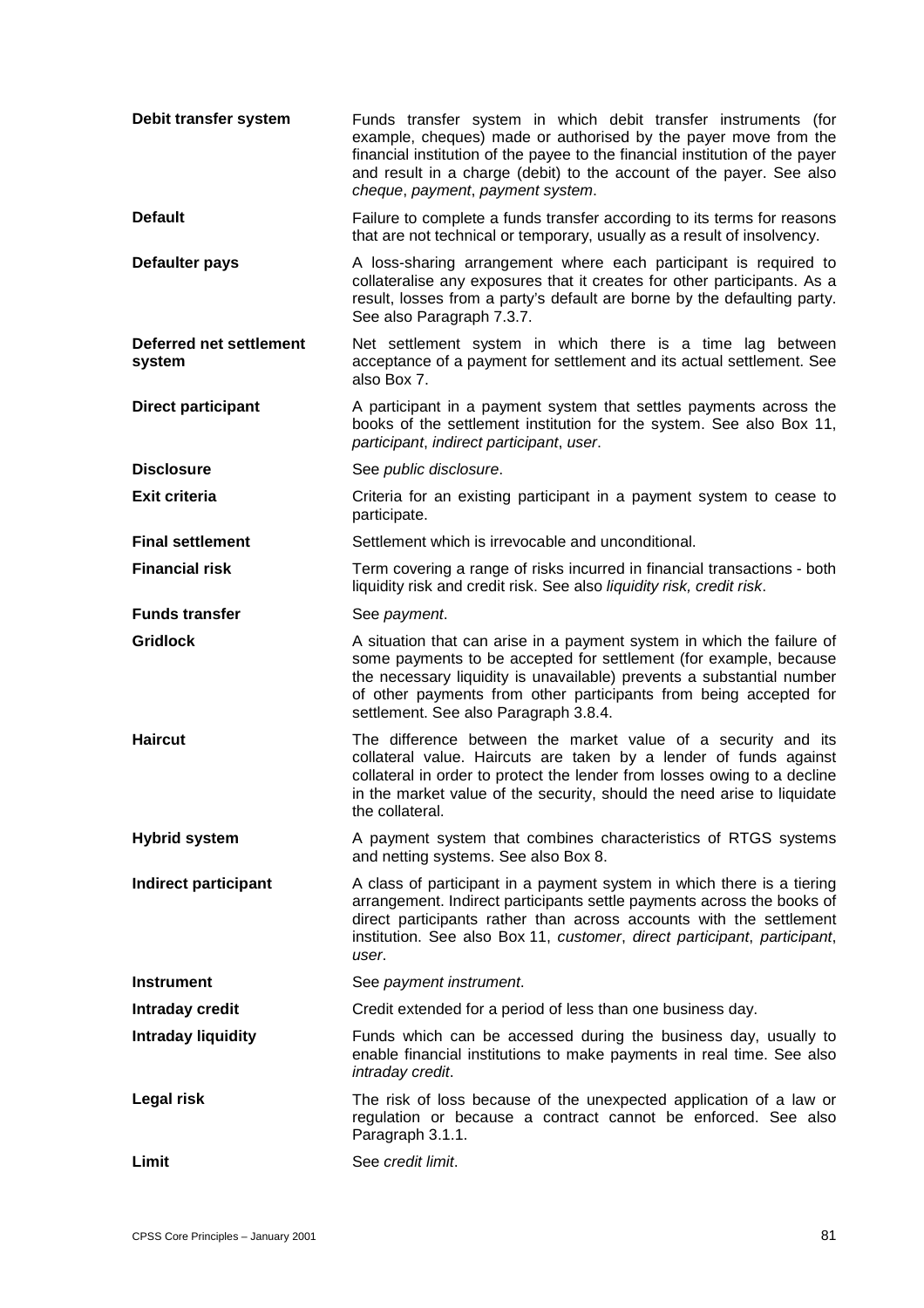| <b>Liquidity risk</b>                  | The risk that a participant in a payment system will not settle an<br>obligation for full value when due. Liquidity risk does not imply that a<br>counterparty or participant is insolvent since it may be able to meet its<br>unspecified time thereafter. See<br>obligations at some<br>also<br>Paragraph 3.1.1.                                                                                                                                           |
|----------------------------------------|--------------------------------------------------------------------------------------------------------------------------------------------------------------------------------------------------------------------------------------------------------------------------------------------------------------------------------------------------------------------------------------------------------------------------------------------------------------|
| Loss-sharing agreement/<br>arrangement | An agreement between participants in a payment system regarding<br>the allocation of any loss arising when one or more participants fail to<br>fulfil their obligations; the arrangement stipulates how the loss will be<br>shared among the parties concerned in the event that the agreement<br>is activated. See also defaulter pays, survivors pay.                                                                                                      |
| <b>Multilateral credit limit</b>       | See credit limit.                                                                                                                                                                                                                                                                                                                                                                                                                                            |
| <b>Multilateral netting</b>            | An arrangement among three or more parties to net their obligations.<br>The multilateral netting of payment obligations normally takes place in<br>a multilateral net settlement system. See also netting, deferred net<br>settlement system.                                                                                                                                                                                                                |
| Net credit or debit position           | A participant's net credit or net debit position in a deferred settlement<br>system is the sum of the value of all the transfers it has received up to<br>a particular point in time less the value of all transfers it has sent. If<br>the difference is positive, the participant is in a net credit position; if<br>the difference is negative, the participant is in a net debit position. See<br>also netting, bilateral netting, multilateral netting. |
| <b>Netting</b>                         | The agreed creation from multiple positions or obligations of a single<br>position/obligation which is calculated as the sum of positive positions<br>or obligations owing less the sum of negative positions or obligations<br>owed. Netting/offsetting may take several forms which have varying<br>degrees of legal enforceability in the event of default of one of the<br>parties. See also bilateral netting, multilateral netting.                    |
| Non-repudiability                      | The ability to prevent denial or repudiation by the sender or receiver of<br>a payment message.                                                                                                                                                                                                                                                                                                                                                              |
| <b>Offsetting</b>                      | See netting.                                                                                                                                                                                                                                                                                                                                                                                                                                                 |
| <b>Operational risk</b>                | The risk that deficiencies in information systems or internal controls,<br>human errors, or management failures will cause or exacerbate credit<br>risks or liquidity risks.                                                                                                                                                                                                                                                                                 |
| <b>Optimisation routine</b>            | Routine processes in a payment system to determine the order in<br>which payments are accepted for settlement. Optimisation routines<br>are used to improve system liquidity and increase settlement<br>efficiency. See also queue/queuing, scheduling.                                                                                                                                                                                                      |
| Oversight                              | A public policy activity principally intended to promote the safety and<br>efficiency of payment systems and in particular to reduce systemic<br>risk. See also Boxes 21 and 22.                                                                                                                                                                                                                                                                             |
| <b>Participant</b>                     | A party that is recognised in the rules of a payment system as eligible<br>to exchange and settle payments through the system with other<br>participants either directly or indirectly. See also direct participant,<br>indirect participant, user.                                                                                                                                                                                                          |
| <b>Payment</b>                         | The payer's transfer of a monetary claim on a party acceptable to the<br>beneficiary.                                                                                                                                                                                                                                                                                                                                                                        |
| <b>Payment instrument</b>              | The form that a payment message/instruction takes in a particular<br>payment system. See also payment message/instruction, payment<br>system.                                                                                                                                                                                                                                                                                                                |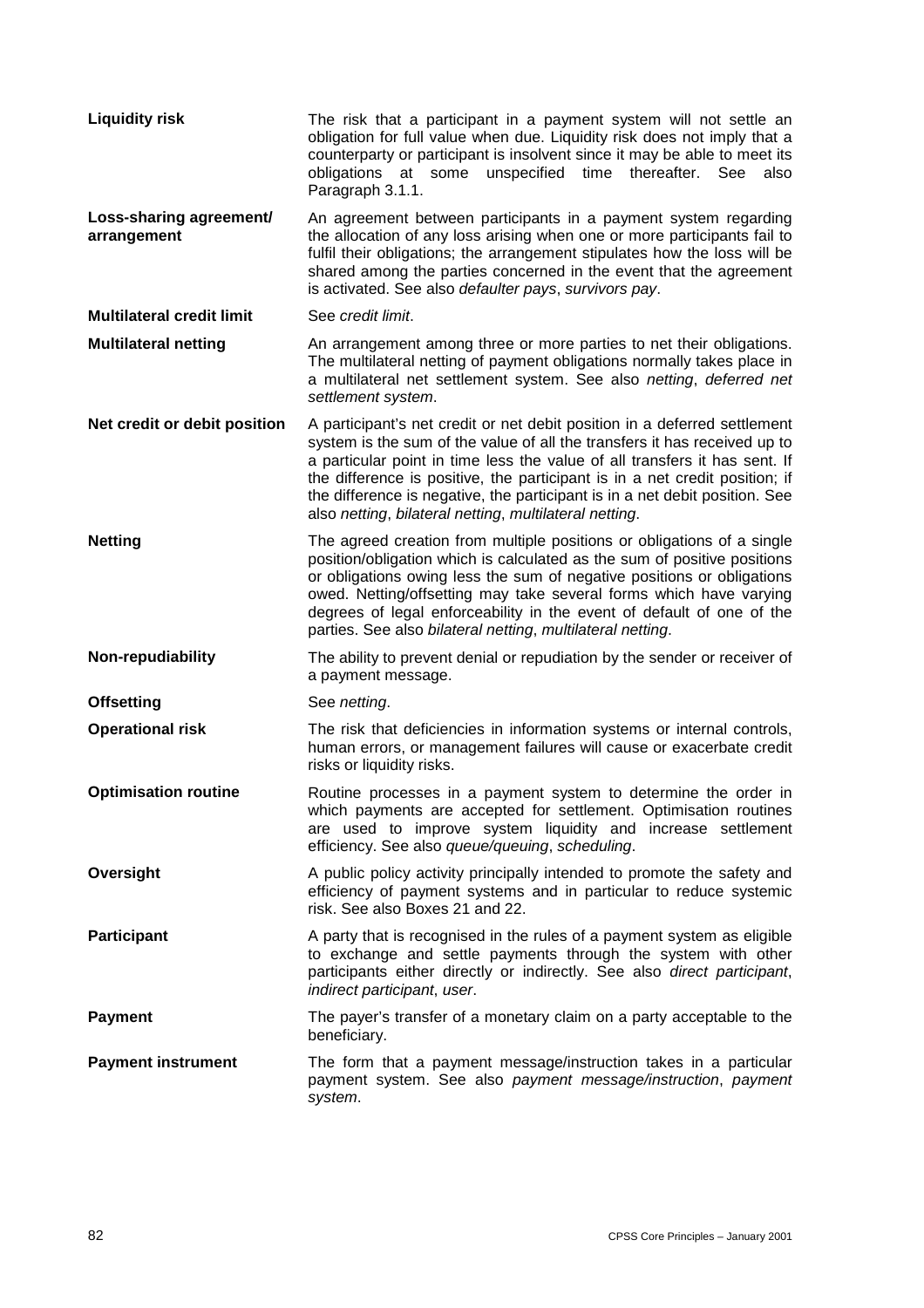| Payment message/<br>instruction             | An order or message to transfer funds (in the form of a monetary<br>claim on a party) to the order of the beneficiary. The order may relate<br>either to a credit transfer or to a debit transfer. See also credit<br>transfer, debit transfer system, payment.                                                                                                                                                                                                                                                           |
|---------------------------------------------|---------------------------------------------------------------------------------------------------------------------------------------------------------------------------------------------------------------------------------------------------------------------------------------------------------------------------------------------------------------------------------------------------------------------------------------------------------------------------------------------------------------------------|
| <b>Payment system</b>                       | In the context of this report, a set of instruments, procedures and rules<br>for the transfer of funds among system participants. Typically includes<br>agreement on the technical infrastructure to be used. Sometimes, in<br>other contexts, the term is also used to describe that infrastructure.<br>Some other reports by the Committee on Payment and Settlement<br>Systems have also employed a different, wider definition of "payment<br>system". See also Paragraphs 6.4-6.5.                                   |
| <b>Pledge</b>                               | A delivery of assets, without an absolute transfer of ownership/title, as<br>security for the performance of an obligation (for example, the<br>repayment of lending) owed by one party to another. A pledge<br>involves the creation of a security interest over the assets in favour of<br>the party to which they are delivered, under which the property can be<br>sold or otherwise realised in the event of a failure to perform the<br>underlying obligation. See also collateral, repurchase agreement<br>(repo). |
| Prefunding                                  | The requirement that funds be available in accounts at the settlement<br>institution before institutions use these accounts to extinguish their<br>settlement obligations.                                                                                                                                                                                                                                                                                                                                                |
| <b>Public disclosure</b>                    | Making information publicly accessible, for example by posting on an<br>internet website or by making copies publicly available.                                                                                                                                                                                                                                                                                                                                                                                          |
| Queue/queuing                               | An arrangement whereby payments are held pending acceptance by a<br>payment system for settlement. See also acceptance for settlement.                                                                                                                                                                                                                                                                                                                                                                                    |
| Real-time gross settlement<br>(RTGS) system | A payment system in which processing and settlement take place<br>continuously in real time (that is, without deferral) and gross<br>(ie transaction by transaction).                                                                                                                                                                                                                                                                                                                                                     |
| <b>Real-time processing</b>                 | The processing of instructions on an individual basis at the time they<br>are received rather than at some later time.                                                                                                                                                                                                                                                                                                                                                                                                    |
| Real-time risk management                   | Process that allows risks associated with payments between payment<br>system participants to be managed immediately and continuously.                                                                                                                                                                                                                                                                                                                                                                                     |
| <b>Repurchase agreement</b><br>(repo)       | Contract to sell and subsequently repurchase securities at a specified<br>time and price. See also collateral, intraday liquidity.                                                                                                                                                                                                                                                                                                                                                                                        |
| <b>Risk management test</b>                 | Test carried out on payments submitted to a payment system in order<br>to establish whether processing a particular payment would cause the<br>system or its participants greater risk than permitted under the rules of<br>the system.                                                                                                                                                                                                                                                                                   |
| <b>Scheduling</b>                           | Technique to manage payment queues by determining the order in<br>which<br>payments<br>accepted<br>for<br>settlement.<br>See<br>are<br>also<br>queue/queuing, optimisation routines.                                                                                                                                                                                                                                                                                                                                      |
| <b>Securities settlement</b><br>system      | A system which permits the transfer of ownership of/title to securities.                                                                                                                                                                                                                                                                                                                                                                                                                                                  |
| <b>Settlement</b>                           | An act that discharges financial obligations between two or more<br>parties. The settlement of payments between participants in a<br>payment system is the context in which the term is most commonly<br>used in the report. See also deferred net settlement system, final<br>settlement, real-time gross settlement system.                                                                                                                                                                                             |
| <b>Settlement asset</b>                     | An asset used for the discharge of settlement obligations as specified<br>by the rules, regulations, or customary practice for a payment system.<br>See also Paragraph 3.6.1.                                                                                                                                                                                                                                                                                                                                             |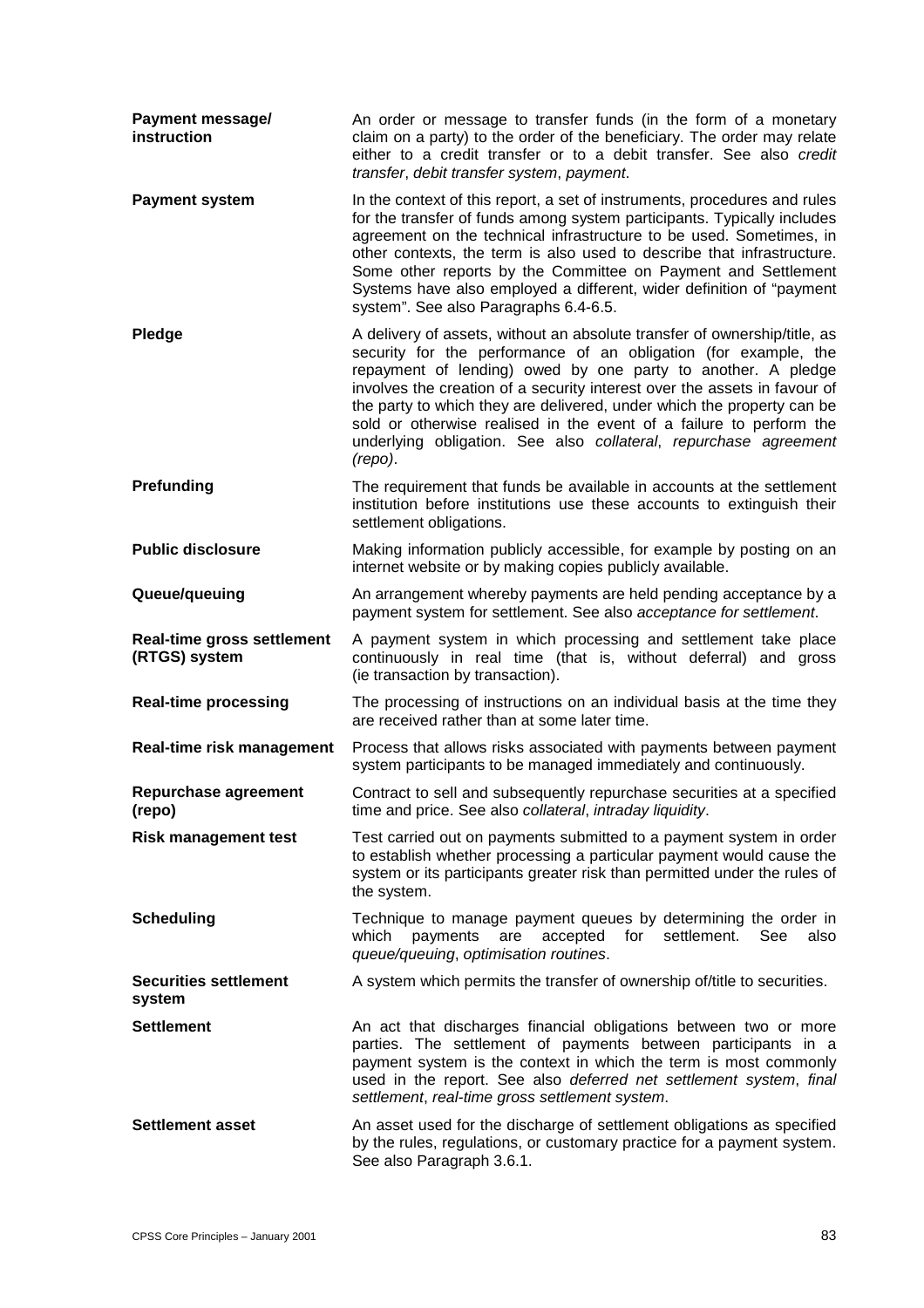| <b>Settlement institution</b>                   | The institution across whose books transfers between participants<br>take place in order to achieve settlement within a settlement system.                                                                                                                                                                                                                                  |
|-------------------------------------------------|-----------------------------------------------------------------------------------------------------------------------------------------------------------------------------------------------------------------------------------------------------------------------------------------------------------------------------------------------------------------------------|
| <b>Settlement obligation</b>                    | An amount due from a financial institution to other financial institutions<br>as a result of the clearing of payments. See also net credit or debit<br>position.                                                                                                                                                                                                            |
| <b>Settlement risk</b>                          | The risk that settlement in a payment system will not take place as<br>expected. This risk can involve both credit and liquidity risk. It can also<br>arise as a result of operational risk.                                                                                                                                                                                |
| <b>Stakeholder</b>                              | In a payment system, stakeholders are those parties whose interests<br>are affected by the operation of the system.                                                                                                                                                                                                                                                         |
| Straight-through<br>processing (STP)            | Automation of processing that allows data to be entered only once<br>and then used for all subsequent payment processes.                                                                                                                                                                                                                                                    |
| <b>Supervision of financial</b><br>institutions | The assessment and enforcement of compliance by financial<br>institutions with laws, regulations or other rules intended to ensure<br>that they operate in a safe and sound manner and that they hold<br>capital and reserves sufficient to support the risks that arise in their<br>business. See also Box 23.                                                             |
| <b>Survivors pay</b>                            | Loss-sharing arrangements which, in the event of a participant's<br>inability to settle, require losses to be borne by the surviving<br>participants according to some predetermined formula. See also<br>Paragraph 7.3.7.                                                                                                                                                  |
| <b>Systemic disruption</b>                      | Events whose impacts have the potential to threaten the stability of<br>the financial system, by transmission from one financial institution to<br>another, including through the payment system. See also systemic<br>risk.                                                                                                                                                |
| <b>Systemic risk</b>                            | The risk that the failure of one participant in the financial system to<br>meet its required obligations will cause other financial institutions to be<br>unable to meet their obligations when due.                                                                                                                                                                        |
| <b>Systemically important</b><br>payment system | See Paragraph 3.2.1.                                                                                                                                                                                                                                                                                                                                                        |
| <b>Unwind</b>                                   | To undo a process that was presumed to have been completed.<br>Examples of such processes might be the making, netting or<br>settlement of a payment. In particular, removing payments from the<br>calculation of net positions within a payment system that uses<br>deferred net settlement is sometimes referred to as unwinding or<br>partial unwinding. See also Box 6. |
| <b>User</b>                                     | Payment system users comprise both participants and their customers<br>for payment services. See also customer, direct participant, indirect<br>participant, participant.                                                                                                                                                                                                   |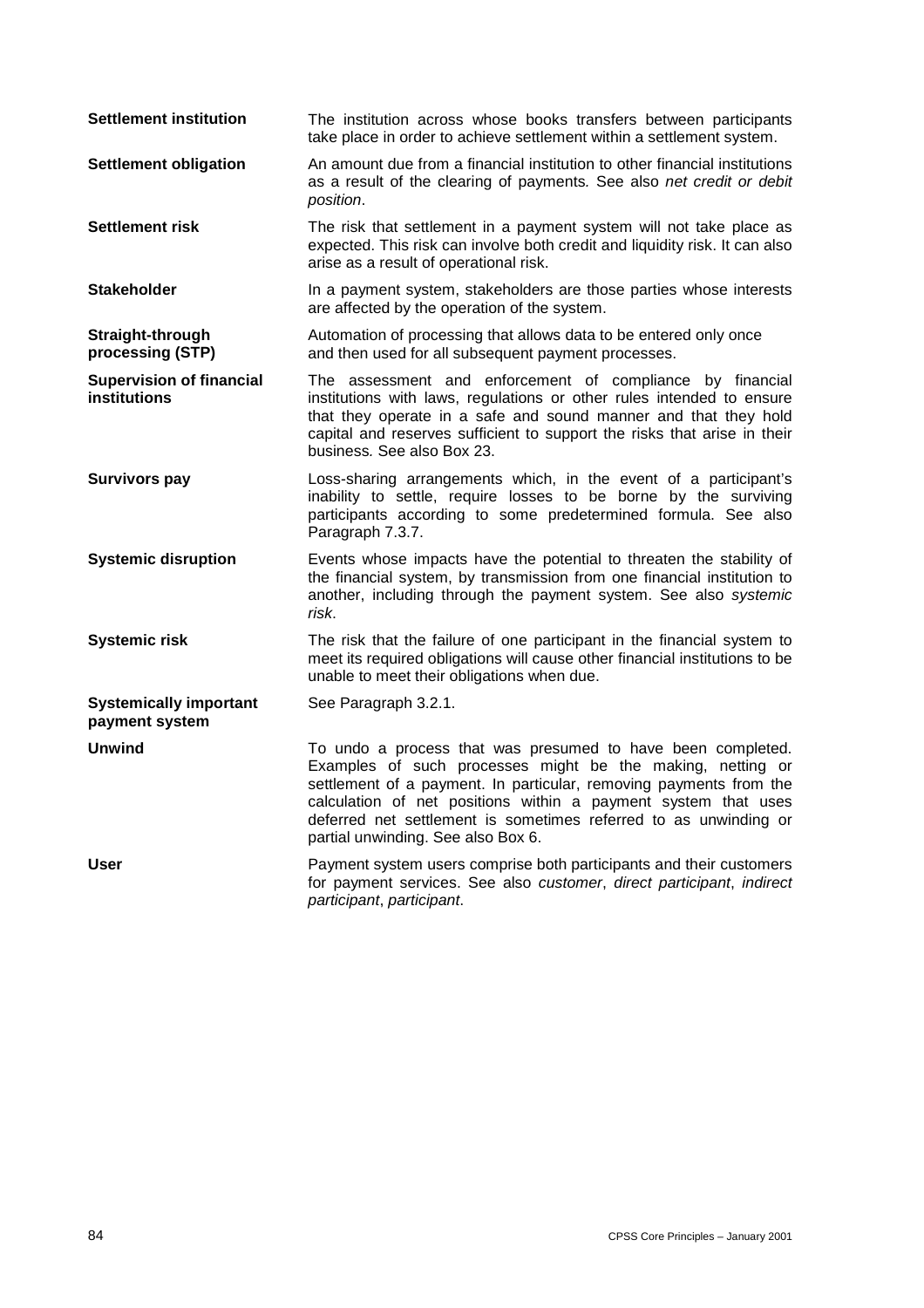# **Index**

Access [G] – criteria 3.9.1-2, 7.3.3, 7.3.15, 7.9.1-9, **Box 11** – cross-border 3.1.3, 9.2.4-5, 9.2.7 – remote 9.2. Audit 7.7.4, , 7.7.10, 7.7.24, 7.10.7, 7.10.9, 7.10.11, Box 18, **Box 19**, Box 21, Box 22 Bilateral – arrangement **6.10**, Box 11 – credit limit[G] **7.3.14**, 7.3.15, Box 8 – exposure[G]7.3.5 Business continuity [G] 7.7.18-23 and Box 14 Case law [G] 3.1.2 Capital level 7.6.4 Central bank – guarantee 7.4.3-4, **Box 10** – owned system 7.10.3, **7.10.11-12**, 7.10.18, 8.2.12 – claims on 3.6.1-2, **7.6.2**, 7.6.6,9.2.6 Central counterparty [G] 9.2.5 Cheque [G] – bank cheque 9.1.15-17 – clearing 9.1.1-5, Box 25, 9.1.6-7, 9.1.10- 14, 9.1.17-20 – settlement 9.1.6-7, **9.1.11**, 9.1.13-14, 9.1.18-19 Collateral [G] – arrangement 7.1.6, 7.1.10, 7.1.10, Box 2, 7.5.4, 7.5.6 – costs **7.8.11**, Box 7 – law 7.1.6, **Box 2** – pool [G] 7.3.7, 7.5.2-3, **7.5.4,** 7.6.4, Box 7, Box 10 See also Secured interests Collateral [G]Committed facilities [G] 7.5.2, 7.5.4, **7.5.5**, 7.5.6, 7.5.7, 7.6.4 Box 7

Contingency arrangement 7.7.17, 7.7.24 See also business continuity

Contract law [G] 3.1.2, 7.1.1, **7.1.4**,Box 2

Cost-benefit analysis 7.8.17, Box 16

# **Costs**

- (of) liquidity 1.6, 3.8.3-4, **7.8.11**, 7.8.13, 7.8.14, 7.8.16
- (of) payment services 3.8.2-3, 7.8.14, **7.8.19**, Box 17
- (of) processing 7.8.7-10, 7.8.14-16, 7.8.18, Box 16

### Credit

- exposure 3.1.1, 3.3.1-2, 7.3.4-5, 7.3.6-7, 7.3.14, 9.1.6-7, 9.1.11
- limit [G]
- transfer [G] 9.1.13, 9.1.17, 9.1.21-22, Box 5
- $-$  rating  $7.6.4$

Credit risk [G] 3.0.1, 3.3.1, 3.5.1, 3.6.2, 7.2.1, 7.3.2, 7.3.5, Box 6, 7.3.7, 7.3.14, Box 7, 7.3.15, 7.5.3, 7.5.6, 7.6.1-5, 7.6.12, 7.9.8, 9.1.6, 9.1.8-9, 9.1.14, 9.1.17, 9.1.19

# Cross-border

- aspects of payment systems 1.5, 1.9, 3.0.4, 3.1.3, 4.4.3, 7.1.1, 7.1.9, Box 21, 8.4.4, Box 24, **9.2.1-.8**
- netting [G] 9.2.5, Box 24

# Daily

- processing [G] 3.7.1
- settlement [G] 3.4.1, 7.5.1, 7.5.8, Box 7

Day of value [G] 3.4.1, 3.4.3, **7.4.1**, 7.4.2-3, 7.4.11

# Debit

- instrument 1.8, 1.9
- transfer [G] 1.8, 1.9, 9.1.8, 9.1.11
- (see also Cheque)

[G] denotes that there is an entry in the Glossary for this term.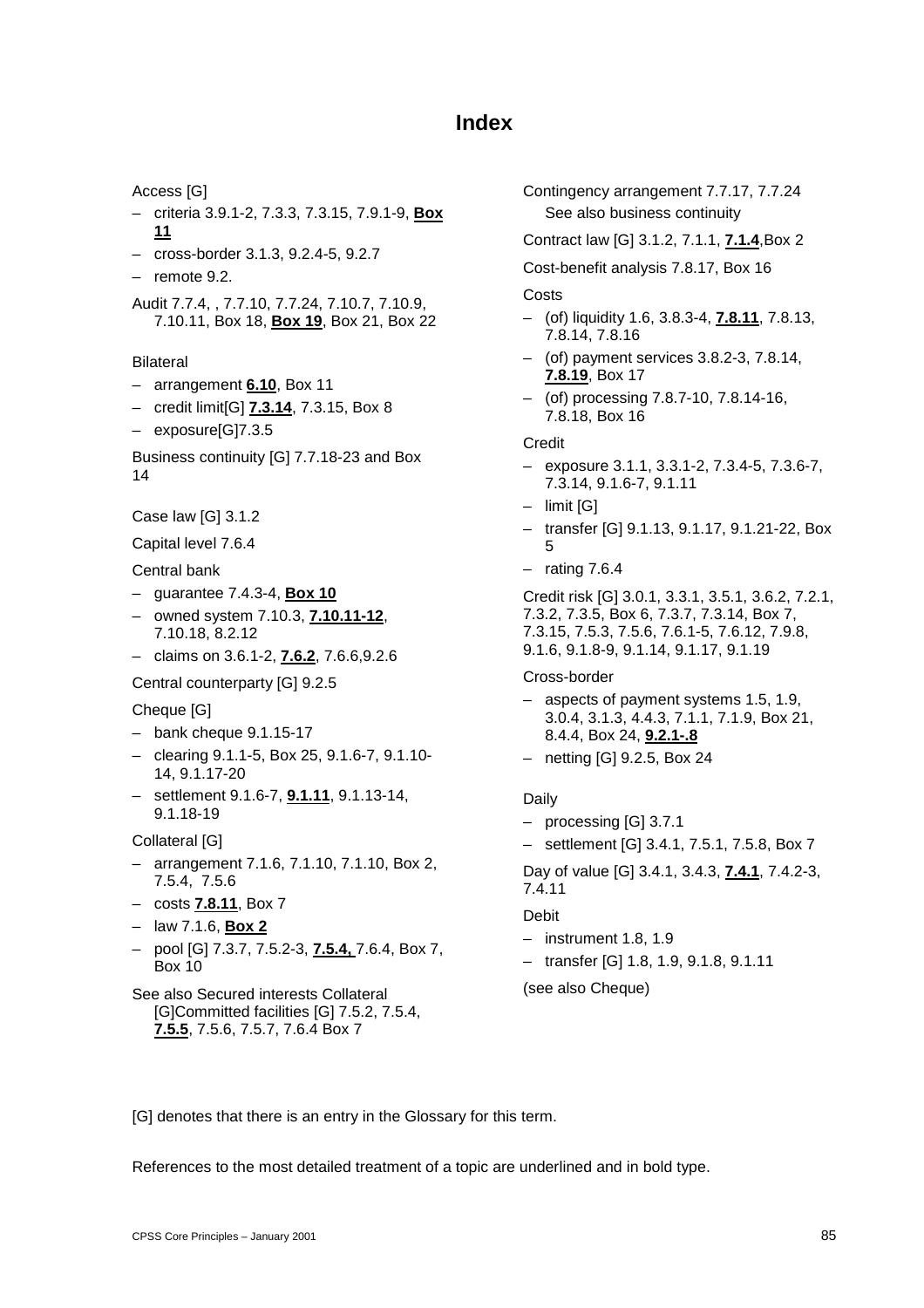- Default [G] 7.5.6, 7.6.1-4, Box 2, 9.1.19 see also Insolvency
- Defaulter pays [G] 7.3.7, 7.3.15, 7.5.7
- Deferred see Settlement (deferred)

Electronic processing 7.1.1, 7.1.7, 7.1.10, 7.8.8, 9.1.19

Exit criteria 3.9.2, 7.9.8

### Financial

- Markets 1.2, 2.1, 2.4, 3.0.1, 3.4.2, 3.7.1, 4.4.1, 6.8, 7.4.1, 7.4.5, 7.8.3, Box 17, 8.4.2, Box 23, 10.9
- risk [G] 1.6, 3.2.1, 3.3.1, 3.5.2, 3.6.2, 4.4.2, 7.1.5, 7.2.1-4, 7.2.8, 7.3.2-4, 7.3.13-15, 7.4.1, 7.6.1-4, 7.9.2, 8.3.8, Box 7

see also Credit risk and Liquidity risk

- shocks 2.1, 3.0.1, 6.6, 7.1.2, 7.2.3, 7.5.8, Box 23
- stability 1.1, 1.7, 2.6, 3.01-2, 8.0.2, 9.2.8, Box 23

Final settlement (see settlement)

Funds transfer (see credit and debit transfer)

– tools 7.10.6-10, Box 18

Gridlock [G] 3.8.4, , 7.3.8, 7.4.8

Hybrid system [G] 3.5.2-3, , 7.3.9, 7.4.4, 7.4.8, 7.5.9, 10.4, **Box 8**

Insolvency 3.0.2, 3.1.2, 9.2.5

- law 7.1.1, 7.1.4-5, 7.1.9, 7.4.7, 9.2.4, 10.12, Box 2, Box 3
- rule Box 3

Internet 5.4, 7.7.5, 7.7.7

# Intraday

- credit [G] 7.2.4, 7.4.8, 7.9.6, Box 7, 7.9.8,
- liquidity [G] 3.4.2, 3.8.4, 7.3.8, 7.3.10,
- 7.3.14, 7.8.11-12, 7.8.15, 7.9.7 Box 7

Jointly owned system 7.10.3, 7.10.18

Lamfalussy Report 1.5, 4.4.3, **Box 24**

- principles 8.4.4, Box 24
- standards 1.5, 3.5.1, 3.5.3

Law of secured interests 7.1.1, Box 2

Legal

- risk [G] 3.0.1, 3.1.3, 7.1.9
- certainty 3.1.1, 7.1.3, 7.1.5, 7.1.9, 7.2.3,
- framework 3.1.2-3, 3.2.1, 4.3.2, 7.1.1-2, 7.1.10, 7.2.3, 7.4.7, 8.0.2, 10.12
- opinion 7.1.3, 7.2.3, 7.4.7, 7.6.4, 9.2.5

Limit - see Credit limit

Liquidity

- cost 1.6, 3.8.3-4, 7.8.7, 7.8.10-11, 7.8.13, 7.8.15-16, Box 7
- intraday (see Intra-day liquidity)
- risk [G] 3.0.1, 3.1.1, 3.3.1-2, 3.4.1, 3.5.1, 3.6.2, 7.1.5, 7.2.1, 7.3.1, 7.3.6-11, Box 7, 7.3.15, 7.5.1, 7.5.3, 7.5.6-7, 7.5.10, , 7.6.1-7.6.5, 7.9.6, , 9.1.6, 9.1.7, 9.1.10, 9.1.19

Loss-sharing arrangement [G] 7.3.7, 7.3.14, 7.5.6, 7.3.15

Manual processing 1.8, 7.8.3

- Monetary policy 2.6, 7.4.10, 7.7.23, 7.8.11, 8.0.2, 8.1.8, 10.9, Box 20, Box 21
- Multi-currency system 3.0.4, 4.4.3, 9.2.6, Box 24

Multilateral

- credit limit [G] 3.5.1, 7.3.3
- netting [G] 3.5.1, 3.5.3, 7.1.5, 7.5.1, 7.5.9, 7.5.10, 9.1.19
- Net credit or debit position [G] 7.1.5, Box 1, Box 6, Box 7, Box 8

Net debtor 1.5, 3.5.1-2, 9.1.19

Net settlement 6.8, 6.12, 7.1.9, 7.3.2, 7.3.5-6, 7.3.8, 7.3.15, 7.4.4, 7.4.8-9, 7.5.1, 7.5.8, 7.5.9-10, 7.8.2, 8.0.4, 8.2.1, 9.1.6, 9.1.13, 9.1.16, 10.4, Box 1, Box 3, Box 6, Box 7, Box 8, Box 10

[G] denotes that there is an entry in the Glossary for this term.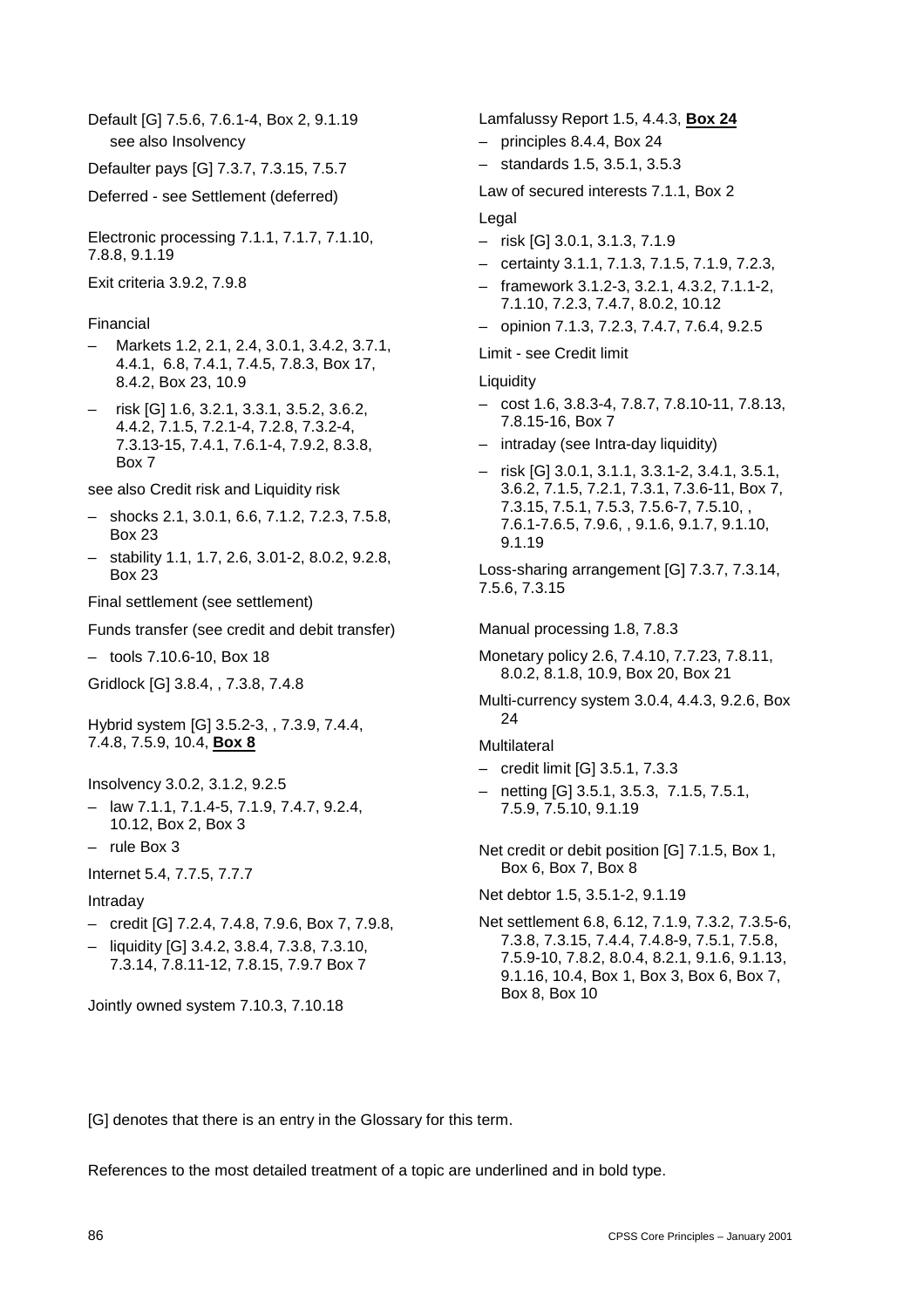Netting [G] 1.5, 3.3.1, 3.5.1, 3.5.3, 6.12, 7.1.1, 7.1.5, 7.1.9, 7.1.10, 7.3.6, 7.4.8-9, 7.5.1, 7.5.9, 9.1.2, 9.1.11, 9.1.17, 9.1.19, 9.2.5, Box 1, Box 3, **Box 7**, Box 8, Box 9, Box 10, Box 21,Box 24

see also Bilateral netting and Multilateral netting

- scheme 1.5, 8.4.4, Box 24
- system 1.5, 3.5.1, 3.5.3, 6.8, 7.1.5-6, Box 24, 9.1.19

Non-repudiability [G] 7.7.10, 7.7.24

# Offsetting [G] 3.6.3, Box 8, 7.6.1

Operating hours 7.3.10, 7.4.11, 7.8.13

**Operational** 

- efficiency 7.9.2, Box 19
- reliability 3.7.1, 5.4, 7.4.10, 7.7.1-7, **7.7.12-17**, 7.7.24, 10.4
- risk [G] 3.0.1, 3.9.1, 7.9.2, Box 19 , 8.2.2, 8.3.8

Optimisation routine [G] Box 8

Overnight credit 3.4.1, 7.2.4, 7.4.1, 7.5.5

- Oversight [G] 1.5, 4.3.1-2, 4.4.1-3 , 6.13, 7.10.7, 7.10.9, 7.10.11, 8.0.2, Box 20, **8.3.1-8, Box 21, Box 22,** 8.4.2, Box 23, 8.4.4, Box 24, 10.9
- basis for 4.3.1, 8.3.1, 8.3.3-4, 10.9, Box 21
- cooperative 1.5, 4.4.3, 8.4.4, Box 24
- tools Box 22
- legislation Box 21

#### Paper-based

- instrument 1.8-9, 7.1.7
- processing 7.1.7, 7.7.23, 9.1.19

#### Participant [G]

- direct [G] 6.4, **Box 11**, 7.9.1
- indirect [G] 6.4, **Box 11**, 7.7.3, 7.9.1
- failure/inability to meet obligations 2.2, 3.0.1, 3.5.1, 7.1.5, Box 1, Box 3, 7.3.2, 7.3.6, Box 6, 7.3.7-8, 7.3.14, Box 7, 7.4.6, 7.5.1, 7.5.7-8, 7.5.10, 8.4.2, 9.1.17, 9.1.19, 9.2.5

Payment [G]

- electronic 7.1.1, Box 21, 10.10
- services 2.2, 3.8.2-3, 3.8.5-6, 3.9.1, 6.2, 6.5, 6.10, Box 11, 7.7.7, 7.7.20, 7.8.1, 7.8.4, 7.8.6, 7.8.18-19, Box 17, 7.9.1, 7.10.19, Box 21, 10.9

Pledge [G] Box 2

Pre-funding [G] 3.3.2

Public

- disclosure [G] 3.2.1, 7.2.2, 7.10.10, 7.10.17, 8.0.2, Box 20, 8.1.5, 8.3.1, 9.2.7
- policy objectives, 1.9, 2.1, 2.5, 4.3.2, 4.4.1, 5.1, 6.3, 6.13, Box 23, 10.10

Queue (of payments) [G] 3.3.2, 7.3.9, 7.3.11, Box 8, 7.3.15, Box 9, 7.8.13, 7.8.15, Box 17

#### Real-time

- final settlement 3.4.2, 3.8.4
- gross settlement [G] 1.6, 3.5.2-3, 5.5, 7.1.5, Box 1, 7.3.2, 7.3.4, 7.3.8, 7.3.14, **Box 7**, 7.3.15, 7.4.4, 7.4.8, 7.5.9, 7.7.12, 7.7.22, 7.8.1, Box 15, 7.8.15, 7.9.6, 8.2.1, 10.4
- information 7.3.13, 7.8.2, Box 15
- processing [G] 7.8.2
- risk management [G] 7.3.13

Recalculating net positions Box 1, 7.3.6,

# **Box 6**

Regulator/Regulation 6.13, 7.1.2, 7.8.11, 7.10.2, Box 19, 7.10.12, Box 20, Box 21, 8.4.2, Box 23, 8.4.3, 9.1.7, 9.1.9, 9.1.18

– of securities 6.13, 8.4.2

Repurchase agreement (repo) [G] Box 2, 7.1.10

Risk

- management 3.3.1-2, 7.1.2, 7.1.4-6, 7.1.8, 7.1.10, 7.2.8, 7.3.1-2, 7.3.8, 7.3.13, 7.3.15, 7.41, 7.5.1-2, 7.6.4, 7.7.2, 7.7.6, 7.7.24, 7.9.2-3, 7.9.6, 7.9.9, Box 18, 7.10.7, 7.10.9-10, Box 20, 8.3.8, Box 22, 8.4.2, 9.1.19
- limit 3.3.1, 3.7.1, 7.3.5, 7.3.11, 7.3.13-14, see also Credit limit

[G] denotes that there is an entry in the Glossary for this term.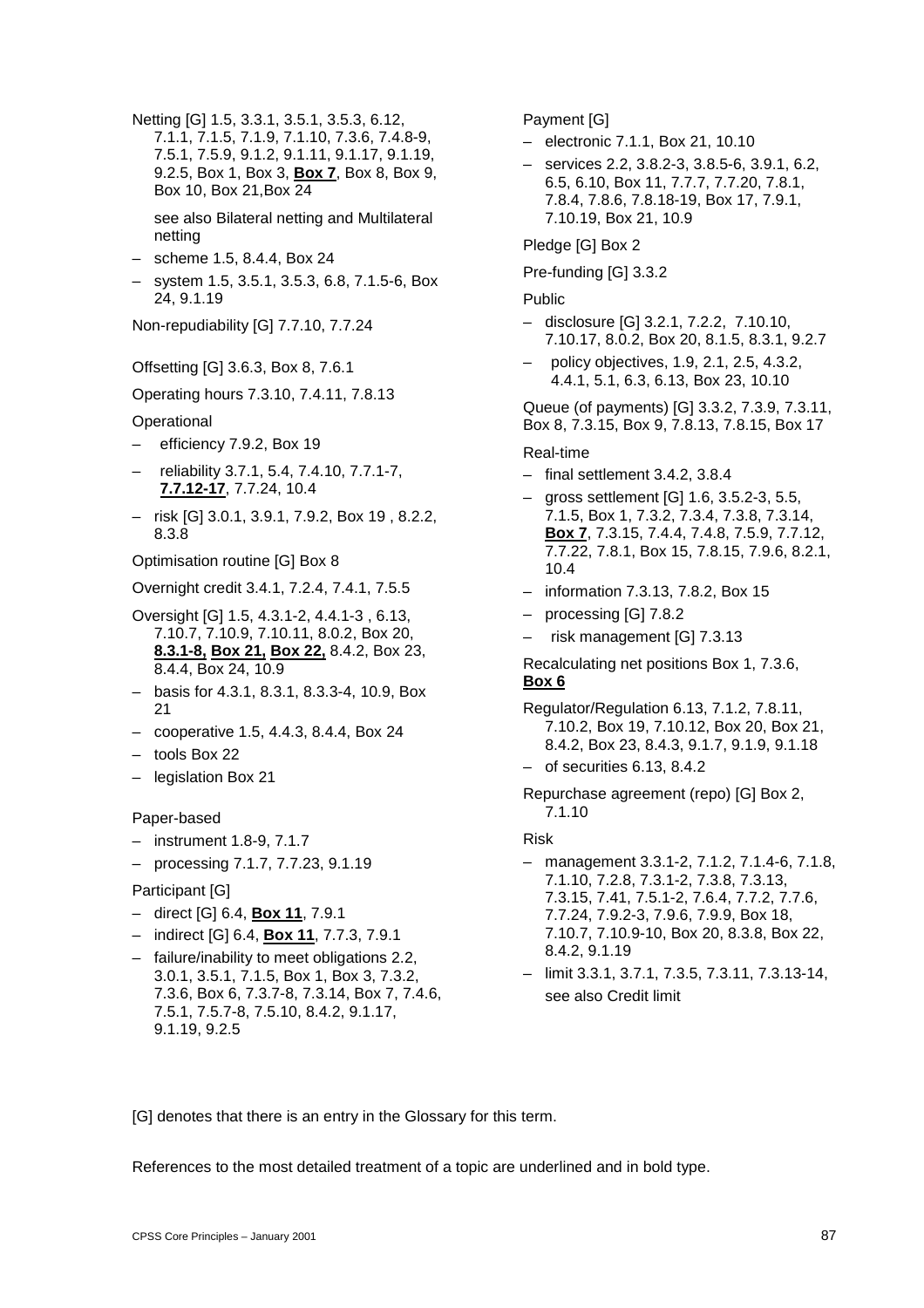- rules and procedures , 3.1.1, 3.1.3, 3.2.1, 3.3.1, 3.7.1, 7.2.2-4, 7.2.6, 7.2.8, 7.3.1-2, 7.3.11, 7.3.13-14, 7.4.11, 7.10.10
- tests [G] 3.4.1, 7.4.1, Box 9

### RTGS

### see Real-time gross settlement

Rules (of payment systems) 1.7, 3.1.1-3, 3.2.1, 3.3.1, 3.9.2, 6.4, 7.1.5, Box 1, Box 3, Box 4, 7.1.10, 7.2.2-8, 7.3.1-2, 7.3.11- 14, 7.4.6-7, 7.4.10-11, 7.5.5, Box 11, 7.7.2-3, 7.7.7, 7.7.24, 7.9.8, 7.10.10, 7.10.15, 8.0.5, Box 21, Box 22, Box 23, 9.1.20, 9.1.22, 10.9, 10.12

Safety 1.3, 1.6, 1.9, 2.1-6, 3.6.2, 3.7.2, 3.8.1, 3.8.3, 5.1, 5.4-5, 6.13, 7.5.9, Box 11,7.8.6, 7.8.17, Box 17, 7.8.20, 7.9.9, 8.0.1-3, Box 21, Box 23

- Same day settlement 7.4.1
- Scheduling [G] see Queue scheduling

Secured interests - see Law of secured interests

- Securities settlement system [G] 6.8, 6.12- 13, Box 3, 7.9.7, 8.0.4, 8.4.2
- Security 3.7.1-2, 5.4, 7.7.1-5, Box 12, **7.7.6-11**, Box 13, 7.7.16, 7.7.24, Box 19
- risk analysis 7.7.11, Box 13, 7.7.24
- Settlement [G]
- acceptance for see Acceptance for settlement
- account 2.6, 3.9.2, 7.3.13, Box 8, Box 9, 8.0.2, 8.3.7, 10.12
- asset [G] **3.6.1-3,** 7.3.10, **7.6.1-8,** Box 11, 7.8.12, 8.2.2, 9.2.6
- deferred 3.5.1, 3.5.3, 6.12, Box 1, 7.3.2, 7.3.5-6, Box 6, 7.3.8, **Box 7**, Box 8, 7.3.15, 7.4.4, Box 10, 7.4.8-9, 7.4.11, 7.5.1, 7.5.8-10, 9.1.11-13, 9.1.17, 10.4
- $-$  final IGI 3.4.1-2, 5.5, 6.5, 7.1.1, 7.1.5, 7.1.7, Box 3, 7.1.10, Box 4, 7.3.4-5, Box 7, Box 8, **7.4.1-4,** Box 9, Box 10, 7.4.6-9, 7.4.11, 7.5.1, 7.5.9, Box 11, 9.1.3, 9.1.19, 9.2.4-5
- Finality Directive (EU) Box 3
- gross see Real-time gross settlement
- institution [G] 6.5, 7.2.1, 7.3.8, 7.5.2, 7.6.2, 7.6.4, Box 11, 7.10.16, 8.1.1, Box 25
- intraday 3.8.4
- net see Net settlement
- obligation [G] 3.5.1-2, 7.3.5, 7.3.8, Box 10, 7.4.6, 7.5.1, 7.5.7-8, 7.5.10, 9.1.6, 9.1.12, 9.1.16-17, 9.1.19
- risk [G] 3.5.1-2, 7.4.5, 9.1.13
- same day 7.4.1
- tiered see Tiering

Stakeholder [G] 3.10.1, 7.10.9, 7.10.17

Straight-through processing [G] Box 15, 7.8.9

Supervision [G] 3.0.3, 3.6.1, 4.4.1-2, 6.10, 7.2.4, 7.2.7, 7.3.12, 7.6.4, Box 20, 8.3.2, Box 21, 8.4.2, **Box 23**, 9.2.8

Surveillance 4.4.1, 8.4.2, **Box 23**

Survivors pay [G] 7.3.7, 7.3.14

Systemic

- disruption [G] (or implication) 2.1, 3.0.2, 6.7, Box 1, 7.6.3, 9.1.9
- risk [G] 2.4, 3.0.1-2, 3.6.2, 5.5, Box 3, Box 16, 8.2.2, Box 21, 9.1.7, 9.1.20
- Systemically important payment system [G] 1.1-9, 2.1, 2.4-6, **3.0.2-3**, 3.6.2, 3.10.1-2, 4.2.1, 4.3.1, 5.1-5, 6.1-3, **6.6-12**, 7.1.8, 7.6.3, Box 11, 7.6.8, 7.7.1, 7.8.10, 7.8.16, Box 17, 7.9.1, 7.9.5, 7.9.7, 7.10.1-2, 7.10.9, 7.10.13, 8.0.1-4, Box 20, 8.1.3, 8.1.5, 8.3.4, 8.4.1, 8.4.3, Box 22, Box 23, 9.1.19, 9.1.21, 9.2.8, 10.1-3, 10.5
- Technology 1.6, 2.4, 3.7.1, 3.8.1, 3.8.5-6, 5.4-5, 7.1.7, 7.7.1, **7.7.7**, 7.7.11, Box 14, 7.7.24, 7.8.1-3, 7.8.4, 7.8.6, 7.8.9, Box 16, 7.8.20, 10.3-4, **10.14**
- Testing 3.4.1, 5.5, 7.4.1, Box 9, 7.7.8, 7.7.15- 16, 7.7.18-19, 7.7.21-22, Box 14, 7.7.24, Box 16, Box 19
- Throughput guidelines 7.3.9, **7.3.11**, 7.3.14-15

[G] denotes that there is an entry in the Glossary for this term.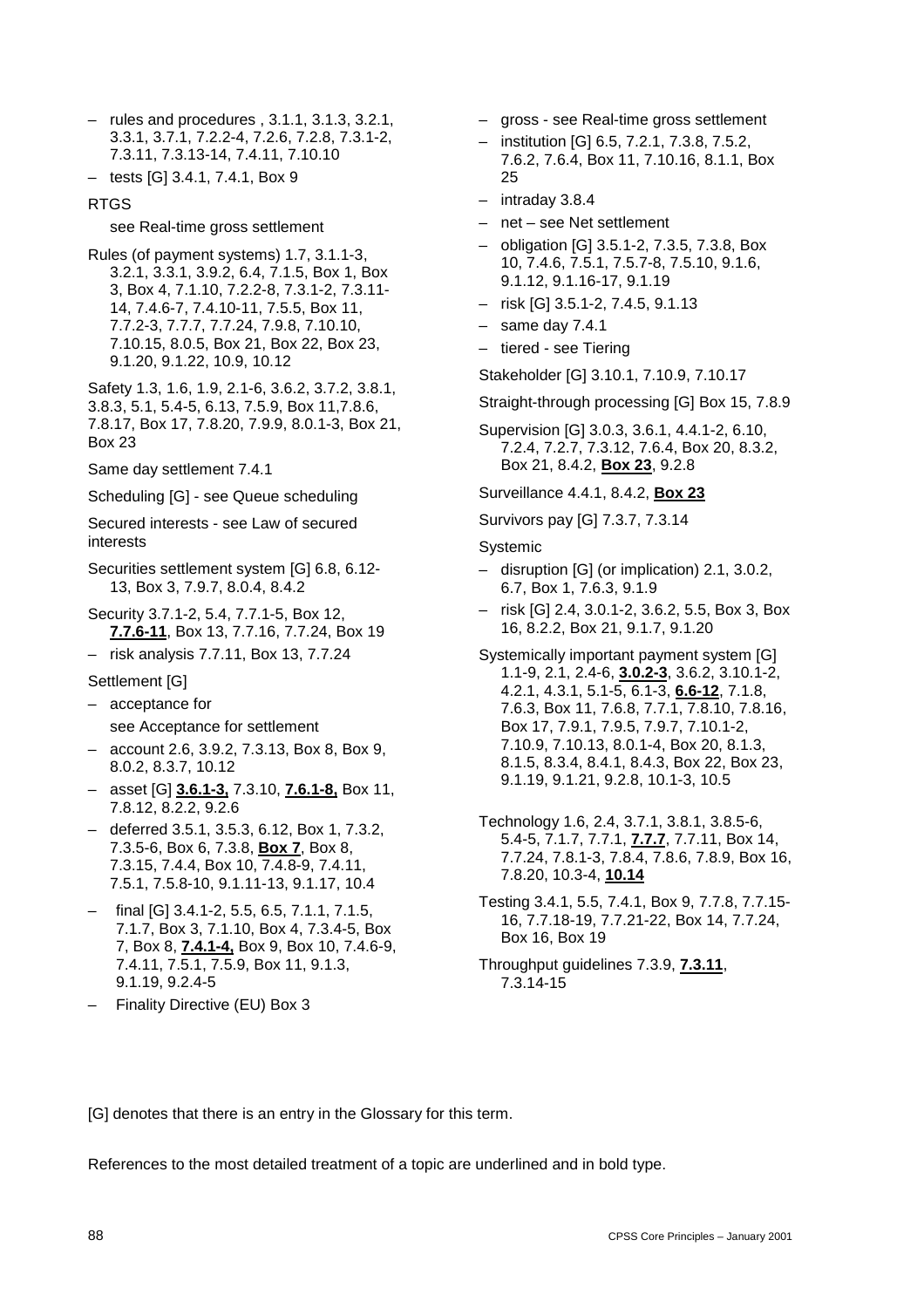Tiering (of settlement) Box 11

Transparency 3.10.1-2, 7.3.1, 7.10.1, 7.10.3, 7.10.10-11 7.10.14, 7.10.19, 8.0.2, Box 20, Box 23

UNCITRAL 7.1.9

Uniform Commercial Code (US) 7.1.9, Box 4 Unwind [G] Box 3, **Box 6**, 7.4.6, 9.1.19

User [G] 2.4, 3.8.1-3, 3.8.5, 4.1.1-2, 6.6, 6.11, 7.2.2, 7.7.1, 7.7.8, 7.8.1-6, Box 15, 7.8.15, 7.8.17-18, Box 17, 7.8.20, 7.10.3, 7.10.8, 7.10.11, 7.10.15, 7.10.19, 8.1.4, 8.2.2, 8.3.4, Box 21, 9.1.6, 9.1.19, 9.1.22, 10.7-14

Validation 7.2.5, **7.4.1**, Box 9

Zero hour rule 7.1.5, **Box 1**, Box 3, 7.1.10

[G] denotes that there is an entry in the Glossary for this term.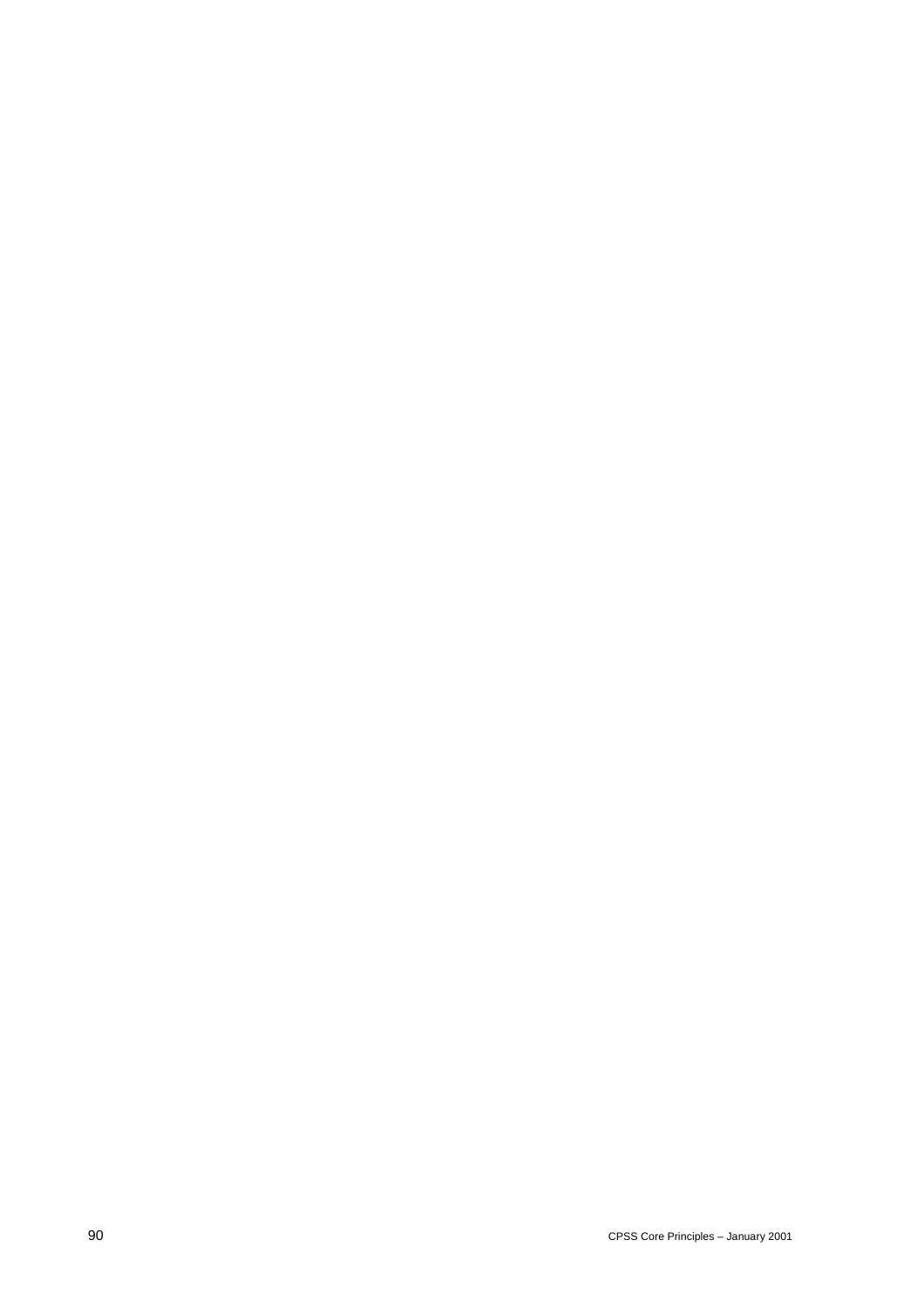# **Annex**

# **Members of the Task Force on Payment System Principles and Practices**

| Chairman                               | John Trundle<br>Bank of England                                                                                                   |
|----------------------------------------|-----------------------------------------------------------------------------------------------------------------------------------|
| Reserve Bank of Australia              | John Veale                                                                                                                        |
| National Bank of Belgium               | <b>Johan Pissens</b><br>Marc Hollanders (until March 1999)                                                                        |
| <b>Central Bank of Brazil</b>          | Luis Gustavo da Matta Machado                                                                                                     |
| <b>Bank of Canada</b>                  | Clyde Goodlet                                                                                                                     |
| European Central Bank                  | Koenraad De Geest<br>Helmut Wacket (from October 1999)                                                                            |
| <b>Bank of France</b>                  | Jacqueline Lacoste                                                                                                                |
| Deutsche Bundesbank                    | Wolfgang Michalik<br>Markus Mayers (from March 1999 until<br>September 2000)                                                      |
| Hong Kong Monetary Authority           | Paul Chui (until February 2000)<br>Esmond Lee (from February 2000)                                                                |
| National Bank of Hungary               | István Prágay                                                                                                                     |
| Bank of Italy                          | Rita Brizi<br>Paola Giucca (from July 1999)                                                                                       |
| Bank of Japan                          | Shuhei Aoki<br>Junichi Iwabuchi (until October 1999)<br>Tomoyuki Shimoda (from October 1999)                                      |
| Bank Negara Malaysia                   | <b>Christopher Fernandez</b>                                                                                                      |
| <b>Bank of Mexico</b>                  | José Quijano<br><b>Francisco Solis</b>                                                                                            |
| Netherlands Bank                       | Henny van der Wielen<br>Pim Claassen (until May 1999)<br>Martin Santema (until December 1999)<br>Jan Woltjers (from January 2000) |
| Central Bank of the Russian Federation | Nina Loushanina (until October 1999)<br>Natalya Kochetkova (from November 1999)                                                   |
| Saudi Arabian Monetary Agency          | Abdullah Al Suweilmy (until October 1999)<br>Ali A Al-Mahmoud (from December 1999)                                                |
| Monetary Authority of Singapore        | Philip Woo Yew Weng                                                                                                               |
|                                        |                                                                                                                                   |